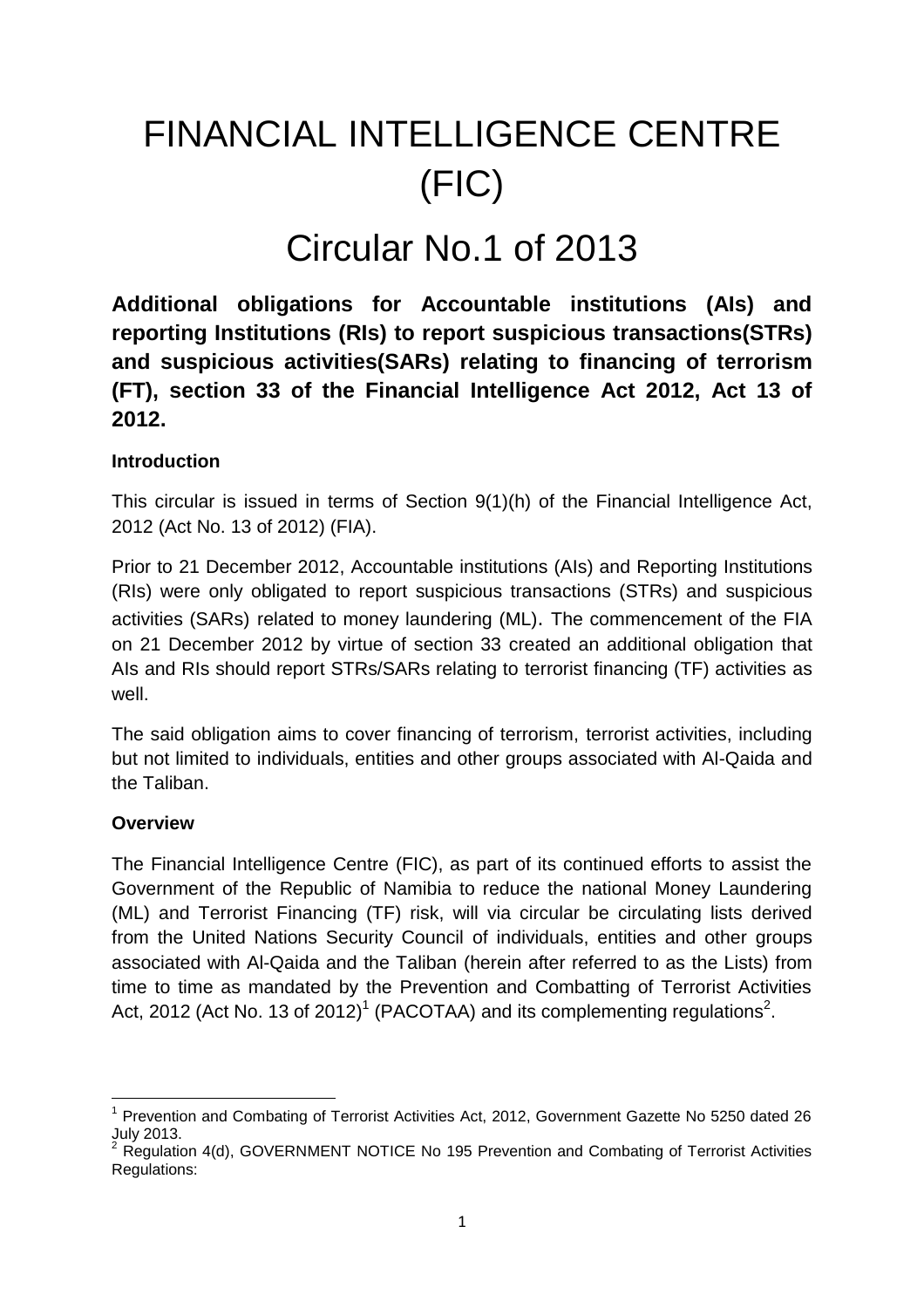### **The United Nations Security Council Resolution 1267 and related Lists**

Attached hereto find the following UN Security Council lists on which AIs and RIs are required to take relevant action as per the FIA:

1) **Annexure "A"** The List established and maintained by the 1267 Committee with respect to individuals, groups, undertakings and other entities associated with Al-Qaida.

The Al-Qaida Sanctions List consists of two sections, specified below:

- a) Individuals associated with Al-Qaida: and
- b) Entities and other groups and undertakings associated with Al-Qaida.

The said list and updates thereto, can also be accessed at:

http://www.un.org/sc/committees/1267/AQList.htm

2) **Annexure "B"** The List of individuals and entities established pursuant to Security Council Resolution 1988 (2011).

The 1988 list consists of the two sections specified below:

- a) Individuals associated with the Taliban; and
- b) Entities and other groups and undertakings associated with the Taliban

The said list and updates thereto, can also be accessed at:

http://www.un.org/sc/committees/1988/list.shtml

AIs and RIs are directly in terms of the FIA, and indirectly in terms of the PACOTAA, mandated to screen names of all their new and existing clients, as well as all transactions processed by the institution, against the names of the individuals and organisations on both the above sanctions lists and the updates thereto.

Whilst the FIC will at all times circulate the updates to the identified lists to AIs and RIs, as per applicable legislative provisions contained in the PACOTAA and its complementing Regulations, both AIs and RIs have the responsibility to continuously and timeously familiarize themselves with updates made by the United Nations Security Council to the above lists.

Potential matches resulting from such screening must be subjected to enhanced customer due diligence measures as required by sections 23 and 24 of the FIA. In the event that a positive match is determined and enhanced customer due diligence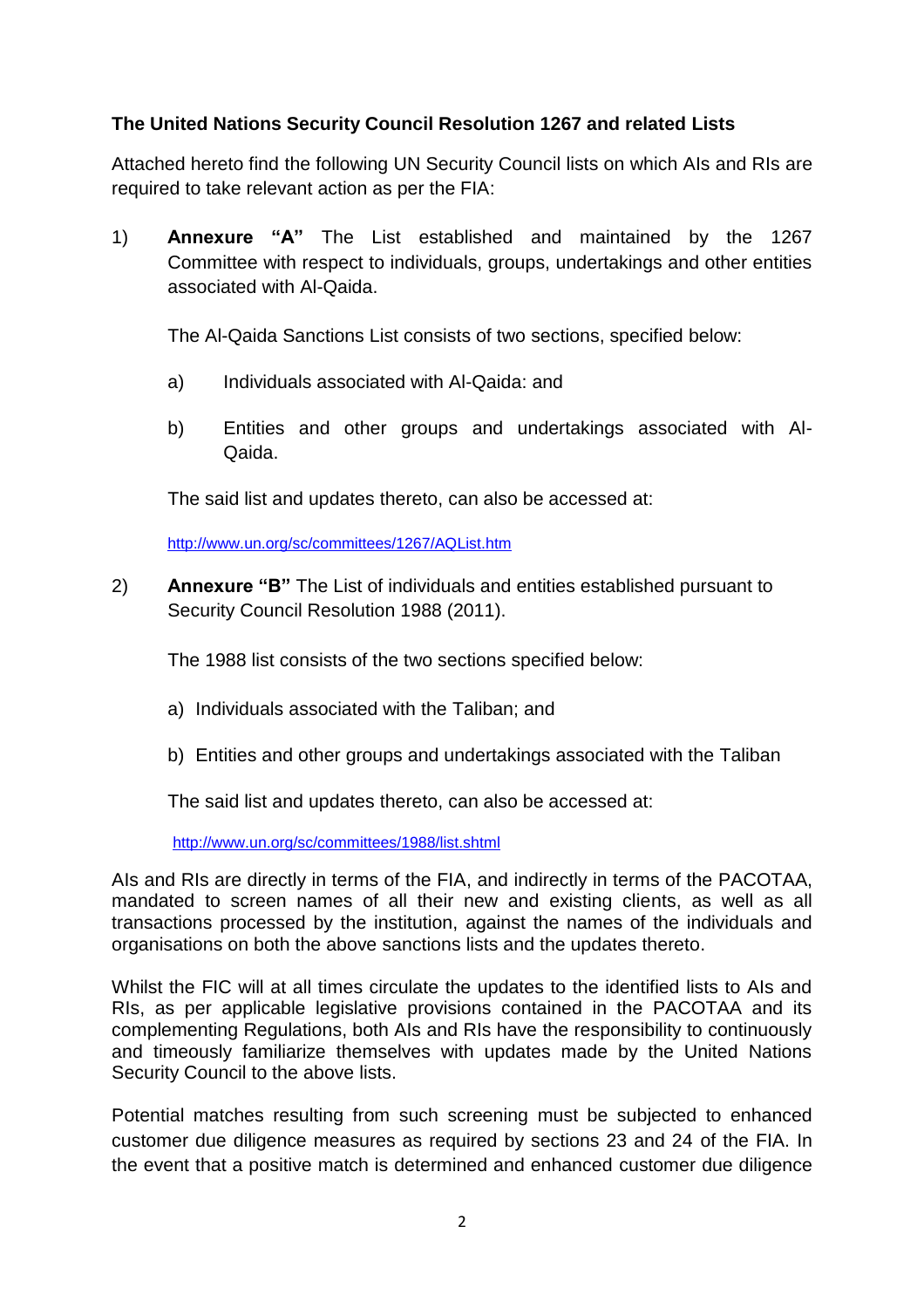is performed, AIs and RIs should report this as well as any details of any funds held on behalf of the listed party, immediately to the FIC as required by section 33 of the FIA.

Further, it should be noted that, it is an offence in terms of sections 2, 3 and 23 of the PACOTAA to deal with, enter into or facilitate any transaction or perform any other act in connection with funds connected with or owned by individuals, entities and other groups associated with Al-Qaida and the Taliban.

The potential risk of Terrorist Financing is thus extremely high when an AI or RI provides products or services to these individuals, entities and other groups associated with Al-Qaida and the Taliban, as a result of failing to implement adequate screening measures.

### **Methods of reporting STRs/SARs relating to financing of terrorism to the FIC**

Accountable institutions and reporting entities can report STRs/SARs relating to financing of terrorism to the FIC through:

- a) Electronic submission(online/web based or xml by clicking on https://www.fic.na/goaml/); or
- b) Completion of manual STR/SAR form ( form can be send to helpdesk@fic.na)

### **Non-compliance with the provisions of this Circular**

Any non-compliance with the directions and specifications contained in this Circular amounts to a criminal offence in terms section 63 of the FIA.

----------------------------------------------------------------------------------------------------------------

### **Further information**

Enquiries can be directed to the FIC Help Desk by: Email to helpdesk@fic.na Tel: + 264 - 61-2835100 Fax: +264 - 61-2835259

The information contained in this document is intended only to provide a summary and a general overview on these matters and is not intended to be comprehensive. This document may contain statements of policy which reflect FIC's administration of the legislation in carrying out its statutory functions.

The guidance provided by the Centre in this circular, even though authoritative, is not intended to replace the FIA or PACOTAA including Regulations issued thereunder. The circular does vary the existing guidance note on reporting of suspicious transactions regarding ML as far as adding the obligations pertaining reporting of Financing of Terrorist transactions or activities are concerned. The said guidance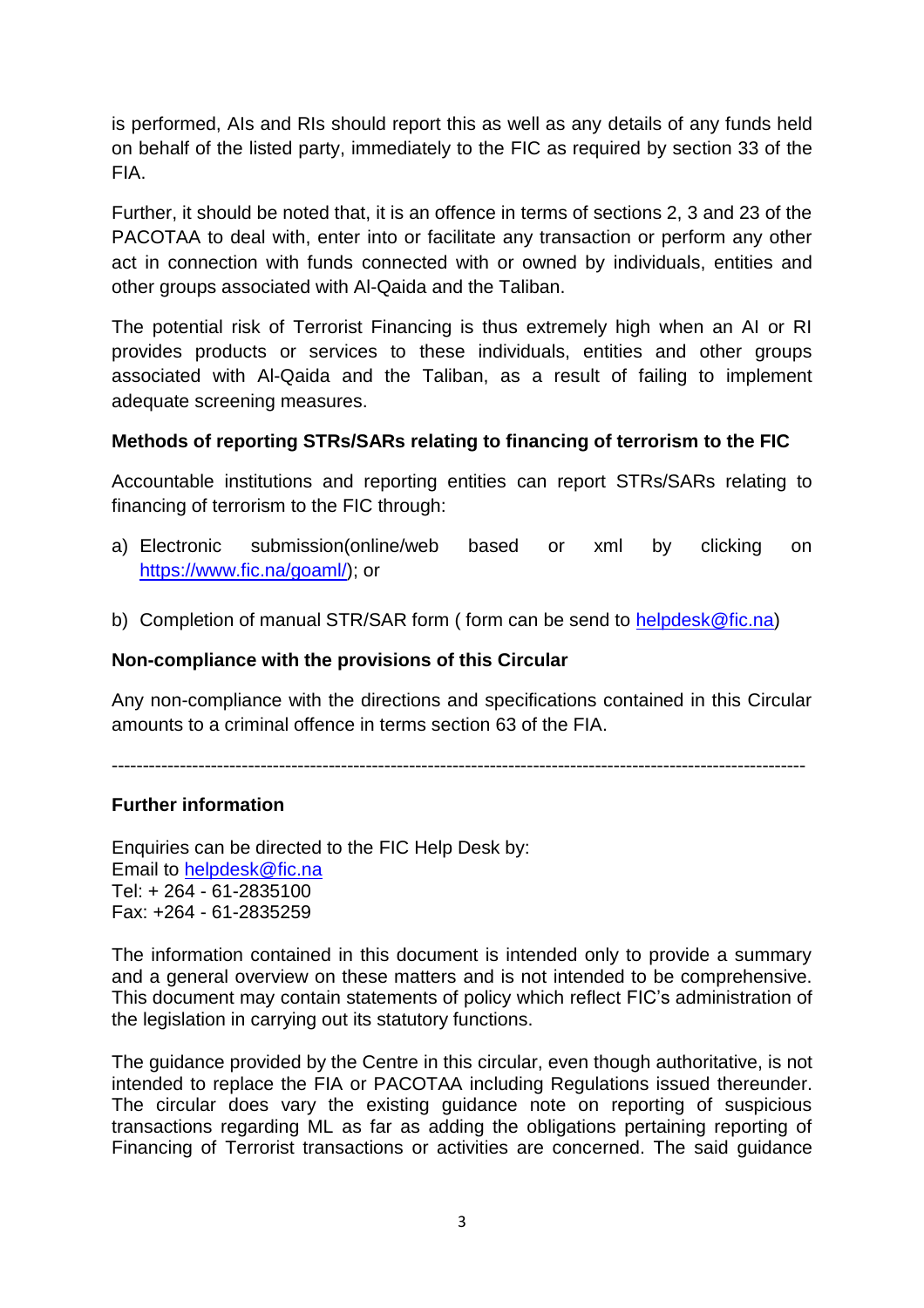note can be accessed at www.fic.na by clicking on the Financial Intelligence Centre drop down list.

The information contained herein is current as at the date of this document.

### Date issued: **20 August 2013**

### **Director: Financial Intelligence Centre**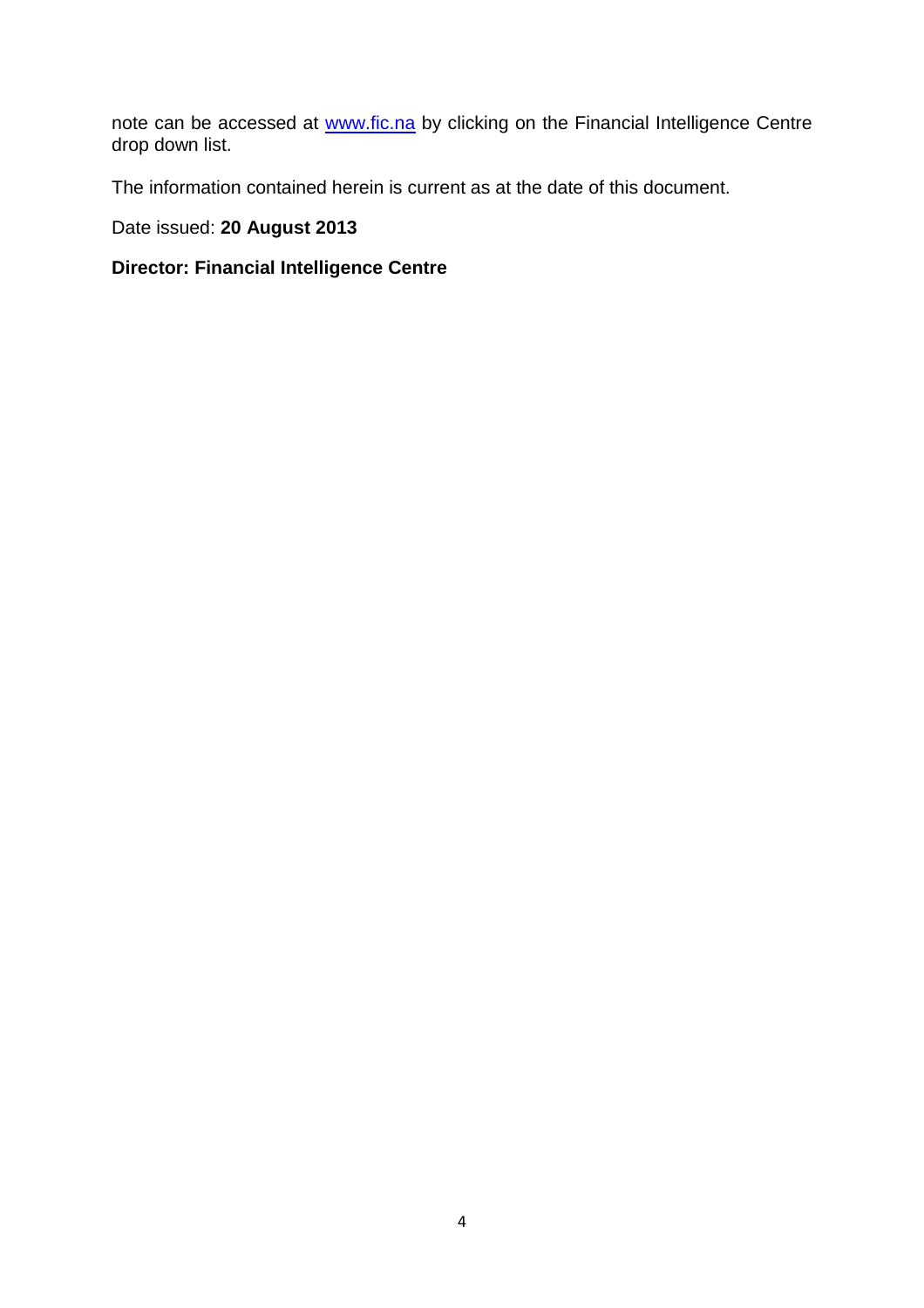

### **The List established and maintained by the 1267 Committee with respect to individuals, groups, undertakings and other entities associated with Al-Qaida**

**Last updated on: 19 August 2013**

#### **Composition of the List**

The list consists of the two sections specified below:

**A. Individuals** associated with **Al Qaida**

**B. Entities** and other groups and undertakings associated with **Al Qaida**

The names of individuals and entities removed from the List pursuant to a decision by the 1267 Committee and other information about de-listing may be found on the Committee's website at: http://www.un.org/sc/committees/1267/delisting.shtml.

#### **A. Individuals associated with Al-Qaida**

**QI.A.163.04. Name:** 1: MOUSTAFA 2: ABBES 3: na 4: na

#### **Name (original script):** عباس مصطفى

**Title:** na **Designation:** na **DOB:** 5 Feb. 1962 **POB:** Osniers, Algeria **Good quality a.k.a.: a)** Mostafa Abbes **b)** Mostafa Abbas born in France on 5 Feb. 1962 **c)** Mustafa Abbas **d)** Moustapha Abbes **Low quality a.k.a.:** na **Nationality:** Algerian **Passport no.:** na **National identification no.:** na **Address:** Algeria **Listed on:** 17 Mar. 2004 (amended on 26 Nov. 2004, 21 Dec. 2007, 2 Dec. 2008, 25 Jan. 2010, 16 May 2011) **Other information:** Brother of Youcef Abbes (QI.A.166.04). Review pursuant to Security Council resolution 1822 (2008) was concluded on 28 Sep. 2009.

#### **QI.A.166.04. Name:** 1: YOUCEF 2: ABBES 3: na 4: na

### **Name (original script):** عباس يوسف

**Title:** na **Designation:** na **DOB:** 5 Jan. 1965 **POB:** Bab el Oued, Algiers, Algeria **Good quality a.k.a.:** na **Low quality a.k.a.:** Giuseppe **Nationality:** Algerian **Passport no.:** na **National identification no.:** na **Address:** na **Listed on:** 17 Mar. 2004 (amended on 26 Nov. 2004, 12 Apr. 2006, 7 Apr. 2008, 25 Jan. 2010, 16 May 2011, 25 May 2012) **Other information:** Italian authorities issued bench warrant for him on 2 Jul. 2008. Considered a fugitive from justice by the Italian authorities as of 5 Jul. 2008. Father's name is Mokhtar. Mother's name is Abbou Aicha. Brother of Moustafa Abbes (QI.A.163.04). Review pursuant to Security Council resolution 1822 (2008) was concluded on 22 Jul. 2010.

### **QI.A.12.01. Name:** 1: NASHWAN 2: ABD AL-RAZZAQ 3: ABD AL-BAQI 4: na

### نشوان عبد الرزاق عبد الباقي **:(script original (Name**

**Title:** na **Designation:** na **DOB:** 1961 **POB:** Mosul, Iraq **Good quality a.k.a.: a)** Abdal Al-Hadi Al-Iraqi **b)** Abd Al-Hadi Al-Iraqi **Low quality a.k.a.:** Abu Abdallah **Nationality:** Iraqi **Passport no.:** na **National identification no.:** na **Address:** na **Listed on:** 6 Oct. 2001 (amended on 14 May 2007, 27 Jul. 2007) **Other information:** Al-Qaida senior official. In custody of the United States of America, as of July 2007. Review pursuant to Security Council resolution 1822 (2008) was concluded on 15 Jun. 2010.

#### **QI.A.157.04. Name:** 1: ABD AL WAHAB 2: ABD AL HAFIZ 3: na 4: na

### عبد الوهاب عبد الحافظ **:(script original (Name**

**Title:** na **Designation:** na **DOB:** 7 Sep. 1967 **POB:** Algiers, Algeria **Good quality a.k.a.: a)** Ferdjani Mouloud **b)** Rabah Di Roma **c)** Abdel Wahab Abdelhafid, born 30 Oct. 1968 in Algeria **Low quality a.k.a.: a)** Mourad **b)** Said **Nationality:** na **Passport no.:** na **National identification no.:** na **Address:** na **Listed on:** 17 Mar. 2004 (amended on 26 Nov. 2004, 9 Sep. 2005, 21 Dec. 2007, 25 Jan. 2010, 16 May 2011) **Other information:** Sentenced in absentia in Italy to 5 years of imprisonment. Arrest warrant issued by the Italian authorities on 19 May 2005. Considered a fugitive from justice by the Italian authorities as of Jun. 2009. Review pursuant to Security Council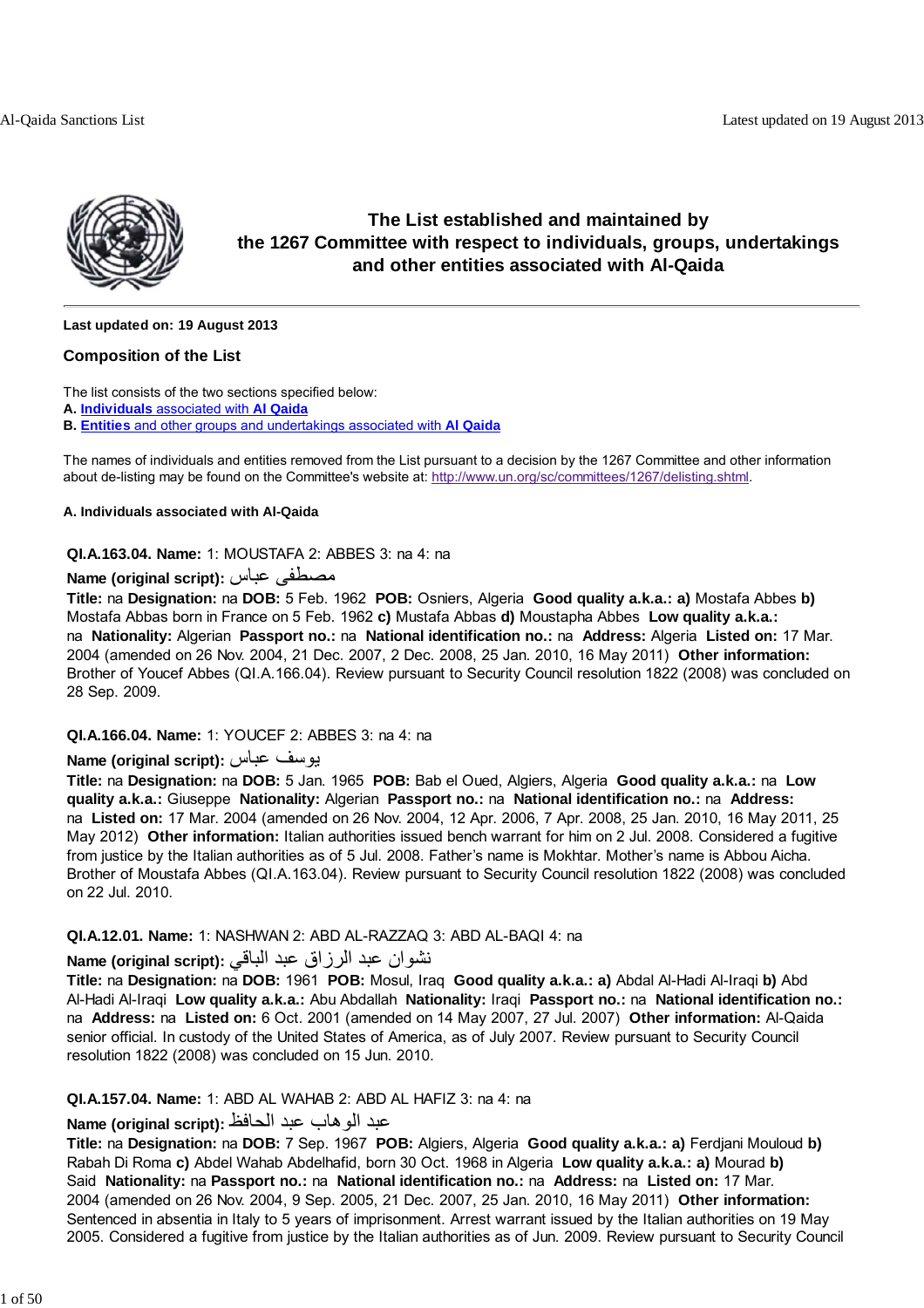resolution 1822 (2008) was concluded on 30 Jul. 2009.

#### **QI.A.255.08. Name:** 1: ADIL 2: MUHAMMAD 3: MAHMUD 4: ABD AL-KHALIQ

#### عادل محمد محمود عبد الخالق **:(script original (Name**

**Title:** na **Designation:** na **DOB:** 2 Mar. 1984 **POB:** Bahrain **Good quality a.k.a.: a)** Adel Mohamed Mahmoud Abdul Khaliq **b)** Adel Mohamed Mahmood Abdul Khaled **Low quality a.k.a.:** na **Nationality:** Bahraini **Passport no.:** Bahraini passport number 1632207 **National identification no.:** na **Address:** na **Listed on:** 10 Oct. 2008 (amended on 24 Jul. 2013) **Other information:** Has acted on behalf of and provided financial, material and logistical support to Al-Qaida (listed under permanent reference number QE.A.4.01.) and the Libyan Islamic Fighting Group (LIFG, listed under permanent reference number QE.L.11.01.), including provision of electrical parts used in explosives, computers, GPS devices and military equipment. Trained by Al-Qaida in small arms and explosives in South Asia and fought with Al-Qaida in Afghanistan. Arrested in the United Arab Emirates (UAE) in Jan. 2007 on charges of being a member of Al-Qaida and the LIFG. Following his conviction in the UAE in late 2007, he was transferred to Bahrain in early 2008 to serve out the remainder of his sentence.

#### **QI.A.289.11. Name:** 1: SAID JAN 2: 'ABD AL-SALAM 3: na 4: na

### سعيد جان عبد السلام **:(script original (Name**

**Title:** na **Designation:** na **DOB: a)** 5 Feb. 1981 **b)** 1 Jan. 1972 **POB:** na **Good quality a.k.a.: a)** Sa'id Jan 'Abd-al-Salam **b)** Dilawar Khan Zain Khan, born 1 Jan. 1972 **Low quality a.k.a.: a)** Qazi 'Abdallah **b)** Qazi Abdullah **c)** Ibrahim Walid **d)** Qasi Sa'id Jan **e)** Said Jhan **f)** Farhan Khan **g)** Aziz Cairo **h)** Nangiali **Nationality:** Afghan **Passport no.: a)** Afghan passport number OR801168, issued on 28 Feb. 2006 , expires 27 Feb. 2011, under name Said Jan 'Abd al-Salam **b)** Pakistani passport number 4117921, issued on 9 Sep. 2008 , expires 9 Sep. 2013, issued under name Dilawar Khan Zain Khan **National identification no.:** Kuwaiti Civil Identification number 281020505755, under name Said Jan 'Abd al-Salam **Address:** na **Listed on:** 9 Feb. 2011 **Other information:** In approximately 2005, ran a "basic training" camp for Al-Qaida (QE.A.4.01.) in Pakistan.

#### **QI.A.90.03. Name:** 1: YOUSSEF 2: BEN ABDUL BAKI 3: BEN YOUCEF 4: ABDAOUI

#### يوسف بن عبد الباقي بن يوسف العبداوى **:(script original (Name**

**Title:** na **Designation:** na **DOB:** 4 Sep. 1966 **POB:** Kairouan, Tunisia **Good quality a.k.a.:** na **Low quality a.k.a.: a)** Abou Abdullah **b)** Abdullah Youssef **c)** Abu Abdullah **d)** Abdellah **e)** Abdullah **Nationality:** Tunisian **Passport no.:** Tunisian passport number G025057, issued on 23 Jun. 1999 , expired on 5 Feb. 2004 **National identification no.:** Italian Identity Card number AO 2879097 valid until 30 Oct. 2012 **Address:** Number 8/B Via Torino, Cassano Magnago (VA), Italy **Listed on:** 25 Jun. 2003 (amended on 23 Jun. 2004, 20 Dec. 2005, 17 Oct. 2007, 9 Sep. 2010, 16 May 2011) **Other information:** Italian Fiscal Code: BDA YSF 66P04 Z352Q. Inadmissible to Schengen area. Mother's name is Fatima Abdaoui. Member of an organization operating in Italy directly linked with The Organization of Al-Qaida in the Islamic Maghreb (QE.T.14.01.). Review pursuant to Security Council resolution 1822 (2008) was concluded on 22 Apr. 2010.

#### **QI.A.192.05. Name:** 1: ABD ALLAH 2: MOHAMED 3: RAGAB 4: ABDEL RAHMAN

#### عبد االله محمد رجب عبد الرحمن **:(script original (Name**

**Title:** na **Designation:** na **DOB:** 3 Nov. 1957 **POB:** Kafr Al-Shaykh, Egypt **Good quality a.k.a.: a)** Abu Al-Khayr **b)** Ahmad Hasan **c)** Abu Jihad **Low quality a.k.a.:** na **Nationality:** Egyptian **Passport no.:** na **National identification no.:** na **Address:** Believed to be in Pakistan or Afghanistan **Listed on:** 29 Sep. 2005 (amended on 13 Dec. 2011) **Other information:** Member of Egyptian Islamic Jihad (QE.A.3.01). Review pursuant to Security Council resolution 1822 (2008) was concluded on 1 Jun. 2010.

#### **QI.A.54.01. Name:** 1: MAJEED 2: ABDUL CHAUDHRY 3: na 4: na

**Title:** na **Designation:** na **DOB: a)** 15 Apr. 1939 **b)** 1938 **POB:** na **Good quality a.k.a.: a)** Majeed, Abdul **b)** Majeed Chaudhry Abdul **c)** Majid, Abdul **Low quality a.k.a.:** na **Nationality:** Pakistani **Passport no.:** na **National identification no.:** na **Address:** na **Listed on:** 24 Dec. 2001 **Other information:** Review pursuant to Security Council resolution 1822 (2008) was concluded on 1 Jun. 2010.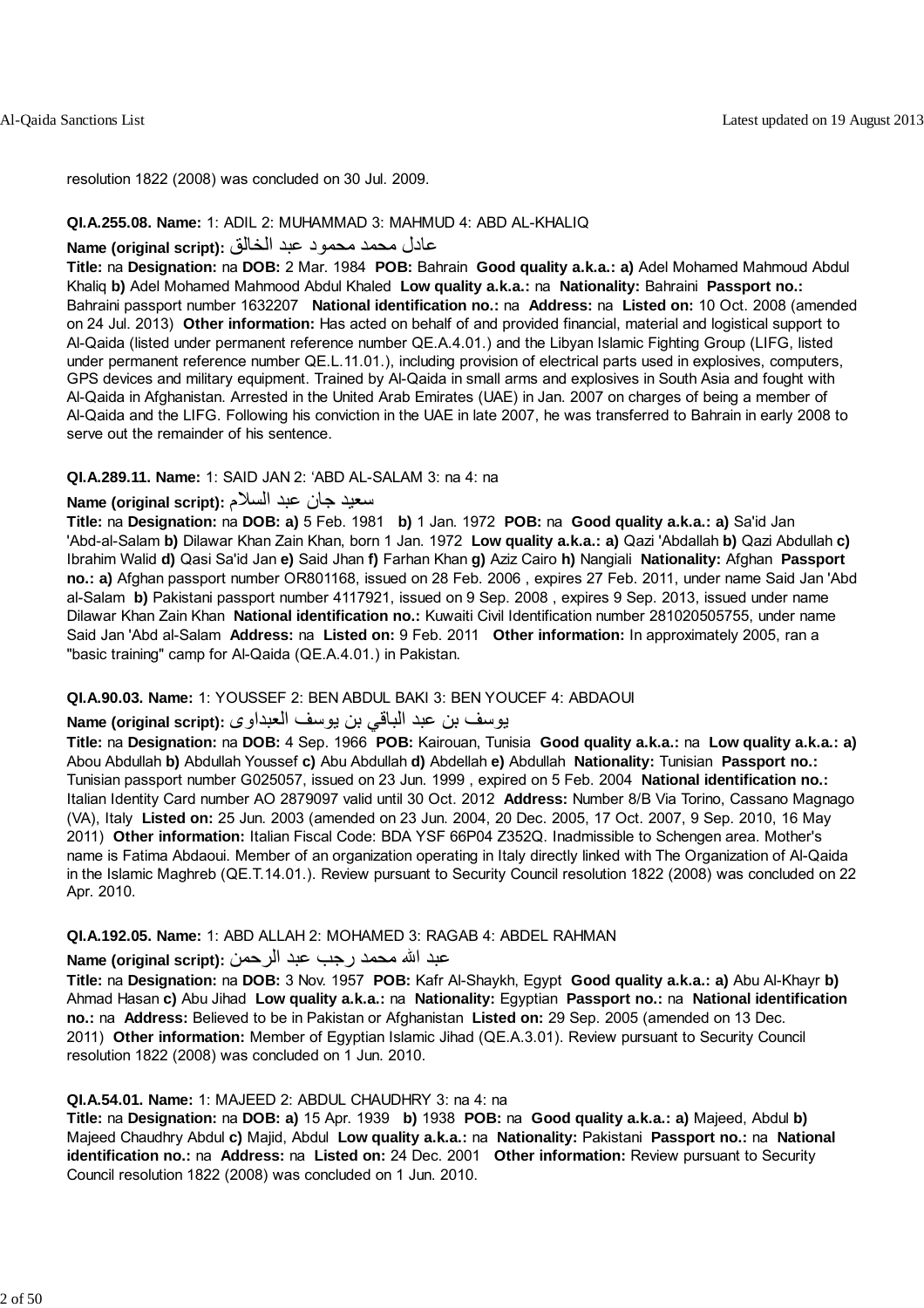#### **QI.A.109.03. Name:** 1: ZULKIFLI 2: ABDUL HIR 3: na 4: na

**Title:** na **Designation:** na **DOB: a)** 5 Jan. 1966 **b)** 5 Oct. 1966 **POB:** Muar Johor, Malaysia **Good quality a.k.a.: a)** Musa Abdul Hir **b)** Muslimin Abdulmotalib **c)** Salim Alombra **d)** Armand Escalante **e)** Normina Hashim **f)** Henri Lawi **g)** Hendri Lawi **h)** Norhana Mohamad **i)** Omar Salem **j)** Ahmad Shobirin **k)** Bin Abdul Hir Zulkifli **Low quality a.k.a.: a)** Abdulhir Bin Hir **b)** Hassan **c)** Hogalu **d)** Hugalu **e)** Lagu **f)** Marwan **Nationality:** Malaysian **Passport no.:** A 11263265

 **National identification no.: a)** 660105-01-5297 **b)** driver license number D2161572 issued in California, USA **Address:** Seksyen 17, Shah Alam, Selangor, Malaysia **Listed on:** 9 Sep. 2003 (amended on 25 Jan. 2010) **Other information:** The Court for the Northern District of California, USA, issued a warrant of arrest for him on 1 Aug. 2007. At large in the Southern Philippines. Mother's name is Minah Binto Aogist Abd Aziz. Review pursuant to Security Council resolution 1822 (2008) was concluded on 19 Jun. 2009.

#### **QI.A.200.05. Name:** 1: DIEMAN 2: ABDULKADIR IZZAT 3: na 4: na

#### ديمان عبد القادر عزت **:(script original (Name**

**Title:** na **Designation:** na **DOB:** 4 Jul. 1965 **POB:** Kirkuk, Iraq **Good quality a.k.a.:** Deiman Alhasenben Ali Aljabbari, born 4 Jul. 1965 **Low quality a.k.a.:** na **Nationality:** Iraqi **Passport no.:** German travel document ("Reiseausweis") A 0141062 (revoked as at Sep. 2012) **National identification no.:** na **Address:** Bavaria, Germany. **Listed on:** 6 Dec. 2005 (amended on 25 Jan. 2010, 13 Dec. 2011, 15 Nov. 2012) **Other information:** Review pursuant to Security Council resolution 1822 (2008) was concluded on 30 Jul. 2009.

#### **QI.A.18.01. Name:** 1: ABDUL MANAN AGHA 2: na 3: na 4: na

### عبد المنان آغا **:(script original (Name**

**Title:** Haji **Designation:** na **DOB:** na **POB:** na **Good quality a.k.a.:** Abdul Manan **Low quality a.k.a.: a)** Abdul Man'am Saiyid **b)** Saiyid Abd al-Man (formerly listed as) **Nationality:** na **Passport no.:** na **National identification no.:** na **Address:** na **Listed on:** 17 Oct. 2001 (amended on 26 Jun. 2013) **Other information:** Pakistan. Review pursuant to Security Council resolution 1822 (2008) was concluded on 15 Jun. 2010.

#### **QI.A.295.11. Name:** 1: MUHAMMAD 2: JIBRIL 3: ABDUL RAHMAN 4: na

**Title:** na **Designation:** na **DOB: a)** 28 May 1984 **b)** 3 Dec. 1979 **c)** 3 March 1979 (from false passport) **POB:** East Lombok, West Nusa Tenggara, Indonesia **Good quality a.k.a.: a)** Mohammad Jibril Abdurrahman **b)** Muhammad Jibriel Abdul Rahman **c)** Mohammad Jibriel Abdurrahman **d)** Muhamad Ricky Ardhan, born 8 Aug. 1980, (appears in false Indonesian passport number S335026) **e)** Muhammad Ricky Ardhan bin Muhammad Iqbal **f)** Muhammad Ricky Ardhan bin Abu Jibril **Low quality a.k.a.: a)** Muhammad Yunus **b)** Heris Syah **Nationality:** Indonesian **Passport no.:** na **National identification no.: a)** Indonesian national identity card number 3219222002.2181558 **b)** Identification number 2181558 **Address: a)** Jalan M. Saidi RT 010 RW 001 Pesanggrahan, South Petukangan, South Jakarta, Indonesia **b)** Jalan Nakula of Witana Harja Complex Block C, Pamulang, Banten, Indonesia **Listed on:** 12 Aug. 2011 **Other information:** Senior member of Jemaah Islamiyah (QE.J.92.02.) directly involved in obtaining funding for terrorist attacks. Sentenced in Indonesia to five years in prison on 29 Jun. 2010. Father's name is Mohamad Iqbal Abdurrahman (QI.A.86.03.).

#### **QI.A.229.07. Name:** 1: ALY 2: SOLIMAN 3: MASSOUD 4: ABDUL SAYED

**Title:** na **Designation:** na **DOB:** 1969 **POB:** Tripoli, Libyan Arab Jamahiriya **Good quality a.k.a.: a)** Ibn El Qaim **b)** Mohamed Osman **Low quality a.k.a.:** Adam **Nationality:** Libyan **Passport no.:** Libyan Passport No. 96/184442 **National identification no.:** na **Address:** Ghout El Shamal, Tripoli, Libyan Arab Jamahiriya **Listed on:** 8 Jun. 2007 (amended on 13 Dec. 2011) **Other information:** Member of Libyan Islamic Fighting Group (QE.L.11.01). Review pursuant to Security Council resolution 1822 (2008) was concluded on 24 Nov. 2009.

#### **QI.A.86.03. Name:** 1: MOHAMAD 2: IQBAL 3: ABDURRAHMAN 4: na

**Title:** na **Designation:** na **DOB: a)** 17 Aug. 1957 **b)** 17 Aug. 1958 **POB: a)** Korleko-Lombok Timur, Indonesia **b)** Tirpas-Selong Village, East Lombok, Indonesia **Good quality a.k.a.: a)** Rahman, Mohamad Iqbal **b)** A Rahman, Mohamad Iqbal **c)** Abu Jibril Abdurrahman **d)** Fikiruddin Muqti **e)** Fihiruddin Muqti **f)** Abdul Rahman, Mohamad Iqbal **Low quality a.k.a.:** na **Nationality:** Indonesian **Passport no.:** na **National identification no.:** 3603251708570001 **Address:** Jalan Nakula, Komplek Witana Harja III Blok C 106-107, Tangerang, Indonesia **Listed on:** 28 Jan. 2003 (amended on 26 Nov. 2004, 16 May 2011, 10 Jun. 2011) **Other information:** Review pursuant to Security Council resolution 1822 (2008) was concluded on 8 Jun. 2010.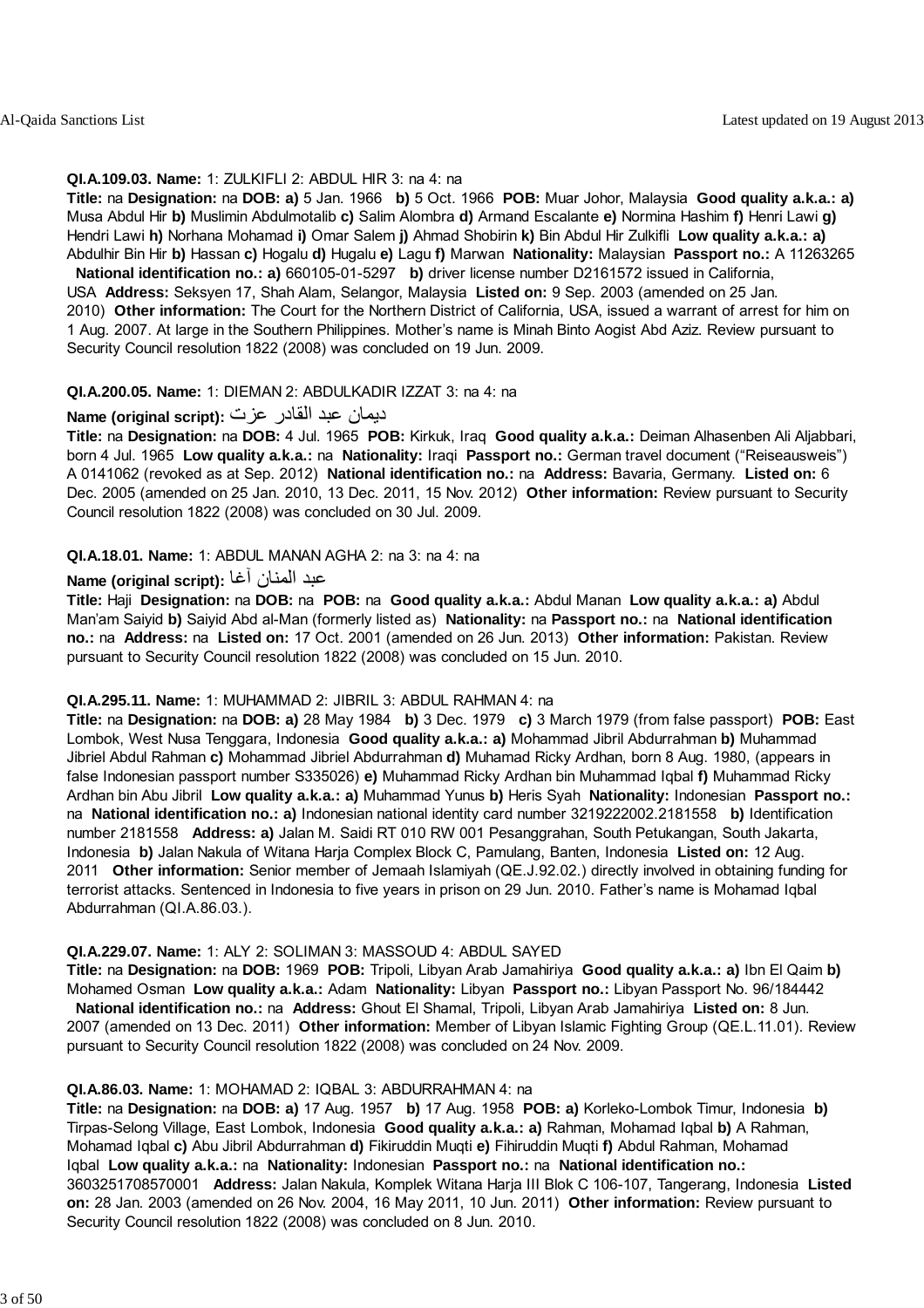#### **QI.A.309.12. Name:** 1: ABDUR REHMAN 2: na 3: na 4: na

#### **Name (original script):** الرحمن عبد

**Title:** na **Designation:** na **DOB:** 3 Oct. 1965 **POB:** Mirpur Khas, Pakistan **Good quality a.k.a.: a)** Abdul Rehman; Abd Ur-Rehman; Abdur Rahman **b)** السيندي الرحمن عبد,) Abdul Rehman Sindhi; Abdul Rehman al-Sindhi; Abdur Rahman al-Sindhi; Abdur Rehman Sindhi; Abdurahman Sindhi) **c)** السندي عبداالله) Abdullah Sindhi) **Low quality a.k.a.:** Abdur Rehman Muhammad Yamin **Nationality:** Pakistani **Passport no.:** Pakistani passport number CV9157521, issued on 8 Sep. 2008, expires on 7 Sep. 2013 **National identification no.:** Pakistani national identity card number 44103-5251752-5 **Address:** Karachi, Pakistan **Listed on:** 14 Mar. 2012 **Other information:** Has provided facilitation and financial services to Al-Qaida (QE.A.4.01.). Associated with Harakatul Jihad Islami (QE.H.130.10.), Jaish-I-Mohammed (QE.J.19.01.), and Al-Akhtar Trust International (QE.A.121.05.).

#### **QI.A.285.10. Name:** 1: MUHAMMAD 2: ABDALLAH 3: HASAN 4: ABU-AL-KHAYR

#### محمد عبدالله حسن أبو الخير **: Name (original script**

**Title:** na **Designation:** na **DOB: a)** 19 Jun. 1975 **b)** 18 Jun. 1975 **POB:** Al-Madinah al-Munawwarah, Saudi Arabia **Good quality a.k.a.: a)** Mohammed Abdullah Hassan Abul-Khair **b)** Muhammad Abdallah Hasan Abu-al-Khayr **c)** Muhammad Bin- 'Abdullah Bin-Hamd Abu-al-Khayr **d)** Abdallah al-Halabi **e)** 'Abdallah al-Halabi al-Madani **f)** Abdallah al-Makki **g)** Abdallah el-Halabi **h)** Abdullah al-Halabi **i)** Abu 'Abdallah al-Halabi **Low quality a.k.a.: a)** Abu Abdallah al-Madani **b)** Muhannad al-Jaddawi **Nationality:** Saudi Arabian **Passport no.:** Saudi Arabian passport number A741097, issued on 14 Nov. 1995 and expired on 19 Sep. 2000. **National identification no.:** Saudi Arabian national identification number 1006010555 **Address:** na **Listed on:** 24 Aug. 2010 **Other information:** Appears on a 2009 list of 85 persons wanted by the government of Saudi Arabia.

#### **QI.A.230.07. Name:** 1: SAID 2: YOUSSEF 3: ALI 4: ABU AZIZA

### سعيد يوسف علي أبو عزيزة **:(script original (Name**

**Title:** na **Designation:** na **DOB:** 1958 **POB:** Tripoli, Libyan Arab Jamahiriya **Good quality a.k.a.: a)** Abdul Hamid **b)** Abu Turab **Low quality a.k.a.:** na **Nationality:** Libyan **Passport no.: a)** Libyan passport number 87/437555 **b)** Libyan passport number 274381 **National identification no.:** Libyan national identification number 145126 **Address:** na **Listed on:** 8 Jun. 2007 (amended on 13 Dec. 2011) **Other information:** Mother's name is Fatima Isa. Member of Libyan Islamic Fighting Group (QE.L.11.01) and Al-Qaida (QE.A.4.01). Review pursuant to Security Council resolution 1822 (2008) was concluded on 24 Nov. 2009.

#### **QI.A.130.03. Name:** 1: MOHAMED 2: GHASSAN 3: ALI 4: ABU DHESS

### محمد غسان علي أبو دهيس **:(script original (Name**

**Title:** na **Designation:** na **DOB:** 22 Jun. 1966 **POB:** Irbid, Jordan **Good quality a.k.a.: a)** Yaser Hassan, born 1 Feb. 1966 in Hasmija **b)** Abu Ali Abu Mohamed Dhees, born 1 Feb. 1966 in Hasmija **c)** Mohamed Abu Dhess, born 1 Feb. 1966 in Hashmija, Iraq **Low quality a.k.a.:** na **Nationality:** Jordanian **Passport no.: a)** German International travel document no.: 0695982, expired **b)** German International travel document no.: 0785146, valid until 8 Apr. 2004 **National identification no.:** na **Address:** Germany **Listed on:** 23 Sep. 2003 (amended on 23 Dec. 2008, 11 Mar. 2010, 10 Jun. 2011) **Other information:** Father's name is Mouhemad Saleh Hassan. Mother's name is Mariam Hassan, neé Chalabia. Associated with Ismail Abdallah Sbaitan Shalabi (QI.S.128.03.), Djamel Moustfa (QI.M.129.03.) and Aschraf Al-Dagma (QI.A.132.03.). Review pursuant to Security Council resolution 1822 (2008) was concluded on 19 Jan. 2010.

#### **QI.A.224.06. Name:** 1: ISMAIL 2: MOHAMED 3: ISMAIL 4: ABU SHAWEESH

#### اسماعيل محمد اسماعيل أبو شاويش **:(script original (Name**

**Title:** na **Designation:** na **DOB:** 10 Mar. 1977 **POB:** Benghazi, Libyan Arab Jamahiriya **Good quality a.k.a.:** na **Low quality a.k.a.:** na **Nationality:** Stateless Palestinian **Passport no.: a)** Egyptian travel document, passport number 0003684 **b)** Egyptian passport number 981354 **National identification no.:** na **Address:** Germany **Listed on:** 2 Aug. 2006 (amended on 11 Mar. 2010, 13 Dec. 2011) **Other information:** In detention since 22 May 2005. His brother is Yasser Mohamed Ismail Abu Shaweesh (QI.A.201.05). Review pursuant to Security Council resolution 1822 (2008) was concluded on 24 Nov. 2009.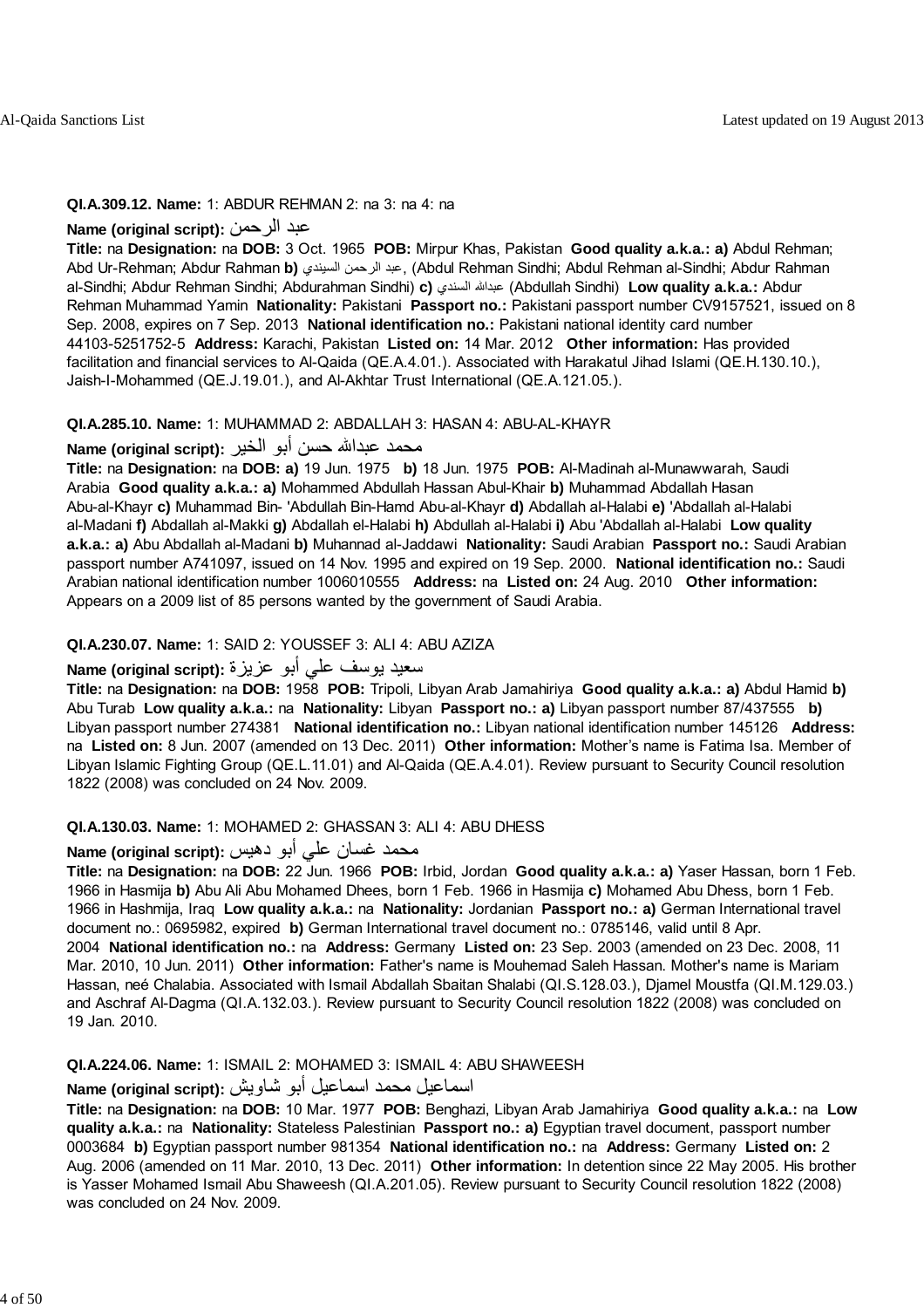#### **QI.A.201.05. Name:** 1: YASSER 2: MOHAMED 3: ISMAIL 4: ABU SHAWEESH

### ياسر محمد اسماعيل أبوشاويش **:(script original (Name**

**Title:** na **Designation:** na **DOB:** 20 Nov. 1973 **POB:** Benghazi, Libyan Arab Jamahiriya **Good quality a.k.a.:** Yasser Mohamed Abou Shaweesh **Low quality a.k.a.:** na **Nationality:** Stateless Palestinian **Passport no.: a)** Passport substitute C00071659 issued by the Federal Republic of Germany **b)** Egyptian passport 0003213 **c)** Egyptian travel document 939254 **d)** Egyptian passport 981358 **National identification no.:** na **Address:** In prison in Germany **Listed on:** 6 Dec. 2005 (amended on 7 Sep. 2007, 11 Mar. 2010, 28 Sep. 2010, 13 Dec. 2011) **Other information:** Sentenced to 5 years and 6 months imprisonment in Germany on 6 Dec. 2007. His brother is Ismail Mohamed Ismail Abu Shaweesh (QI.A.224.06.). Review pursuant to Security Council resolution 1822 (2008) was concluded on 24 Nov. 2009.

#### **QI.A.304.12. Name:** 1: MOCHAMMAD 2: ACHWAN 3: na 4: na

**Title:** na **Designation:** na **DOB: a)** 4 May 1948 **b)** 4 May 1946 **POB:** Tulungagung, Indonesia **Good quality a.k.a.: a)** Muhammad Achwan **b)** Muhammad Akhwan **c)** Mochtar Achwan **d)** Mochtar Akhwan **e)** Mochtar Akwan **Low quality a.k.a.:** na **Nationality:** Indonesian **Passport no.:** na **National identification no.:** Indonesian National Identity Card Number 3573010405480001 under name Mochammad Achwan **Address:** Jalan Ir. H. Juanda 8/10, RT/RW 002/001, Jodipan, Blimbing, Malang, Indonesia **Listed on:** 12 Mar. 2012 **Other information:** Acting emir of Jemmah Anshorut Tauhid (JAT) (QE.J.133.12.). Associated with Abu Bakar Ba'asyir (QI.B.217.06), Abdul Rahim Ba'aysir (QI.B.293.11) and Jemaah Islamiyah (QE.J.92.02.).

#### **QI.A.316.13 Name:** 1: IYAD 2: AG GHALI 3: na 4: na

#### اياد اغ غالي **:(script original (Name**

**Title:** na **Designation:** na **DOB:** 1954 **POB:** Abeibara, Kidal Region, Mali **Good quality a.k.a.:** na **Low quality a.k.a.:** na **Nationality:** Malian **Passport no.:** na **National identification no.:** na **Address:** Mali **Listed on:** 25 Feb. 2013 **Other information:** Founder and leader of Ansar Eddine. Member of the Tuareg Ifogas tribe. Linked to the Organization of Al-Qaida in the Islamic Maghreb (QE.T.14.01.) and Mouvement pour l'Unification et le Jihad en Afrique de l'Ouest (MUJAO) (QE.M.134.12.).

#### **QI.A.203.05. Name:** 1: FARHAD 2: KANABI 3: AHMAD 4: na

#### فر هاد كنابي أحمد **:Name (original script**)

**Title:** na **Designation:** na **DOB:** 1 Jul. 1971 **POB:** Arbil, Iraq **Good quality a.k.a.: a)** Kaua Omar Achmed **b)** Kawa Hamawandi (previously listed as) **Low quality a.k.a.:** na **Nationality:** Iraqi **Passport no.:** German travel document ("Reiseausweis") A 0139243 (revoked as at Sep. 2012) **National identification no.:** na **Address:** Iraq **Listed on:** 6 Dec. 2005 (amended on 31 Jul. 2006, 25 Jan. 2010, 13 Dec. 2011, 15 Nov. 2012) **Other information:** Released from custody in Germany on 10 Dec. 2010 and relocated to Iraq on 6 Dec. 2011. Review pursuant to Security Council resolution 1822 (2008) was concluded on 5 Oct. 2009.

#### **QI.A.226.06. Name:** 1: NAJMUDDIN 2: FARAJ 3: AHMAD 4: na

**Title:** na **Designation:** na **DOB: a)** 7 Jul. 1956 **b)** 17 Jun. 1963 **POB:** Olaqloo Sharbajer, Al-Sulaymaniyah Governorate, Iraq **Good quality a.k.a.: a)** Mullah Krekar **b)** Fateh Najm Eddine Farraj **c)** Faraj Ahmad Najmuddin **Low quality a.k.a.:** na **Nationality:** Iraqi **Passport no.:** na **National identification no.:** na **Address:** Heimdalsgate 36-V, 0578 Oslo, Norway **Listed on:** 7 Dec. 2006 **Other information:** Review pursuant to Security Council resolution 1822 (2008) was concluded on 20 May 2010.

#### **QI.A.237.08. Name:** 1: JABER 2: ABDALLAH 3: JABER 4: AHMAD AL-JALAHMAH

### جابر عبد االله جابر أحمد الجلاهمة **:(script original (Name**

**Title:** na **Designation:** na **DOB:** 24 Sep. 1959 **POB:** Al-Khitan area, Kuwait **Good quality a.k.a.: a)** Jaber Al-Jalamah **b)** Abu Muhammad Al-Jalahmah **c)** Jabir Abdallah Jabir Ahmad Jalahmah **d)** Jabir 'Abdallah Jabir Ahmad Al-Jalamah **e)** Jabir Al-Jalhami **Low quality a.k.a.: a)** Abdul-Ghani **b)** Abu Muhammad **Nationality:** Kuwaiti **Passport no.: a)** 101423404 **b)** Kuwaiti passport number 2541451 , valid until 16 Feb. 2017 **c)** Kuwaiti passport number 002327881 **National identification no.:** Kuwaiti national identification number 259092401188 **Address:** Kuwait, (residence as at Mar. 2009) **Listed on:** 16 Jan. 2008 (amended on 1 Jul. 2008, 23 Jul. 2008, 25 Jan. 2010) **Other information:** Review pursuant to Security Council resolution 1822 (2008) was concluded on 14 Sep. 2009.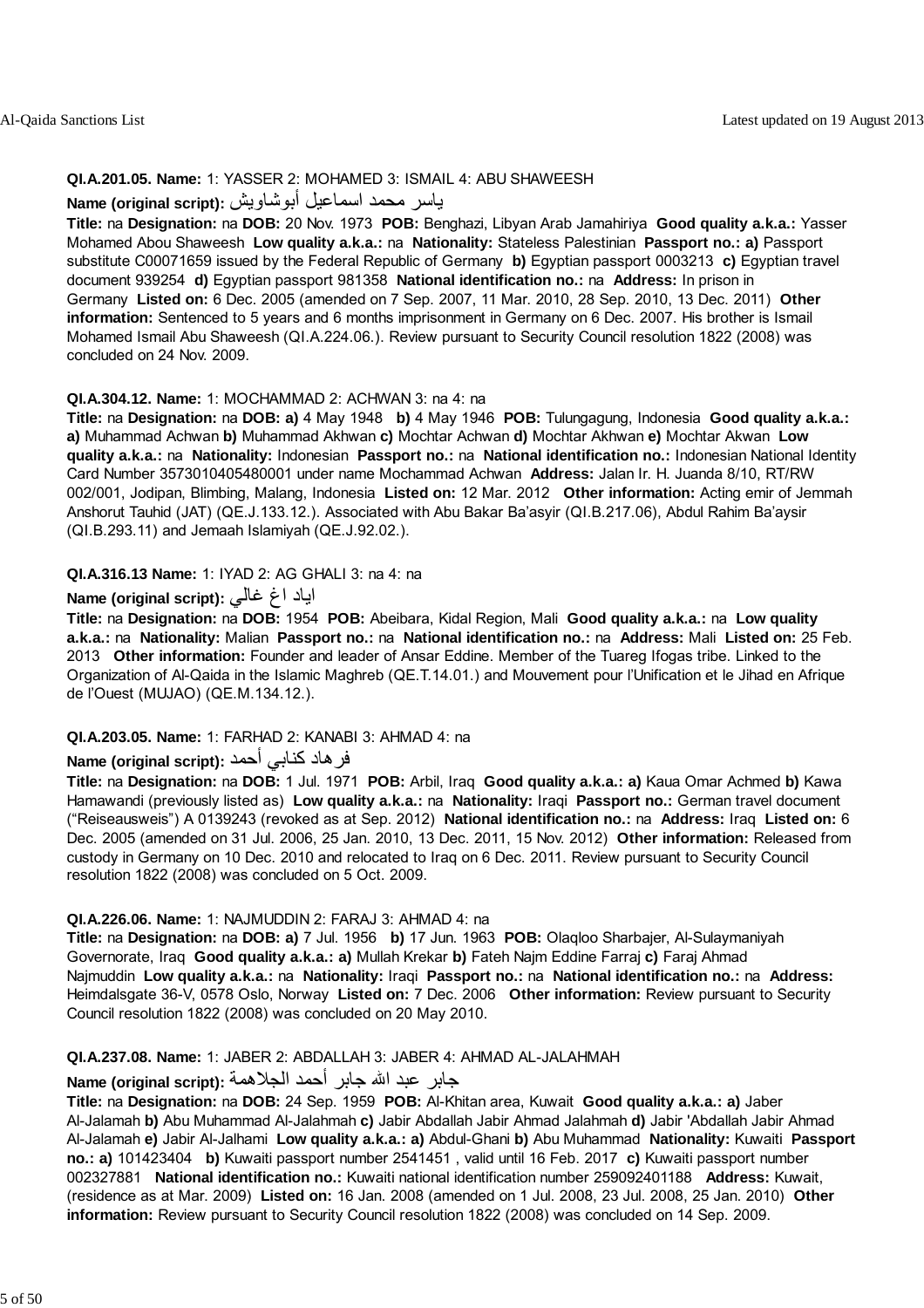#### **QI.A.14.01. Name:** 1: TARIQ 2: ANWAR 3: EL SAYED 4: AHMED

### طاريق أنور السيد احمد **:(script original (Name**

**Title:** na **Designation:** na **DOB:** 15 Mar. 1963 **POB:** Alexandria, Egypt **Good quality a.k.a.: a)** Hamdi Ahmad Farag **b)** Amr Al-Fatih Fathi **c)** Tarek Anwar El Sayed Ahmad **Low quality a.k.a.:** na **Nationality:** Egyptian **Passport no.:** na **National identification no.:** na **Address:** na **Listed on:** 6 Oct. 2001 (amended on 26 Nov. 2004, 18 Jul. 2007, 16 May 2011) **Other information:** Reportedly deceased in October 2001. Review pursuant to Security Council resolution 1822 (2008) was concluded on 29 Jul. 2010.

#### **QI.A.193.05. Name:** 1: ZAKI 2: EZAT 3: ZAKI 4: AHMED

### زآي عزت زآي احمد **:(script original (Name**

**Title:** na **Designation:** na **DOB:** 21 Apr. 1960 **POB: a)** Sharqiyah, Egypt **b)** Zaqaziq, Egypt **Good quality a.k.a.: a)** Rif'at Salim **b)** Abu Usama **Low quality a.k.a.:** na **Nationality:** Egyptian **Passport no.:** na **National identification no.:** na **Address:** May be on the Pakistani-Afghan border **Listed on:** 29 Sep. 2005 (amended on 13 Dec. 2011) **Other information:** Father's name is Ahmed Ezat Zaki. Member of Egyptian Islamic Jihad (QE.A.3.01). Review pursuant to Security Council resolution 1822 (2008) was concluded on 1 Jun. 2010.

#### **QI.A.161.04. Name:** 1: FARID 2: AIDER 3: na 4: na

#### **Name (original script):** عيدر فريد

**Title:** na **Designation:** na **DOB:** 12 Oct. 1964 **POB:** Algiers, Algeria **Good quality a.k.a.: a)** Achour Ali **b)** Terfi Farid **Low quality a.k.a.:** Abdallah **Nationality:** Algerian **Passport no.:** na **National identification no.:** na **Address:** na **Listed on:** 17 Mar. 2004 (amended on 26 Nov. 2004, 25 Jan. 2010, 16 May 2011) **Other information:** Italian Fiscal Code DRAFRD64R12Z301C. Sentenced in Italy in Mar. 2002 to 8 years of imprisonment. Arrest warrant issued by the Italian authorities on 16 Nov. 2007. Considered a fugitive from justice by the Italian authorities as of 14 Dec. 2007. Review pursuant to Security Council resolution 1822 (2008) was concluded on 30 Jul. 2009.

#### **QI.A.313.13 Name:** 1: DJAMEL 2: AKKACHA 3: na 4: na

### **Name (original script):** جمال عكاشة

**Title:** na **Designation:** na **DOB:** 9 May 1978 **POB:** Rouiba, Algiers, Algeria **Good quality a.k.a.: a)** Yahia Abou el Hoummam **b)** Yahia Abou el Hammam **Low quality a.k.a.:** na **Nationality:** Algerian **Passport no.:** na **National identification no.:** na **Address:** Mali **Listed on:** 5 Feb. 2013 **Other information:** Father's name is Slimane. Mother's name is Akrouf Khadidja. Coordinator of groups associated with The Organisation of Al-Qaida in the Islamic Maghreb (QE.T.14.01.) in northern Mali.

#### **QI.A.91.03. Name:** 1: MOHAMED 2: AMINE 3: AKLI 4: na

### محمد أمين اكلي **: Name (original script)**

**Title:** na **Designation:** na **DOB:** 30 Mar. 1972 **POB:** Bordj el Kiffane, Algeria **Good quality a.k.a.: a)** Akli Amine Mohamed **b)** Killech Shamir **c)** Kali Sami **Low quality a.k.a.:** Elias **Nationality:** Algerian **Passport no.:** na **National identification no.:** na **Address:** Algeria **Listed on:** 25 Jun. 2003 (amended on 12 Apr. 2006, 17 Oct. 2007, 16 May 2011) **Other information:** Father's name is Lounes. Mother's name is Kadidja. Inadmissible to the Schengen area. Deported from Spain to Algeria in Aug. 2009. Review pursuant to Security Council resolution 1822 (2008) was concluded on 15 Jun. 2010.

#### **QI.A.236.08. Name:** 1: HAMID 2: ABDALLAH 3: AHMAD 4: AL-ALI

### حامد عبد االله أحمد العلي **:(script original (Name**

**Title:** na **Designation:** na **DOB:** 20 Jan. 1960 **POB:** Kuwait **Good quality a.k.a.: a)** Dr. Hamed Abdullah Al-Ali **b)** Hamed Al-'Ali **c)** Hamed bin 'Abdallah Al-'Ali **d)** Hamid 'Abdallah Al-'Ali **e)** Hamid 'Abdallah Ahmad Al-'Ali **f)** Hamid bin Abdallah Ahmed Al-Ali **g)** Hamid Abdallah Ahmed Al-Ali **Low quality a.k.a.:** Abu Salim **Nationality:** Kuwaiti **Passport no.:** Kuwaiti passport number 1739010 issued in Kuwait, issued on 26 May 2003 and expired on 25 May 2008 **National identification no.:** na **Address:** Kuwait (residence as at Mar. 2009) **Listed on:** 16 Jan. 2008 (amended on 1 Jul. 2008, 23 Jul. 2008, 25 Jan. 2010) **Other information:** Review pursuant to Security Council resolution 1822 (2008) was concluded on 14 Sep. 2009.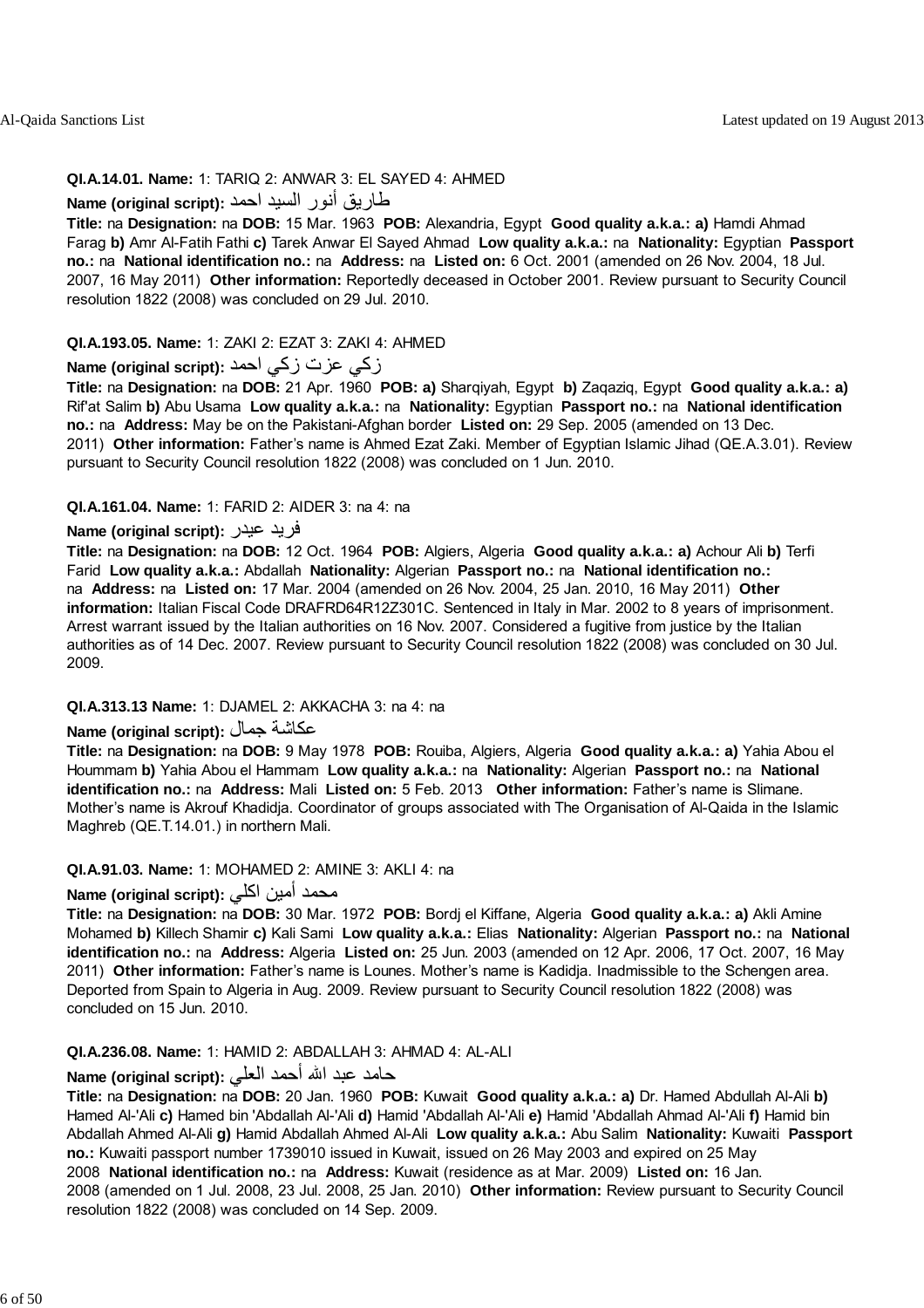#### **QI.A.92.03. Name:** 1: MEHREZ 2: BEN MAHMOUD 3: BEN SASSI 4: AL-AMDOUNI

### محرز بن محمود بن ساسي العمدوني **:(script original (Name**

**Title:** na **Designation:** na **DOB:** 18 Dec. 1969 **POB:** Asima-Tunis, Tunisia **Good quality a.k.a.: a)** Fabio Fusco, born 25 May 1968 in Naples, Italy **b)** Fabio Fusco, born 18 Dec. 1968 in Tunisia **c)** Fabio Fusco, born 25 May 1968 in Algeria **d)** Mohamed Hassan **e)** Meherez Hamdouni **f)** Amdouni Mehrez ben Tah, born 14 Jul. 1969 in Tunisia **g)** Meherez ben Ahdoud ben Amdouni **Low quality a.k.a.:** Abu Thale **Nationality:** Tunisian **Passport no.:** Tunisian passport number G737411, issued on 24 Oct. 1990 , expired on 20 Sep. 1997 **National identification no.:** na **Address:** Italy **Listed on:** 25 Jun. 2003 (amended on 26 Nov. 2004, 20 Dec. 2005, 17 Oct. 2007, 16 Sep. 2008, 24 Mar. 2009, 12 Jul. 2010, 16 May 2011) **Other information:** Father's name is Mahmoud ben Sasi. Mother's name is Maryam bint al-Tijani. Inadmissible to the Schengen area. Review pursuant to Security Council resolution 1822 (2008) was concluded on 22 Apr. 2010.

#### **QI.A.60.02. Name:** 1: MOHAMED 2: BEN BELGACEM 3: BEN ABDALLAH 4: AL-AOUADI

### محمد بن بلقاسم بن عبد االله العوادي **:(script original (Name**

**Title:** na **Designation:** na **DOB:** 11 Dec. 1974 **POB:** Tunis, Tunisia **Good quality a.k.a.: a)** Aouadi, Mohamed Ben Belkacem **b)** Fathi Hannachi **Low quality a.k.a.:** na **Nationality:** Tunisian **Passport no.:** Tunisian passport number L 191609 issued on 28 Feb. 1996, expired on 27 Feb. 2001 **National identification no.:** 04643632 issued on 18 June 1999 **Address:** 50th Street, Number 23, Zehrouni, Tunis, Tunisia **Listed on:** 24 Apr. 2002 (amended on 10 Apr. 2003, 26 Nov. 2004, 9 Sep. 2005, 20 Dec. 2005, 31 Jul. 2006, 7 Jun. 2007, 23 Dec. 2010) **Other information:** Italian Fiscal Code: DAOMMD74T11Z352Z. Mother's name is Ourida Bint Mohamed. Deported from Italy to Tunisia on 1 Dec. 2004. Review pursuant to Security Council resolution 1822 (2008) was concluded on 22 Apr. 2010.

#### **QI.A.171.04. Name:** 1: AQEEL 2: ABDULAZIZ 3: AQEEL 4: AL-AQEEL

### عقيل عبد العزيزعقيل العقيل **:(script original (Name**

**Title:** na **Designation:** na **DOB:** 29 Apr. 1949 **POB:** Uneizah, Saudi Arabia **Good quality a.k.a.: a)** Aqeel Abdulaziz Al-Aqil **b)** Ageel Abdulaziz A. Alageel **Low quality a.k.a.:** na **Nationality:** Saudi Arabian **Passport no.: a)** Passport number C 1415363 - issued on 21 May 2000 (16/2/1421H) **b)** Passport number E 839024, issued on 3 Jan. 2004 , expired on 8 Nov. 2008 **National identification no.:** na **Address:** Saudi Arabia (as at Apr. 2009) **Listed on:** 6 Jul. 2004 (amended on 23 Apr. 2007, 17 Jul. 2009, 13 Dec. 2011) **Other information:** In detention in Saudi Arabia as at Nov. 2010. Review pursuant to Security Council resolution 1822 (2008) was concluded on 19 Oct. 2009.

#### **QI.A.291.11. Name:** 1: IBRAHIM 2: HASSAN 3: TALI 4: AL-ASIRI

#### إبراهيم حسن طالع العسيري **:(Name (original script**

**Title:** na **Designation:** na **DOB: a)** 19 Apr. 1982 **b)** 18 Apr. 1982 **c)** 24/06/1402 (Hijri Calendar) **POB:** Riyadh, Saudi Arabia **Good quality a.k.a.: a)** Ibrahim Hassan Tali Asiri (عسيري طالع حسن إبراهيم (**b)** Ibrahim Hasan Talea Aseeri **c)** Ibrahim Hassan al-Asiri **d)** Ibrahim Hasan Tali Asiri **e)** Ibrahim Hassan Tali Assiri **f)** Ibrahim Hasan Tali'A 'Asiri **g)** Ibrahim Hasan Tali al-'Asiri **h)** Ibrahim al-'Asiri **i)** Ibrahim Hassan Al Asiri **Low quality a.k.a.: a)** Abu Saleh **b)** Abosslah **c)** Abu-Salaah **Nationality:** Saudi Arabian **Passport no.:** Saudi Arabian passport number F654645, issued on 30 Apr. 2005 , expired on 7 Mar. 2010. Issue date in Hijri Calendar 24/06/1426. Expiry date in Hijri Calendar 21/03/1431. **National identification no.:** Saudi Arabian civil identification number 1028745097 **Address:** Yemen **Listed on:** 24 Mar. 2011 **Other information:** Operative and principal bomb maker of Al-Qaida in the Arabian Peninsula (AQAP) (QE.A.129.10.). Believed to be hiding in Yemen as at Mar. 2011. Wanted by Saudi Arabia. INTERPOL Orange Notice (file #2009/52/OS/CCC, #81) has been issued for him. Also associated with Nasir 'abd-al-Karim 'Abdullah Al-Wahishi (QI.A.274.10.), Said Ali al-Shihri (QI.A.275.10.), Qasim Yahya Mahdi al-Rimi (QI.A.282.10.), and Anwar Nasser Abdulla Al-Aulaqi (QI.A.283.10.).

#### **QI.A.283.10. Name:** 1: ANWAR 2: NASSER 3: ABDULLA 4: AL-AULAQI

#### انور ناصر عبداالله العولقي **:(script original (Name**

**Title:** na **Designation:** na **DOB: a)** 21 Apr. 1971 **b)** 22 Apr. 1971 **POB:** Las Cruces, New Mexico, United States of America **Good quality a.k.a.: a)** Anwar al-Aulaqi **b)** Anwar al-Awlaki **c)** Anwar al-Awlaqi **d)** Anwar Nasser Aulaqi **e)** Anwar Nasser Abdullah Aulaqi **f)** Anwar Nasser Abdulla Aulaqi **Low quality a.k.a.:** na **Nationality: a)** United States of America **b)** Yemeni **Passport no.:** na **National identification no.:** na **Address:** na **Listed on:** 20 Jul. 2010 (amended on 30 Nov. 2011) **Other information:** Confirmed to have died on 30 Sep. 2011 in Yemen.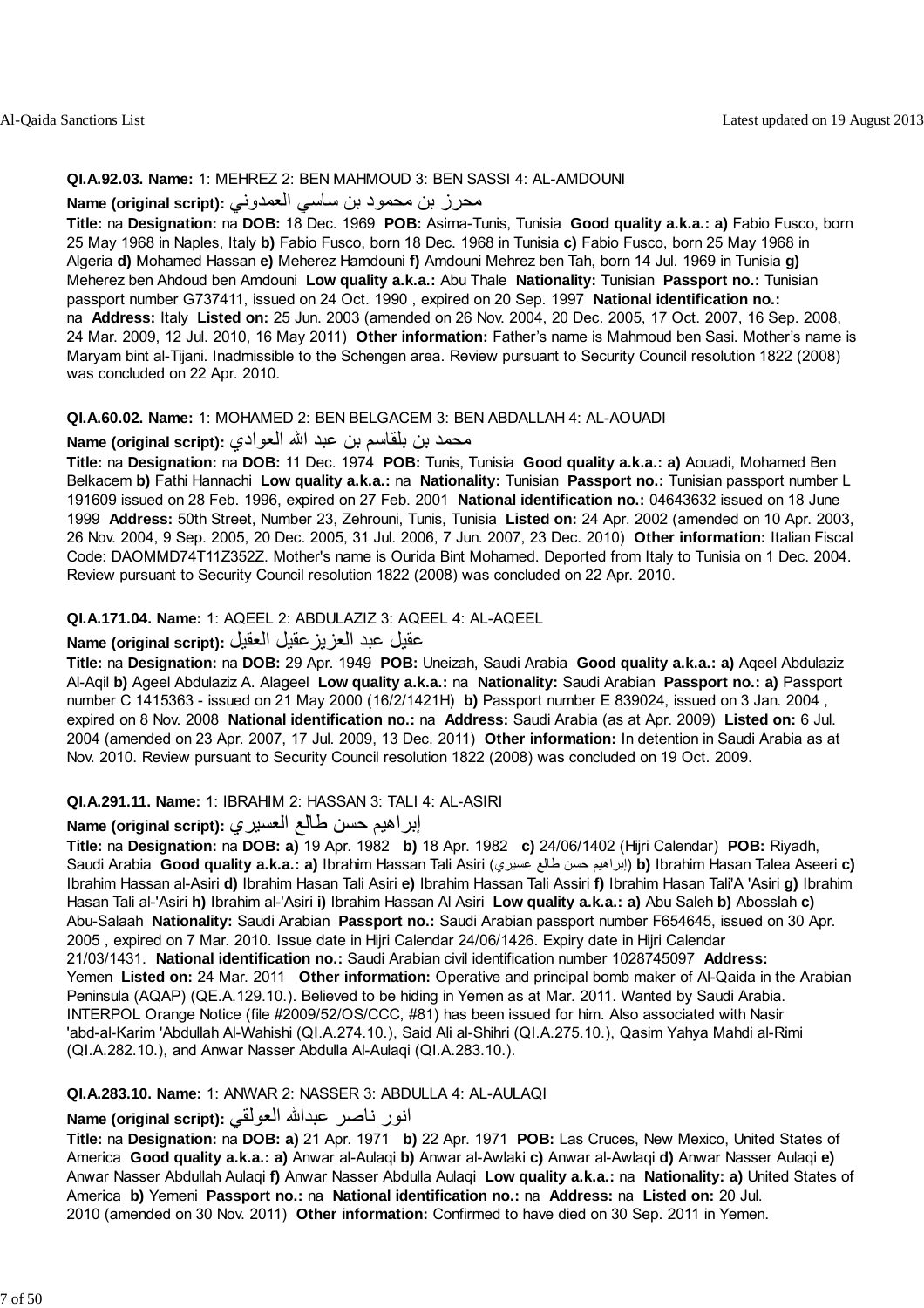#### **QI.A.93.03. Name:** 1: CHIHEB 2: BEN MOHAMED 3: BEN MOKHTAR 4: AL-AYARI

#### شهاب بن محمد بن مختار العياري **:(script original (Name**

**Title:** na **Designation:** na **DOB:** 19 Dec. 1965 **POB:** Tunis, Tunisia **Good quality a.k.a.: a)** Hichem Abu Hchem **b)** Ayari Chihbe **c)** Ayari Chied **d)** Adam Hussainy, born 19 Dec. 1965 in Greece **Low quality a.k.a.: a)** Hichem **b)** Abu Hichem **c)** Moktar **Nationality:** Tunisian **Passport no.:** Tunisian passport number L246084, issued on 10 June 1996, expired on 9 June 2001 **National identification no.:** na **Address:** Bardo, Tunis, Tunisia **Listed on:** 25 Jun. 2003 (amended on 20 Dec. 2005, 17 Oct. 2007, 10 Aug. 2009, 16 May 2011) **Other information:** Extradited from Italy to Tunisia on 13 Apr. 2006. Mother's name is Fatima al-Tumi. Inadmissible to the Schengen area. Review pursuant to Security Council resolution 1822 (2008) was concluded on 22 Apr. 2010.

#### **QI.A.138.03. Name:** 1: SAID 2: BEN ABDELHAKIM 3: BEN OMAR 4: AL-CHERIF

### سعيد بن عبد الحكيم بن عمر الشريف **:(script original (Name**

**Title:** na **Designation:** na **DOB:** 25 Jan. 1970 **POB:** Manzil Tmim, Tunisia **Good quality a.k.a.: a)** Cherif Said, born 25 Jan. 1970 in Tunisia **b)** Binhamoda Hokri, born 25 Jan. 1970 in Sosa, Tunisia **c)** Hcrif Ataf, born 25 Jan. 1971 in Solisse, Tunisia **d)** Bin Homoda Chokri, born 25 Jan. 1970 in Tunis, Tunisia **e)** Atef Cherif, born 12 Dec. 1973 in Algeria **f)** Sherif Ataf, born 12 Dec. 1973 in Aras, Algeria **g)** Ataf Cherif Said, born 12 Dec. 1973 in Tunis, Tunisia **h)** Cherif Said, born 25 Jan. 1970 in Tunis, Tunisia **i)** Cherif Said, born 12 Dec. 1973 in Algeria **Low quality a.k.a.: a)** Djallal **b)** Youcef **c)** Abou Salman **d)** Said Tmimi **Nationality:** Tunisian **Passport no.:** Tunisian passport number M307968, issued on 8 Sep. 2001 , expires on 7 Sep. 2006 **National identification no.:** na **Address:** Corso Lodi 59, Milan, Italy **Listed on:** 12 Nov. 2003 (amended on 20 Dec. 2005, 21 Dec. 2007, 30 Jan. 2009, 16 May 2011) **Other information:** Mother's name is Radhiyah Makki. Sentenced to eight years and ten months of imprisonment for membership of a terrorist association by the Appeal Court of Milan, Italy, on 7 Feb. 2008. Sentence confirmed by the Italian Supreme Court on 15 Jan. 2009, which became definitive as of Feb. 2008. Subject to expulsion from Italy to Tunisia after serving the sentence. Review pursuant to Security Council resolution 1822 (2008) was concluded on 6 May 2010.

#### **QI.A.231.07. Name:** 1: SALEM 2: NOR ELDIN 3: AMOHAMED 4: AL-DABSKI

### سالم نور الدين امحمد الدبيسكي **:(script original (Name**

**Title:** na **Designation:** na **DOB:** 1963 **POB:** Tripoli, Libyan Arab Jamahiriya **Good quality a.k.a.: a)** Abu Al-Ward **b)** Abdullah Ragab **Low quality a.k.a.: a)** Abu Naim **b)** Abdallah al- Masri **Nationality:** Libyan **Passport no.: a)** Libyan passport number 1990/345751 **b)** Libyan passport number 345751 **National identification no.:** Libyan national identification number 220334 **Address:** Bab Ben Ghasheer, Tripoli, Libyan Arab Jamahiriya **Listed on:** 8 Jun. 2007 (amended on 13 Dec. 2011) **Other information:** Mother's name is Kalthoum Abdul Salam al-Shaftari. Senior member of Libyan Islamic Fighting Group (QE.L.11.01) and member of Al-Qaida (QE.A.4.01). Review pursuant to Security Council resolution 1822 (2008) was concluded on 24 Nov. 2009.

#### **QI.A.132.03. Name:** 1: ASCHRAF 2: AL-DAGMA 3: na 4: na

#### **Name (original script):** الدغمة اشرف

**Title:** na **Designation:** na **DOB:** 28 Apr. 1969 **POB:** Abasan, Gaza Strip, Palestinian Territories **Good quality a.k.a.:** Aschraf Al-Dagma, born 28 Apr. 1969 in Kannyouiz, Palestinian Territories **Low quality a.k.a.:** na **Nationality:** Unresolved/Palestinian origin **Passport no.:** Refugee travel document issued by Landratsamt Altenburger Land (Altenburg County Administration Office),Germany, dated 30 Apr. 2000 **National identification no.:** na **Address:** Germany **Listed on:** 23 Sep. 2003 (amended on 23 Dec. 2008, 11 Mar. 2010, 10 Jun. 2011) **Other information:** Associated with Ismail Abdallah Sbaitan Shalabi (QI.S.128.03.), Djamel Moustfa (QI.M.129.03.) and Mohamed Abu Dhess (QI.A.130.03.). Review pursuant to Security Council resolution 1822 (2008) was concluded on 19 Jan. 2010.

#### **QI.A.278.10. Name:** 1: MUTHANNA 2: HARITH 3: AL-DARI 4: na

### مثنى حارث الضاري **:(script original (Name**

**Title:** Doctor **Designation:** na **DOB:** 16 Jun. 1969 **POB:** Iraq **Good quality a.k.a.: a)** Dr. Muthanna Al Dari **b)** Muthana Harith Al Dari **c)** Muthanna Harith Sulayman Al-Dari **d)** Muthanna Harith Sulayman Al-Dhari **e)** Muthanna Hareth Al-Dhari **f)** Muthana Haris Al-Dhari **g)** Doctor Muthanna Harith Sulayman Al Dari Al-Zawba' **h)** Muthanna Harith Sulayman Al-Dari Al-Zobai **i)** Muthanna Harith Sulayman Al-Dari al-Zawba'i **j)** Muthanna Hareth al-Dari **k)** Muthana Haris al-Dari **l)** Doctor Muthanna al-Dari **m)** Dr. Muthanna Harith al-Dari al-Zowbai **Low quality a.k.a.:** na **Nationality:** Iraqi **Passport no.:** na **National identification no.:** na **Address: a)** Amman, Jordan **b)** Khan Dari, Iraq (previous)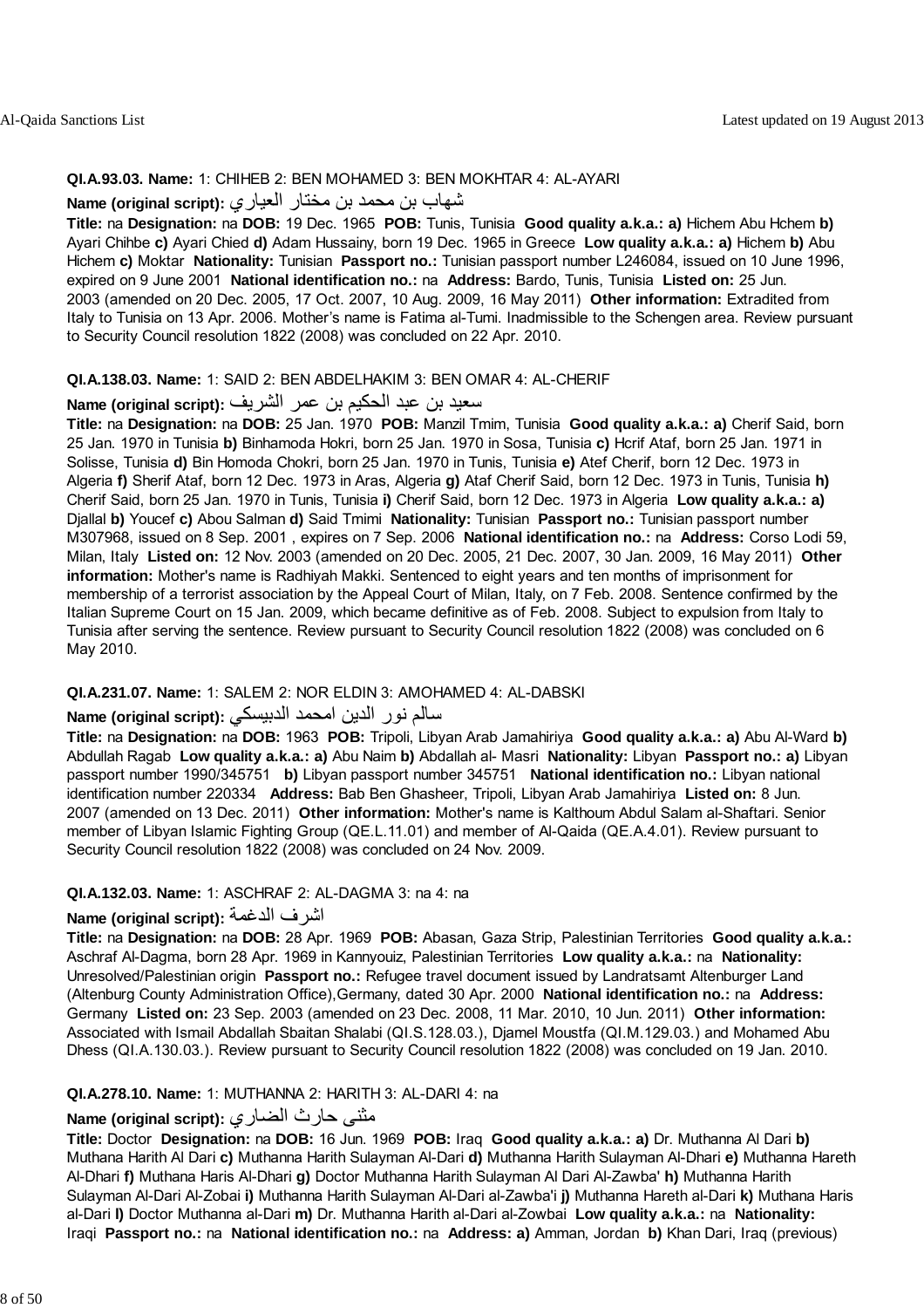**c)** Asas Village, Abu Ghurayb, Iraq (previous) **d)** Egypt (previous) **Listed on:** 25 Mar. 2010 **Other information:** Provided operational guidance financial support and other services to or in support of Al-Qaida in Iraq (QE.J.115.04.).

#### **QI.A.149.03. Name:** 1: NOUREDDINE 2: BEN ALI 3: BEN BELKASSEM 4: AL-DRISSI

### نور الدين بن علي بن بلقاسم الدريسي **:(script original (Name**

**Title:** na **Designation:** na **DOB:** 30 Apr. 1964 **POB:** Tunis, Tunisia **Good quality a.k.a.:** Drissi Noureddine **Low quality a.k.a.: a)** Abou Ali **b)** Faycal **Nationality:** Tunisian **Passport no.:** Tunisian passport number L851940, issued on 9 Sep. 1998 , expired on 8 Sep. 2003 **National identification no.:** na **Address:** Via Plebiscito 3, Cermona, Italy **Listed on:** 12 Nov. 2003 (amended on 20 Dec. 2005, 31 Jul. 2006, 21 Dec. 2007, 16 May 2011) **Other information:** Under administrative control measure in Italy until 5 May 2010. Inadmissible to the Schengen area. Mother's name is Khadijah al-Drissi. Review pursuant to Security Council resolution 1822 (2008) was concluded on 22 Apr. 2010.

#### **QI.A.59.02. Name:** 1: KHALID 2: ABD AL-RAHMAN 3: HAMD 4: AL-FAWAZ

#### خالد عبد الرحمن حمد الفواز **:(script original (Name**

**Title:** na **Designation:** na **DOB:** 24 Aug. 1962 **POB:** Kuwait **Good quality a.k.a.: a)** Al-Fauwaz, Khaled **b)** Al-Fauwaz, Khaled A. **c)** Al-Fawwaz, Khalid **d)** Al Fawwaz, Khalik **e)** Al-Fawwaz, Khaled **f)** Al Fawwaz, Khaled **g)** Khalid Abdulrahman H. Al Fawaz **Low quality a.k.a.:** na **Nationality:** Saudi Arabian **Passport no.:** Passport number 456682, issued on 6 Nov. 1990 , expired on 13 Sep. 1995 **National identification no.:** na **Address:** London, United Kingdom **Listed on:** 24 Apr. 2002 (amended on 26 Nov. 2004, 23 Apr. 2007, 21 Oct. 2010) **Other information:** In custody in the United Kingdom as at October 2009. Review pursuant to Security Council resolution 1822 (2008) was concluded on 22 Apr. 2010.

#### **QI.A.228.06. Name:** 1: MOHAMMED 2: AL GHABRA 3: na 4: na

**Title:** na **Designation:** na **DOB:** 1 Jun. 1980 **POB:** Damascus, Syrian Arab Republic **Good quality a.k.a.:** na **Low quality a.k.a.:** na **Nationality:** British **Passport no.:** British passport number 094629366 **National identification no.:** na **Address:** East London, United Kingdom **Listed on:** 12 Dec. 2006 (amended on 13 Dec. 2011) **Other information:** Father's name is Mohamed Ayman Ghabra. Mother's name is Dalal. Review pursuant to Security Council resolution 1822 (2008) was concluded on 5 Oct. 2009.

#### **QI.A.292.11. Name:** 1: OTHMAN 2: AHMED 3: OTHMAN 4: AL-GHAMDI

#### عثمان أحمد عثمان الغامدي **:(script original (Name**

**Title:** na **Designation:** na **DOB:** 27 May 1979 **POB:** Saudi Arabia **Good quality a.k.a.: a)** Othman al-Ghamdi, born 27 May 1979 in Saudi Arabia **b)** Uthman al-Ghamdi, born 27 May 1979 in Saudi Arabia **c)** Uthman al-Ghamidi, born 27 May 1979 in Saudi Arabia **d)** Othman bin Ahmed bin Othman Alghamdi **e)** Othman Ahmed Othman Al Omairah, born in 1973 in Shabwa, Yemen, nationality: Yemeni **f)** Uthman Ahmad Uthman al-Ghamdi **g)** Othman Ahmed Othman al-Omirah **Low quality a.k.a.: a)** Al Umairah al-Ghamdi **b)** Othman Bin Ahmed Bin Othman **Nationality:** Saudi Arabian **Passport no.:** na **National identification no.:** Saudi Arabian national identity card number 1089516791

 **Address:** Yemen **Listed on:** 16 Jun. 2011 **Other information:** Operational commander of Al-Qaida in the Arabian Peninsula (AQAP) (QE.A.129.10.). Has been involved in raising funds and stockpiling arms for AQAP operations and activities in Yemen. Known associate of Qasim Yahya Mahdi al-Rimi (QI.A.282.10.) and Fahd Mohammed Ahmed al-Quso (QI.A.288.10.). INTERPOL Orange Notice (file number 2009/52/OS/CCC, #14). INTERPOL Red Notice (Control Number A-596/3-2009, File Number 2009/3731). Father's name is Ahmed Othman Al Omirah.

#### **QI.A.160.04. Name:** 1: FETHI 2: BEN HASSEN 3: BEN SALEM 4: AL-HADDAD

#### فتحي بن حسن بن سالم الحداد **:(script original (Name**

**Title:** na **Designation:** na **DOB: a)** 28 Jun. 1963 **b)** 28 Mar. 1963 **POB:** Tataouene, Tunisia **Good quality a.k.a.: a)** Fethi ben Assen Haddad **b)** Fathy Hassan al Haddad **Low quality a.k.a.:** na **Nationality:** Tunisian **Passport no.:** Tunisian passport number L183017, issued on 14 Feb. 1996 , expired on 13 Feb. 2001 **National identification no.:** na **Address: a)** Number 184 Via Fulvio Testi – Cinisello Balsamo (MI), Italy **b)** Number 1 Via Porte Giove – Mortara (PV), Italy, (Domicile) **Listed on:** 17 Mar. 2004 (amended on 26 Nov. 2004, 20 Dec. 2005, 21 Dec. 2007, 25 Jan. 2010, 16 May 2011) **Other information:** Italian Fiscal Code: HDDFTH63H28Z352V. Review pursuant to Security Council resolution 1822 (2008) was concluded on 30 Jul. 2009.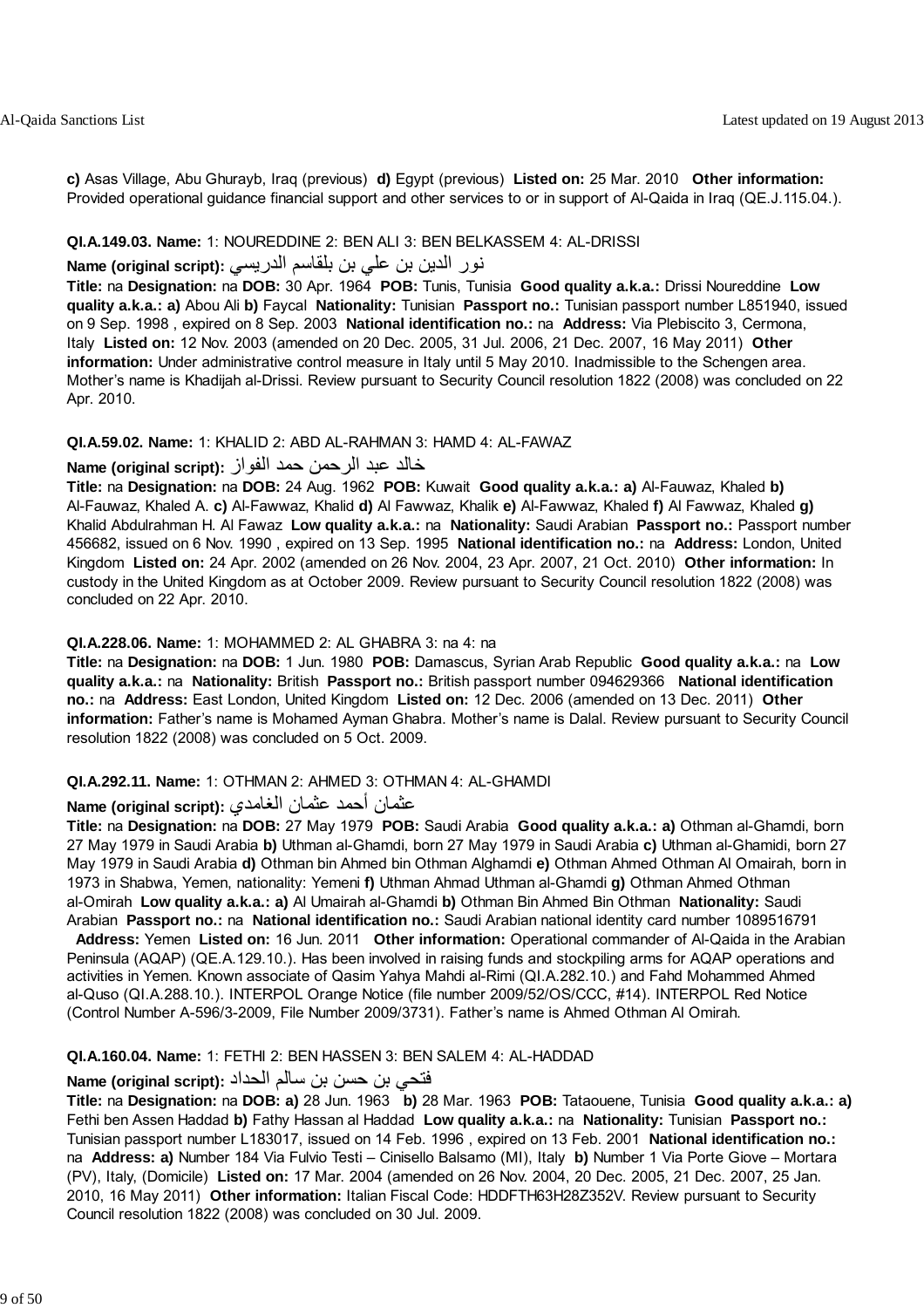#### **QI.A.140.03. Name:** 1: KAMAL 2: BEN MAOELDI 3: BEN HASSAN 4: AL-HAMRAOUI

#### آمال بن المولدي بن حسن الحمراوي **:(script original (Name**

**Title:** na **Designation:** na **DOB:** 21 Oct. 1977 **POB:** Beja, Tunisia **Good quality a.k.a.: a)** Hamroui Kamel ben Mouldi **b)** Hamraoui Kamel, born 21 Nov. 1977 in Morocco, **c)** Hamraoui Kamel, born 21 Nov. 1977 in Tunisia **d)** Hamraoui Kamel, born 20 Oct. 1977 in Tunisia **Low quality a.k.a.: a)** Kamel **b)** Kimo **Nationality:** Tunisian **Passport no.:** Tunisian passport number P229856, issued on 1 Nov. 2002 , expires on 31 Oct. 2007 **National identification no.:** na **Address: a)** Via Bertesi Number 27, Cremona, Italy **b)** Via Plebiscito Number 3, Cremona, Italy **Listed on:** 12 Nov. 2003 (amended on 20 Dec. 2005, 31 Jul. 2006, 21 Dec. 2007, 16 May 2011) **Other information:** Mother's name is Khamisah al-Kathiri. Subject to a decree of expulsion, suspended on 17 Apr. 2007 by the European Court of Human Rights. Re-arrested in Italy on 20 May 2008. Inadmissible to the Schengen area. Review pursuant to Security Council resolution 1822 (2008) was concluded on 6 May 2010.

#### **QI.A.254.08. Name:** 1: ABD AL-RAHMAN 2: MUHAMMAD 3: JAFFAR 4: 'ALI

### عبد الرحمن محمد جعفر علي **:(script original (Name**

**Title:** na **Designation:** na **DOB:** 15 Jan. 1968 **POB:** Muharraq, Bahrain **Good quality a.k.a.: a)** Abd al-Rahman Muhammad Jaffir **b)** Abd al-Rahman Muhammad Jafir 'Ali **c)** Abd al-Rahman Jaffir Ali **d)** Abdul Rahman Mohamed Jaffer Ali **e)** Abdulrahman Mohammad Jaffar **Low quality a.k.a.: a)** 'Ali Al-Khal **b)** Abu Muhammad Al-Khal **Nationality:** Bahraini **Passport no.:** na **National identification no.:** na **Address:** na **Listed on:** 10 Oct. 2008 **Other information:** Bahrain-based financier and facilitator for Al-Qaida (listed under permanent reference number QE.A.4.01). In Jan. 2008, convicted by the Bahraini High Criminal Court for financing terrorism, undergoing terrorist training, facilitating the travel of others to receive terrorist training abroad, and for membership in a terrorist organization. Released after Court verdict and completion of his sentence. Located in Bahrain (as of May 2008).

#### **QI.A.21.01. Name:** 1: AHMED 2: MOHAMMED 3: HAMED 4: ALI

#### احمد محمد حامد علي **:(script original (Name**

**Title:** na **Designation:** na **DOB:** 13 Jan. 1967 **POB:** Badari, Asyout, Egypt **Good quality a.k.a.: a)** Abdurehman, Ahmed Mohammed **b)** Ahmed Hamed **c)** Ali, Ahmed Mohammed **d)** Ali, Hamed **e)** Hemed, Ahmed **f)** Shieb, Ahmed **Low quality a.k.a.: a)** Abu Fatima **b)** Abu Islam **c)** Abu Khadiijah **d)** Ahmed The Egyptian **e)** Ahmed, Ahmed **f)** Al-Masri, Ahmad **g)** Al-Surir, Abu Islam **h)** Shuaib **Nationality:** Egyptian **Passport no.:** na **National identification no.:** na **Address:** na **Listed on:** 17 Oct. 2001 (amended on 2 Jul. 2007, 16 Dec. 2010) **Other information:** Afghanistan. Review pursuant to Security Council resolution 1822 (2008) was concluded on 15 Jun. 2010.

#### **QI.A.154.04. Name:** 1: SULAIMAN 2: JASSEM 3: SULAIMAN 4: ALI ABO GHAITH

### سليمان جاسم سليمان علي أبوغيث **:(script original (Name**

**Title:** na **Designation:** na **DOB:** 14 Dec. 1965 **POB:** Kuwait **Good quality a.k.a.:** na **Low quality a.k.a.:** Abo Ghaith **Nationality:** Kuwaiti citizenship withdrawn in 2002 **Passport no.:** Kuwaiti passport number 849594 issued in Kuwait, issued on 27 Nov. 1998 and expired on 24 Jun. 2003 **National identification no.:** na **Address:** na **Listed on:** 16 Jan. 2004 (amended on 23 Jul. 2008, 10 Jun. 2011) **Other information:** Left Kuwait for Pakistan in June 2001. Review pursuant to Security Council resolution 1822 (2008) was concluded on 21 Jun. 2010.

#### **QI.A.299.11. Name:** 1: IBRAHIM 2: AWWAD 3: IBRAHIM 4: ALI AL-BADRI AL-SAMARRAI

### إبراهيم عواد إبراهيم علي البدري السامرائي **:Name (original script)**

**Title:** Dr. **Designation:** na **DOB:** 1971 **POB:** Iraq **Good quality a.k.a.:** Dr. Ibrahim 'Awwad Ibrahim 'Ali al-Badri al-Samarrai', born in 1971 in Samarra, Iraq (Ibrahim 'Awad Ibrahim al-Badri al-Samarrai; Ibrahim 'Awad Ibrahim al-Samarra'i; Dr. Ibrahim Awwad Ibrahim al-Samarra'i) **Low quality a.k.a.: a)** دعاء أبو) Abu Du'a; Abu Duaa'), (prominently known by this nom de guerre) **b)** Dr. Ibrahim **c)** القريشي الحسيني البغدادي بكر أبو) Abu Bakr al-Baghdadi al-Husayni al-Quraishi; Abu Bakr al-Baghdadi **Nationality:** Iraqi **Passport no.:** na **National identification no.:** na **Address:** Iraq **Listed on:** 5 Oct. 2011 (amended on 20 Jul. 2012) **Other information:** Leader of Al-Qaida in Iraq (QE.J.115.04.) (AQI). Currently based in Iraq. Responsible for managing and directing AQI large scale operations.

#### **QI.M.296.11. Name:** 1: MATI UR-REHMAN 2: ALI MUHAMMAD 3: na 4: na

مطيع الرحمن علی محمد **:(script original (Name**

**Title:** na **Designation:** na **DOB:** Approximately 1977 **POB:** Chak number 36/DNB, Rajkan, Madina Colony,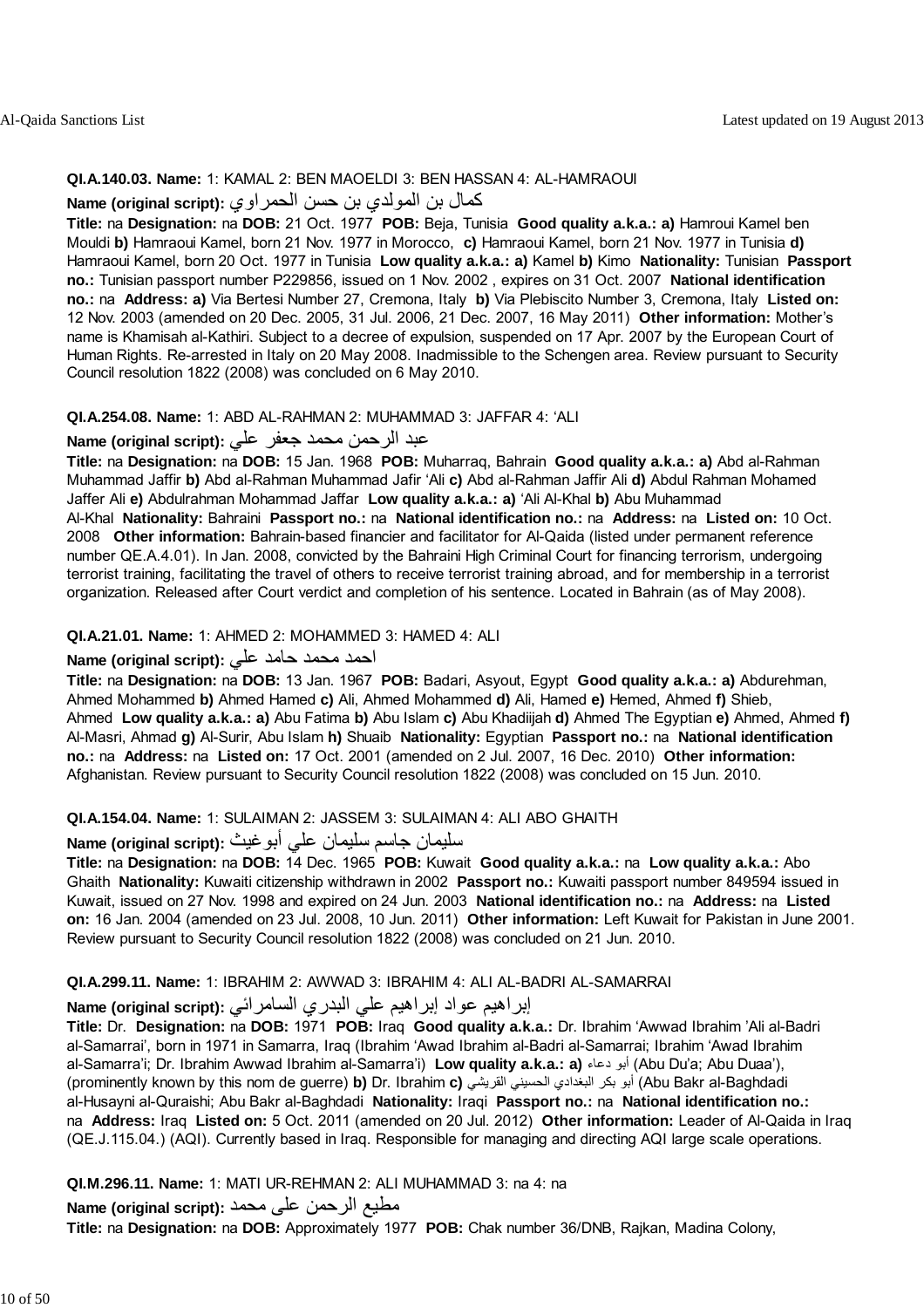Bahawalpur District, Punjab Province, Pakistan **Good quality a.k.a.: a)** Mati-ur Rehman **b)** Mati ur Rehman **c)** Matiur Rahman **d)** Matiur Rehman **e)** Matti al-Rehman **f)** Abdul Samad **g)** Samad Sial **h)** Abdul Samad Sial **i)** Ustad Talha **j)** Qari Mushtaq **Low quality a.k.a.: a)** Tariq **b)** Hussain **Nationality:** Pakistani **Passport no.:** na **National identification no.:** na **Address:** na **Listed on:** 22 Aug. 2011 (amended on 10 May 2012) **Other information:** Mati ur-Rehman is the chief operational commander of Lashkar i Jhangvi (LJ) (QE.L.96.03.). Associated with Harakat-ul Jihad Islami (QE.H.130.10).

#### **QI.A.194.05. Name:** 1: MOHAMMED 2: AHMED 3: SHAWKI 4: AL ISLAMBOLLY

#### محمد احمد شوقي الاسلامبولي **:Name (original script**)

**Title:** na **Designation:** na **DOB:** 21 Jan. 1957 **POB:** El-Minya, Qena, Egypt **Good quality a.k.a.: a)** Abu Khalid **b)** Abu Ja'far **c)** Mohamed El Islambouli **Low quality a.k.a.:** na **Nationality:** Egyptian **Passport no.:** na **National identification no.:** na **Address:** Believed to be in Pakistan or Afghanistan **Listed on:** 29 Sep. 2005 (amended on 13 Dec. 2011) **Other information:** Father's name is Shawki al-Islambolly. Member of Egyptian Islamic Jihad (QE.A.3.01). Review pursuant to Security Council resolution 1822 (2008) was concluded on 1 Jun. 2010.

#### **QI.A.176.04. Name:** 1: IMAD 2: BEN BECHIR 3: BEN HAMDA 4: AL-JAMMALI

### عماد بن البشير بن حمدا الجمالي **:(script original (Name**

**Title:** na **Designation:** na **DOB:** 25 Jan. 1968 **POB:** Manzal Tmim, Nabul, Tunisia **Good quality a.k.a.:** na **Low quality a.k.a.:** na **Nationality:** Tunisian **Passport no.:** Tunisian passport number K693812, issued on 23 Apr. 1999 , expired on 22 Apr. 2004 **National identification no.:** na **Address:** 4 Qistantiniyah Street, Manzal Tmim, Nabul, Tunisia (home address) **Listed on:** 23 Jun. 2004 (amended on 20 Dec. 2005, 31 Jul. 2006, 17 Oct. 2007, 13 Dec. 2011) **Other information:** Italian Fiscal Code: JMM MDI 68A25 Z352D. In detention in Tunis (Tunisia) as at Dec. 2009. Mother's name is Jamilah. Italian Judicial Authorities have issued a warrant of arrest against him, which had not been executed as of Sep. 2007. Review pursuant to Security Council resolution 1822 (2008) was concluded on 9 Apr. 2010.

#### **QI.A.317.13 Name:** 1: ABU MOHAMMED 2: AL-JAWLANI 3: na 4: na

### أبو محمد الجولاني **:(script original (Name**

**Title:** na **Designation:** na **DOB:** Between 1975 and 1979 **POB:** Syria **Good quality a.k.a.:** Abu Mohamed al-Jawlani, Abu Muhammad al-Jawlani, Abu Mohammed al-Julani, Abu Mohammed al-Golani, Abu Muhammad al-Golani, Abu Muhammad Aljawlani, Muhammad al-Jawlani (transliterations of original script name) **Low quality a.k.a.:** ، الفاتح شيخ الفاتح,) transliterations: Shaykh al-Fatih; Al Fatih ) (Translation: The Conqueror) (Nom de guerre) **Nationality:** Syrian **Passport no.:** na **National identification no.:** na **Address:** Active in Syria as at Jun. 2013. **Listed on:** 24 Jul. 2013 **Other information:** Since Jan. 2012, he is the Leader of Jabhat al-Nusrah, a Syria-based group listed, in May 2013, as an alias of al-Qaida in Iraq (AQI) (QE.J.115.04.). Associated with Abu Bakr al-Baghdadi (QI.A.299.11.) and Ayman al-Zawahiri (QI.A.6.01.).

#### **QI.A.58.02. Name:** 1: ABU BAKR 2: AL-JAZIRI 3: na 4: na

### **Name (original script):** الجزائري أبوبكر

**Title:** na **Designation:** na **DOB:** na **POB:** na **Good quality a.k.a.:** Yasir Al-Jazari **Low quality a.k.a.:** na **Nationality: a)** Algerian **b)** Palestinian **Passport no.:** na **National identification no.:** na **Address:** na **Listed on:** 11 Jan. 2002 (amended on 18 Jul. 2007, 1 Feb. 2008, 16 May 2011) **Other information:** Finance chief of the Afghan Support Committee (ASC) (QE.A.69.02.). Al-Qaida (QE.A.4.01.) facilitator and communication expert. Believed to be in Algeria as at Apr. 2010. Review pursuant to Security Council resolution 1822 (2008) was concluded on 21 Jun. 2010.

#### **QI.A.71.02. Name:** 1: RIADH 2: BEN BELKASSEM 3: BEN MOHAMED 4: AL-JELASSI

### رياض بن بلقاسم بن محمد الجلاصي **:(script original (Name**

**Title:** na **Designation:** na **DOB:** 15 Dec. 1970 **POB:** Al-Mohamedia, Tunisia **Good quality a.k.a.:** na **Low quality a.k.a.:** na **Nationality:** Tunisian **Passport no.:** Tunisian passport number L276046, issued on 1 Jul. 1996 , expired on 30 Jun. 2001 **National identification no.:** na **Address:** Italy **Listed on:** 3 Sep. 2002 (amended on 20 Dec. 2005, 31 Jul. 2006, 10 Aug. 2009, 23 Dec. 2010) **Other information:** Mother's name is Reem Al-Askari. Member of Tunisian Combatant Group (QE.T.90.02). Review pursuant to Security Council resolution 1822 (2008) was concluded on 21 Apr. 2010.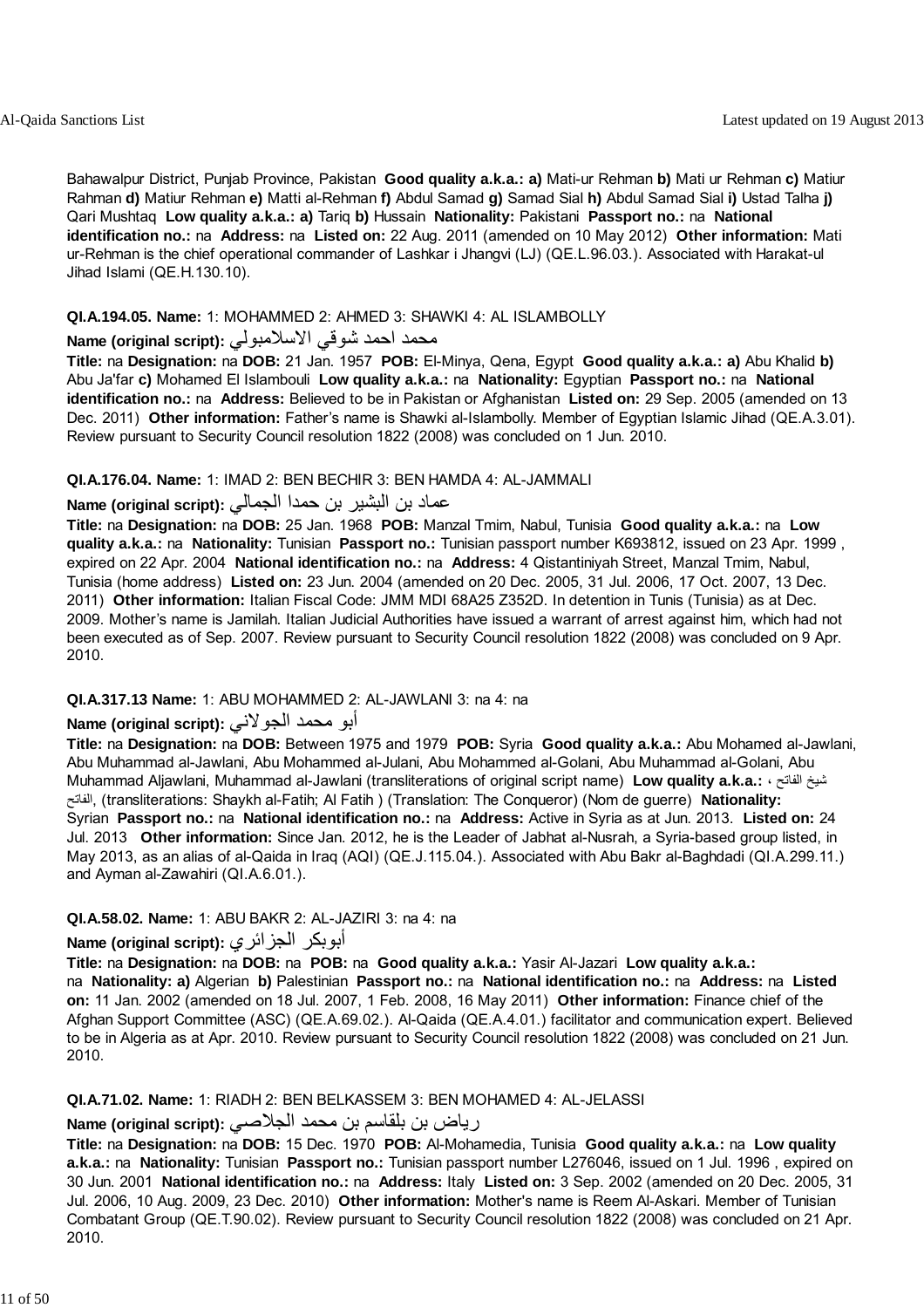#### **QI.A.101.03. Name:** 1: FAOUZI 2: BEN MOHAMED 3: BEN AHMED 4: AL-JENDOUBI

#### فوزي بن محمد بن احمد الجندوبي **:(script original (Name**

**Title:** na **Designation:** na **DOB:** 30 Jan. 1966 **POB:** Tunis, Tunisia **Good quality a.k.a.:** Jendoubi Faouzi, born 30 Jan. 1966 in Morocco **Low quality a.k.a.: a)** Said **b)** Samir **Nationality:** Tunisian **Passport no.:** Tunisian passport number K459698, issued on 6 Mar. 1999 , expired on 5 Mar. 2004 **National identification no.:** na **Address:** na **Listed on:** 25 Jun. 2003 (amended on 20 Dec. 2005, 31 Jul. 2006, 17 Oct. 2007, 16 May 2011) **Other information:** Mother's name is Um Hani al-Tujani. Inadmissible to the Schengen area. Reported untraceable by the Italian authorities since June 2002. Review pursuant to Security Council resolution 1822 (2008) was concluded on 22 Apr. 2010.

#### **QI.A.233.07. Name:** 1: FAHD 2: MUHAMMAD 3: 'ABD AL-'AZIZ 4: AL-KHASHIBAN

#### فهد محمد عبد العزيز الخشيبان **:(script original (Name**

**Title:** na **Designation:** na **DOB:** 16 Oct. 1966 **POB:** Oneiza, Saudi Arabia **Good quality a.k.a.: a)** Fahad H. A. Khashayban **b)** Fahad H. A. Kheshaiban **c)** Fahad Mohammad Abdulaziz Alkhoshiban **d)** Fahad H. A. al-Khashiban **e)** Fahad H. A. Kheshayban **f)** Fahad H. A. al-Khosiban **g)** Fahad H. A. Khasiban **h)** Fahd Muhammad 'Abd Al-'Aziz al-Khashayban **i)** Fahd Muhammad'Abd al-'Aziz al-Khushayban **j)** Fahad al-Khashiban **k)** Fahd Khushaiban **l)** Fahad Muhammad A. al-Khoshiban **m)** Fahad Mohammad A. al-Khoshiban **Low quality a.k.a.: a)** Shaykh Abu Thabit **b)** Abu Thabit **c)** Shaykh Thabet **d)** Abdur Abu Rahman **e)** Abu Abdur Rahman **Nationality:** Saudi Arabian **Passport no.:** Saudi Arabian passport number G477835, issued on 26 Jun. 2006 , expired on 3 May 2011 **National identification no.:** na **Address:** Saudi Arabia **Listed on:** 9 Oct. 2007 (amended on 20 Feb. 2008, 13 Dec. 2011) **Other information:** Involved in the financing of and otherwise provided assistance to the Abu Sayyaf Group (QE.A.1.01.). Review pursuant to Security Council resolution 1822 (2008) was concluded on 14 Sep. 2009.

#### **QI.A.170.04. Name:** 1: HACENE 2: ALLANE 3: na 4: na

#### **Name (original script):** علاني حسن

**Title:** na **Designation:** na **DOB:** 17 Jan. 1941 **POB:** Médéa, Algeria **Good quality a.k.a.: a)** Hassan the Old **b)** Al Sheikh Abdelhay **c)** Boulahia **d)** Abu al-Foutouh **e)** Cheib Ahcéne **Low quality a.k.a.:** na **Nationality:** Algerian **Passport no.:** na **National identification no.:** na **Address:** na **Listed on:** 3 May 2004 (amended on 12 Apr. 2006, 7 Apr. 2008, 13 Dec. 2011) **Other information:** Confirmed to have died on 16 Apr. 2004 in northern Niger. Review pursuant to Security Council resolution 1822 (2008) was concluded on 27 Jul. 2010.

#### **QI.A.177.04. Name:** 1: HABIB 2: BEN 3: AHMED 4: AL-LOUBIRI

### حبيب بن احمد اللوبيري **:(script original (Name**

**Title:** na **Designation:** na **DOB:** 17 Nov. 1961 **POB:** Manzal Tmim, Nabul, Tunisia **Good quality a.k.a.:** Al-Habib ben Ahmad ben al-Tayib al-Lubiri **Low quality a.k.a.:** na **Nationality:** Tunisian **Passport no.:** Tunisian passport number M788439, issued on 20 Oct. 2001 , expires on 19 Oct. 2006 **National identification no.:** na **Address:** Al-Damus, Manzal Tmim, Nabul, Tunisia (habitual residence) **Listed on:** 23 Jun. 2004 (amended on 20 Dec. 2005, 17 Oct. 2007, 10 Aug. 2009, 13 Dec. 2011) **Other information:** Italian Fiscal Code: LBR HBB 61S17 Z352F. In detention in Tunisia as at Dec. 2009. Mother's name is Fatima bint al-Mukhtar. Review pursuant to Security Council resolution 1822 (2008) was concluded on 9 Apr. 2010.

#### **QI.A.74.02. Name:** 1: TAREK 2: BEN HABIB 3: BEN AL-TOUMI 4: AL-MAAROUFI

### طارق بن الحبيب بن التومي المعروفي **:(script original (Name**

**Title:** na **Designation:** na **DOB:** 23 Nov. 1965 **POB:** Ghardimaou, Tunisia **Good quality a.k.a.: a)** Abu Ismail **b)** Abou Ismail el Jendoubi **c)** Abou Ismail Al Djoundoubi **Low quality a.k.a.:** na **Nationality:** Tunisian **Passport no.:** Tunisian passport number E590976, issued on 19 Jun. 1987 expired on 18 Jun. 1992 **National identification no.:**

na **Address:** Rue Léon Théodore Number 107/1, 1090 Jette, Brussels, Belgium **Listed on:** 3 Sep. 2002 (amended on 26 Nov. 2004, 20 Dec. 2005, 31 Jul. 2006, 3 Jul. 2007, 10 Aug. 2009, 25 Jan. 2010, 23 Dec. 2010) **Other**

**information:** Belgian nationality withdrawn on 26 Jan. 2009. In detention in Nivelles, Belgium, as of Oct. 2010. Review pursuant to Security Council resolution 1822 (2008) was concluded on 8 Jun. 2010.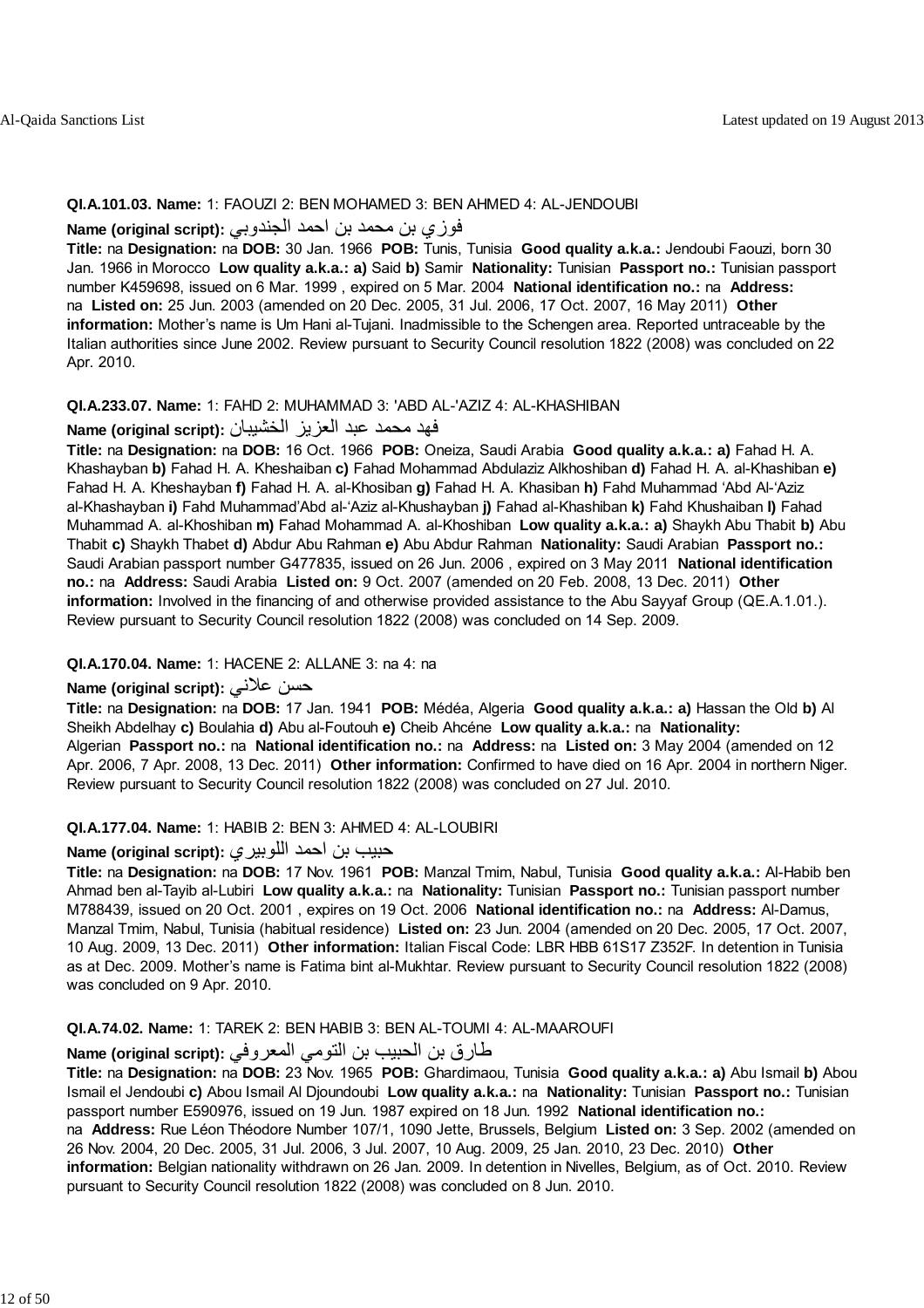#### **QI.A.276.10. Name:** 1: AKRAM 2: TURKI 3: HISHAN 4: AL-MAZIDIH

### أكرم تركي هاشم المزيده **:(Name (original script**

**Title:** na **Designation:** na **DOB: a)** 1974 **b)** 1975 **POB:** na **Good quality a.k.a.:** Akram Turki Al-Hishan **Low quality a.k.a.: a)** Abu Jarrah **b)** Abu Akram **Nationality:** na **Passport no.:** na **National identification no.:** na **Address:** Zabadani, Syrian Arab Republic **Listed on:** 11 Mar. 2010 **Other information:** Other possible date of birth: 1979. He is a cousin of Ghazy Fezza Hishan Al Mazidih (QI.A.277.10).

#### **QI.A.277.10. Name:** 1: GHAZY 2: FEZZA 3: HISHAN 4: AL-MAZIDIH

### غازي فيزا هاشم المزيده **:(script original (Name**

**Title:** na **Designation:** na **DOB: a)** 1974 **b)** 1975 **POB:** na **Good quality a.k.a.: a)** Ghazy Fezzaa Hishan **b)** Mushari Abd Aziz Saleh Shlash **Low quality a.k.a.: a)** Abu Faysal **b)** Abu Ghazzy **Nationality:** na **Passport no.:** na **National identification no.:** na **Address:** Zabadani, Syrian Arab Republic **Listed on:** 11 Mar. 2010 **Other information:** He is a cousin of Akram Turki Hishan Al Mazidih (QI.A.276.10).

#### **QI.T.76.02. Name:** 1: ISAM 2: ALI 3: MOHAMED 4: ALOUCHE

#### عصام علي محمد علوش **:(script original (Name**

**Title:** na **Designation:** na **DOB: a)** 1972 **b)** 21 Mar. 1974 **POB:** Baghdad, Iraq **Good quality a.k.a.:** Mansour Thaer, born 21 Mar. 1974 in Baghdad, Iraq **Low quality a.k.a.:** na **Nationality:** Jordanian **Passport no.:** na **National identification no.:** na **Address:** na **Listed on:** 3 Sep. 2002 (amended on 18 Aug. 2006, 30 Jan. 2009) **Other information:** Was deported from Germany to Jordan in Feb. 2005. Review pursuant to Security Council resolution 1822 (2008) was concluded on 21 Jun. 2010.

#### **QI.A.273.09. Name:** 1: FAZEEL-A-TUL 2: SHAYKH ABU MOHAMMED 3: AMEEN 4: AL-PESHAWARI

**Title:** na **Designation:** na **DOB: a)** Approximately 1967 **b)** Approximately 1961 **c)** Approximately 1973 **POB:** Shunkrai village, Sarkani District, Konar Province, Afghanistan **Good quality a.k.a.: a)** Shaykh Aminullah **b)** Sheik Aminullah **c)** Abu Mohammad Aminullah Peshawari **d)** Abu Mohammad Amin Bishawri **e)** Abu Mohammad Shaykh Aminullah Al-Bishauri **f)** Shaykh Abu Mohammed Ameen al-Peshawari **g)** Shaykh Aminullah Al-Peshawari **Low quality a.k.a.:** na **Nationality:** Afghan **Passport no.:** na **National identification no.:** na **Address:** Ganj District, Peshawar, Pakistan **Listed on:** 29 Jun. 2009 (amended on 24 Jul. 2013) **Other information:** Associated with Al-Qaida (QE.A.4.01.). Head of Ganj madrasa, a.k.a. Madrasa Jamia Taleemul Quran wal Hadith, a.k.a. Madrasa Taleemul Quran wal Sunnah, located at the Ganj Gate, Phandu Road, Peshawar, Pakistan.

#### **QI.A.288.10. Name:** 1: FAHD 2: MOHAMMED 3: AHMED 4: AL-QUSO

## فهد محمد أحمد القصع **:(script original (Name**

**Title:** na **Designation:** na **DOB:** 12 Nov. 1974 **POB:** Aden, Yemen **Good quality a.k.a.: a)** Fahd al-Quso **b)** Fahd Mohammed Ahmen al-Quso **Low quality a.k.a.: a)** Abu Huthaifah **b)** Abu Huthaifah al-Yemeni **c)** Abu Huthaifah al-Adani **d)** Abu al-Bara **e)** Abu Huthayfah al-Adani **f)** Fahd Mohammed Ahmed al-Awlaqi **g)** Huthaifah al-Yemeni **h)** Abu Huthaifah al-Abu al-Bara **i)** Fahd Muhammad Ahmad al-Kuss **Nationality:** Yemeni **Passport no.:** na **National identification no.:** Yemeni national identification number 2043 **Address:** Yemen **Listed on:** 7 Dec. 2010 (amended on 21 Jun. 2012) **Other information:** INTERPOL File No. 2003/25507, Control No. A-652/6-2003. Operative of Al-Qaida in the Arabian Peninsula (QE.A.129.10.) and cell leader in Shabwa Province, Yemen. Reportedly deceased on 6 May 2012 in Yemen.

#### **QI.A.282.10. Name:** 1: QASIM 2: YAHYA 3: MAHDI 4: AL-RIMI

#### قاسم يحيى مهدي الري*مي* : Name (original script)

**Title:** na **Designation:** na **DOB:** 5 Jun. 1978 **POB:** Sanaa, Yemen **Good quality a.k.a.: a)** Qasim Al-Rimi **b)** Qasim al-Raymi **c)** Qassim al-Raymi **d)** Qasim al-Rami **Low quality a.k.a.: a)** Qasim Yahya Mahdi 'Abd al-Rimi **b)** Abu Hurayah al-Sana'ai **c)** Abu 'Ammar **Nationality:** Yemeni **Passport no.:** Yemeni passport number 00344994, issued on 3 Jul. 1999 **National identification no.:** na **Address:** Yemen **Listed on:** 11 May 2010 **Other information:** Interpol Red Notice file for AL RIMI (f/n) Qassim Yahya Mahdi # 2006/6496, Control # A-478/3-2009.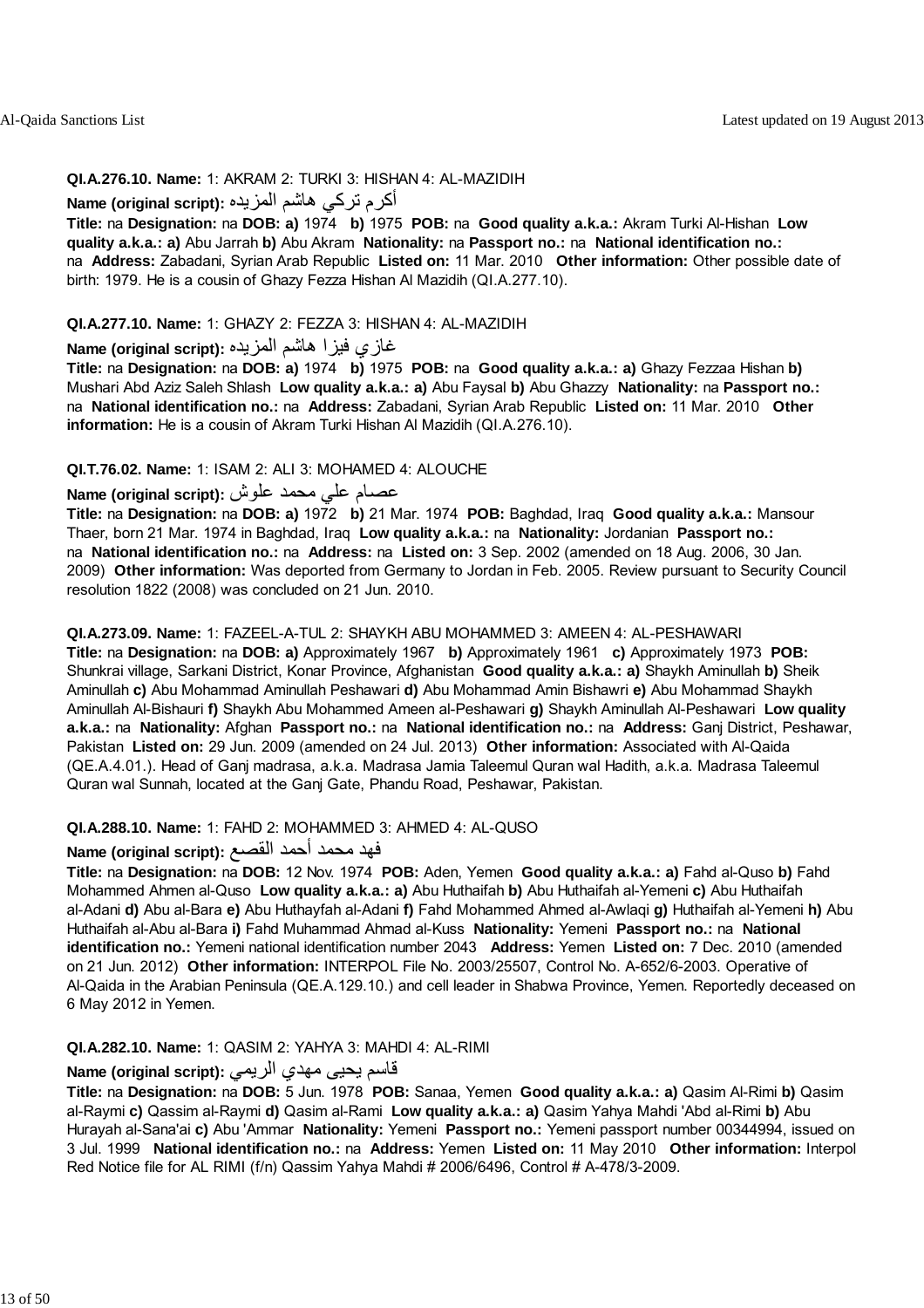#### **QI.A.23.01. Name:** 1: NAZIH 2: ABDUL HAMED 3: NABIH 4: AL-RUQAI'I

### نزيه عبد الحميد نبيه الراجعي **:(script original (Name**

**Title:** na **Designation:** na **DOB: a)** 30 Mar. 1964 **b)** 14 May 1964 **POB:** Tripoli, Libyan Arab Jamahiriya **Good quality a.k.a.: a)** Anas Al-Liby **b)** Anas Al-Sibai **c)** Nazih Abdul Hamed Al-Raghie **Low quality a.k.a.:** na **Nationality:** Libyan **Passport no.:** 621570 **National identification no.:** 200310/I **Address:** Al Nawafaliyyin, Jarraba Street, Taqsim Al Zuruq, Tripoli, Libyan Arab Jamahiriya **Listed on:** 17 Oct. 2001 (amended on 31 Jul. 2006, 16 Dec. 2010) **Other information:** Review pursuant to Security Council resolution 1822 (2008) was concluded on 21 Jun. 2010.

#### **QI.A.275.10. Name:** 1: SAID 2: ALI 3: AL-SHIHRI 4: na

### سعيد علي الشهري **:(script original (Name**

**Title:** na **Designation:** na **DOB:** 12 Sep. 1973 **POB:** Riyadh, Saudi Arabia **Good quality a.k.a.: a)** Sa'id Ali Jabir al-Kathim al-Shihri **b)** Said Ali Al Shahri **c)** Said Ali Jaber Al Khasaam Al Shahri **d)** Said Ali Jaber Al Khassam **Low quality a.k.a.: a)** Abu-Sayyaf **b)** Abu-Sufyan al-Azidi **c)** Abu-Sayyaf al-Shihri **d)** Abu Sufian Kadhdhaab Matrook **e)** Salah **f)** Salah Abu Sufyan **g)** Salah al-Din **h)** Abu Osama **i)** Abu Sulaiman **j)** Nur al-Din Afghani Azibk **k)** Alahhaddm **l)** Akhdam **m)** Abu Sufian Al Azadi **n)** Abu Asmaa **Nationality:** Saudi Arabian **Passport no.:** Saudi Arabian passport number C102432, issued on 22 Apr. 2000 , expired on 26 Feb. 2005. Issue date in Hijri Calendar 17/01/1421. Expiry date in Hijri Calendar 17/01/1426. **National identification no.:** Saudi Arabian national identification number 1008168450 **Address:** na **Listed on:** 19 Jan. 2010 **Other information:** Since Jan. 2009, deputy to Nasir 'abd-al-Karim 'Abdullah al-Wahishi (QI.A.274.10.), leader of Al-Qaida in the Arabian Peninsula (QE.A.129.10.) operating in Yemen and Saudi Arabia. Associated with senior Al-Qaida (QE.A.4.01.) leadership. Was in custody of the United States of America between 2001-2007, detainee number 372. Fugitive in Saudi Arabia among the 85 most wanted persons. Located in Yemen as at Jan. 2010.

#### **QI.A.253.08. Name:** 1: KHALIFA 2: MUHAMMAD 3: TURKI 4: AL-SUBAIY

### خليفة محمد تركي السبيعي :(Name (original script

**Title:** na **Designation:** na **DOB:** 1 Jan. 1965 **POB:** Doha, Qatar **Good quality a.k.a.: a)** Khalifa Mohd Turki Alsubaie **b)** Khalifa Mohd Turki al-Subaie **c)** Khalifa Al-Subayi **d)** Khalifa Turki bin Muhammad bin al-Suaiy **Low quality a.k.a.:** na **Nationality:** Qatari **Passport no.:** Qatari passport number 00685868 issued in Doha on 5 Feb. 2006 and expiring on 4 Feb. 2011 **National identification no.:** Qatari identity card number 26563400140 **Address:** Doha, Qatar **Listed on:** 10 Oct. 2008 (amended on 25 Jan. 2010, 15 Nov. 2012) **Other information:** Qatar-based terrorist financier and facilitator who has provided financial support to, and acted on behalf of, the senior leadership of Al-Qaida (QE.A.4.01.), including moving recruits to Al-Qaida training camps in South Asia. In Jan. 2008, convicted in absentia by the Bahraini High Criminal Court for financing terrorism, undergoing terrorist training, facilitating the travel of others to receive terrorist training abroad, and for membership in a terrorist organization. Arrested in Qatar in Mar. 2008. Served his sentence in Qatar and has been released from detention. Mother's name is Hamdah Ahmad Haidoos.

#### **QI.A.234.07. Name:** 1: ABDUL RAHIM 2: na 3: na 4: AL-TALHI

## عبد الرحيم حماد أحمد الطلحي **:(script original (Name**

**Title:** na **Designation:** na **DOB:** 8 Dec. 1961 **POB:** Al-Shefa, Al-Taif, Saudi Arabia **Good quality a.k.a.: a)** 'Abdul-Rahim Hammad al-Talhi **b)** Abd' Al-Rahim Hamad al-Tahi **c)** Abdulrheem Hammad A Altalhi **d)** Abe Al-Rahim al-Talahi **e)** Abd Al-Rahim Al Tahli **f)** 'Abd al-Rahim al-Talhi **g)** Abdulrahim Al Tahi **h)** Abdulrahim al-Talji **i)** 'Abd-Al-Rahim al Talji **j)** Abdul Rahim Hammad Ahmad Al-Talhi **Low quality a.k.a.: a)** Abdul Rahim **b)** Abu Al Bara'a Al Naji **c)** Shuwayb Junayd **Nationality:** Saudi Arabian **Passport no.:** Saudi Arabian passport number F275043, issued on 29 May 2004 , expired 5 Apr. 2009 **National identification no.:** na **Address:** Buraydah, Saudi Arabia **Listed on:** 9 Oct. 2007 (amended on 20 Feb. 2008, 13 Dec. 2011) **Other information:** Involved in the financing of, arms supply to and otherwise provided assistance to the Abu Sayyaf Group (QE.A.1.01.). Review pursuant to Security Council resolution 1822 (2008) was concluded on 14 Sep. 2009.

#### **QI.A.77.02. Name:** 1: AL-AZHAR 2: BEN MOHAMMED 3: BEN EL-ABED 4: AL-TLILI

### الأزهر بن محمد بن العابد التليلي **:(script original (Name**

**Title:** na **Designation:** na **DOB:** 26 Mar. 1969 **POB:** Feriana, Al-Kasrain, Tunisia **Good quality a.k.a.:** Lazar Ben Mohammed Tlili **Low quality a.k.a.:** na **Nationality:** Tunisian **Passport no.:** Tunisian passport number M 351140 , expired on 16 Jun. 2005 **National identification no.:** na **Address:** Via Carlo Porta n. 97, Legnano, Italy **Listed on:** 3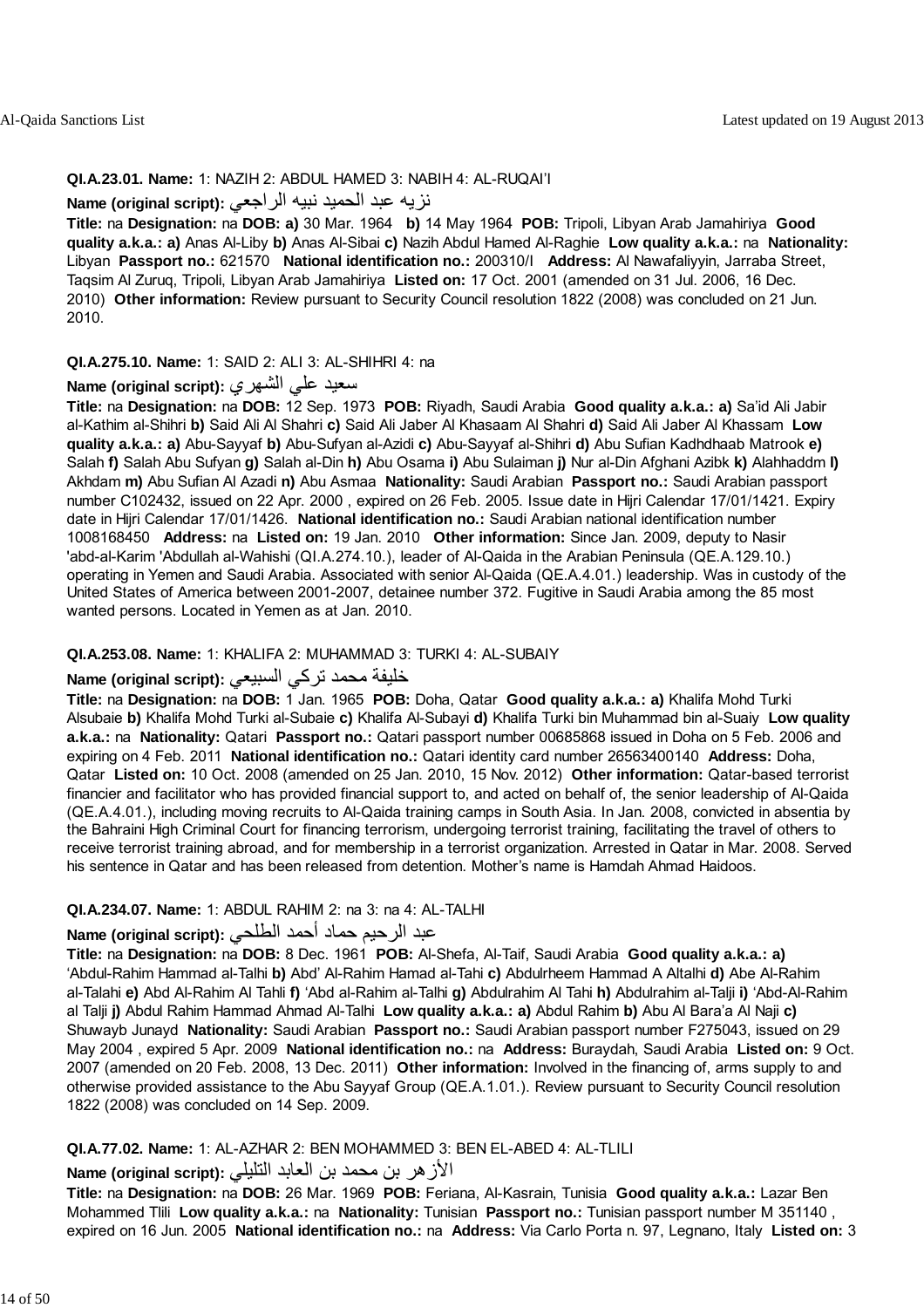Sep. 2002 (amended on 20 Dec. 2005, 31 Jul. 2006, 7 Jun. 2007, 28 Jul. 2008, 23 Dec. 2010) **Other information:** Italian Fiscal Code: TLLLHR69C26Z352G. Extradited from France to Italy on 6 Sep. 2006. Released from prison in Italy on 15 Jan. 2007. Sentenced in absentia in Tunisia to twenty years of imprisonment. Mother's name is Essayda Bint Salih Al-Tlili. Review pursuant to Security Council resolution 1822 (2008) was concluded on 21 Apr. 2010.

#### **QI.A.151.03. Name:** 1: MOURAD 2: BEN ALI 3: BEN AL-BASHEER 4: AL-TRABELSI

### مراد بن علي بن البشير الطرابلسي **:Name (original script)**

**Title:** na **Designation:** na **DOB:** 20 May 1969 **POB:** Manzil Tmim, Tunisia **Good quality a.k.a.: a)** Aboue Chiba Brahim, born 2 Sep. 1966 in Libya **b)** Arouri Taoufik, born 2 Sep. 1964 in Tunisia **c)** Ben Salah Adnan, born 2 Apr. 1966 in Tunisia **d)** Sassi Adel, born 2 Sep. 1966 in Tunisia **e)** Salam Kamel, born 2 Feb. 1963 in Tunisia **f)** Salah Adnan, born 4 Feb. 1965 in Algeria **g)** Arouri Faisel, born 2 Mar. 1965 in Tunisia **h)** Bentaib Amour, born 9 Feb. 1965 in Morocco **i)** Adnan Salah, born 1 Apr. 1966 in Tunisia **j)** Hasnaoui Mellit, born in 1972 in Morocco **k)** Arouri Taoufik ben Taieb, born 9 Feb. 1964 in Tunisia **l)** Abouechiba Brahim, born 2 Sep. 1966 in Lebanon **m)** Farid Arouri, born 2 Jun. 1964 in Tunisia **n)** Ben Magid, born 2 Jun. 1966 in Lebanon **o)** Maci Ssassi, born 2 Jun. 1972 in Libya **p)** Salah ben Anan, born 2 Apr. 1966 in Tunisia **q)** Hasnaui Mellit, born in 1972 in Morocco **Low quality a.k.a.:** Abou Djarrah **Nationality:** Tunisian **Passport no.:** Tunisian passport number G827238, issued on 1 Jun. 1996 , expired on 31 May 2001 **National identification no.:** na **Address:** Libya Street Number 9, Manzil Tmim, Nabeul, Tunisia **Listed on:** 12 Nov. 2003 (amended on 20 Dec. 2005, 10 Aug. 2009, 16 May 2011) **Other information:** Extradited from Italy to Tunisia on 13 Dec. 2008. Inadmissible to the Schengen area. Mother's name is Mabrukah al-Yazidi. Review pursuant to Security Council resolution 1822 (2008) was concluded on 22 Apr. 2010.

#### **QI.A.172.04. Name:** 1: HASSAN 2: ABDULLAH 3: HERSI 4: AL-TURKI

#### حسن عبد الله حرسي التركي : Name (original script)

**Title: a)** Sheikh **b)** Colonel **Designation:** na **DOB:** Approximately 1944 **POB:** Region V, Ethiopia, (the Ogaden Region in eastern Ethiopia) **Good quality a.k.a.: a)** Hassan Turki **b)** Hassen Abdelle Fihiye **c)** Sheikh Hassan Abdullah Fahaih **d)** Hassan Al-Turki **e)** Hassan Abdillahi Hersi Turki **f)** Sheikh Hassan Turki **g)** Xasan Cabdilaahi Xirsi **h)** Xasan Cabdulle Xirsi **Low quality a.k.a.:** na **Nationality:** Somali **Passport no.:** na **National identification no.:** na **Address:** Reported to be active in Southern Somalia, lower Juba near Kismayo, mainly in Jilibe and Burgabo as of Nov. 2012 **Listed on:** 6 Jul. 2004 (amended on 25 Jul. 2006, 21 Dec. 2007, 12 Apr. 2010, 11 May 2010, 13 Dec. 2011, 18 Mar. 2013) **Other information:** Family Background: From the Ogaden clan, Reer - Abdille subclan. Part of the Al-Itihaad Al-Islamiya (AIAI) (QE.A.2.01.) leadership. Believed to have been involved in the attacks on the United States embassies in Nairobi and Dar es Salaam in August 1998. Also subject to the sanctions measures set out in Security Council resolution 1844 (2008) concerning Somalia and Eritrea (see www.un.org/sc/committees /751/index.shtml). Review pursuant to Security Council resolution 1822 (2008) was concluded on 13 May 2010.

#### **QI.A.274.10. Name:** 1: NASIR 2: 'ABD-AL-KARIM 3: 'ABDULLAH 4: AL-WAHISHI

### ناصر عبدالكريم عبداالله الوحيشي **:(script original (Name**

**Title:** na **Designation:** na **DOB: a)** 1 Oct. 1976 **b)** 08/10/1396 (Hijri Calendar) **POB:** Yemen **Good quality a.k.a.: a)** Nasir al-Wahishi **b)** Abu Basir Nasir al-Wahishi **c)** Naser Abdel Karim al-Wahishi **d)** Nasir Abd al-Karim al-Wuhayshi **e)** Abu Basir Nasir Al-Wuhayshi **f)** Nasser Abdul-karim Abdullah al-Wouhichi **g)** Abu Baseer al-Wehaishi **h)** Abu Basir Nasser al-Wuhishi **i)** Abdul Kareem Abdullah Al-Woohaishi **j)** Nasser Abdelkarim Saleh Al Wahichi **Low quality a.k.a.: a)** Abu Basir **b)** Abu Bashir **Nationality:** Yemeni **Passport no.:** Yemeni passport number 40483, issued on 5 Jan. 1997 **National identification no.:** na **Address:** na **Listed on:** 19 Jan. 2010 **Other information:** Since 2007, leader of Al-Qaida in Yemen (AQY). Since Jan. 2009, leader of Al-Qaida in the Arabian Peninsula (QE.A.129.10.) operating in Yemen and Saudi Arabia. His deputy is Said Ali al-Shihri (QI.A.275.10.). Associated with senior Al-Qaida (QE.A.4.01.) leadership, claims he was secretary to Usama Bin Laden (QI.B.8.01.) prior to 2003. Arrested in Iran and extradited to Yemen in 2003, where he escaped from prison in 2006 and remains fugitive as at Jan. 2010. INTERPOL Orange Notice (file #2009/52/OS/CCC, #75) has been issued for him.

#### **QI.A.15.01. Name:** 1: MAHFOUZ 2: OULD 3: AL-WALID 4: na

### محفوظ ولد الوليد **:**Name (original script)

**Title:** na **Designation:** na **DOB:** 1 Jan. 1975 **POB:** Mauritania **Good quality a.k.a.: a)** Abu Hafs the Mauritanian **b)** Khalid Al-Shanqiti **c)** Mafouz Walad Al-Walid **Low quality a.k.a.:** na **Nationality:** Mauritanian **Passport no.:** na **National identification no.:** na **Address:** na **Listed on:** 6 Oct. 2001 (amended on 1 Jun. 2007, 10 Jun.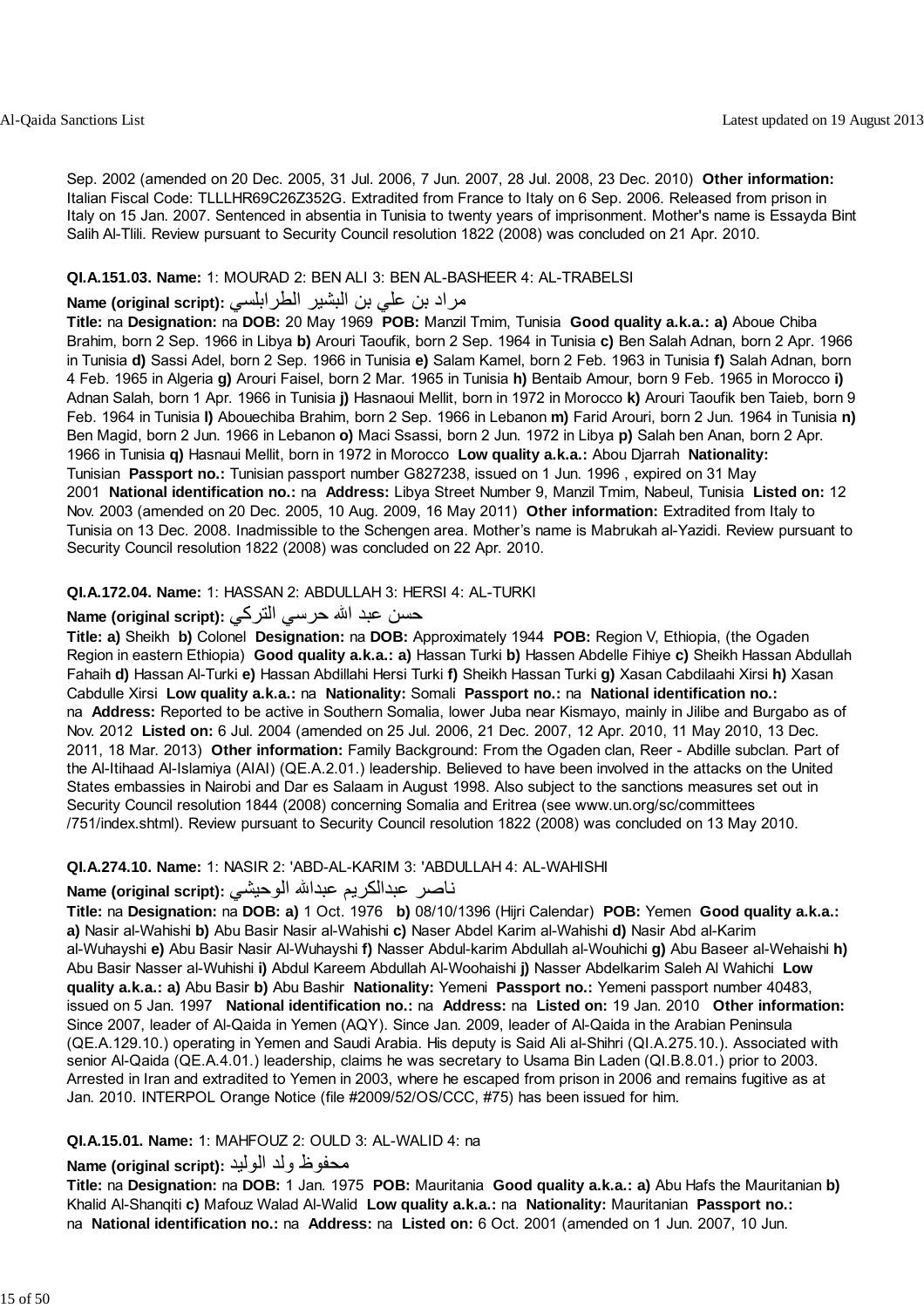2011) **Other information:** Review pursuant to Security Council resolution 1822 (2008) was concluded on 15 Jun. 2010.

#### **QI.A.104.03. Name:** 1: NAJIB 2: BEN MOHAMED 3: BEN SALEM 4: AL-WAZ

#### نجيب بن محمد بن سالم الواز **:(script original (Name**

**Title:** na **Designation:** na **DOB:** 12 Apr. 1960 **POB:** Al Haka'imah, Governorate of Mahdia, Tunisia **Good quality a.k.a.: a)** Ouaz Najib **b)** Ouaz Nagib **Low quality a.k.a.:** na **Nationality:** Tunisian **Passport no.:** Tunisian passport number K815205, issued on 17 Sep. 1994 , expired on 16 Sep. 1999 **National identification no.:** na **Address:** Via Tovaglie Number 26, Bologna, Italy **Listed on:** 25 Jun. 2003 (amended on 20 Dec. 2005, 17 Oct. 2007, 16 Sep. 2008, 16 May 2011) **Other information:** Mother's name is Salihah Amir. Inadmissible to the Schengen area. Review pursuant to Security Council resolution 1822 (2008) was concluded on 22 Apr. 2010.

#### **QI.A.6.01. Name:** 1: AIMAN 2: MUHAMMED 3: RABI 4: AL-ZAWAHIRI

### أيمن محمد ربيع الظواهري **:(script original (Name**

**Title: a)** Doctor **b)** Dr. **Designation:** na **DOB:** 19 Jun. 1951 **POB:** Giza, Egypt **Good quality a.k.a.: a)** Ayman Al-Zawahari **b)** Ahmed Fuad Salim **c)** Al Zawahry Aiman Mohamed Rabi Abdel Muaz **d)** Al Zawahiri Ayman **e)** Abdul Qader Abdul Aziz Abdul Moez Al Doctor **f)** Al Zawahry Aiman Mohamed Rabi **g)** Al Zawahry Aiman Mohamed Rabie **h)** Al Zawahry Aiman Mohamed Robi **i)** Dhawahri Ayman **j)** Eddaouahiri Ayman **k)** Nur Al Deen Abu Mohammed **l)** Ayman Al Zawahari **m)** Ahmad Fuad Salim **Low quality a.k.a.: a)** Abu Fatma **b)** Abu Mohammed **Nationality:** Egyptian **Passport no.: a)** Egyptian Passport number 1084010 **b)** Passport number 19820215 **National identification no.:** na **Address:** na **Listed on:** 25 Jan. 2001 (amended on 2 Jul. 2007, 18 Jul. 2007, 13 Aug. 2007, 16 Dec. 2010) **Other information:** Former operational and military leader of Egyptian Islamic Jihad (QE.A.3.01), now a close associate of Usama Bin Laden (QI.B.8.01). Believed to be in the Afghanistan/Pakistan border area. Review pursuant to Security Council resolution 1822 (2008) was concluded on 21 Jun. 2010.

#### **QI.A.156.04. Name:** 1: ABD-AL-MAJID 2: AZIZ 3: AL-ZINDANI 4: na

#### عبد المجيد عزيز الزنداني **:(script original (Name**

**Title:** Sheikh **Designation:** na **DOB:** 1950 **POB:** Yemen **Good quality a.k.a.: a)** Abdelmajid Al-Zindani **b)** Shaykh 'Abd Al-Majid Al-Zindani **c)** Sheikh Abd Al-Meguid Al-Zandani **Low quality a.k.a.:** na **Nationality:** Yemeni **Passport no.:** Yemeni passport number A005487, issued on 13 Aug. 1995 **National identification no.:** na **Address:** P.O. Box 8096, Sana'a, Yemen **Listed on:** 27 Feb. 2004 (amended on 25 Jul. 2006, 10 Jun. 2011) **Other information:** Review pursuant to Security Council resolution 1822 (2008) was concluded on 2 Jun. 2010.

#### **QI.A.152.03. Name:** 1: SAIFI 2: AMMARI 3: na 4: na

#### **Name (original script):** عماري سيفي

**Title:** na **Designation:** na **DOB: a)** 1 Jan. 1968 **b)** 24 Apr. 1968 **POB: a)** Kef Rih, Algeria **b)** Guelma, Algeria **Good quality a.k.a.: a)** Abdalarak **b)** El Para (combat name) **c)** Abderrezak Le Para **d)** Abou Haidara **e)** El Ourassi **f)** Abderrezak Zaimeche **g)** Abdul Rasak ammane Abu Haidra **Low quality a.k.a.:** na **Nationality:** Algerian **Passport no.:** na **National identification no.:** na **Address:** Algeria **Listed on:** 4 Dec. 2003 (amended on 7 Apr. 2008, 16 May 2011) **Other information:** In detention in Algeria since Oct. 2004. Former member of the GSPC listed as The Organization of Al-Qaida in the Islamic Maghreb (QE.T.14.01). Review pursuant to Security Council resolution 1822 (2008) was concluded on 27 Jul. 2010.

#### **QI.A.216.06. Name:** 1: ABDULLAH 2: ANSHORI 3: na 4: na

**Title:** na **Designation:** na **DOB:** 1958 **POB:** Pacitan, East Java, Indonesia **Good quality a.k.a.: a)** Abu Fatih **b)** Thoyib, Ibnu **c)** Toyib, Ibnu **d)** Abu Fathi **Low quality a.k.a.:** na **Nationality:** Indonesian **Passport no.:** na **National identification no.:** na **Address:** na **Listed on:** 21 Apr. 2006 **Other information:** Review pursuant to Security Council resolution 1822 (2008) was concluded on 8 Jun. 2010.

#### **QI.B.62.02. Name:** 1: MOHAMED 2: AOUANI 3: na 4: na

#### **Name (original script):** عواني محمد

**Title:** na **Designation:** na **DOB:** 5 Feb. 1970 **POB:** Tunis, Tunisia **Good quality a.k.a.: a)** Lased Ben Heni, born 5 Feb. 1969 in Tripoli, Libyan Arab Jamahiriya **b)** Al-As'ad Ben Hani, born 5 Feb. 1969 in Tripoli, Libyan Arab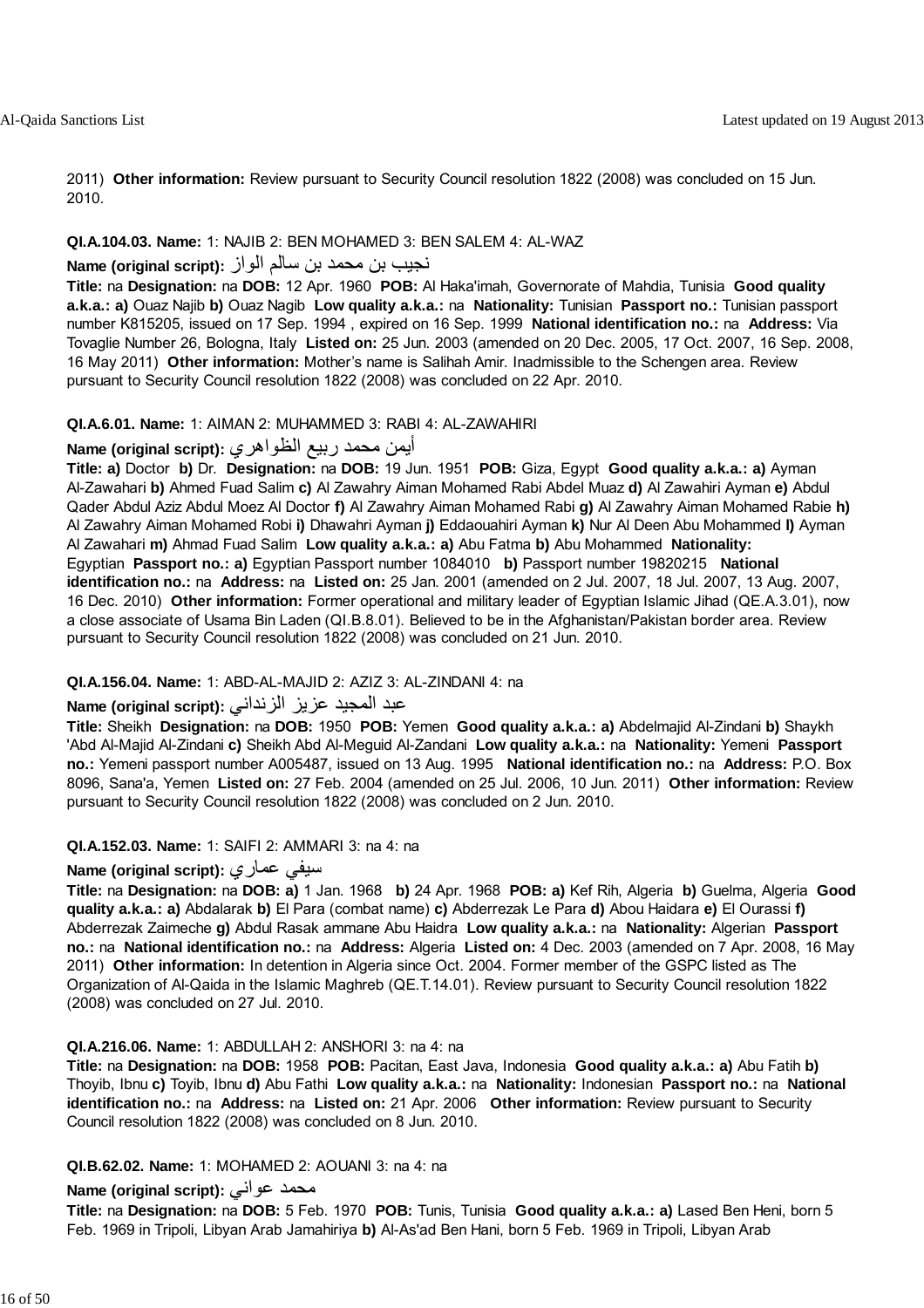Jamahiriya **c)** Mohamed Ben Belgacem Awani **Low quality a.k.a.: a)** Mohamed Abu Abda **b)** Abu Obeida **Nationality:** Tunisian **Passport no.:** na **National identification no.:** na **Address:** na **Listed on:** 24 Apr. 2002 (amended on 26 Nov. 2004, 9 Sep. 2005, 31 Jul. 2006, 23 Dec. 2010) **Other information:** Professor of Chemistry. Deported from Italy to Tunisia on 27 Aug. 2006. Review pursuant to Security Council resolution 1822 (2008) was concluded on 22 Apr. 2010.

#### **QI.A.184.05. Name:** 1: MUHSIN 2: FADHIL 3: AYED 4: ASHOUR AL-FADHLI

#### محسن فاضل عايد عاشور الفضلي **:Name (original script**)

**Title:** na **Designation:** na **DOB:** 24 Apr. 1981 **POB:** Kuwait **Good quality a.k.a.: a)** Muhsin Fadhil 'Ayyid al Fadhli **b)** Muhsin Fadil Ayid Ashur al Fadhli **c)** Abu Majid Samiyah **d)** Abu Samia **Low quality a.k.a.:** na **Nationality:** Kuwaiti **Passport no.: a)** Kuwaiti passport number 106261543 **b)** Kuwaiti passport number 1420529 issued in Kuwait and expired on 31 Mar. 2006 **National identification no.:** na **Address:** Block Four, Street 13, House #179 Kuwait City, Al-Riqqa area, Kuwait **Listed on:** 17 Feb. 2005 (amended on 23 Jul. 2008) **Other information:** Wanted by the Kuwaiti Security Authorities. Fugitive as of Jul. 2008. Review pursuant to Security Council resolution 1822 (2008) was concluded on 1 Jun. 2010.

#### **QI.A.265.08. Name:** 1: HAJI 2: MUHAMMAD 3: ASHRAF 4: na

**Title:** na **Designation:** na **DOB: a)** 1 Mar. 1965 **b)** 1955 **POB:** Faisalabad, Pakistan **Good quality a.k.a.: a)** Haji M. Ashraf **b)** Muhammad Ashraf Manshah **c)** Muhammad Ashraf Munsha **Low quality a.k.a.:** na **Nationality:** Pakistani **Passport no.: a)** Pakistani passport number AT0712501, issued on 12 Mar. 2008 , expired 11 Mar 2013 **b)** Pakistani passport number A-374184 **National identification no.: a)** Pakistani national identification number 6110125312507 **b)** Pakistani national identification number 24492025390 **Address:** na **Listed on:** 10 Dec. 2008 (amended on 17 Jul. 2009, 24 Jul. 2013) **Other information:** Chief of finance of Lashkar-e-Tayyiba (QE.L.118.05.). His father's name is Noor Muhammad.

#### **QI.D.42.01. Name:** 1: HASSAN 2: DAHIR 3: AWEYS 4: na

### **Name (original script):** ظاهرعويس حسن

**Title: a)** Sheikh **b)** Colonel **Designation:** na **DOB:** 1935 **POB:** Somalia **Good quality a.k.a.: a)** Ali, Sheikh Hassan Dahir Aweys **b)** Awes, Shaykh Hassan Dahir **c)** Hassen Dahir Aweyes **d)** Ahmed Dahir Aweys **e)** Mohammed Hassan Ibrahim **f)** Aweys Hassan Dahir **g)** Hassan Tahir Oais **h)** Hassan Tahir Uways **i)** Hassan Dahir Awes **Low quality a.k.a.: a)** Sheikh Aweys **b)** Sheikh Hassan **c)** Sheikh Hassan Dahir Aweys **Nationality:** Somali **Passport no.:** na **National identification no.:** na **Address: a)** Active in Southern Somalia as of Nov. 2012 **b)** Also reported to be in Eritrea as of Nov. 2007 **Listed on:** 9 Nov. 2001 (amended on 21 Dec. 2007, 11 May 2010, 16 May 2011, 18 Mar. 2013) **Other information:** Family background: from the Hawiye's Habergidir, Ayr clan. Senior leader of Al-Itihaad Al-Islamiya (AIAI) (QE.A.2.01.) and Hizbul Islam in Somalia. Since 12 April 2010, also subject to the sanctions measures set out in Security Council resolution 1844 (2008) concerning Somalia and Eritrea (see www.un.org/sc /committees/751/index.shtml). Review pursuant to Security Council resolution 1822 (2008) was concluded on 22 Jun. 2010.

#### **QI.A.248.08. Name:** 1: RICARDO 2: PEREZ 3: AYERAS 4: na

**Title:** na **Designation:** na **DOB:** 15 Sep. 1973 **POB:** 24 Paraiso Street, Barangay Poblacion, Mandaluyong City, Philippines **Good quality a.k.a.: a)** Abdul Kareem Ayeras **b)** Abdul Karim Ayeras **Low quality a.k.a.: a)** Ricky Ayeras **b)** Jimboy **c)** Isaac Jay Galang Perez **d)** Abdul Mujib **Nationality:** Filipino **Passport no.:** na **National identification no.:** na **Address: a)** Barangay Mangayao, Tagkawayan, Quezon, Philippines **b)** Barangay Tigib, Ayungon, Negros Oriental, Philippines **Listed on:** 4 Jun. 2008 (amended on 13 Dec. 2011) **Other information:** Member of the Rajah Solaiman Movement (QE.R.128.08.). Arrested by the Philippines authorities on 14 Mar. 2011. Review pursuant to Security Council resolution 1822 (2008) was concluded on 13 May 2010.

#### **QI.B.305.12. Name:** 1: ABDUL 2: ROSYID 3: RIDHO 4: BA'ASYIR

**Title:** na **Designation:** na **DOB:** 31 Jan. 1974 **POB:** Sukoharjo, Indonesia **Good quality a.k.a.: a)** Abdul Rosyid Ridho Bashir **b)** Rashid Rida Ba'aysir **c)** Rashid Rida Bashir **Low quality a.k.a.:** na **Nationality:** Indonesian **Passport no.:** na **National identification no.:** Indonesian National Identity Card number 1127083101740003 under name Abdul Rosyid Ridho Ba'asyir **Address:** Podok Pesantren AL Wayain Ngrandu, Sumber Agung Magetan, East Java, Indonesia **Listed on:** 12 Mar. 2012 **Other information:** Father's name is Abu Bakar Ba'asyir (QI.B.217.06.). Brother of Abdul Rahim Ba'aysir (QI.B.293.11). Belongs to the leadership of and is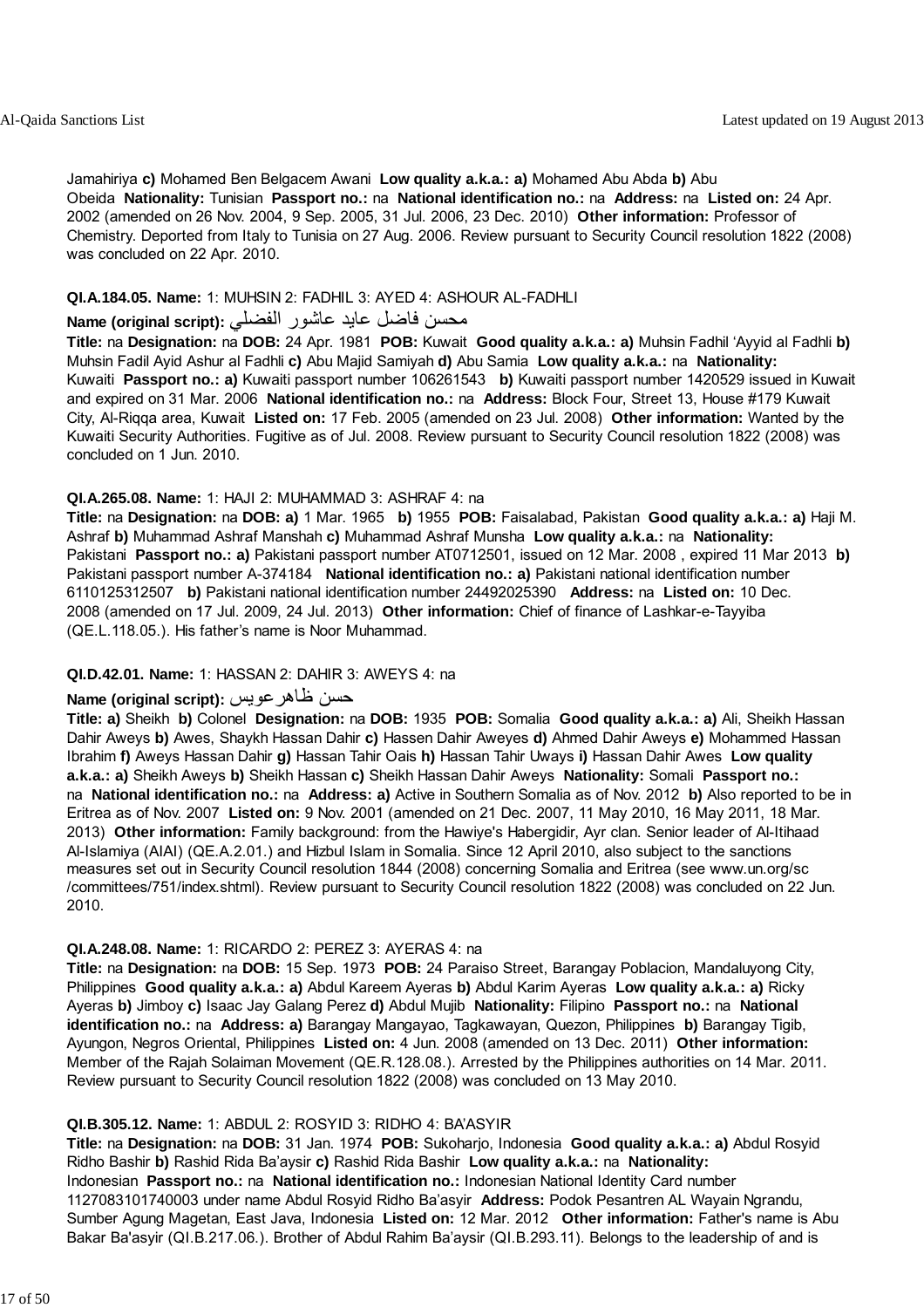involved in recruitment and fundraising for Jemmah Anshorut Tauhid (JAT) (QE.J.133.12.) Associated with Jemaah Islamiyah (QE.J.92.02.).

#### **QI.B.217.06. Name:** 1: ABU BAKAR 2: BA'ASYIR 3: na 4: na

**Title:** na **Designation:** na **DOB:** 17 Aug. 1938 **POB:** Jombang, East Java, Indonesia **Good quality a.k.a.: a)** Baasyir, Abu Bakar **b)** Bashir, Abu Bakar **c)** Abdus Samad **d)** Abdus Somad **Low quality a.k.a.:** na **Nationality:** Indonesian **Passport no.:** na **National identification no.:** na **Address:** na **Listed on:** 21 Apr. 2006 **Other information:** Review pursuant to Security Council resolution 1822 (2008) was concluded on 8 Jun. 2010.

#### **QI.B.293.11. Name:** 1: ABDUL RAHIM 2: BA'AYSIR 3: na 4: na

**Title:** na **Designation:** na **DOB: a)** 16 Nov. 1977 **b)** 16 Nov. 1974 **POB: a)** Solo, Indonesia **b)** Sukoharjo, Central Java, Indonesia **Good quality a.k.a.: a)** Abdul Rahim Bashir **b)** 'Abd Al-Rahim Ba'asyir **c)** 'Abd Al-Rahim Bashir **d)** Abdurrahim Ba'asyir **e)** Abdurrahim Bashir **f)** Abdul Rachim Ba'asyir **g)** Abdul Rachim Bashir **h)** Abdul Rochim Ba'asyir **i)** Abdul Rochim Bashir **j)** Abdurochim Ba'asyir **k)** Abdurochim Bashir **l)** Abdurrochim Ba'asyir **m)** Abdurrochim Bashir **n)** Abdurrahman Ba'asyir **o)** Abdurrahman Bashir **Low quality a.k.a.:** na **Nationality:** Indonesian **Passport no.:** na **National identification no.:** na **Address:** Indonesia **Listed on:** 19 Jul. 2011 **Other information:** Senior Jemaah Islamiyah (QE.J.92.02.) leader. Father's name is Abu Bakar Ba'asyir (QI.B.217.06.).

#### **QI.B.80.02. Name:** 1: SAID 2: BAHAJI 3: na 4: na

#### **Name (original script):** باهاجى سعيد

**Title:** na **Designation:** na **DOB:** 15 Jul. 1975 **POB:** Haselünne, Lower Saxony, Germany **Good quality a.k.a.:** Zouheir Al Maghribi **Low quality a.k.a.: a)** Mohamed Abbattay **b)** Abderrahmane Al Maghribi **Nationality: a)** German **b)** Moroccan **Passport no.: a)** Provisional German Passport No.: 28642163 (issued by the city of Hamburg) **b)** Moroccan passport number 954242 issued on 28 June 1995 in Meknas, Morocco (expired) **National identification no.:** BPA Nr. 1336597587 **Address:** Formerly resident at: Bunatwiete 23, 21073 Hamburg, Germany **Listed on:** 30 Sep. 2002 (amended on 26 Nov. 2004, 9 Sep. 2005, 2 Jul. 2007, 23 Dec. 2010) **Other information:** Deputy Head of the Media Committee of Al-Qaida (QE.A.4.01) as at Apr. 2010. German authorities issued an arrest warrant for him on 21 Sep. 2001. Believed to be in the Afghanistan/Pakistan border area. Review pursuant to Security Council resolution 1822 (2008) was concluded on 20 May 2010.

#### **QI.B.266.08. Name:** 1: MAHMOUD 2: MOHAMMAD 3: AHMED 4: BAHAZIQ

**Title:** na **Designation:** na **DOB: a)** 17 Aug. 1943 **b)** 1943 **c)** 1944 **POB:** India **Good quality a.k.a.: a)** Bahaziq Mahmoud **b)** Abu Abd al-'Aziz **c)** Abu Abdul Aziz **d)** Shaykh Sahib **Low quality a.k.a.:** na **Nationality:** Saudi Arabian **Passport no.:** na **National identification no.:** Saudi Arabian national identification number 4-6032-0048-1 **Address:** na **Listed on:** 10 Dec. 2008 **Other information:** Financier of Lashkar-e-Tayyiba (listed under permanent reference number QE.L.118.05.). Has served as the leader of Lashkar-e-Tayyiba in Saudi Arabia.

#### **QI.B.311.12. Name:** 1: AYYUB 2: BASHIR 3: na 4: na

#### **Name (original script):** بشير ايوب

**Title: a)** Qari **b)** Alhaj **Designation:** na **DOB: a)** 1966 **b)** 1964 **c)** 1969 **d)** 1971 **POB:** na **Good quality a.k.a.: a)** Alhaj Qari Ayub Bashar **b)** Qari Muhammad Ayub **Low quality a.k.a.:** na **Nationality: a)** Uzbek **b)** Afghan **Passport no.:** na **National identification no.:** na **Address:** Mir Ali, North Waziristan Agency, Federal Administered Tribal Area, Pakistan **Listed on:** 18 Oct. 2012 **Other information:** Member of leadership council as of early 2010 and head of finance for the Islamic Movement of Uzbekistan (QE.I.10.01.). Coordinated financial and logistical support for the Islamic Movement of Uzbekistan in Afghanistan and Pakistan between 2009-2012. Transferred and delivered funds to Fazal Rahim (QI.R.303.12).

#### **QI.B.55.01. Name:** 1: MAHMOOD 2: SULTAN 3: BASHIR-UD-DIN 4: na

**Title:** na **Designation:** na **DOB: a)** 1937 **b)** 1938 **c)** 1939 **d)** 1940 **e)** 1941 **f)** 1942 **g)** 1943 **h)** 1944 **i)** 1945 **POB:** na **Good quality a.k.a.: a)** Mahmood, Sultan Bashiruddin **b)** Mehmood, Dr. Bashir Uddin **c)** Mekmud, Sultan Baishiruddin **Low quality a.k.a.:** na **Nationality:** Pakistani **Passport no.:** na **National identification no.:** na **Address:** Street 13, Wazir Akbar Khan, Kabul, Afghanistan **Listed on:** 24 Dec. 2001 **Other information:** Review pursuant to Security Council resolution 1822 (2008) was concluded on 1 Jun. 2010.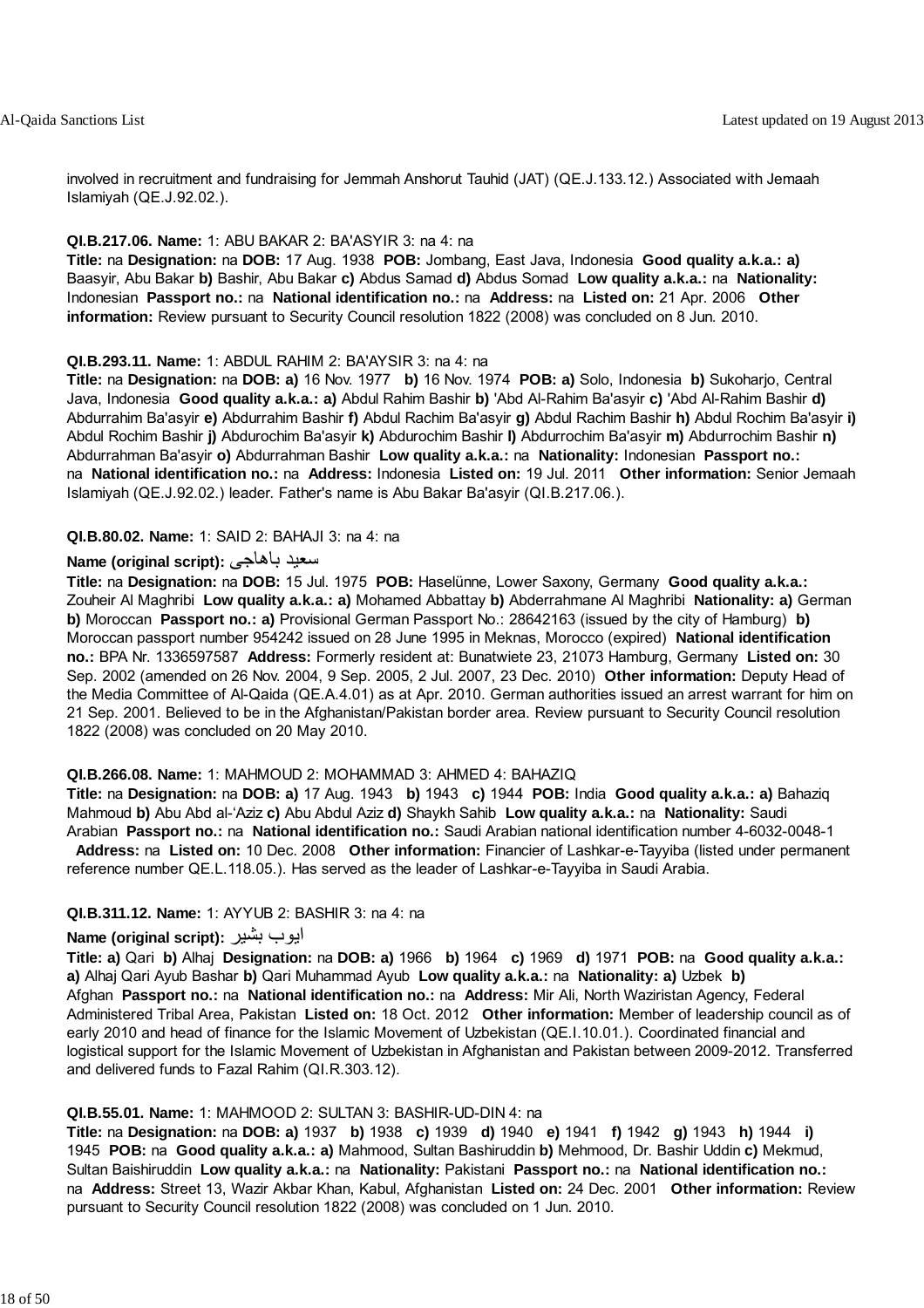#### **QI.B.279.10. Name:** 1: MOHAMED 2: BELKALEM 3: na 4: na

**Name (original script):** بلكلام محمد

**Title:** na **Designation:** na **DOB:** 19 Dec. 1969 **POB:** Hussein Dey, Algiers, Algeria **Good quality a.k.a.:** na **Low quality a.k.a.: a)** Abdelali Abou Dher (ذر ابو العالي عبد (**b)** El Harrachi (الحراشي (**Nationality:** Algerian **Passport no.:** na **National identification no.:** na **Address:** Mali **Listed on:** 22 Apr. 2010 **Other information:** Convicted in absentia by Algerian tribunal on 28 Mar. 1996. Algerian international arrest warrant number 03/09 of 6 Jun. 2009 issued by the Tribunal of Sidi Mhamed, Algiers, Algeria. Algerian extradition request number 2307/09 of 3 Sep. 2009, presented to Malian authorities. INTERPOL File No. 19231/2009 of 26 June 2009; Control No. A-1819/6-2009. Father's name is Ali Belkalem. Mother's name is Fatma Saadoudi. Member of The Organization of Al-Qaida in the Islamic Maghreb (QE.T.14.01.)

#### **QI.B.136.03. Name:** 1: MOKHTAR 2: BELMOKHTAR 3: na 4: na

#### **Name (original script):** بلمختار مختار

**Title:** na **Designation:** na **DOB:** 1 Jun. 1972 **POB:** Ghardaia, Algeria **Good quality a.k.a.: a)** Abou Abbes Khaled **b)** Belaouar Khaled Abou El Abass **c)** Belaouer Khaled Abou El Abass **d)** Belmokhtar Khaled Abou El Abes **e)** Khaled Abou El Abass **f)** Khaled Abou El Abbes **g)** Khaled Abou El Abes **h)** Khaled Abulabbas Na Oor **i)** Mukhtar Belmukhtar **Low quality a.k.a.: a)** Belaoua **b)** Belaour **Nationality:** Algerian **Passport no.:** na **National identification no.:** na **Address:** na **Listed on:** 11 Nov. 2003 (amended on 12 Apr. 2006, 2 Jul. 2007, 7 Apr. 2008, 25 Jan. 2010, 16 May 2011) **Other information:** Father's name is Mohamed. Mother's name is Zohra Chemkha. Member of the Council of The Organization of Al-Qaida in the Islamic Maghreb (QE.T.14.01) (AQIM). Head of Katibat el Moulathamoune active in AQIM's 4th region (Sahel/Sahara). Review pursuant to Security Council resolution 1822 (2008) was concluded on 30 Jul. 2009.

#### **QI.B.69.02. Name:** 1: NABIL 2: BEN MOHAMED 3: BEN ALI 4: BEN ATTIA

#### نبيل بن محمد بن علي بن عطية **:(script original (Name**

**Title:** na **Designation:** na **DOB:** 11 May 1966 **POB:** Tunis, Tunisia **Good quality a.k.a.:** na **Low quality a.k.a.:** Abu Salim **Nationality:** Tunisian **Passport no.:** Tunisian passport number L289032, issued on 22 Aug. 2001, expires on 21 Aug. 2006 **National identification no.:** na **Address:** Via Val Bavona, Number 1, Milan, Italy **Listed on:** 3 Sep. 2002 (amended on 20 Dec. 2005, 31 Jul. 2006, 23 Dec. 2010) **Other information:** Review pursuant to Security Council resolution 1822 (2008) was concluded on 21 Jun. 2010.

#### **QI.B.162.04. Name:** 1: ABDELHADI 2: BEN DEBKA 3: na 4: na

#### الهادي بن دبكة **:(script original (Name**

**Title:** na **Designation:** na **DOB:** 17 Nov. 1963 **POB:** Algiers, Algeria **Good quality a.k.a.: a)** L'Hadi Bendebka **b)** El Hadj ben Debka **Low quality a.k.a.: a)** Abd al Hadi **b)** Hadi **Nationality:** Algerian **Passport no.:** na **National identification no.:** na **Address:** Algeria **Listed on:** 17 Mar. 2004 (amended on 26 Nov. 2004, 21 Dec. 2007, 7 Apr. 2008, 2 Dec. 2008, 25 Jan. 2010, 16 May 2011) **Other information:** Deported from Italy to Algeria on 13 Sep. 2008. Review pursuant to Security Council resolution 1822 (2008) was concluded on 28 Sep. 2009.

#### **QI.B.68.02. Name:** 1: ADEL 2: BEN AL-AZHAR 3: BEN YOUSSEF 4: BEN SOLTANE

### عادل بن الأزهر بن يوسف بن سلطان **:(script original (Name**

**Title:** na **Designation:** na **DOB:** 14 Jul. 1970 **POB:** Tunis, Tunisia **Good quality a.k.a.:** na **Low quality a.k.a.:** Zakariya **Nationality:** Tunisian **Passport no.:** Tunisian passport number M408665, issued on 4 Oct. 2000, expired 3 Oct. 2005 **National identification no.:** na **Address:** Tunisia **Listed on:** 3 Sep. 2002 (amended on 20 Dec. 2005, 7 Jun. 2007, 23 Dec. 2010) **Other information:** Italian Fiscal Code: BNSDLA70L14Z352B. Deported from Italy to Tunisia on 28 February 2004. Serving a 12-year prison sentence in Tunisia for membership in a terrorist organization abroad as at Jan. 2010. Review pursuant to Security Council resolution 1822 (2008) was concluded on 21 Jun. 2010.

#### **QI.B.307.12. Name:** 1: HAFIZ 2: ABDUL SALAM 3: BHUTTAVI 4: na

**Title: a)** Maulavi **b)** Mullah **Designation:** na **DOB:** 1940 **POB:** Gujranwala, Punjab Province, Pakistan **Good quality a.k.a.: a)** Hafiz Abdul Salam Bhattvi **b)** Hafiz Abdusalam Budvi **c)** Hafiz Abdussalaam Bhutvi **d)** Abdul Salam Budvi **e)** Abdul Salam Bhattwi **f)** Abdul Salam Bhutvi **g)** Mullah Abdul Salaam Bhattvi **h)** Molvi Abdursalam Bhattvi **Low quality a.k.a.:** na **Nationality:** Pakistani **Passport no.:** na **National identification no.:** na **Address:** na **Listed on:** 14 Mar. 2012 **Other information:** Founding member of Lashkar-e-Tayyiba (QE.L.118.05.) and deputy to Lashkar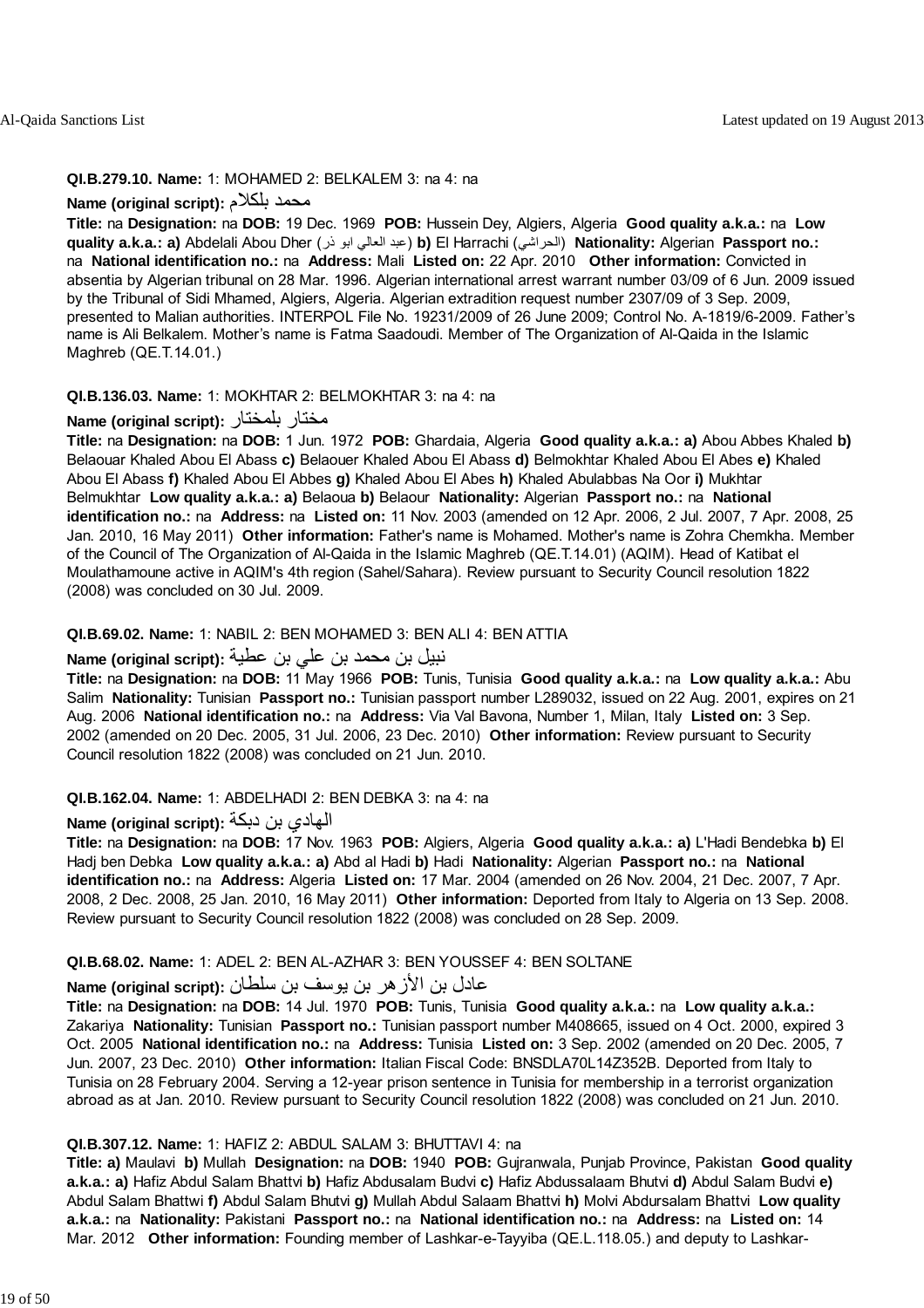e-Tayyiba leader Hafiz Muhammad Saeed (QI.S.263.08.).

#### **QI.B.81.02. Name:** 1: RAMZI 2: MOHAMED 3: ABDULLAH 4: BINALSHIBH

### رمزي محمد عبد االله بن الشيبة **:(script original (Name**

**Title:** na **Designation:** na **DOB: a)** 1 May 1972 **b)** 16 Sep. 1973 **POB: a)** Gheil Bawazir, Hadramawt, Yemen **b)** Khartoum, Sudan **Good quality a.k.a.: a)** Binalsheidah, Ramzi Mohamed Abdullah **b)** Bin Al Shibh, Ramzi **c)** Omar, Ramzi Mohamed Abdellah **d)** Mohamed Ali Abdullah Bawazir **e)** Binalshibh Ramzi Mohammed Abdullah **f)** Ramzi Binalshib **g)** Ramzi Mohamed Abdellah Omar Hassan Alassiri **h)** Binalshibh Ramsi Mohamed Abdullah **i)** Abu Ubaydah **j)** 'Umar Muhammad 'Abdallah Ba' Amar **Low quality a.k.a.:** Ramzi Omar **Nationality:** Yemeni **Passport no.:** 00085243 issued in Sanaa, Yemen, issued on 17 Nov. 1997 **National identification no.:** na **Address:** na **Listed on:** 30 Sep. 2002 (amended on 26 Nov. 2004, 25 Jul. 2006, 2 Jul. 2007, 27 Jul. 2007, 23 Dec. 2010) **Other information:** Arrested in Karachi, Pakistan, 30 Sep. 2002. In custody of the United States of America, as of May 2010. Review pursuant to Security Council resolution 1822 (2008) was concluded on 25 May 2010.

#### **QI.B.9.01. Name:** 1: BILAL 2: BIN MARWAN 3: na 4: na

#### بلال بن مروان **:(script original (Name**

**Title:** na **Designation:** na **DOB:** 1947 **POB:** na **Good quality a.k.a.:** na **Low quality a.k.a.:** na **Nationality:** na **Passport no.:** na **National identification no.:** na **Address:** na **Listed on:** 25 Jan. 2001 **Other information:** Senior lieutenant of UBL. Review pursuant to Security Council resolution 1822 (2008) was concluded on 21 Jun. 2010.

#### **QI.B.310.12. Name:** 1: SON 2: HADI 3: BIN MUHADJIR 4: na

**Title:** na **Designation:** na **DOB:** 12 May 1971 **POB:** Pasuran, East Java, Indonesia **Good quality a.k.a.: a)** Son Hadi bin Muhadjr **b)** Son bn Hadi Muhadjir **c)** Son Hadi bin Mujahir **Low quality a.k.a.:** na **Nationality:** Indonesian **Passport no.:** Indonesian passport number R057803 under name Son bn Hadi Muhadjir **National identification no.:** Indonesian National Identity Card number 3514131205710004 under name Son Hadi **Address:** Jalan Raya, Gongdanglegi, RT/RW 1/13 Cangkring Malang, Beji, Pasuran 67154, East Java, Indonesia **Listed on:** 13 Apr. 2012 **Other information:** Spokesperson and director of Media Center of Jemmah Anshorut Tauhid (JAT) (QE.J.133.12.). Associated with Mochammad Achwan (QI.A.304.12.) and Jemaah Islamiyah (QE.J.92.02.).

#### **QI.B.63.02. Name:** 1: AL-MOKHTAR 2: BEN MOHAMED 3: BEN AL-MOKHTAR 4: BOUCHOUCHA

#### المختار بن محمد بن المختار بوشوشة **:(script original (Name**

**Title:** na **Designation:** na **DOB:** 13 Oct. 1969 **POB:** Tunis, Tunisia **Good quality a.k.a.:** Bushusha, Mokhtar **Low quality a.k.a.:** na **Nationality:** Tunisian **Passport no.:** Tunisian passport number K754050, issued on 26 May 1999 , expired on 25 May 2004 **National identification no.:** 04756904, issued on 14 Sep. 1984 **Address:** Via Milano Number 38, Spinadesco, (CR), Italy **Listed on:** 24 Apr. 2002 (amended on 10 Apr. 2003, 26 Nov. 2004, 20 Dec. 2005, 7 Jun. 2007, 23 Dec. 2010) **Other information:** Italian Fiscal Code: BCHMHT69R13Z352T. Mother's name is Hedia Bannour. Review pursuant to Security Council resolution 1822 (2008) was concluded on 22 Apr. 2010.

#### **QI.B.188.05. Name:** 1: FAYCAL 2: BOUGHANEMI 3: na 4: na

### **Name (original script):** بوغانمي فيصل

**Title:** na **Designation:** na **DOB:** 28 Oct. 1966 **POB:** Tunis, Tunisia **Good quality a.k.a.: a)** Faical Boughanmi **b)** Faysal al-Bughanimi **Low quality a.k.a.:** na **Nationality:** Tunisian **Passport no.:** na **National identification no.:** na **Address:** Number 5/B viale Cambonino, Cremona, Italy **Listed on:** 29 Jul. 2005 (amended on 7 Jun. 2007, 10 Aug. 2009, 1 Sep. 2009, 13 Dec. 2011) **Other information:** Italian Fiscal code: BGHFCL66R28Z352G. Sentenced to 7 years imprisonment in Italy on 29 Jun. 2007 by the Brescia Second Appeals Court. In detention in Italy as at Jun. 2009. Review pursuant to Security Council resolution 1822 (2008) was concluded on 20 Jul. 2009.

#### **QI.B.143.03. Name:** 1: HAMADI 2: BEN ABDUL AZIZ 3: BEN ALI 4: BOUYEHIA

### حمادي بن عبد العزيز بن علي بويحي **:(script original (Name**

**Title:** na **Designation:** na **DOB:** 29 May 1966 **POB:** Tunis, Tunisia **Good quality a.k.a.: a)** Gamel Mohamed, born 25 May 1966 in Morocco **b)** Abd el Wanis Abd Gawwad Abd el Latif Bahaa, born 9 May 1986 in Egypt **Low quality a.k.a.:** Mahmoud Hamid **Nationality:** Tunisian **Passport no.:** Tunisian passport number L723315, issued on 5 May 1998, expired on 4 May 2003 **National identification no.:** na **Address:** Corso XXII Marzo Number 39, Milan,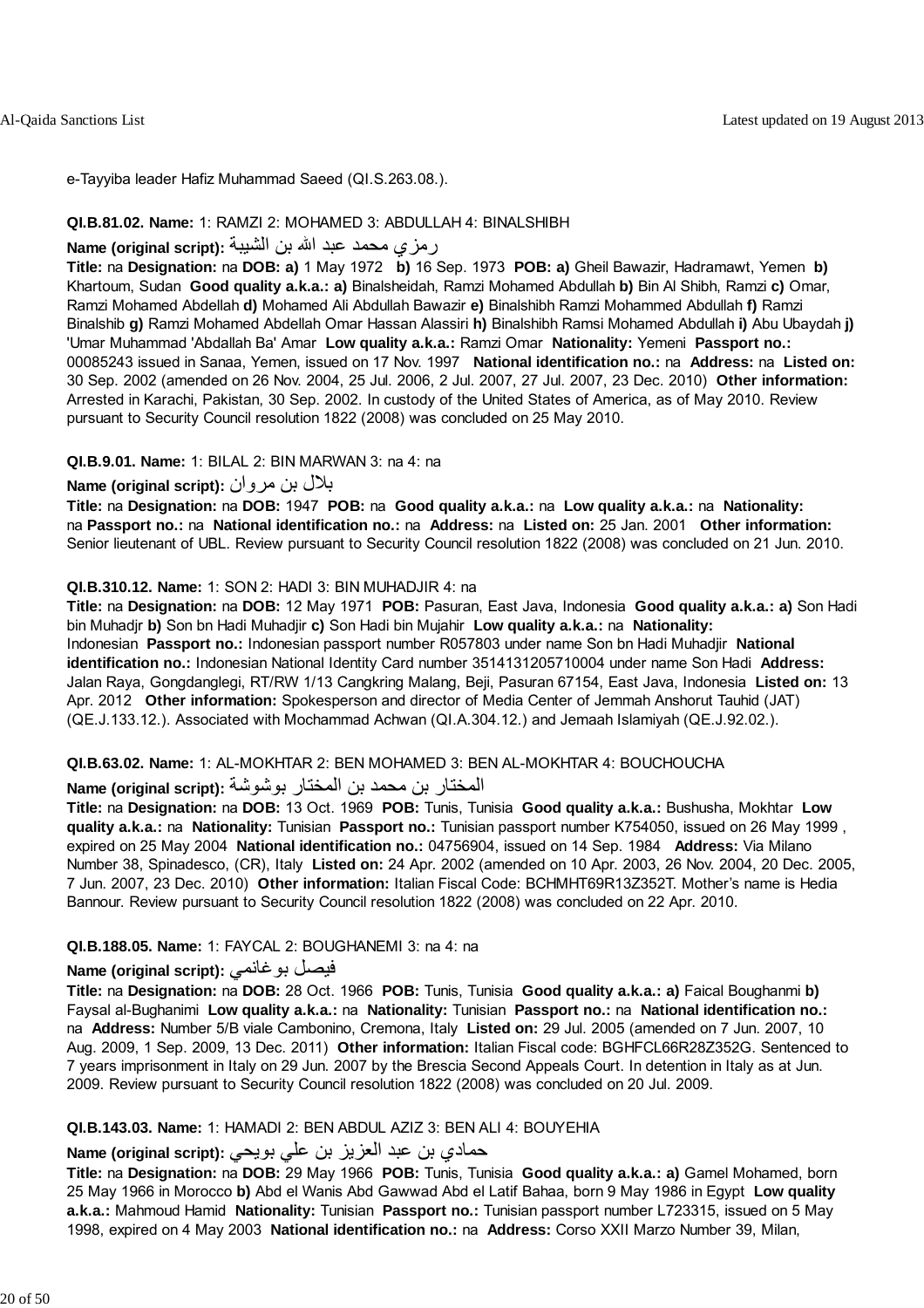Italy **Listed on:** 12 Nov. 2003 (amended on 20 Dec. 2005, 31 Jul. 2006, 30 Jan. 2009, 16 May 2011) **Other information:** In prison in Italy until 28 Jul. 2011. Review pursuant to Security Council resolution 1822 (2008) was concluded on 21 Jun. 2010.

#### **QI.C.312.12. Name:** 1: AAMIR 2: ALI 3: CHAUDHRY 4: na

### عامر علی چوہدری **:(script original (Name**

**Title:** na **Designation:** na **DOB:** 3 Aug. 1986 **POB:** na **Good quality a.k.a.: a)** Aamir Ali Chaudary **b)** Aamir Ali Choudry **c)** Amir Ali Chaudry **Low quality a.k.a.:** Huzaifa **Nationality:** Pakistani **Passport no.:** Pakistani passport number BN 4196361, issued on 28 Oct. 2008 expiring 27 Oct. 2013 **National identification no.:** Pakistani national identification number 33202-7126636-9 **Address:** na **Listed on:** 18 Oct. 2012 **Other information:** Electronics and explosives expert for Tehrik-e Taliban Pakistan (TTP) (QE.T.132.11). Involved in attack planning for TTP. Provided financial and logistical support for TTP and participated in TTP-sponsored militant training.

#### **QI.C.70.02. Name:** 1: YASSINE 2: CHEKKOURI 3: na 4: na

#### **Name (original script):** شكوري ياسين

**Title:** na **Designation:** na **DOB:** 6 Oct. 1966 **POB:** Safi, Morocco **Good quality a.k.a.:** na **Low quality a.k.a.:** na **Nationality:** Moroccan **Passport no.:** Moroccan passport number F46947 **National identification no.:** Moroccan national identity card H-135467 **Address:** 7th Street, Number 7, Hay Anas Safi, Morocco **Listed on:** 3 Sep. 2002 (amended on 7 Jun. 2007, 23 Dec. 2010) **Other information:** Mother's name is Feue Hlima Bent Barka and father's name is Abderrahmane Mohammed Ben Azzouz. Deported from Italy to Morocco on 26 Feb. 2004. Review pursuant to Security Council resolution 1822 (2008) was concluded on 21 Jun. 2010.

#### **QI.C.300.12. Name:** 1: MONIR 2: CHOUKA 3: na 4: na

**Title:** na **Designation:** na **DOB:** 30 Jul. 1981 **POB:** Bonn, Germany **Good quality a.k.a.:** na **Low quality a.k.a.:** Abu Adam **Nationality: a)** German **b)** Moroccan **Passport no.:** German passport number 5208323009 issued in Stadt Bonn, Germany, issued on 2 Feb. 2007 , expires on 1 Feb. 2012 **National identification no.:** German national identity card number 5209530116 issued in Stadt Bonn, Germany, issued on 21 Jun. 2006 , expired on 20 Jun. 2011 **Address:** Ungartenstraße 6, Bonn, 53229, Germany, (previous) **Listed on:** 25 Jan. 2012 **Other information:** Associated with Islamic Movement of Uzbekistan (QE.I.10.01.). Brother of Yassin Chouka (QI.C.301.12.) Arrest warrant issued by the investigating judge of the German Federal Court of Justice on 5 Oct. 2010.

#### **QI.C.301.12. Name:** 1: YASSIN 2: CHOUKA 3: na 4: na

**Title:** na **Designation:** na **DOB:** 11 Dec. 1984 **POB:** Bonn, Germany **Good quality a.k.a.:** na **Low quality a.k.a.:** Abu Ibraheem **Nationality: a)** German **b)** Moroccan **Passport no.:** German passport number 5204893014 issued in Stadt Bonn, Germany, issued on 5 Oct. 2000 , expired on 5 Oct. 2005 **National identification no.:** German national identity card number 5209445304 issued in Stadt Bonn, Germany, issued on 5 Sep. 2005 , expired on 4 Sep. 2010 **Address:** Karl-Barth-Straße 14, Bonn, 53129, Germany, (previous) **Listed on:** 25 Jan. 2012 **Other information:** Associated with Islamic Movement of Uzbekistan (QE.I.10.01.). Brother of Monir Chouka (QI.C.300.12.). Arrest warrant issued by the investigating judge of the German Federal Court of Justice on 5 Oct. 2010.

#### **QI.C.141.03. Name:** 1: MAXAMED 2: CABDULLAAH 3: CIISE 4: na

**Title:** na **Designation:** na **DOB:** 8 Oct. 1974 **POB:** Kismaayo, Somalia **Good quality a.k.a.: a)** Maxamed Cabdullaahi Ciise **b)** Maxammed Cabdullaahi **c)** Cabdullah Mayamed Ciise **Low quality a.k.a.:** na **Nationality:** Somali **Passport no.:** na **National identification no.:** United Kingdom identification number PX910063D **Address:** Somalia **Listed on:** 12 Nov. 2003 (amended on 9 Sep. 2005, 30 Jan. 2009, 20 Apr. 2009, 21 Oct. 2010) **Other information:** Present in Somalia as of Apr. 2009 following transfer from United Kingdom. Review pursuant to Security Council resolution 1822 (2008) was concluded on 21 Jun. 2010.

#### **QI.D.252.08. Name:** 1: AHMED 2: DEGHDEGH 3: na 4: na

#### **Name (original script):** دغداغ أحمد

**Title:** na **Designation:** na **DOB:** 17 Jan. 1967 **POB:** Anser, Wilaya (province) of Jijel, Algeria **Good quality a.k.a.: a)** Abd El Illah **b)** Abdellillah dit Abdellah Ahmed dit Said **Low quality a.k.a.:** na **Nationality:** Algerian **Passport no.:** na **National identification no.:** na **Address:** Algeria **Listed on:** 3 Jul. 2008 (amended on 24 Mar. 2009, 15 Nov. 2012) **Other information:** Belongs to the leadership and is the finance chief of the Organization of Al-Qaida in the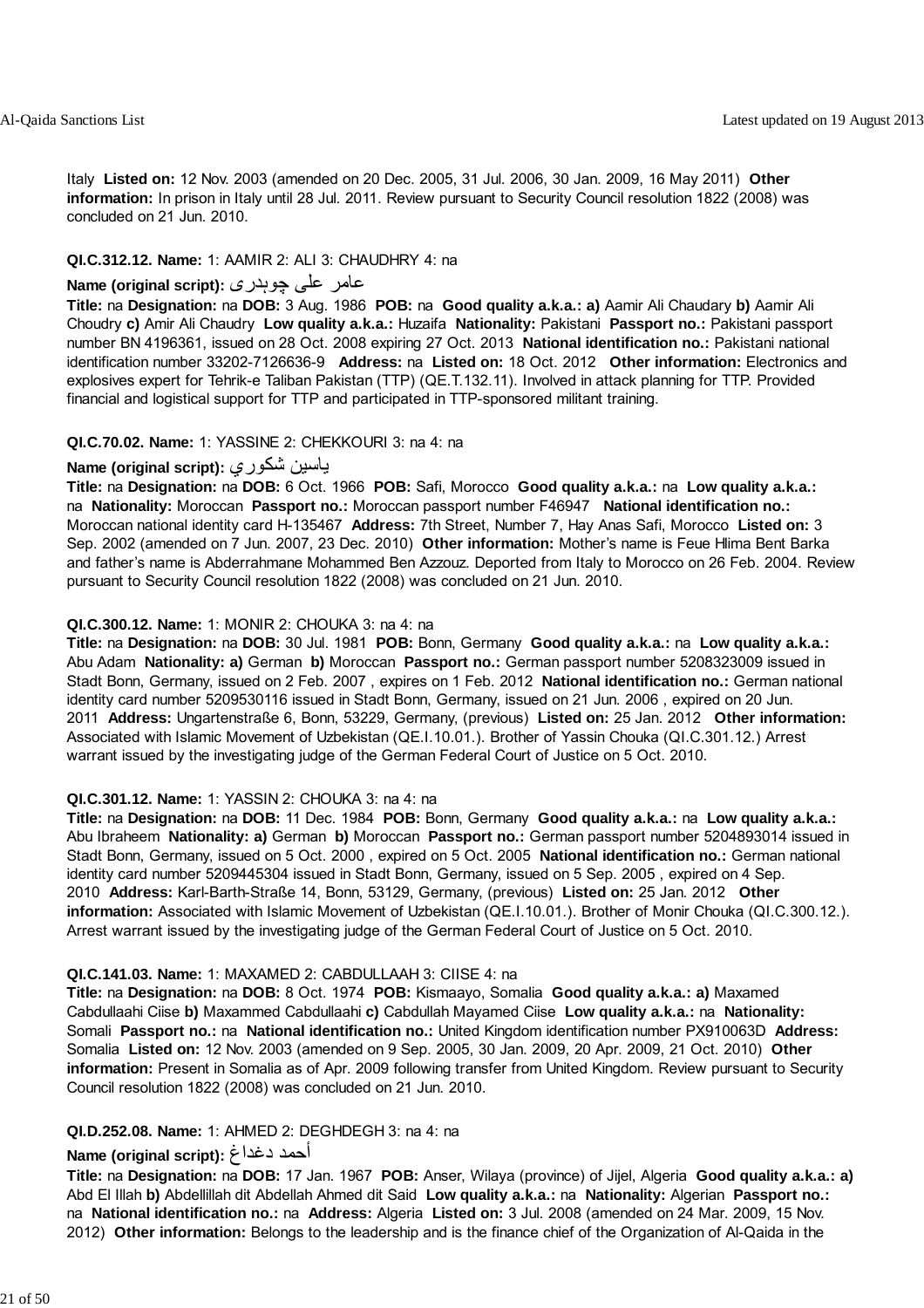Islamic Maghreb (QE.T.14.01.). Mother's name is Zakia Chebira. Father's name is Lakhdar.

#### **QI.D.246.08. Name:** 1: REDENDO 2: CAIN 3: DELLOSA 4: na

**Title:** na **Designation:** na **DOB:** 15 May 1972 **POB:** Punta, Santa Ana, Manila, Philippines **Good quality a.k.a.: a)** Abu Ilonggo **b)** Brandon Berusa **c)** Abu Muadz **d)** Arnulfo Alvarado **e)** Habil Ahmad Dellosa **Low quality a.k.a.: a)** Dodong **b)** Troy **c)** Uthman **Nationality:** Filipino **Passport no.:** na **National identification no.:** na **Address:** 3111, Ma. Bautista, Punta, Santa Ana, Manila, Philippines **Listed on:** 4 Jun. 2008 (amended on 3 Jun. 2009, 13 Dec. 2011) **Other information:** Member of the Rajah Solaiman Movement (QE.R.128.08.) and linked to the Abu Sayyaf Group (QE.A.1.01.). Father's name is Fernando Rafael Dellosa. Mother's name is Editha Parado Cain. In detention in the Philippines as of Jan. 2010. Review pursuant to Security Council resolution 1822 (2008) was concluded on 13 May 2010.

#### **QI.D.243.08. Name:** 1: FELICIANO 2: SEMBORIO 3: DELOS REYES JR. 4: na

**Title:** Ustadz **Designation:** na **DOB:** 4 Nov. 1963 **POB:** Arco, Lamitan, Basilan, Philippines **Good quality a.k.a.: a)** Abubakar Abdillah **b)** Abdul Abdillah **Low quality a.k.a.:** na **Nationality:** Filipino **Passport no.:** na **National identification no.:** na **Address:** Philippines **Listed on:** 4 Jun. 2008 (amended on 3 Jun. 2009, 13 Dec. 2011) **Other information:** Member of the Rajah Solaiman Movement (QE.R.128.08.). Father's name is Feliciano Delos Reyes Sr. Mother's name is Aurea Semborio. In detention in the Philippines as of May 2011. Review pursuant to Security Council resolution 1822 (2008) was concluded on 13 May 2010.

#### **QI.D.164.04. Name:** 1: OTHMAN 2: DERAMCHI 3: na 4: na

### **Name (original script):** درمشي عثمان

**Title:** na **Designation:** na **DOB:** 7 Jun. 1954 **POB:** Tighennif, Algeria **Good quality a.k.a.:** na **Low quality a.k.a.:** Abou Youssef **Nationality:** Algerian **Passport no.:** na **National identification no.:** na **Address:** Algeria **Listed on:** 17 Mar. 2004 (amended on 26 Nov. 2004, 21 Dec. 2007, 2 Dec. 2008, 3 Jun. 2009, 25 Jan. 2010, 16 May 2011) **Other information:** Italian Fiscal Code DRMTMN54H07Z301T. Deported from Italy to Algeria on 22 Aug. 2008. Father in law of Djamel Lounici (QI.L.155.04). Review pursuant to Security Council resolution 1822 (2008) was concluded on 28 Sep. 2009.

#### **QI.D.245.08. Name:** 1: PIO 2: ABOGNE 3: DE VERA 4: na

**Title:** na **Designation:** na **DOB:** 19 Dec. 1969 **POB:** Bagac, Bagamanok, Catanduanes, Philippines **Good quality a.k.a.:** Ismael De Vera **Low quality a.k.a.: a)** Khalid **b)** Ismael **c)** Ismail **d)** Manex **e)** Tito Art **f)** Dave **g)** Leo **Nationality:** Filipino **Passport no.:** na **National identification no.:** na **Address:** Concepcion, Zaragosa, Nueva Ecija, Philippines **Listed on:** 4 Jun. 2008 (amended on 3 Jun. 2009, 13 Dec. 2011) **Other information:** Member of the Rajah Solaiman Movement (QE.R.128.08.), Abu Sayyaf Group (QE.A.1.01.) and Jemaah Islamiyah (QE.J.92.02.). Father's name is Honorio Devera. Mother's name is Fausta Abogne. In detention in the Philippines as of May 2011. Review pursuant to Security Council resolution 1822 (2008) was concluded on 13 May 2010.

#### **QI.D.167.04. Name:** 1: KAMEL 2: DJERMANE 3: na 4: na

#### **Name (original script):** جرمان آمال

**Title:** na **Designation:** na **DOB:** 12 Oct. 1965 **POB:** Oum el Bouaghi, Algeria **Good quality a.k.a.: a)** Bilal **b)** Adel **c)** Fodhil **d)** Abou Abdeljalil **Low quality a.k.a.:** na **Nationality:** Algerian **Passport no.:** na **National identification no.:** na **Address:** Algeria **Listed on:** 3 May 2004 (amended on 7 Apr. 2008, 13 Dec. 2011) **Other information:** In detention in Algeria as at April 2010. Arrest warrant issued by the German authorities on 9 Oct. 2003 for involvement in kidnapping. Former member of the Katibat Tarek Ibn Ziad of The Organization of Al-Qaida in the Islamic Maghreb (QE.T.14.01). Review pursuant to Security Council resolution 1822 (2008) was concluded on 27 Jul. 2010.

#### **QI.D.249.08. Name:** 1: YAHIA 2: DJOUADI 3: na 4: na

### **Name (original script):** جوادي يحي

**Title:** na **Designation:** na **DOB:** 1 Jan. 1967 **POB:** M'Hamid, Wilaya (province) of Sidi Bel Abbes, Algeria **Good quality a.k.a.: a)** Yahia Abou Ammar **b)** Abou Ala **Low quality a.k.a.:** na **Nationality:** Algerian **Passport no.:** na **National identification no.:** na **Address:** na **Listed on:** 3 Jul. 2008 (amended on 15 Nov. 2012) **Other information:** Belongs to the leadership of the Organization of Al-Qaida in the Islamic Maghreb (listed under permanent reference number QE.T.14.01.). Located in Northern Mali as of Jun. 2008. Mother's name is Zohra Fares. Father's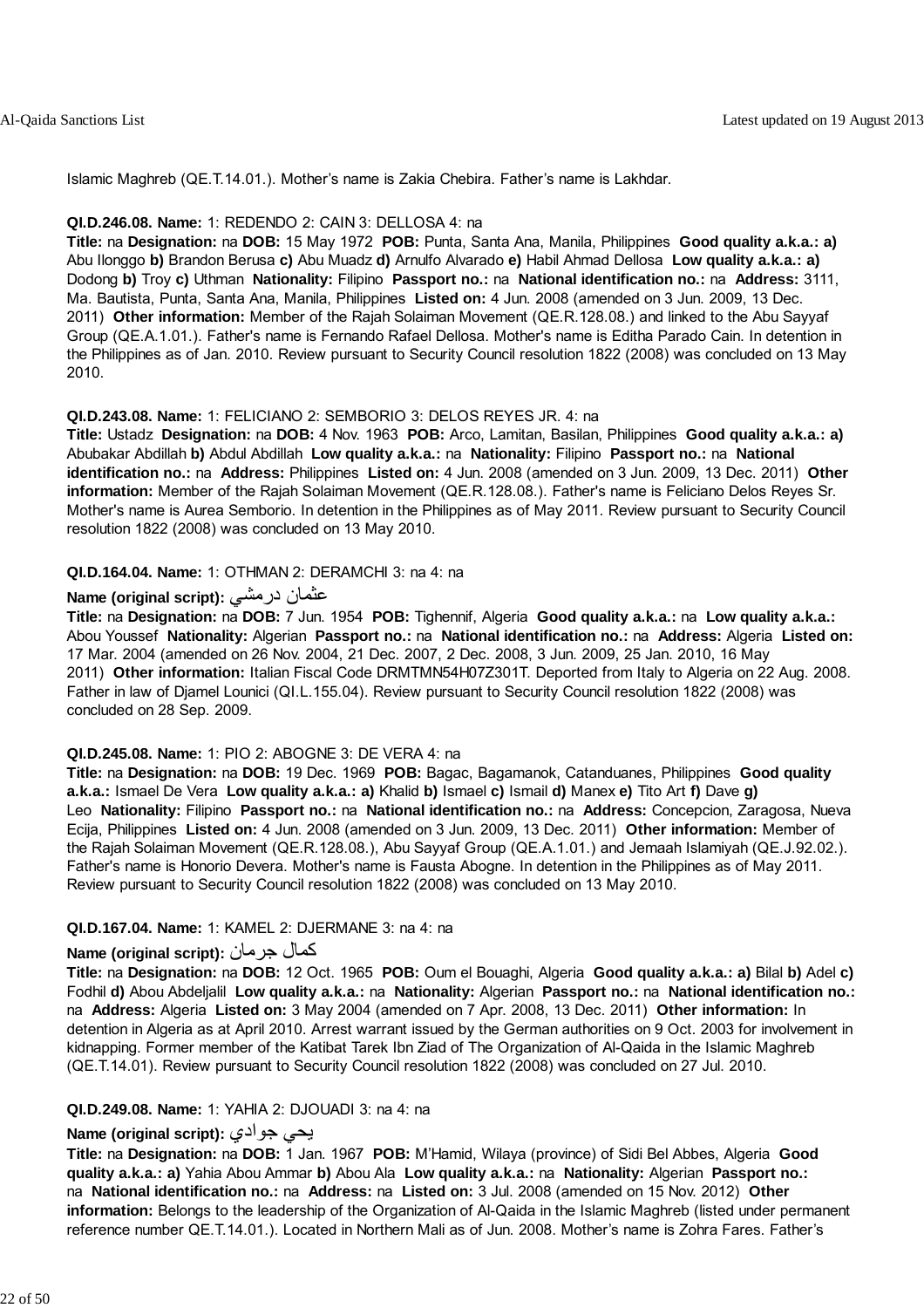name is Mohamed.

#### **QI.D.232.07. Name:** 1: ABDELMALEK 2: DROUKDEL 3: na 4: na

#### عبد المالك دروآدال **:(script original (Name**

**Title:** na **Designation:** na **DOB:** 20 Apr. 1970 **POB:** Meftah, Wilaya of Blida, Algeria **Good quality a.k.a.:** Abou Mossaab Abdelouadoud **Low quality a.k.a.:** na **Nationality:** Algerian **Passport no.:** na **National identification no.:** na **Address:** Algeria **Listed on:** 27 Aug. 2007 (amended on 7 Apr. 2008, 13 Dec. 2011) **Other information:** Head of The Organization of Al-Qaida in the Islamic Maghreb (QE.T.14.01.). Sentenced in absentia to life imprisonment in Algeria on 21 March 2007. Father's name is Rabah Droukdel. Mother's name is Z'hour Zdigha. Review pursuant to Security Council resolution 1822 (2008) was concluded on 4 May 2009.

#### **QI.D.95.03. Name:** 1: LIONEL 2: DUMONT 3: na 4: na

**Title:** na **Designation:** na **DOB:** 21 Jan. 1971 **POB:** Roubaix, France **Good quality a.k.a.: a)** Jacques Brougere **b)** Abu Hamza **c)** Di Karlo Antonio **d)** Merlin Oliver Christian Rene **e)** Arfauni Imad Ben Yousset Hamza **f)** Imam Ben Yussuf Arfaj **g)** Abou Hamza **h)** Arfauni Imad **Low quality a.k.a.: a)** Bilal **b)** Hamza **c)** Koumkal **d)** Kumkal **e)** Merlin **f)** Tinet **g)** Brugere **h)** Dimon **Nationality:** French **Passport no.:** na **National identification no.:** na **Address:** France **Listed on:** 25 Jun. 2003 (amended on 22 Nov. 2004, 26 Nov. 2004, 2 Jul. 2007, 17 Oct. 2007, 24 Mar. 2009, 6 Aug. 2010) **Other information:** In custody in France as of May 2004. Sentenced to 25 years imprisonment in France in 2007. Review pursuant to Security Council resolution 1822 (2008) was concluded on 15 Jun. 2010.

#### **QI.D.111.03. Name:** 1: AGUS 2: DWIKARNA 3: na 4: na

**Title:** na **Designation:** na **DOB:** 11 Aug. 1964 **POB:** Makassar, South Sulawesi, Indonesia **Good quality a.k.a.:** na **Low quality a.k.a.:** na **Nationality:** Indonesian **Passport no.:** na **National identification no.:** na **Address:** na **Listed on:** 9 Sep. 2003 (amended on 26 Nov. 2004) **Other information:** Arrested 13 Mar. 2002, sentenced 12 July 2002 in the Philippines. Review pursuant to Security Council resolution 1822 (2008) was concluded on 25 May 2010.

#### **QI.E.169.04. Name:** 1: DHOU 2: EL-AICH 3: na 4: na

#### **Name (original script):** العيش ذو

**Title:** na **Designation:** na **DOB:** 5 Aug. 1964 **POB:** Blida, Algeria **Good quality a.k.a.:** Abdel Hak **Low quality a.k.a.:** na **Nationality:** Algerian **Passport no.:** na **National identification no.:** na **Address:** na **Listed on:** 3 May 2004 (amended on 12 Apr. 2006, 7 Apr. 2008, 13 Dec. 2011) **Other information:** Confirmed to have died in Chad on 8 Mar. 2004. Review pursuant to Security Council resolution 1822 (2008) was concluded on 27 Jul. 2010.

#### **QI.E.19.01. Name:** 1: ABDULLAH 2: AHMED 3: ABDULLAH 4: EL ALFI

## عبد االله احمد عبداالله الالفي **:(script original (Name**

**Title:** na **Designation:** na **DOB:** 6 Jun. 1963 **POB:** Gharbia, Egypt **Good quality a.k.a.:** na **Low quality a.k.a.: a)** Abu Mariam **b)** Al-Masri, Abu Mohamed **c)** Saleh **Nationality:** Egyptian **Passport no.:** na **National identification no.:** na **Address:** na **Listed on:** 17 Oct. 2001 (amended on 26 Nov. 2004) **Other information:** Afghanistan. Review pursuant to Security Council resolution 1822 (2008) was concluded on 21 Jun. 2010.

#### **QI.E.142.03. Name:** 1: RADI 2: ABD EL SAMIE 3: ABOU EL YAZID 4: EL AYASHI

### راضي عبد السميع أبواليزيد العياشي **:(script original (Name**

**Title:** na **Designation:** na **DOB:** 2 Jan. 1972 **POB:** El Gharbia, Egypt **Good quality a.k.a.:** na **Low quality a.k.a.:** Mera'i **Nationality:** na **Passport no.:** na **National identification no.:** na **Address:** Via Cilea 40, Milan, Italy (Domicile) **Listed on:** 12 Nov. 2003 (amended on 9 Sep. 2005, 21 Dec. 2007, 16 May 2011) **Other information:** Sentenced to ten years of imprisonment by the Court of first instance of Milan on 21 Sep. 2006. In custody in Italy. Due for release on 6 Jan. 2012. Subject to expulsion from Italy after serving the sentence. Review pursuant to Security Council resolution 1822 (2008) was concluded on 21 Jun. 2010.

#### **QI.E.262.08. Name:** 1: REDOUANE 2: EL HABHAB 3: na 4: na

**Title:** na **Designation:** na **DOB:** 20 Dec. 1969 **POB:** Casablanca, Morocco **Good quality a.k.a.:** Abdelrahman **Low quality a.k.a.:** na **Nationality: a)** German **b)** Moroccan **Passport no.:** German passport number 1005552350,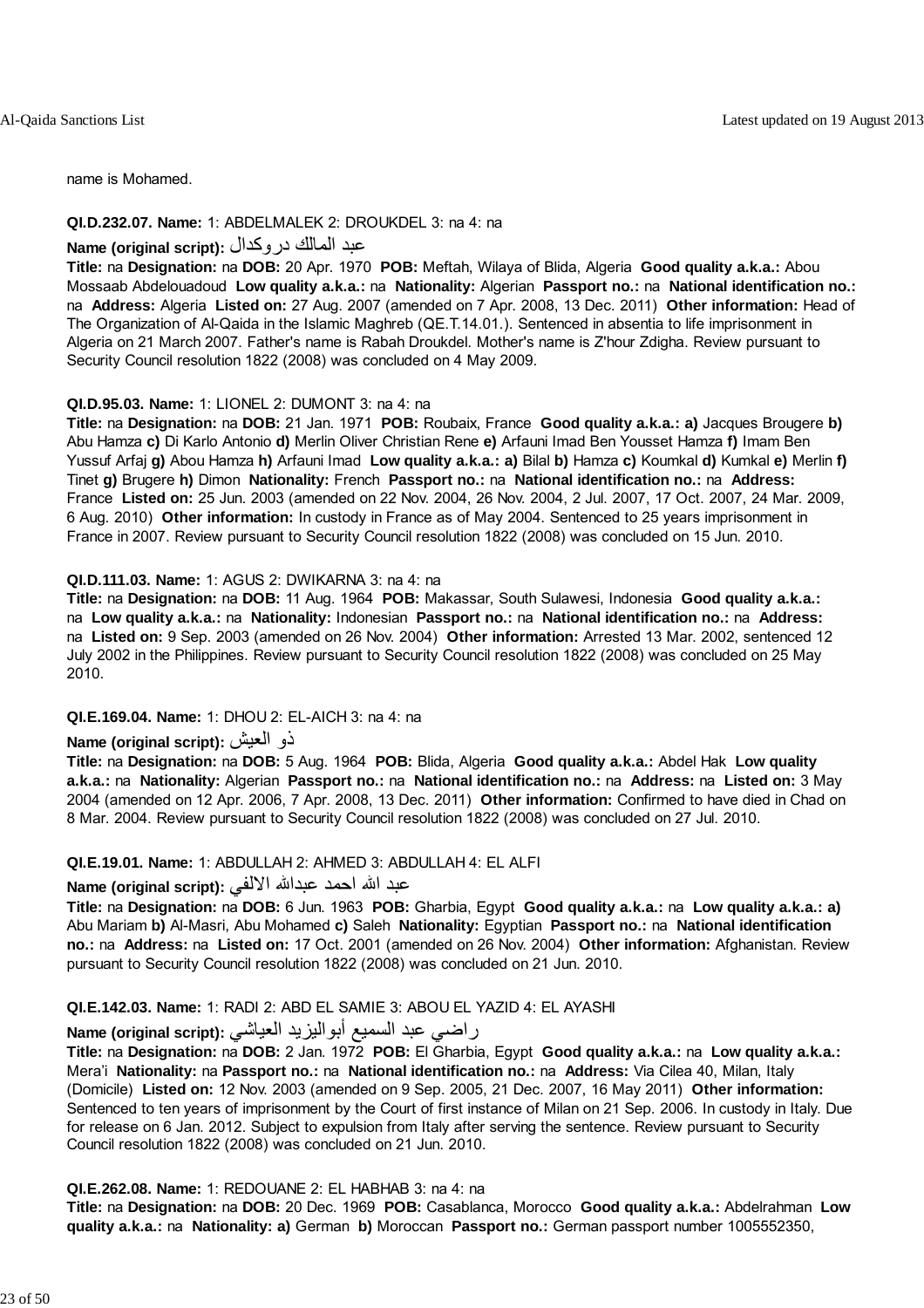issued on 27 Mar. 2001 by Municipality of Kiel, Germany, expired on 26 Mar. 2011 **National identification no.:** German federal identity card number 1007850441, issued on 27 Mar. 2001 by Municipality of Kiel, Germany, expired on 26 Mar. 2011 **Address:** lltisstrasse 58, 24143 Kiel, Germany (previous address) **Listed on:** 12 Nov. 2008 (amended on 30 Jan. 2009, 24 Mar. 2009, 15 Nov. 2012) **Other information:** Released from custody in Germany in Apr. 2012.

#### **QI.E.82.02. Name:** 1: MOUNIR 2: EL MOTASSADEQ 3: na 4: na

### **Name (original script):** المتصدق منير

**Title:** na **Designation:** na **DOB:** 3 Apr. 1974 **POB:** Marrakesh, Morocco **Good quality a.k.a.:** Mounir el Moutassadeq **Low quality a.k.a.:** na **Nationality:** Moroccan **Passport no.:** Moroccan Passport H 236483 **National identification no.:** Moroccan national identity card E-491591 **Address:** In prison in Germany **Listed on:** 30 Sep. 2002 (amended on 26 Nov. 2004, 7 Sep. 2007, 23 Dec. 2010) **Other information:** Arrested on 28 Nov. 2001 and found guilty in Germany of being an accessory to murder and of membership in a terrorist organization and sentenced to 15 years of imprisonment on 8 Jan. 2007. Father's name is Brahim Brik. Mother's name is Habiba Abbes. Review pursuant to Security Council resolution 1822 (2008) was concluded on 20 May 2010.

#### **QI.E.65.02. Name:** 1: ABD EL KADER 2: MAHMOUD 3: MOHAMED 4: EL SAYED

### عبد القادر محمود محمد السيد **:(script original (Name**

**Title:** na **Designation:** na **DOB:** 26 Dec. 1962 **POB:** Egypt **Good quality a.k.a.: a)** Es Sayed, Kader **b)** Abdel Khader Mahmoud Mohamed el Sayed **Low quality a.k.a.:** na **Nationality:** Egyptian **Passport no.:** na **National identification no.:** na **Address:** na **Listed on:** 24 Apr. 2002 (amended on 26 Nov. 2004, 7 Jun. 2007, 16 May 2011) **Other information:** Italian Fiscal Code: SSYBLK62T26Z336L. Sentenced to 8 years imprisonment in Italy on 2 February 2004. Considered a fugitive from justice by the Italian authorities. Review pursuant to Security Council resolution 1822 (2008) was concluded on 22 Apr. 2010.

#### **QI.E.64.02. Name:** 1: SAMI 2: BEN KHAMIS 3: BEN SALEH 4: ELSSEID

#### سامي بن خميس بن صالح الصيد **:(script original (Name**

**Title:** na **Designation:** na **DOB:** 10 Feb. 1968 **POB:** Menzel Jemil, Bizerte, Tunisia **Good quality a.k.a.:** Omar El Mouhajer **Low quality a.k.a.:** Saber **Nationality:** Tunisian **Passport no.:** Tunisian passport number K929139, issued on 14 Feb. 1995, expired on 13 Feb. 2000 **National identification no.:** 00319547 issued on 8 Dec. 1994 **Address:** Ibn Al-Haythman Street, Number 6, Manubah, Tunis, Tunisia **Listed on:** 24 Apr. 2002 (amended on 10 Apr. 2003, 26 Nov. 2004, 9 Sep. 2005, 20 Dec. 2005, 7 Jun. 2007, 21 Dec. 2007, 10 Aug. 2009, 23 Dec. 2010) **Other information:** Italian Fiscal Code: SSDSBN68B10Z352F. Mother's name is Beya Al-Saidani. Deported from Italy to Tunisia on 2 Jun. 2008. Review pursuant to Security Council resolution 1822 (2008) was concluded on 22 Apr. 2010.

#### **QI.E.96.03. Name:** 1: MOUSSA 2: BEN OMAR 3: BEN ALI 4: ESSAADI

### موسى بن عمر بن علي السعدي **:(Name (original script**

**Title:** na **Designation:** na **DOB:** 4 Dec. 1964 **POB:** Tabarka, Tunisia **Good quality a.k.a.:** na **Low quality a.k.a.: a)** Dah Dah **b)** Abdelrahmman **c)** Bechir **Nationality:** Tunisian **Passport no.:** Tunisian passport number L335915, issued in Milan, Italy on 8 Nov. 1996, expired on 7 Nov. 2001 **National identification no.:** na **Address:** Tunisia **Listed on:** 25 Jun. 2003 (amended on 20 Dec. 2005, 17 Oct. 2007, 10 Aug. 2009, 16 May 2011, 20 Jul. 2012) **Other information:** Considered a fugitive from justice by the Italian authorities (as of Nov. 2009). Left Sudan to Tunisia in 2011. Review pursuant to Security Council resolution 1822 (2008) was concluded on 15 Jun. 2010.

#### **QI.E.83.02. Name:** 1: ZAKARYA 2: ESSABAR 3: na 4: na

### **Name (original script):** الصبار زآريا

**Title:** na **Designation:** na **DOB:** 3 Apr. 1977 **POB:** Essaouria, Morocco **Good quality a.k.a.:** Zakariya Essabar **Low quality a.k.a.:** na **Nationality:** Moroccan **Passport no.: a)** Moroccan passport number M 271351 issued on 24 Oct. 2000 by the Embassy of Morocco in Berlin **b)** Moroccan passport number K-348486 **National identification no.: a)** Moroccan National Identity number E-189935 **b)** Moroccan National Identity Card number G-0343089 **Address:** na **Listed on:** 30 Sep. 2002 (amended on 26 Nov. 2004, 10 Jun. 2011) **Other information:** Father's name is Mohamed ben Ahmed. Mother's name is Sfia bent Toubali. Review pursuant to Security Council resolution 1822 (2008) was concluded on 20 May 2010.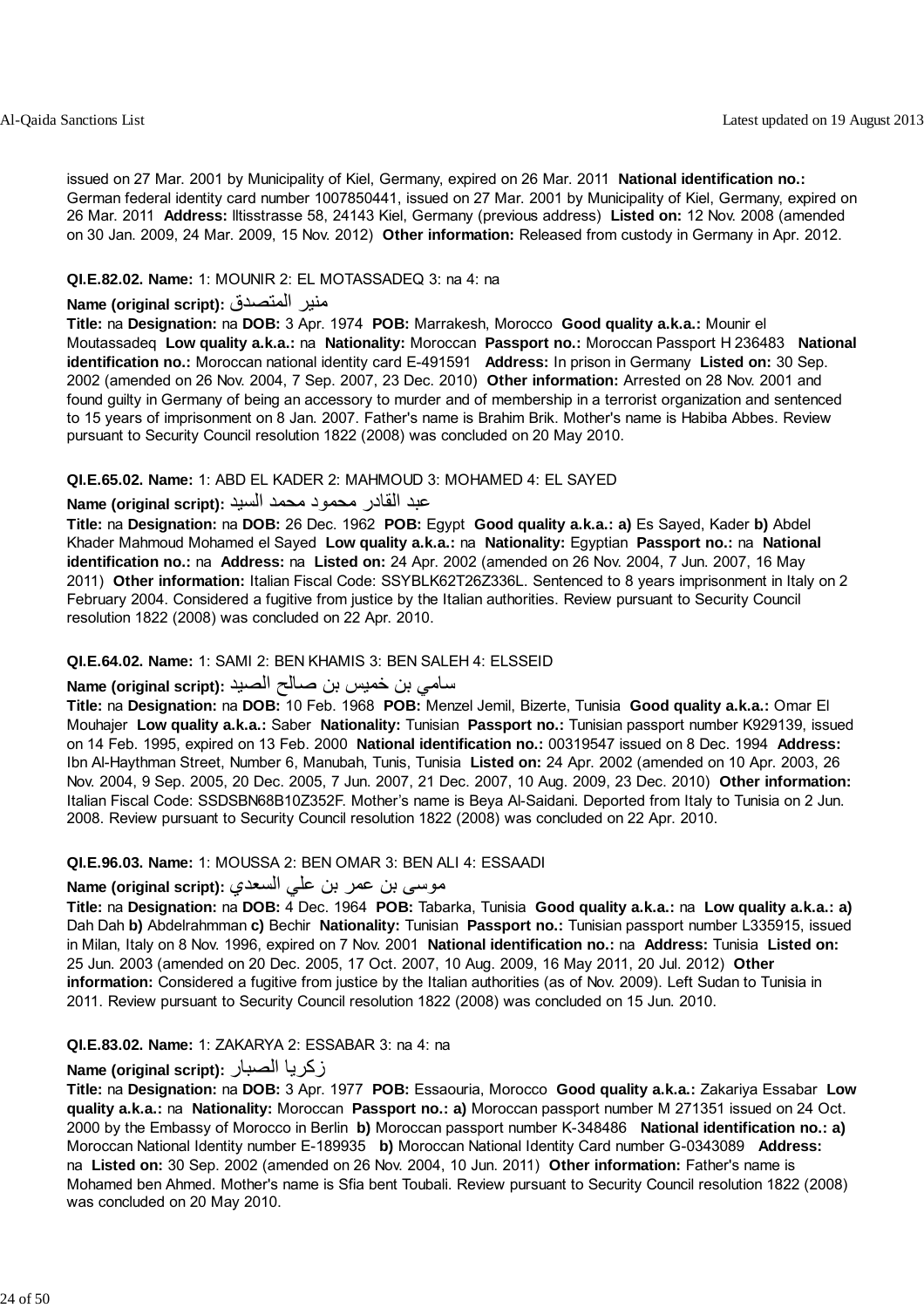#### **QI.F.27.01. Name:** 1: MUSTAFA 2: MOHAMED 3: FADHIL 4: na

#### مصطفى محمد فاضل **:(script original (Name**

**Title:** na **Designation:** na **DOB: a)** 23 Jun. 1976 **b)** 1 Jan. 1976 **POB:** Cairo, Egypt **Good quality a.k.a.: a)** Al Masri, Abd Al Wakil **b)** Ali, Hassan **c)** Anis, Abu; **d)** Elbishy, Moustafa Ali **e)** Fadil, Mustafa Muhamad **f)** Fazul, Mustafa **g)** Mohammed, Mustafa **h)** Mustafa Ali Elbishy **Low quality a.k.a.: a)** Hussein **b)** Jihad, Abu **c)** Khalid **d)** Man, Nu **e)** Yussrr, Abu **f)** Al-Nubi, Abu **Nationality:** Kenyan **Passport no.:** na **National identification no.:** Kenyan ID number 12773667 ; Serial number 201735161 **Address:** na **Listed on:** 17 Oct. 2001 (amended on 2 Jul. 2007, 16 Dec. 2010) **Other information:** Review pursuant to Security Council resolution 1822 (2008) was concluded on 21 Jun. 2010.

#### **QI.G.251.08. Name:** 1: SALAH EDDINE 2: GASMI 3: na 4: na

#### **Name (original script):** قاسمي صالح

**Title:** na **Designation:** na **DOB:** 13 Apr. 1971 **POB:** Zeribet El Oued, Wilaya (province) of Biskra, Algeria **Good quality a.k.a.:** Abou Mohamed Salah **Low quality a.k.a.:** Bounouadher **Nationality:** Algerian **Passport no.:** na **National identification no.:** na **Address:** Algeria **Listed on:** 3 Jul. 2008 (amended on 24 Mar. 2009, 15 Nov. 2012, 14 Mar. 2013) **Other information:** Belongs to the leadership and is in charge of information committee of the Organization of Al-Qaida in the Islamic Maghreb (QE.T.14.01.). Mother's name is Yamina Soltane. Father's name is Abdelaziz. Associated with Abdelmalek Droukdel (QI.D.232.07). Arrested in Algeria on 16 Dec. 2012.

#### **QI.G.259.08. Name:** 1: FRITZ 2: MARTIN 3: GELOWICZ 4: na

**Title:** na **Designation:** na **DOB:** 1 Sep. 1979 **POB:** Munich, Germany **Good quality a.k.a.: a)** Robert Konars, born 10 Apr. 1979 in Liege, Belgium **b)** Markus Gebert **Low quality a.k.a.: a)** Malik **b)** Benzl **c)** Bentley **Nationality:** German **Passport no.:** German passport number 7020069907 issued in Ulm, Germany , expired on 11 May 2010. **National identification no.:** German Federal Identity Card number 7020783883 issued in Ulm, Germany , expired on 10 Jun. 2008. **Address: a)** In prison in Germany (since Sep. 2007). **b)** Böfinger Weg 20, 89075 Ulm, Germany (previous address) **Listed on:** 27 Oct. 2008 (amended on 13 Dec. 2011) **Other information:** Associated with the Islamic Jihad Union (IJU), also known as the Islamic Jihad Group (QE.I.119.05.). Associated with Daniel Martin Schneider (QI.S.260.08.) and Adem Yilmaz (QI.Y.261.08.). In detention in Germany as of Jun. 2010.

#### **QI.G.28.01. Name:** 1: AHMED 2: KHALFAN 3: GHAILANI 4: na

**Title:** na **Designation:** na **DOB: a)** 14 Mar. 1974 **b)** 13 Apr. 1974 **c)** 14 Apr. 1974 **d)** 1 Aug. 1970 **POB:** Zanzibar, Tanzania **Good quality a.k.a.: a)** Ahmad, Abu Bakr **b)** Ahmed, Abubakar **c)** Ahmed, Abubakar K. **d)** Ahmed, Abubakar Khalfan **e)** Ahmed, Abubakary K. **f)** Ahmed, Ahmed Khalfan **g)** Ali, Ahmed Khalfan **h)** Ghailani, Abubakary Khalfan Ahmed **i)** Ghailani, Ahmed **j)** Ghilani, Ahmad Khalafan **k)** Hussein, Mahafudh Abubakar Ahmed Abdallah **l)** Khalfan, Ahmed **m)** Mohammed, Shariff Omar **n)** Haythem al-Kini **Low quality a.k.a.: a)** Ahmed The Tanzanian **b)** Foopie **c)** Fupi **d)** Ahmed, A **e)** Al Tanzani, Ahmad **f)** Bakr, Abu **g)** Khabar, Abu **Nationality:** Tanzanian **Passport no.:** na **National identification no.:** na **Address:** United States of America **Listed on:** 17 Oct. 2001 (amended on 27 Jul. 2007, 21 Oct. 2010) **Other information:** Apprehended in July 2004 and in custody for trial in the United States of America, as at October 2010. Review pursuant to Security Council resolution 1822 (2008) was concluded on 21 Jun. 2010.

#### **QI.H.250.08. Name:** 1: AMOR 2: MOHAMED 3: GHEDEIR 4: na

#### عمر محمد قدير **:(script original (Name**

**Title:** na **Designation:** na **DOB:** Approximately 1958 **POB:** Deb-Deb, Amenas, Wilaya (province) of Illizi, Algeria **Good quality a.k.a.: a)** Abdelhamid Abou Zeid **b)** Youcef Adel **c)** Abou Abdellah **d)** Abid Hammadou, born 12 Dec. 1965 in Touggourt, Wilaya (province) of Ouargla, Algeria, (previously listed as) **Low quality a.k.a.:** na **Nationality:** Algerian **Passport no.:** na **National identification no.:** na **Address:** na **Listed on:** 3 Jul. 2008 (amended on 10 May 2012, 15 Nov. 2012) **Other information:** Associated with the Organization of Al-Qaida in the Islamic Maghreb (QE.T.14.01.). Located in Northern Mali as of Jun. 2008. Mother's name is Benarouba Bachira. Father's name is Mabrouk. He usurped the identity of Abid Hammadou, who allegedly died in Chad in 2004.

#### **QI.G.218.06. Name:** 1: GUN GUN 2: RUSMAN 3: GUNAWAN 4: na

**Title:** na **Designation:** na **DOB:** 6 Jul. 1977 **POB:** Cianjur, West Java, Indonesia **Good quality a.k.a.: a)** Gunawan, Rusman **b)** Abd Al-Hadi **c)** Abdul Hadi **d)** Abdul Karim **e)** Bukhori **f)** Bukhory **Low quality a.k.a.:** na **Nationality:**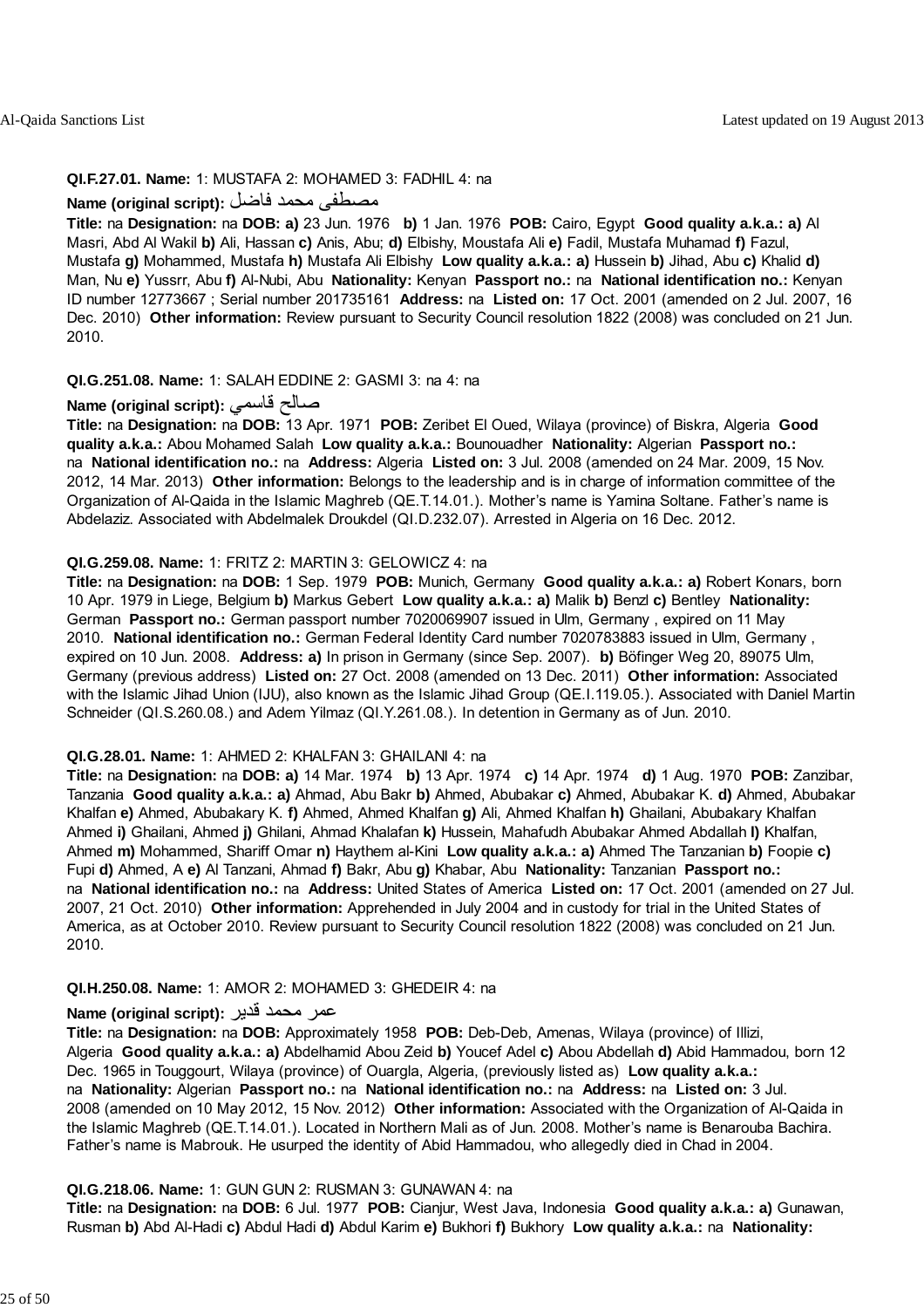Indonesian **Passport no.:** na **National identification no.:** na **Address:** na **Listed on:** 21 Apr. 2006 (amended on 13 Dec. 2011) **Other information:** Brother of Nurjaman Riduan Isamuddin (QI.I.87.03). Review pursuant to Security Council resolution 1822 (2008) was concluded on 8 Jun. 2010.

#### **QI.H.3.01. Name:** 1: SALIM 2: AHMAD 3: SALIM 4: HAMDAN

#### سالم أحمد سالم حمدان **:(script original (Name**

**Title:** na **Designation:** na **DOB:** 1965 **POB: a)** Al-Mukalla, Yemen **b)** AI-Mukala, Yemen **Good quality a.k.a.: a)** Saqr Al-Jaddawi (الجداوي صقر الكنية (**b)** Saqar Al Jadawi **c)** Saqar Aljawadi **d)** Salem Ahmed Salem Hamdan **Low quality a.k.a.:** na **Nationality:** Yemeni **Passport no.:** Yemeni passport number 00385937 **National identification no.:** na **Address: a)** Shari Tunis, Sana'a, Yemen, (previous address) **b)** Located in Yemen since Nov. 2008 **Listed on:** 25 Jan. 2001 (amended on 25 Jul. 2006, 23 Apr. 2007, 30 Jan. 2009, 17 Jul. 2009, 25 Jan. 2010) **Other information:** Driver and private bodyguard to Usama bin Laden (QI.B.8.01) from 1996 until 2001. Transferred from United States custody to Yemen in Nov. 2008. Review pursuant to Security Council resolution 1822 (2008) was concluded on 8 Jul. 2010.

#### **QI.H.144.03. Name:** 1: MOHAMMAD 2: TAHIR 3: HAMMID 4: na

### محمد طاهر حامد :**Name (original script)**

**Title:** Imam **Designation:** na **DOB:** 1 Nov. 1975 **POB:** Poshok, Iraq **Good quality a.k.a.:** Abdelhamid Al Kurdi **Low quality a.k.a.:** na **Nationality:** na **Passport no.:** na **National identification no.:** na **Address:** na **Listed on:** 12 Nov. 2003 (amended on 9 Sep. 2005, 21 Dec. 2007, 16 May 2011) **Other information:** A deportation order was issued by the Italian authorities on 18 Oct. 2004. Considered a fugitive from justice by the Italian authorities as of Sep. 2007. Review pursuant to Security Council resolution 1822 (2008) was concluded on 8 Jun. 2010.

#### **QI.H.204.05. Name:** 1: ISNILON 2: TOTONI 3: HAPILON 4: na

**Title:** na **Designation:** na **DOB: a)** 18 Mar. 1966 **b)** 10 Mar. 1967 **POB:** Bulanza, Lantawan, Basilan, the Philippines **Good quality a.k.a.: a)** Isnilon Hapilun **b)** Isnilun Hapilun **c)** Abu Musab **d)** Salahudin **e)** Tuan Isnilon **Low quality a.k.a.:** na **Nationality:** Filipino **Passport no.:** na **National identification no.:** na **Address:** na **Listed on:** 6 Dec. 2005 **Other information:** Review pursuant to Security Council resolution 1822 (2008) was concluded on 8 Jun. 2010.

#### **QI.H.268.09. Name:** 1: ABDUL 2: HAQ 3: na 4: na

**Title:** na **Designation:** na **DOB:** 10 Oct. 1971 **POB:** Chele County, Khuttan Area, Xinjiang Uighur Autonomous Region, China **Good quality a.k.a.: a)** Maimaitiming Maimaiti **b)** Abdul Heq **c)** Abuduhake **d)** Abdulheq Jundullah **e)** 'Abd Al-Haq **f)** Memetiming Memeti **g)** Memetiming Aximu **h)** Memetiming Qekeman **i)** Maiumaitimin Maimaiti **j)** Abdul Saimaiti **k)** Muhammad Ahmed Khaliq **Low quality a.k.a.: a)** Maimaiti Iman **b)** Muhelisi **c)** Qerman **d)** Saifuding **Nationality:** Chinese **Passport no.:** na **National identification no.:** Chinese national identity card number 653225197110100533 **Address:** na **Listed on:** 15 Apr. 2009 (amended on 13 Dec. 2011) **Other information:** Location (as at Apr. 2009): Pakistan. Overall leader and commander of the Eastern Turkistan Islamic Movement (QE.E.88.02.). Involved in fundraising and recruitment for this organization. Reportedly deceased in Pakistan in February 2010.

#### **QI.H.88.03. Name:** 1: GULBUDDIN 2: HEKMATYAR 3: na 4: na

### **Name (original script):** حکمتيار گلبدين

**Title:** na **Designation:** na **DOB:** 1 Aug. 1949 **POB:** Kunduz Province, Afghanistan **Good quality a.k.a.: a)** Gulabudin Hekmatyar **b)** Golboddin Hikmetyar **c)** Gulbuddin Khekmatiyar **d)** Gulbuddin Hekmatiar **e)** Gulbuddin Hekhmartyar **f)** Gulbudin Hekmetyar **Low quality a.k.a.:** na **Nationality:** Afghan **Passport no.:** na **National identification no.:** na **Address:** na **Listed on:** 20 Feb. 2003 (amended on 16 May 2011) **Other information:** Belongs to the Kharoti tribe. Believed to be in the Afghanistan/Pakistan border area as at Jan. 2011. Father's name is Ghulam Qader. Review pursuant to Security Council resolution 1822 (2008) was concluded on 8 Jun. 2010.

#### **QI.H.29.01. Name:** 1: RI'AD 2: MUHAMMAD HASAN 3: MUHAMMAD 4: HIJAZI

### رياض محمد حسن محمد الحجازي **:(script original (Name**

**Title:** na **Designation:** na **DOB:** 30 Dec. 1968 **POB:** California, United States of America **Good quality a.k.a.: a)** Hijazi, Raed M. **b)** Al-Hawen, Abu-Ahmad **c)** Al-Shahid, Abu-Ahmad **d)** Raed Muhammad Hasan Muhammad Hijazi **Low**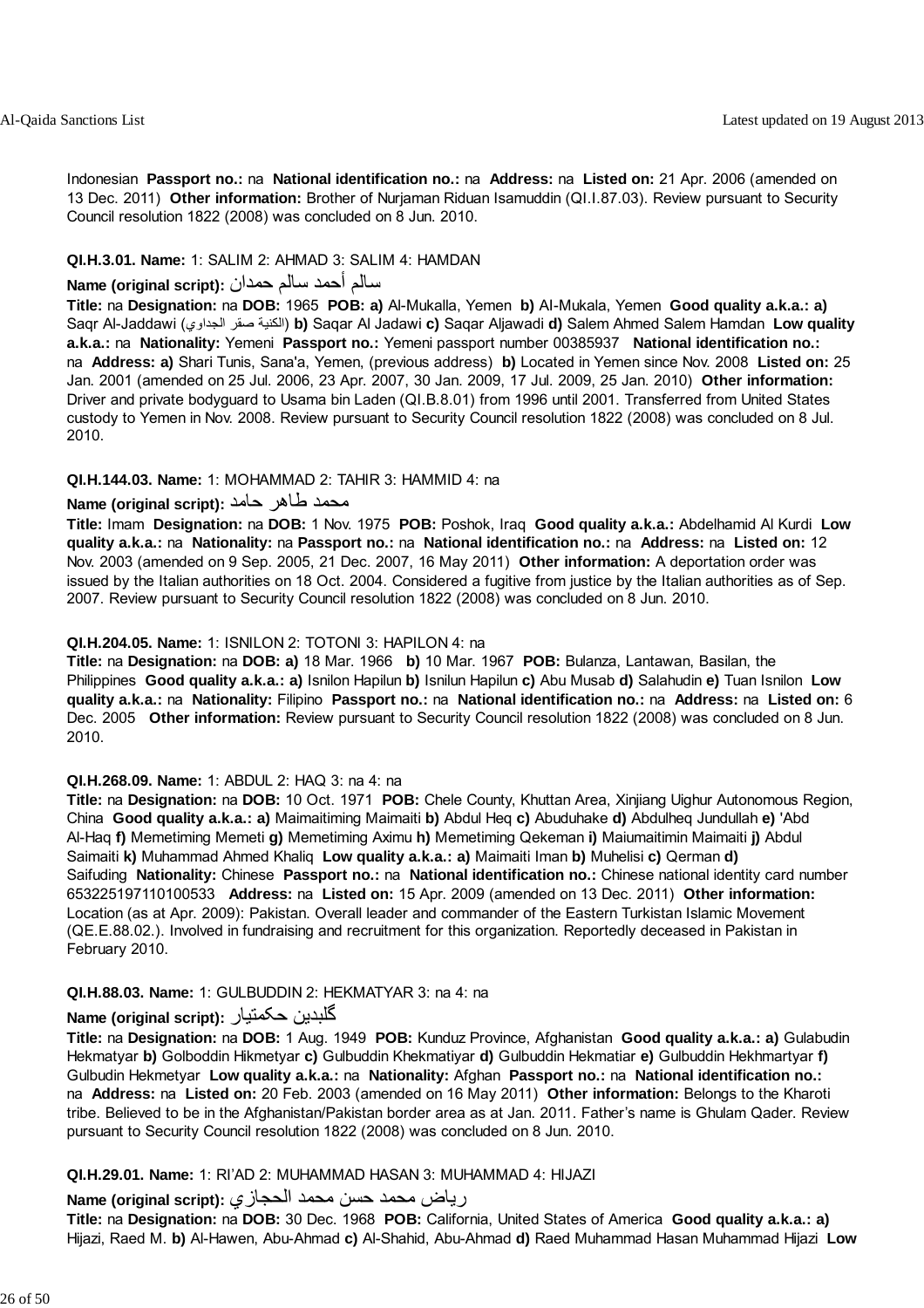**quality a.k.a.: a)** Al-Maghribi, Rashid (The Moroccan) **b)** Al-Amriki, Abu-Ahmad (The American) **Nationality:** Jordanian **Passport no.:** na **National identification no.:** a) United States Social Security Number: 548-91-5411 b) National number 9681029476 **Address:** na **Listed on:** 17 Oct. 2001 (amended on 10 Apr. 2003, 16 May 2011) **Other information:** In custody in Jordan as at Mar. 2010. Father's name is Mohammad Hijazi. Mother's name is Sakina. Review pursuant to Security Council resolution 1822 (2008) was concluded on 21 Jun. 2010.

#### **QI.H.221.06. Name:** 1: JAMAL 2: HOUSNI 3: na 4: na

#### **Name (original script):** حسني جمال

**Title:** na **Designation:** na **DOB:** 22 Feb. 1983 **POB:** Morocco **Good quality a.k.a.: a)** Djamel Il marocchino **b)** Jamal Al Maghrebi **c)** Hicham **Low quality a.k.a.:** na **Nationality:** na **Passport no.:** na **National identification no.:** na **Address:** a) Via Uccelli di Nemi n. 33, Milan b) via F. De Lemene n. 50, Milan **Listed on:** 2 Aug. 2006 (amended on 1 Sep. 2009) **Other information:** He is subject to Tribunale de Milano Custody Order n. 5236/02 R.G.N.R of 25 Nov. 2003 1511/02 R.G.GIP. Convicted and sentenced on 21 Sep. 2006 to seven years of detention by the Milan Assizes Court, Italy, for belonging to a criminal association with terrorist aims and receiving stolen goods. The sentence was confirmed on 17 Jul. 2007 by the Milan Assizes Appeal Court. In custody as at 16 Jun. 2009. Review pursuant to Security Council resolution 1822 (2008) was concluded on 20 Jul. 2009.

#### **QI.H.10.01. Name:** 1: ZAYN 2: AL-ABIDIN 3: MUHAMMAD 4: HUSSEIN

#### زين العابدين محمد حسين **:(script original (Name**

**Title:** na **Designation:** na **DOB:** 12 Mar. 1971 **POB:** Riyadh, Saudi Arabia **Good quality a.k.a.: a)** Abd Al-Hadi Al-Wahab **b)** Zain Al-Abidin Muhammad Husain **c)** Zayn Al-Abidin Muhammad Husayn **d)** Zeinulabideen Muhammed Husein Abu Zubeidah **Low quality a.k.a.: a)** Abu Zubaydah **b)** Abu Zubaida **c)** Tariq Hani **Nationality:** Palestinian **Passport no.:** na **National identification no.:** na **Address:** na **Listed on:** 25 Jan. 2001 (amended on 10 Apr. 2003, 25 Jul. 2006, 23 Apr. 2007, 18 Jul. 2007, 27 Jul. 2007, 17 Jul. 2009, 16 Dec. 2010) **Other information:** Close associate of Usama bin Laden (QI.B.8.01) and facilitator of terrorist travel. In custody of the United States of America as at Jul. 2007. Review pursuant to Security Council resolution 1822 (2008) was concluded on 21 Jun. 2010.

#### **QI.H.195.05. Name:** 1: AL SAYYID 2: AHMED 3: FATHI 4: HUSSEIN ELIWAH

### السيد احمد فتحي حسين عليوة **:(script original (Name**

**Title:** na **Designation:** na **DOB: a)** 30 Jul. 1964 **b)** 30 Jan. 1964 **POB:** Suez, Egypt **Good quality a.k.a.: a)** Al Sayyid Ahmed Fathi Hussein Eliwa **b)** Al Sayyid Ahmed Fathi Hussein Alaiwah **c)** Al Sayyid Ahmed Fathi Hussein Elaiwa **d)** Al Sayyid Ahmed Fathi Hussein Ilewah **e)** Al Sayyid Ahmed Fathi Hussein Alaywah **f)** El Sayed Ahmad Fathi Hussein Elaiwa **g)** Hatim **h)** Hisham **i)** Abu Umar **j)** El-Sayed Ilawah born on 3 Jul.1954 **Low quality a.k.a.:** na **Nationality:** Egyptian **Passport no.:** United Kingdom passport number RP0185179 issued on 11 Sep. 2001, expires on 11 Sep. 2011 (in the name of Al-Sayyid Ilewah) **National identification no.:** na **Address:** United Kingdom **Listed on:** 29 Sep. 2005 (amended on 6 Oct. 2005, 18 Aug. 2006, 13 Dec. 2011) **Other information:** Sentenced to 15 years imprisonment in Egypt in 1999. Father's name is Fathi Hussein Elaiwa. Member of Egyptian Islamic Jihad (QE.A.3.01). Review pursuant to Security Council resolution 1822 (2008) was concluded on 29 Jul. 2010.

#### **QI.I.67.02. Name:** 1: MOSTAFA 2: KAMEL 3: MOSTAFA 4: IBRAHIM

### مصطفى كمال مصطفى ابراهيم **:Name (original script**)

**Title:** na **Designation:** na **DOB:** 15 Apr. 1958 **POB:** Alexandria, Egypt **Good quality a.k.a.: a)** Mustafa Kamel Mustafa **b)** Adam Ramsey Eaman **c)** Kamel Mustapha Mustapha **d)** Mustapha Kamel Mustapha **e)** Abu Hamza **f)** Mostafa Kamel Mostafa **Low quality a.k.a.: a)** Abu Hamza Al-Masri **b)** Al-Masri, Abu Hamza **c)** Al-Misri, Abu Hamza **Nationality:** British **Passport no.:** na **National identification no.:** na **Address: a)** 9 Aldbourne Road, Shepherds Bush, London, W12 OLW, United Kingdom **b)** 8 Adie Road, Hammersmith, London, W6 OPW, United Kingdom **Listed on:** 24 Apr. 2002 (amended on 26 Nov. 2004, 25 Jul. 2006, 14 Mar. 2008, 21 Oct. 2010) **Other information:** In detention in the United Kingdom as at November 2009. Review pursuant to Security Council resolution 1822 (2008) was concluded on 22 Apr. 2010.

#### **QI.I.308.12. Name:** 1: ZAFAR 2: IQBAL 3: na 4: na

**Title:** na **Designation:** na **DOB:** 4 Oct. 1953 **POB:** na **Good quality a.k.a.: a)** Zaffer Iqbal **b)** Malik Zafar Iqbal Shehbaz **c)** Malik Zafar Iqbal Shahbaz **d)** Malik Zafar Iqbal **Low quality a.k.a.: a)** Zafar Iqbal Chaudhry **b)** Muhammad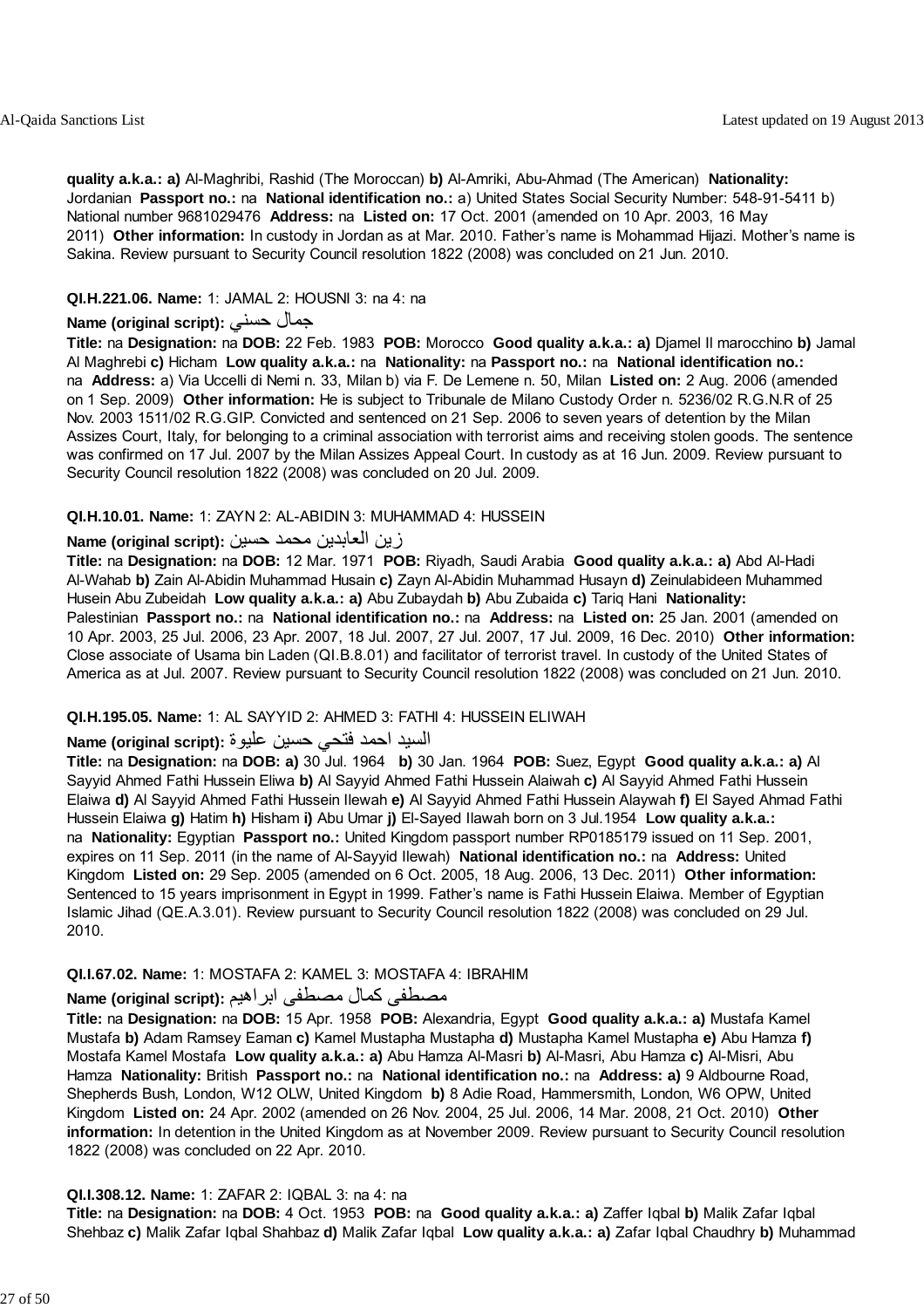Zafar Iqbal **Nationality:** Pakistani **Passport no.:** Passport number DG5149481, issued on 22 Aug. 2006, expired on 21 Aug. 2011, passport booklet number A2815665 **National identification no.:** National identification number 35202- 4135948-7 b) Alternate national identification number 29553654234 **Address:** Masjid al-Qadesia, 4 Lake Road, Lahore, Pakistan **Listed on:** 14 Mar. 2012 **Other information:** Senior leader and co-founder of Lashkar-e-Tayyiba (QE.L.118.05.) (LeT) who has held various senior leader positions in LeT and its front organization, Jamaat-ud-Dawa (JUD) (listed as an alias of LeT). As of 2010, in charge of LeT/JUD finance department, director of its education department and president of its medical wing. Other title: Professor.

#### **QI.I.87.03. Name:** 1: NURJAMAN 2: RIDUAN 3: ISAMUDDIN 4: na

**Title:** na **Designation:** na **DOB:** 4 Apr. 1964 **POB:** Cianjur, West Java, Indonesia **Good quality a.k.a.: a)** Hambali **b)** Nurjaman **c)** Isomuddin, Nurjaman Riduan **d)** Hambali Bin Ending **e)** Encep Nurjaman (birth name) **f)** Hambali Ending Hambali **g)** Isamuddin Riduan **h)** Isamudin Ridwan **Low quality a.k.a.:** na **Nationality:** Indonesian **Passport no.:** na **National identification no.:** na **Address:** na **Listed on:** 28 Jan. 2003 (amended on 2 Jul. 2007, 27 Jul. 2007, 16 May 2011) **Other information:** Senior leader of Jemaah Islamiyah (QE.J.92.02.). Brother of Gun Gun Rusman Gunawan (QI.G.218.06.). In custody of the United States of America, as of July 2007. Review pursuant to Security Council resolution 1822 (2008) was concluded on 13 Apr. 2010.

#### **QI.J.180.04. Name:** 1: KHADAFI 2: ABUBAKAR 3: JANJALANI 4: na

**Title:** na **Designation:** na **DOB:** 3 Mar. 1975 **POB:** Isabela, Basilan, Philippines **Good quality a.k.a.: a)** Khadafy Janjalani **b)** Khaddafy Abubakar Janjalani **c)** Abu Muktar **Low quality a.k.a.:** na **Nationality:** Filipino **Passport no.:** na **National identification no.:** na **Address:** na **Listed on:** 22 Dec. 2004 (amended on 23 Feb. 2009) **Other information:** Reportedly deceased in 2006. Review pursuant to Security Council resolution 1822 (2008) was concluded on 29 Jul. 2010.

#### **QI.J.99.03. Name:** 1: KHALIL 2: BEN AHMED 3: BEN MOHAMED 4: JARRAYA

#### خليل بن احمد بن محمد جراية **:(script original (Name**

**Title:** na **Designation:** na **DOB:** 8 Feb. 1969 **POB:** Sfax, Tunisia **Good quality a.k.a.: a)** Khalil Yarraya **b)** Ben Narvan Abdel Aziz, born 15 Aug. 1970 in Sereka, former Yugoslavia **c)** Abdel Aziz Ben Narvan, born 15 Aug. 1970 in Sereka, former Yugoslavia **Low quality a.k.a.: a)** Amro **b)** Omar **c)** Amrou **d)** Amr **Nationality:** Tunisian **Passport no.:** Tunisian passport number K989895, issued on 26 Jul. 1995 in Genoa, Italy, expired on 25 Jul. 2000 **National identification no.:** na **Address:** Nuoro, Italy **Listed on:** 25 Jun. 2003 (amended on 26 Nov. 2004, 20 Dec. 2005, 17 Oct. 2007, 16 Sep. 2008, 24 Mar. 2009, 10 Aug. 2009, 6 Aug. 2010) **Other information:** Detained in Italy since 9 Aug. 2008 for his implication in a case related to terrorism. Review pursuant to Security Council resolution 1822 (2008) was concluded on 15 Jun. 2010.

#### **QI.J.79.02. Name:** 1: WA'EL 2: HAMZA 3: ABD AL-FATAH 4: JULAIDAN

#### وائل حمزه عبدالفتاح جليدان **:(script original (Name**

**Title:** na **Designation:** na **DOB: a)** 22 Jan. 1958 **b)** 20 Jan. 1958 **POB:** Al-Madinah, Saudi Arabia **Good quality a.k.a.: a)** Wa'il Hamza Julaidan **b)** Wa'el Hamza Jalaidan **c)** Wa'il Hamza Jalaidan **d)** Wa'el Hamza Jaladin **e)** Wa'il Hamza Jaladin **f)** Wail H.A. Jlidan **Low quality a.k.a.:** Abu Al-Hasan Al Madani **Nationality:** Saudi Arabian **Passport no.: a)** Saudi Arabian passport number A-992535 **b)** Passport number B 524420, issued on 15 Jul. 1998 , expired on 22 May 2003 **National identification no.:** na **Address:** na **Listed on:** 11 Sep. 2002 (amended on 23 Apr. 2007, 23 Dec. 2010) **Other information:** Executive Director of Rabita Trust (QE.R.21.01.). Review pursuant to Security Council resolution 1822 (2008) was concluded on 20 May 2010.

#### **QI.J.114.03. Name:** 1: SALIM Y SALAMUDDIN 2: JULKIPLI 3: na 4: na

**Title:** na **Designation:** na **DOB:** 20 Jun. 1967 **POB:** Tulay, Jolo Sulu, Philippines **Good quality a.k.a.: a)** Kipli Sali **b)** Julkipli Salim **Low quality a.k.a.:** na **Nationality:** Filipino **Passport no.:** na **National identification no.:** na **Address:** na **Listed on:** 9 Sep. 2003 (amended on 23 Feb. 2009, 13 Dec. 2011) **Other information:** In detention in the Philippines as at May 2011. Review pursuant to Security Council resolution 1822 (2008) was concluded on 25 May 2010.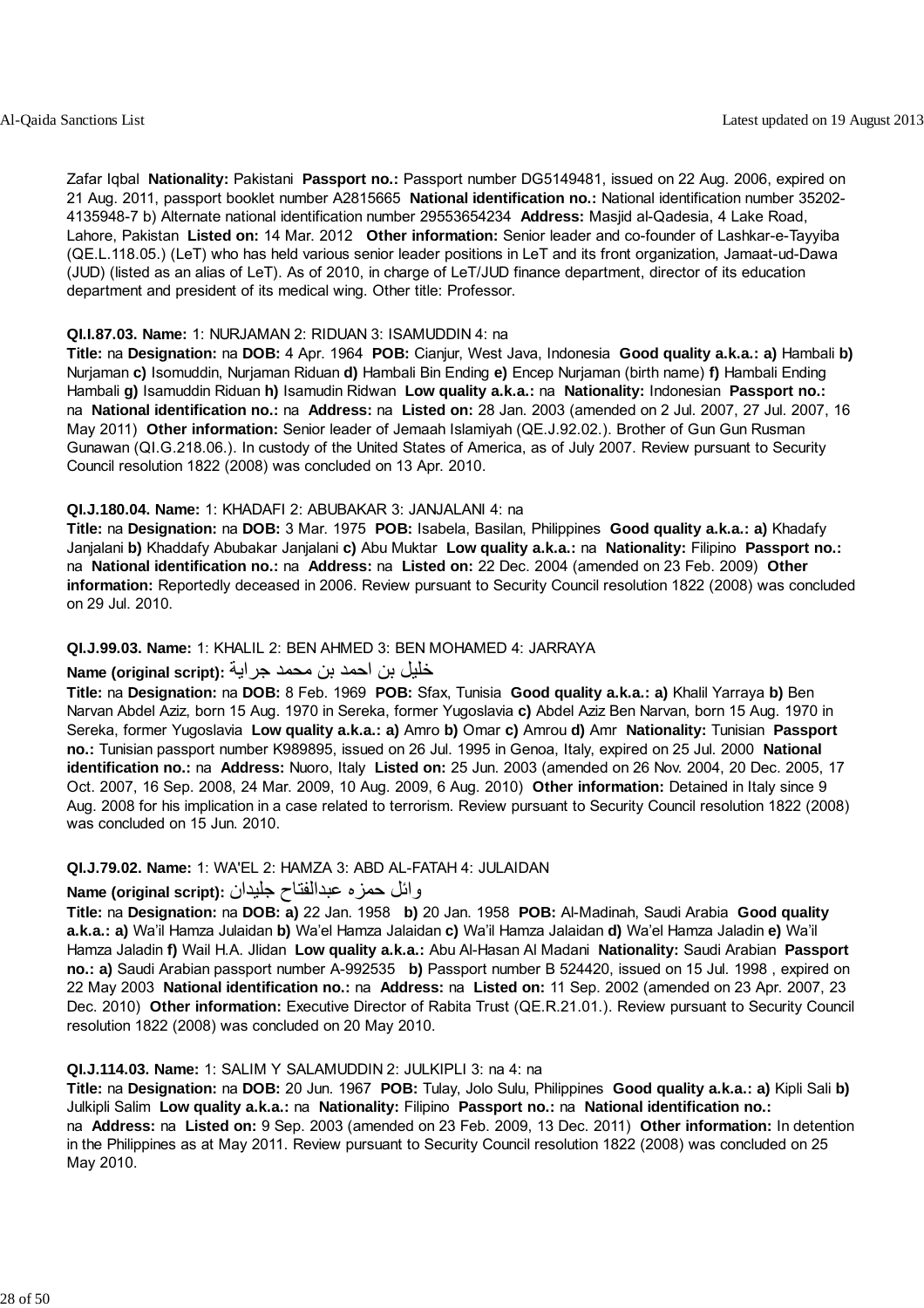#### **QI.K.72.02. Name:** 1: MEHDI 2: BEN MOHAMED 3: BEN MOHAMED 4: KAMMOUN

#### المهدي بن محمد بن محمد كمون **: Name (original script**)

**Title:** na **Designation:** na **DOB:** 3 Apr. 1968 **POB:** Tunis, Tunisia **Good quality a.k.a.:** na **Low quality a.k.a.:** Salmane **Nationality:** Tunisian **Passport no.:** Tunisian passport number M307707, issued on 12 Apr. 2000, expired on 11 Apr. 2005 **National identification no.:** na **Address:** Via Masina Number 7, Milan, Italy **Listed on:** 3 Sep. 2002 (amended on 20 Dec. 2005, 7 Jun. 2007, 23 Dec. 2010) **Other information:** Italian Fiscal Code: KMMMHD68D03Z352N. Deported from Italy to Tunisia on 22 July 2005. Serving an eight-year prison term in Tunisia for membership of a terrorist organization abroad as at Jan. 2010. Review pursuant to Security Council resolution 1822 (2008) was concluded on 21 Jun. 2010.

#### **QI.K.302.12. Name:** 1: MEVLÜT 2: KAR 3: na 4: na

**Title:** na **Designation:** na **DOB:** 25 Dec. 1978 **POB:** Ludwigshafen, Germany **Good quality a.k.a.:** Mevluet Kar **Low quality a.k.a.: a)** Abu Obaidah **b)** Obeidah Al Turki **c)** Al-Turki **d)** Al Turki Kyosev **e)** Yanal Yusov **f)** Abu Udejf el-Turki **g)** Abu Obejd el-Turki **h)** Abdurrahman Almanci **Nationality:** Turkish **Passport no.:** Turkish passport number TR-M842033 issued in Mainz, Germany by the Turkish Consulate General, issued on 2 May 2002, expired on 24 Jul. 2007 **National identification no.:** na **Address:** Güngören Merkez Mahallesi Toros Sokak 6/5, Istanbul, Turkey, (previous as at Aug. 2009) **Listed on:** 25 Jan. 2012 **Other information:** Associated with Islamic Jihad Group (QE.I.119.05.). Arrest warrant issued by the investigating judge of the German Federal Court of Justice on 17 Aug. 2009.

#### **QI.K.284.10. Name:** 1: MOHAMMAD 2: ILYAS 3: KASHMIRI 4: na

#### محمد الياس کشميری **:(script original (Name**

**Title:** Mufti **Designation:** na **DOB: a)** 2 Jan. 1964 **b)** 10 Feb. 1964 **POB:** Bhimber, Samahani Valley, Pakistanadministered Kashmir **Good quality a.k.a.:** Muhammad Ilyas Kashmiri **Low quality a.k.a.: a)** Elias al-Kashmiri **b)** Ilyas, Naib Amir **Nationality:** na **Passport no.:** na **National identification no.:** na **Address:** Thathi Village, Samahni, Bhimber District, Pakistan-administered Kashmir **Listed on:** 6 Aug. 2010 (amended on 10 May 2012) **Other information:** Mohammad Ilyas Kashmiri was the commander of Harakat-ul Jihad Islami (QE.H.130.10.) and provides support to Al-Qaida (QE.A.4.01) operations. This individual had two titles: a) Mufti b) Maulana. Reportedly deceased in Pakistan on 11 June 2011.

#### **QI.K.135.03. Name:** 1: DAWOOD 2: IBRAHIM 3: KASKAR 4: na

**Title:** Sheikh **Designation:** na **DOB:** 26 Dec. 1955 **POB: a)** Bombai **b)** Ratnagiri, India **Good quality a.k.a.: a)** Dawood Ebrahim **b)** Sheikh Dawood Hassan **c)** Abdul Hamid Abdul Aziz **d)** Anis Ibrahim **e)** Aziz Dilip **f)** Daud Hasan Shaikh Ibrahim Kaskar **g)** Daud Ibrahim Memon Kaskar **h)** Dawood Hasan Ibrahim Kaskar **i)** Dawood Ibrahim Memon **j)** Dawood Sabri **k)** Kaskar Dawood Hasan **l)** Shaikh Mohd Ismail Abdul Rehman **m)** Dowood Hassan Shaikh Ibrahim **Low quality a.k.a.: a)** Ibrahim Shaikh Mohd Anis **b)** Shaikh Ismail Abdul **c)** Hizrat **Nationality:** Indian **Passport no.: a)** Indian passport number A-333602 issued in Bombay, India, issued on 4 Jun. 1985 (passport subsequently revoked by the Government of India) **b)** Indian passport number M110522 issued in Bombay, issued on 13 Nov. 1978 **c)** Indian passport number R841697 issued in Bombay, issued on 26 Nov. 1981 **d)** Indian passport number F823692 (JEDDAH) issued by CGI in Jeddah, issued on 2 Sep. 1989 **e)** Indian passport number A501801 (BOMBAY), issued on 26 Jul. 1985 **f)** Indian passport number K560098 (BOMBAY), issued on 30 Jul. 1975 **g)** Passport number V57865 (BOMBAY), issued on 3 Oct. 1983 **h)** Passport number P537849 (BOMBAY), issued on 30 Jul. 1979 **i)** Passport number A717288 (MISUSE) issued in Dubai, issued on 18 Aug. 1985 **j)** Pakistani passport number G866537 (MISUSE) issued in Rawalpindi, issued on 12 Aug. 1991 **k)** Passport number C-267185 issued in Karachi in Jul.1996 **l)** Passport number H-123259 issued in Rawalpindi in Jul. 2001 **m)** Passport number G-869537 issued in Rawalpindi **n)** Passport number KC-285901 **National identification no.:** na **Address: a)** Karachi/Pakistan, White House, Near Saudi Mosque, Clifton **b)** House Nu 37 - 30th Street - defence, Housing Authority Karachi Pakistan **c)** Palatial bungalow in the hilly area of Noorabad in Karachi **d)** Property at Margalla Raod F 6/2 Street no. 22, House number 29 in Karachi **Listed on:** 3 Nov. 2003 (amended on 21 Mar. 2006, 25 Jul. 2006, 2 Jul. 2007, 11 Mar. 2010) **Other information:** International arrest warrant issued by the Government of India. Review pursuant to Security Council resolution 1822 (2008) was concluded on 20 May 2010.

#### **QI.K.306.12. Name:** 1: MUSTAFA 2: HAJJI 3: MUHAMMAD 4: KHAN

مصطفى حجي محمد خان **:(script original (Name**

**Title:** na **Designation:** na **DOB: a)** Between Aug. and Sep. 1977 **b)** 1976 **POB: a)** Al-Madinah, Saudi Arabia **b)**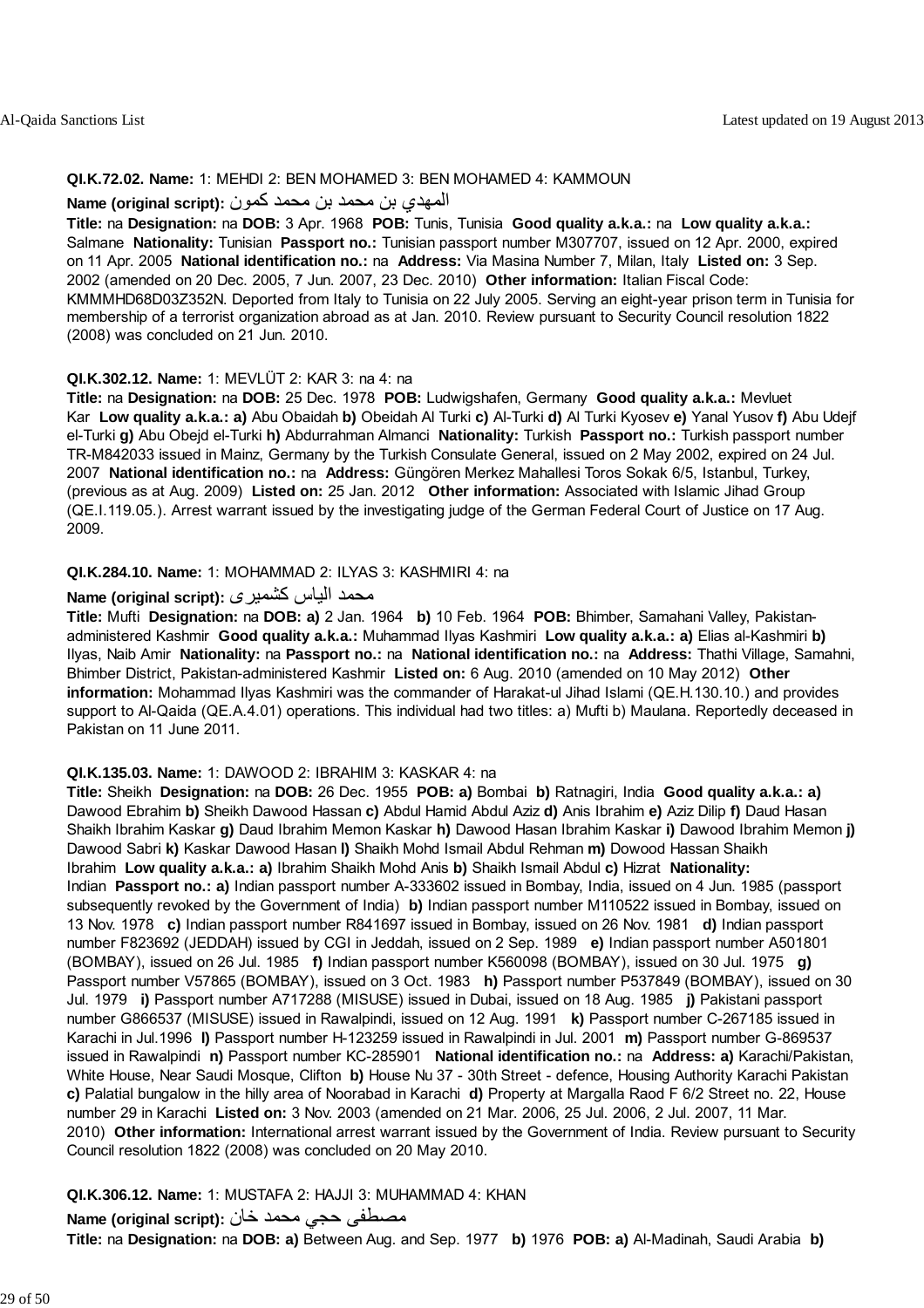Sangrar, Sindh Province, Pakistan **Good quality a.k.a.: a)** غول حسن) Hassan Ghul; Hassan Gul; Hasan Gul) **b)** Khalid Mahmud **Low quality a.k.a.: a)** Ahmad Shahji **b)** Mustafa Muhammad **c)** Abu Gharib al-Madani **d)** شيماء أبو (Abu-Shaima; Abu- Shayma) **Nationality: a)** Pakistani **b)** Saudi Arabian **Passport no.:** na **National identification no.:** na **Address:** na **Listed on:** 14 Mar. 2012 **Other information:** Al-Qaida (QE.A.4.01.) facilitator, courier and operative. As of 2010, facilitated activities for senior Pakistan-based Al-Qaida operatives.

#### **QI.K.158.04. Name:** 1: ABDERRAHMANE 2: KIFANE 3: na 4: na

#### عبد الرحمن آيفان **:(script original (Name**

**Title:** na **Designation:** na **DOB:** 7 Mar. 1963 **POB:** Casablanca, Morocco **Good quality a.k.a.:** na **Low quality a.k.a.:** na **Nationality:** Moroccan **Passport no.:** na **National identification no.:** na **Address:** Number 25 Via Padre Massimiliano Kolbe – Sant' Anastasia (NA), Italy **Listed on:** 17 Mar. 2004 (amended on 26 Nov. 2004, 9 Sep. 2005, 21 Dec. 2007, 25 Jan. 2010, 16 May 2011) **Other information:** Review pursuant to Security Council resolution 1822 (2008) was concluded on 30 Jul. 2009.

#### **QI.K.73.02. Name:** 1: SAMIR 2: ABD EL LATIF 3: EL SAYED 4: KISHK

### سمبر عبد اللطيف السيد كشك :**Name (original script)**

**Title:** na **Designation:** na **DOB:** 14 May 1955 **POB:** Gharbia, Egypt **Good quality a.k.a.:** Samir Abdellatif el Sayed Keshk **Low quality a.k.a.:** na **Nationality:** Egyptian **Passport no.:** na **National identification no.:** na **Address:** na **Listed on:** 3 Sep. 2002 (amended on 26 Nov. 2004, 7 Jun. 2007, 16 May 2011) **Other information:** Deported from Italy to Egypt on 2 July 2003. Review pursuant to Security Council resolution 1822 (2008) was concluded on 16 Jul. 2010.

#### **QI.L.190.05. Name:** 1: ABDELKADER 2: LAAGOUB 3: na 4: na

#### عبد القادر لاغوب **:(script original (Name**

**Title:** na **Designation:** na **DOB:** 23 Apr. 1966 **POB:** Casablanca, Morocco **Good quality a.k.a.:** na **Low quality a.k.a.:** Rachid **Nationality:** Moroccan **Passport no.:** Moroccan passport number D-379312 **National identification no.:** Moroccan national identity card DE- 473900 **Address:** Number 4, Via Europa, Paderno Ponchielli, Cremona, Italy **Listed on:** 29 Jul. 2005 (amended on 21 Dec. 2007, 13 Dec. 2011) **Other information:** Italian Fiscal code: LGBBLK66D23Z330U. Father's name is Mamoune Mohamed. Mother's name is Fatna Ahmed. Review pursuant to Security Council resolution 1822 (2008) was concluded on 8 Jun. 2010.

#### **QI.L.30.01. Name:** 1: MUFTI 2: RASHID 3: AHMAD 4: LADEHYANOY

**Title:** na **Designation:** na **DOB:** na **POB:** na **Good quality a.k.a.: a)** Ludhianvi, Mufti Rashid Ahmad **b)** Armad, Mufti Rasheed **c)** Wadehyanoy, Mufti Rashid Ahmad **Low quality a.k.a.:** na **Nationality:** Pakistani **Passport no.:** na **National identification no.:** na **Address:** na **Listed on:** 17 Oct. 2001 (amended on 16 May 2011) **Other information:** Founder of Al-Rashid Trust (QE.A.5.01). Reportedly deceased in Pakistan on 18 Feb. 2002. Review pursuant to Security Council resolution 1822 (2008) was concluded on 29 Jul. 2010.

#### **QI.L.264.08. Name:** 1: ZAKI-UR-REHMAN 2: LAKHVI 3: na 4: na

**Title:** na **Designation:** na **DOB:** 30 Dec. 1960 **POB:** Okara, Pakistan **Good quality a.k.a.: a)** Zakir Rehman Lakvi **b)** Zaki Ur-Rehman Lakvi **c)** Kaki Ur-Rehman **d)** Zakir Rehman **e)** Abu Waheed Irshad Ahmad Arshad **Low quality a.k.a.:** Chachajee **Nationality:** Pakistani **Passport no.:** na **National identification no.:** Pakistani national identification number 61101-9618232-1 **Address: a)** Barahkoh, P.O. DO, Tehsil and District Islamabad, Pakistan, (location as at May 2008) **b)** Chak No. 18/IL, Rinala Khurd, Tehsil Rinala Khurd, District Okara, Pakistan, (previous location) **Listed on:** 10 Dec. 2008 **Other information:** Chief of operations of Lashkar-e-Tayyiba (listed under permanent reference number QE.L.118.05.).

#### **QI.L.247.08. Name:** 1: RUBEN 2: PESTANO 3: LAVILLA, JR 4: na

**Title:** Sheik **Designation:** na **DOB:** 4 Oct. 1972 **POB:** Sitio Banga Maiti, Barangay Tranghawan, Lambunao, Iloilo, Philippines **Good quality a.k.a.: a)** Reuben Lavilla **b)** Sheik Omar **c)** Mile D Lavilla **d)** Reymund Lavilla **e)** Ramo Lavilla **f)** Mike de Lavilla **g)** Abdullah Muddaris **h)** Ali Omar **i)** Omar Lavilla **j)** Omar Labella **Low quality a.k.a.: a)** So **b)** Eso **c)** Junjun **Nationality:** Filipino **Passport no.: a)** Filipino passport number MM611523 (2004) **b)** Filipino passport number EE947317 (2000-2001) **c)** Filipino passport number P421967 (1995-1997) **National identification no.:** na **Address:** 10th Avenue, Caloocan City, Philippines **Listed on:** 4 Jun. 2008 (amended on 16 Sep. 2008, 13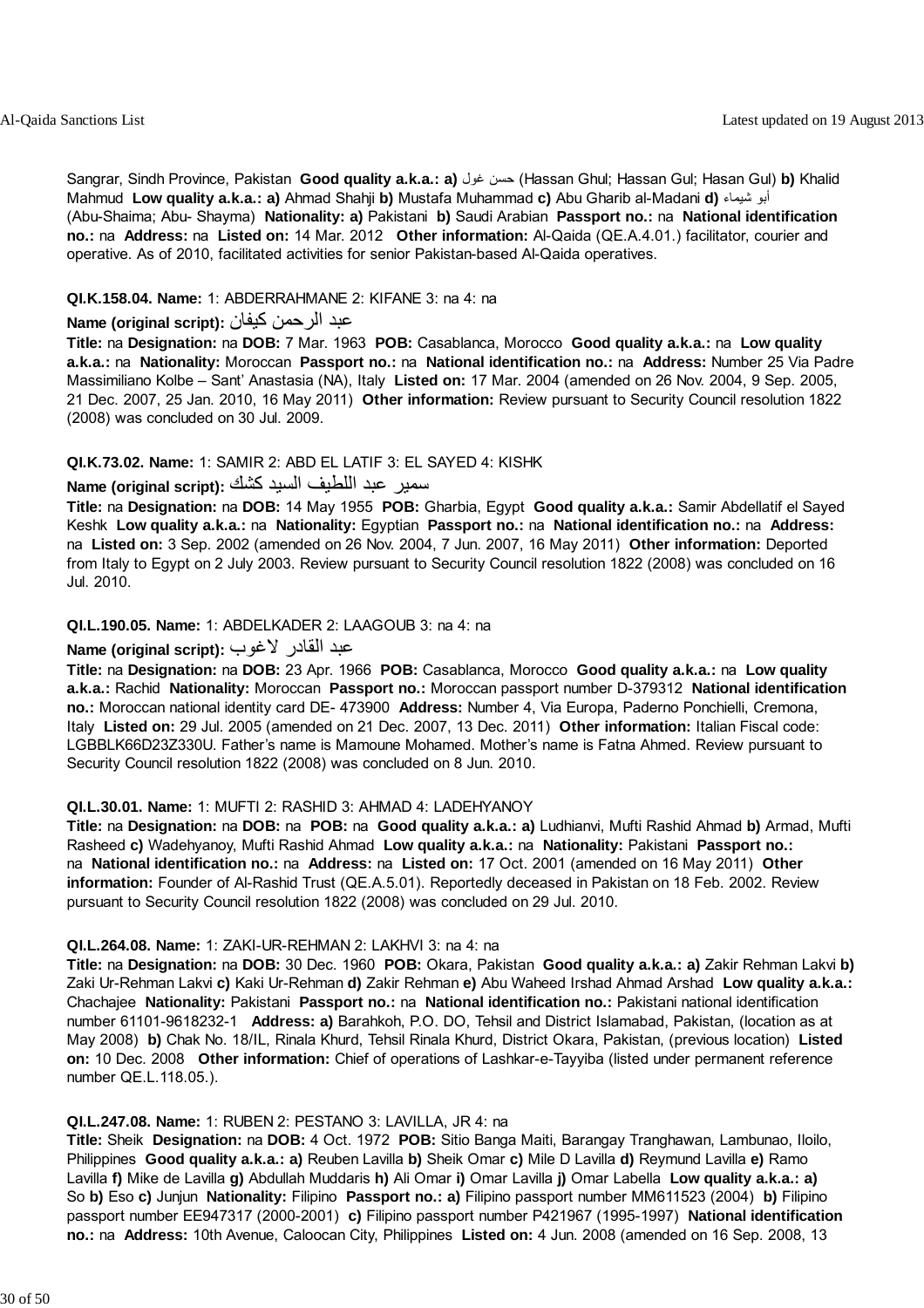Dec. 2011) **Other information:** Spiritual leader of the Rajah Solaiman Movement (QE.R.128.08.). Associated with Khadafi Abubakar Janjalani (QI.J.180.04.) and the International Islamic Relief Organization, Philippines, branch offices (QE.I.126.06.). In detention in the Philippines as of May 2011. Review pursuant to Security Council resolution 1822 (2008) was concluded on 13 May 2010.

#### **QI.L.155.04. Name:** 1: DJAMEL 2: LOUNICI 3: na 4: na

### **Name (original script):** لونيسي جمال

**Title:** na **Designation:** na **DOB:** 1 Feb. 1962 **POB:** Algiers, Algeria **Good quality a.k.a.:** Jamal Lounici **Low quality a.k.a.:** na **Nationality:** Algerian **Passport no.:** na **National identification no.:** na **Address:** Algeria **Listed on:** 16 Jan. 2004 (amended on 7 Apr. 2008, 2 Dec. 2008, 30 Jan. 2009, 16 May 2011) **Other information:** Father's name is Abdelkader. Mother's name is Johra Birouh. Returned from Italy to Algeria where he resides since Nov. 2008. Son in law of Othman Deramchi (QI.D.164.04). Review pursuant to Security Council resolution 1822 (2008) was concluded on 27 Jul. 2010.

#### **QI.M.116.03. Name:** 1: AMRAN 2: MANSOR 3: na 4: na

**Title:** na **Designation:** na **DOB:** 25 May 1964 **POB:** Johor, Malaysia **Good quality a.k.a.:** na **Low quality a.k.a.:** Henry **Nationality:** Malaysian **Passport no.:** A 10326821 **National identification no.:** 640525-01-5885 **Address:** Kg. Sg. Tiram, Johor, Malaysia **Listed on:** 9 Sep. 2003 (amended on 25 Jan. 2010) **Other information:** Released from detention and believed to be in Indonesia. Review pursuant to Security Council resolution 1822 (2008) was concluded on 19 Jun. 2009.

#### **QI.M.286.10. Name:** 1: HAKIMULLAH 2: MEHSUD 3: na 4: na

#### حکيم االله محسود **:(script original (Name**

**Title:** na **Designation:** na **DOB:** Approximately 1979 **POB:** Pakistan **Good quality a.k.a.:** Hakeemullah Mehsud **Low quality a.k.a.:** Zulfiqar **Nationality:** Pakistani **Passport no.:** na **National identification no.:** na **Address:** na **Listed on:** 21 Oct. 2010 (amended on 29 Jul. 2011) **Other information:** Reportedly born in South Waziristan, Pakistan, and believed to be residing in Pakistan. Leader of Tehrik-e Taliban Pakistan (TTP) (QE.T.132.11.), an organization based in the tribal areas along the Afghanistan/Pakistan border.

#### **QI.M.206.05. Name:** 1: IBRAHIM 2: MOHAMED KHALIL 3: na 4: na

### ابراهيم محمد خليل **:(script original (Name**

**Title:** na **Designation:** na **DOB:** 2 Jul. 1975 **POB:** Day Az-Zawr, Syria **Good quality a.k.a.: a)** Khalil Ibrahim Jassem, born 2 May 1972 in Baghdad, Iraq **b)** Khalil Ibrahim Mohammad, born 3 Jul. 1975 in Mosul, Iraq **c)** Khalil Ibrahim Al Zafiri, born 1972 **d)** Khalil, born 2 May 1975 **Low quality a.k.a.:** na **Nationality:** Syrian **Passport no.:** Temporary suspension of deportation No. T04338017 issued by Alien's Office of the City of Mainz, expired on 8 May 2013 **National identification no.:** na **Address:** Refugee shelter Alte Ziegelei, 55128 Mainz, Germany **Listed on:** 6 Dec. 2005 (amended on 25 Jan. 2010, 13 Dec. 2011, 6 Aug. 2013) **Other information:** Sentenced to 7 years of imprisonment in Germany on 6 Dec. 2007. Released on 30 December 2012. Review pursuant to Security Council resolution 1822 (2008) was concluded on 5 Oct. 2009.

#### **QI.A.202.05. Name:** 1: MAZEN 2: SALAH 3: MOHAMMED 4: na

#### مازن صلاح محمد **:(Name (original script**

**Title:** na **Designation:** na **DOB:** 18 May 1981 **POB:** Arbil, Iraq **Good quality a.k.a.: a)** Mazen Ali Hussein, born 1 Jan. 1982 in Baghdad, Iraq **b)** Issa Salah Muhamad, born 1 Jan. 1980 **Low quality a.k.a.:** na **Nationality:** Iraqi **Passport no.:** German travel document ("Reiseausweis") A 0144378 (revoked as at Sep. 2012) **National identification no.:** na **Address:** 94051 Hauzenberg, Germany **Listed on:** 6 Dec. 2005 (amended on 21 Oct. 2008, 13 Dec. 2011, 15 Nov. 2012) **Other information:** Member of Ansar Al-Islam (QE.A.98.03). Released from custody in Germany on 18 May 2012. Review pursuant to Security Council resolution 1822 (2008) was concluded on 30 Jul. 2009.

#### **QI.Y.126.03. Name:** 1: YUNOS 2: UMPARA 3: MOKLIS 4: na

**Title:** na **Designation:** na **DOB:** 7 Jul. 1966 **POB:** Lanao del Sur, Philippines **Good quality a.k.a.: a)** Muklis Yunos **b)** Mukhlis Yunos (previously listed as) **c)** Saifullah Mukhlis Yunos **d)** Saifulla Moklis Yunos **Low quality a.k.a.:** Hadji Onos **Nationality:** Filipino **Passport no.:** na **National identification no.:** na **Address:** Philippines **Listed on:** 9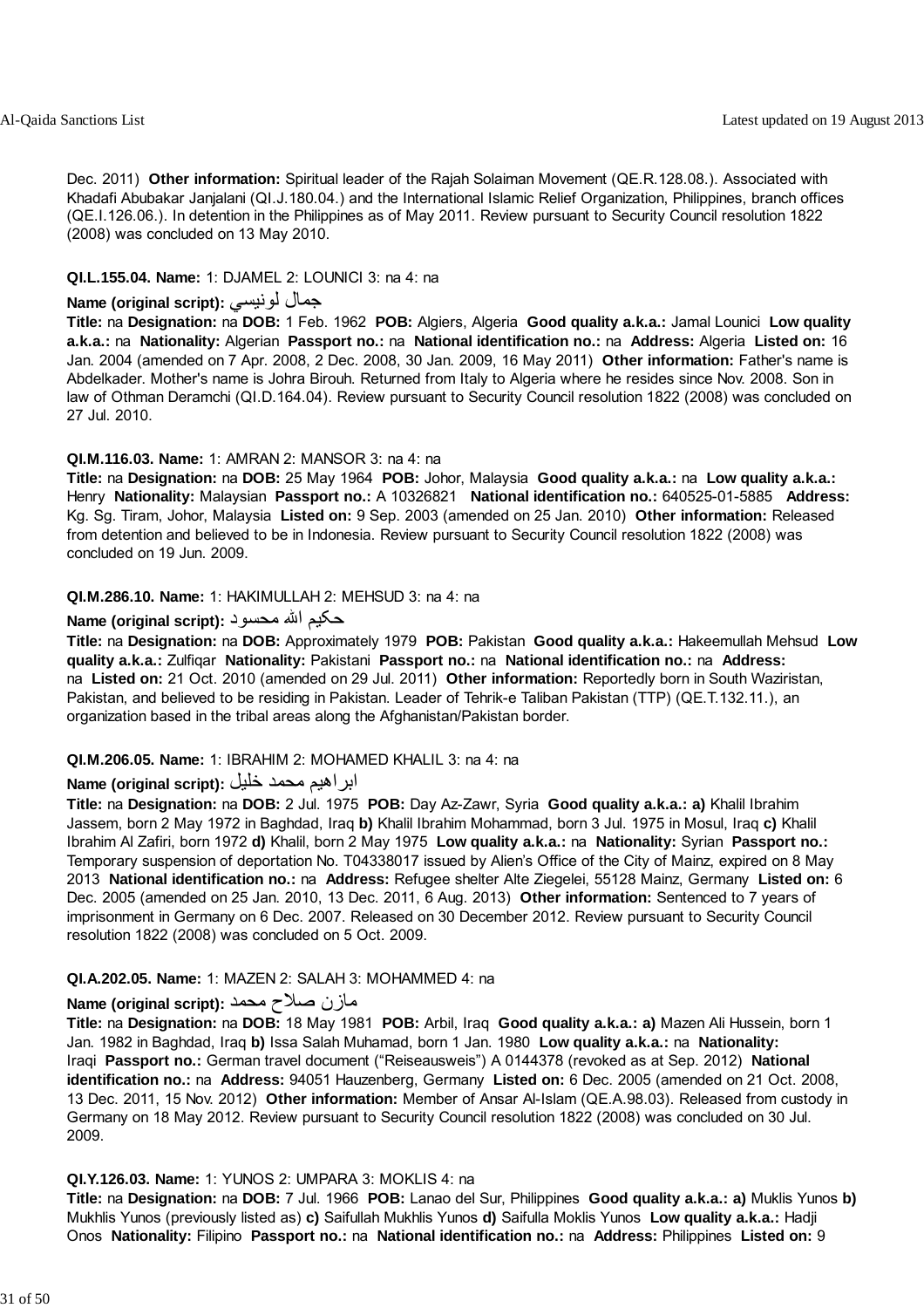Sep. 2003 (amended on 9 Sep. 2005, 23 Feb. 2009, 3 Jun. 2009, 16 May 2011) **Other information:** Sentenced to life without parole in the Philippines on 23 Jan. 2009 for his involvement in the bombings of 30 Dec. 2000 in Manila, the Philippines. Review pursuant to Security Council resolution 1822 (2008) was concluded on 25 May 2010.

#### **QI.M.147.03. Name:** 1: MOHAMED 2: AMIN 3: MOSTAFA 4: na

### محمد أمين مصطفى **:Name (original script)**

**Title:** na **Designation:** na **DOB:** 11 Oct. 1975 **POB:** Kirkuk, Iraq **Good quality a.k.a.:** na **Low quality a.k.a.:** na **Nationality:** na **Passport no.:** na **National identification no.:** na **Address:** Via della Martinella 132, Parma, Italy (Domicile) **Listed on:** 12 Nov. 2003 (amended on 9 Sep. 2005, 7 Jun. 2007, 16 May 2011) **Other information:** Under administrative control measure in Italy scheduled to expire on 15 Jan. 2012. Review pursuant to Security Council resolution 1822 (2008) was concluded on 21 Jun. 2010.

#### **QI.M.129.03. Name:** 1: DJAMEL 2: MOUSTFA 3: na 4: na

#### **Name (original script):** مصطفى جمال

**Title:** na **Designation:** na **DOB:** 28 Sep. 1973 **POB:** Tiaret, Algeria **Good quality a.k.a.: a)** Ali Barkani, born 22 Aug. 1973 in Morocco **b)** Kalad Belkasam, born 31 Dec. 1979 **c)** Mostafa Djamel, born 31 Dec. 1979 in Maskara, Algeria **d)** Mostefa Djamel, born 26 Sep. 1973 in Mahdia, Algeria **e)** Mustafa Djamel, born 31 Dec. 1979 in Mascara, Algeria **f)** Balkasam Kalad, born 26 Aug. 1973 in Algiers, Algeria **g)** Bekasam Kalad, born 26 Aug. 1973 in Algiers, Algeria **h)** Belkasam Kalad, born 26 Aug. 1973 in Algiers, Algeria **i)** Damel Mostafa, born 31 Dec. 1979 in Algiers, Algeria **j)** Djamal Mostafa, born 31 Dec. 1979 in Maskara, Algeria **k)** Djamal Mostafa, born 10 Jun. 1982 **l)** Djamel Mostafa, born 31 Dec. 1979 in Maskara, Algeria **m)** Djamel Mostafa, born 31 Dec. 1979 in Algiers, Algeria **n)** Fjamel Moustfa, born 28 Sep. 1973 in Tiaret, Algeria **o)** Djamel Mustafa, born 31 Dec. 1979 **p)** Djamel Mustafa, born 31 Dec. 1979 in Mascara, Algeria **Low quality a.k.a.:** Mustafa **Nationality:** Algerian **Passport no.: a)** Counterfeit Danish driving licence no. 20645897, made out to Ali Barkani, born on 22 Aug. 1973 in Morocco **b)** Algerian birth certificate, issued for Djamel Mostefa, born on 25 Sep. 1973 in Mehdia, Tiaret province, Algeria **National identification no.:** na **Address:** Algeria **Listed on:** 23 Sep. 2003 (amended on 7 Sep. 2007, 7 Apr. 2008, 25 Jan. 2010, 16 May 2011) **Other information:** Father's name is Djelalli Moustfa. Mother's name is Kadeja Mansore. Associated with Ismail Abdallah Sbaitan Shalabi (QI.S.128.03), Mohamed Abu Dhess (QI.A.130.03) and Aschraf Al-Dagma (QI.A.132.03). Deported from Germany to Algeria in Sep. 2007. Review pursuant to Security Council resolution 1822 (2008) was concluded on 19 Oct. 2009.

#### **QI.A.238.08. Name:** 1: MUBARAK 2: MUSHAKHAS 3: SANAD 4: MUBARAK AL-BATHALI

### مبارك مشخص سند مبارك البذالي **:** Name (original script)

**Title:** na **Designation:** na **DOB:** 1 Oct. 1961 **POB:** Kuwait **Good quality a.k.a.: a)** Mubarak Mishkhis Sanad Al-Bathali **b)** Mubarak Mishkhis Sanad Al-Badhali **c)** Mubarak Al-Bathali **d)** Mubarak Mishkhas Sanad Al-Bathali **e)** Mubarak Mishkhas Sanad Al-Bazali **f)** Mobarak Meshkhas Sanad Al-Bthaly **Low quality a.k.a.:** Abu Abdulrahman **Nationality:** Kuwaiti **Passport no.: a)** Kuwaiti passport number 101856740, issued on 12 May 2005 and expired on 11 May 2007 **b)** Kuwaiti passport number 002955916 **National identification no.:** Kuwaiti national identification number 261122400761 **Address:** Al-Salibekhat area, Kuwait, (residence as at Mar. 2009) **Listed on:** 16 Jan. 2008 (amended on 1 Jul. 2008, 23 Jul. 2008, 25 Jan. 2010) **Other information:** Review pursuant to Security Council resolution 1822 (2008) was concluded on 14 Sep. 2009.

#### **QI.M.272.09. Name:** 1: MOHAMMED 2: YAHYA 3: MUJAHID 4: na

**Title:** na **Designation:** na **DOB:** 12 Mar. 1961 **POB:** Lahore, Punjab Province, Pakistan **Good quality a.k.a.:** Mohammad Yahya Aziz **Low quality a.k.a.:** na **Nationality:** Pakistani **Passport no.:** na **National identification no.:** Pakistani national identification number 35404-1577309-9 **Address:** na **Listed on:** 29 Jun. 2009 **Other information:** Associated with Lashkar-e-Tayyiba (QE.L.118.05.). In detention as at June 2009.

#### **QI.M.119.03. Name:** 1: ARIS 2: MUNANDAR 3: na 4: na

**Title:** na **Designation:** na **DOB: a)** 1 Jan. 1971 **b)** Between 1962 and 1968 **POB:** Sambi, Boyolali, Java, Indonesia **Good quality a.k.a.:** na **Low quality a.k.a.:** na **Nationality:** na **Passport no.:** na **National identification no.:** na **Address:** na **Listed on:** 9 Sep. 2003 (amended on 9 Sep. 2005, 4 Oct. 2006) **Other information:** Review pursuant to Security Council resolution 1822 (2008) was concluded on 25 May 2010.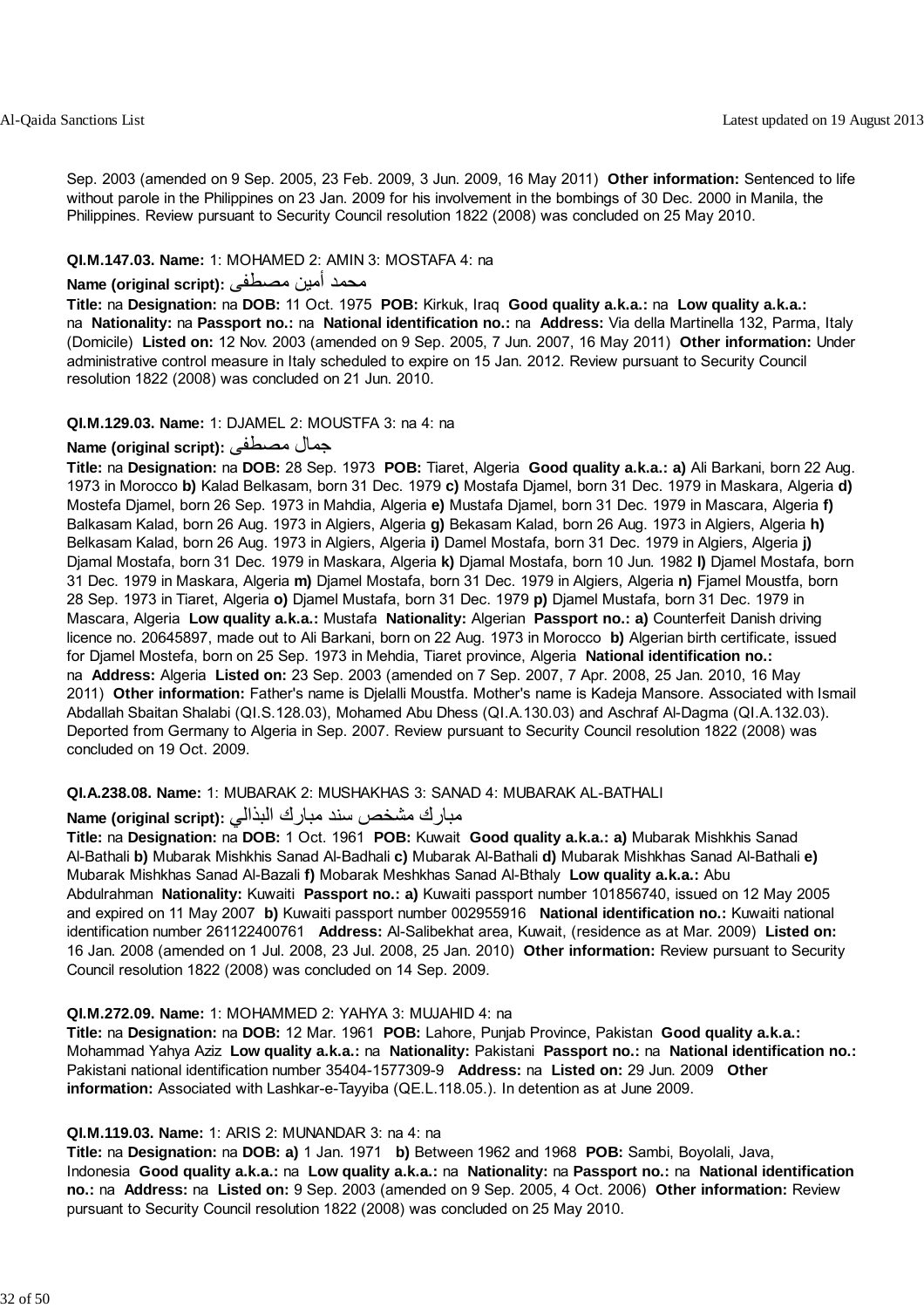#### **QI.M.120.03. Name:** 1: ABDUL HAKIM 2: MURAD 3: na 4: na

## عبد الحكيم مراد **:(script original (Name**

**Title:** na **Designation:** na **DOB:** 11 Apr. 1968 **POB:** Kuwait **Good quality a.k.a.: a)** Murad, Abdul Hakim Hasim **b)** Murad, Abdul Hakim Ali Hashim **c)** Murad, Abdul Hakim al Hashim **d)** Saeed Akman **e)** Saeed Ahmed **f)** Abdul Hakim Ali al-Hashem Murad **Low quality a.k.a.:** na **Nationality:** Pakistani **Passport no.: a)** Pakistani passport number 665334 issued in Kuwait **b)** Pakistani passport number 917739 issued in Pakistan on 8 Aug. 1991, expired on 7 Aug. 1996 **National identification no.:** na **Address:** na **Listed on:** 9 Sep. 2003 (amended on 16 May 2011) **Other information:** Mother's name is Aminah Ahmad Sher al-Baloushi. In custody of the United States. Review pursuant to Security Council resolution 1822 (2008) was concluded on 25 May 2010.

#### **QI.M.196.05. Name:** 1: ALI 2: SAYYID 3: MUHAMED 4: MUSTAFA BAKRI

## علي السيد محمد مصطفى بكري **:(script original (Name**

**Title:** na **Designation:** na **DOB:** 18 Apr. 1966 **POB:** Beni-Suef, Egypt **Good quality a.k.a.: a)** Ali Salim **b)** Abd Al-Aziz al-Masri **Low quality a.k.a.:** na **Nationality:** Egyptian **Passport no.:** na **National identification no.:** na **Address:** na **Listed on:** 29 Sep. 2005 (amended on 13 Dec. 2011) **Other information:** Member of the Shura Council of Al-Qaida (QE.A.4.01.) and Egyptian Islamic Jihad (QE.A.3.01). Review pursuant to Security Council resolution 1822 (2008) was concluded on 1 Jun. 2010.

#### **QI.N.165.04. Name:** 1: YACINE 2: AHMED 3: NACER 4: na

### ياسين احمد ناصر **:(script original (Name**

**Title:** na **Designation:** na **DOB:** 2 Dec. 1967 **POB:** Annaba, Algeria **Good quality a.k.a.:** Yacine di Annaba **Low quality a.k.a.: a)** Il Lungo **b)** Naslano **Nationality:** Algerian **Passport no.:** na **National identification no.:** na **Address:** Number 6 Rue Mohamed Khemisti, Annaba, Algeria **Listed on:** 17 Mar. 2004 (amended on 26 Nov. 2004, 21 Dec. 2007, 25 Jan. 2010, 16 May 2011) **Other information:** Reportedly residing in Algeria as of 2009. Father's name is Ahmed Nacer Abderrahmane. Mother's name is Hafsi Mabrouka. Review pursuant to Security Council resolution 1822 (2008) was concluded on 28 Sep. 2009.

### **QI.N.280.10. Name:** 1: TAYEB 2: NAIL 3: na 4: na

## **Name (original script):** نايل الطيب

**Title:** na **Designation:** na **DOB:** Approximately 1972 **POB:** Faidh El Batma, Djelfa, Algeria **Good quality a.k.a.: a)** Djaafar Abou Mohamed (محمد ابو جعفر (**b)** Abou Mouhadjir (مهاجر ابو (**c)** Mohamed Ould Ahmed Ould Ali, born in 1976 **Low quality a.k.a.:** na **Nationality:** Algerian **Passport no.:** na **National identification no.:** na **Address:** Mali **Listed on:** 22 Apr. 2010 **Other information:** Convicted in absentia by Algerian tribunal on 28 Mar. 1996. Algerian international arrest warrant number 04/09 of 6 Jun. 2009 issued by the Tribunal of Sidi Mhamed, Algiers, Algeria. Algerian extradition request number 2307/09 of 3 Sep. 2009, presented to Malian authorities. INTERPOL File No. 19230/2009 of 26 June 2009; Control No. A-1818/6-2009. Father's name was Benazouz Nail. Mother's name is Belkheiri Oum El Kheir. Member of The Organization of Al-Qaida in the Islamic Maghreb (QE.T.14.01.)

### **QI.O.314.13. Name:** 1: ABDERRAHMANE 2: OULD EL AMAR 3: na 4: na

## عبد الرحمن ولد العامر **:(script original (Name**

**Title:** na **Designation:** na **DOB:** Between 1977 and 1982 **POB:** Tabankort, Mali **Good quality a.k.a.: a)** Ahmed el Tilemsi **b)** Abderrahmane Ould el Amar Ould Sidahmed Loukbeiti **c)** Ahmad Ould Amar **Low quality a.k.a.:** na **Nationality:** Malian **Passport no.:** na **National identification no.:** na **Address: a)** Gao, Mali **b)** Tabankort, Mali **c)** In Khalil, Mali **d)** Al Moustarat, Mali **Listed on:** 22 Feb. 2013 **Other information:** Leader of the Mouvement pour l'Unification et le Jihad en Afrique de l'Ouest (MUJAO) (QE.M.134.12.). Member of The Organization of Al-Qaida in the Islamic Maghreb (QE.T.14.01.). Arrested in April 2005 in Mauritania, escaped from Nouakchott jail on 26 Apr. 2006. Re-arrested in Sep. 2008 in Mali and released on 15 Apr. 2009. Associated with Mokhtar Belmokhtar (QI.B.136.03.). Father's name is Leewemere.

#### **QI.O.315.13. Name:** 1: HAMADA 2: OULD MOHAMED EL KHAIRY 3: na 4: na

## حماده ولد محمد الخيري **:(script original (Name**

**Title:** na **Designation:** na **DOB:** 1970 **POB:** Nouakchott, Mauritania **Good quality a.k.a.: a)** Hamada Ould Mohamed Lemine Ould Mohamed el Khairy **b)** Ould Kheirou **c)** Hamad el Khairy **Low quality a.k.a.:** Abou QumQum **Nationality:**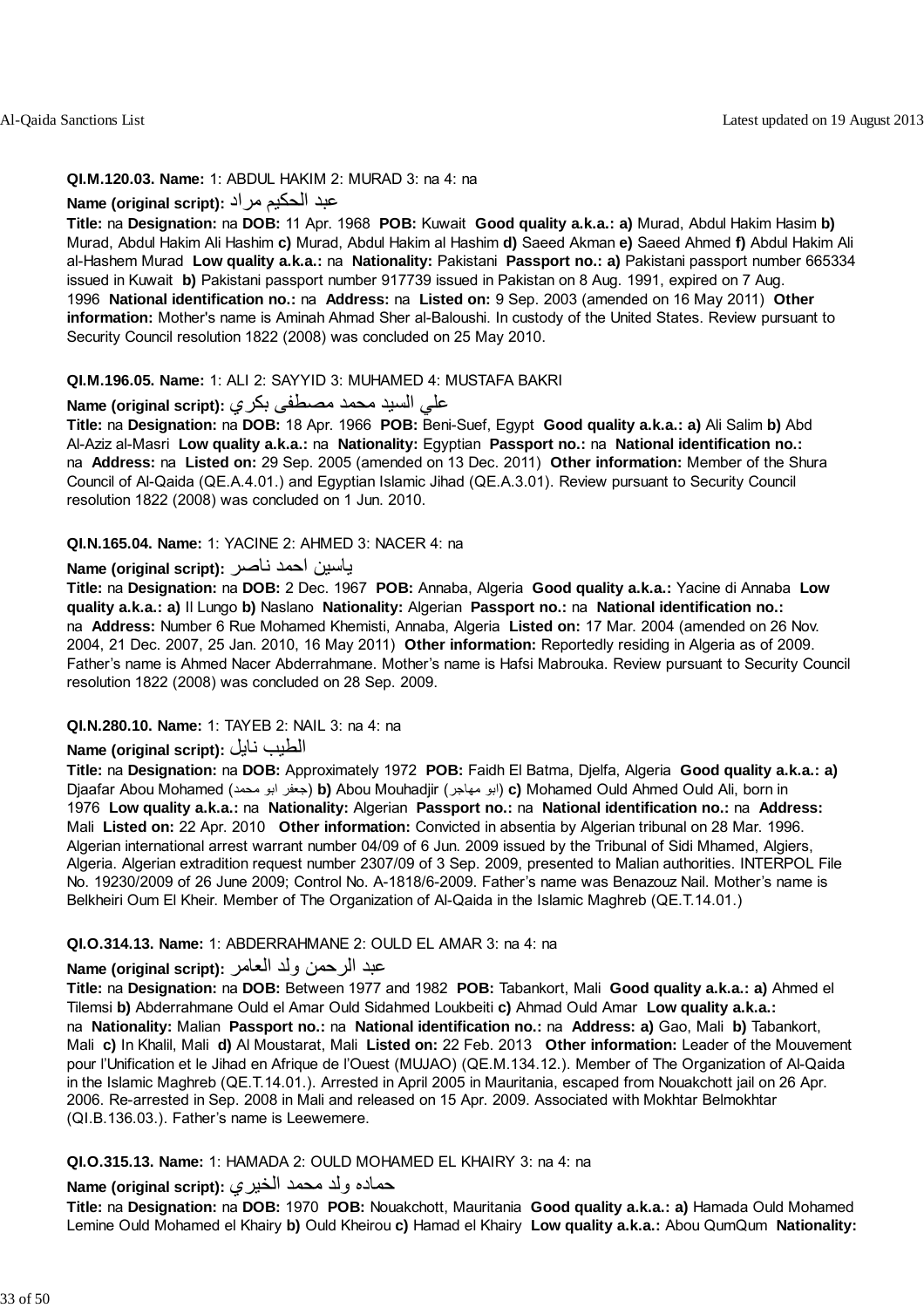**a)** Mauritanian **b)** Malian **Passport no.:** Malian passport number A1447120, expired on 19 Oct. 2011 **National identification no.:** na **Address:** Gao, Mali **Listed on:** 22 Feb. 2013 **Other information:** Leader of the Mouvement pour l'Unification et le Jihad en Afrique de l'Ouest (MUJAO) (QE.M.134.12.). Has provided logistical support to the Sahelian group Al Moulathamine, linked with the Organization of Al-Qaida in the Islamic Maghreb (QE.T.14.01.). International arrest warrant issued by Mauritania. Mother's name is Tijal Bint Mohamed Dadda.

#### **QI.O.298.11. Name:** 1: ABD AL-RAHMAN 2: OULD MUHAMMAD AL-HUSAYN 3: OULD MUHAMMAD SALIM 4: na

## عبد الرحمن ولد محمد الحسين ولد محمد سليم **:Name (original script)**

**Title:** na **Designation:** na **DOB:** Approximately 1981 **POB:** Saudi Arabia **Good quality a.k.a.: a)** Abdarrahmane ould Mohamed el Houcein ould Mohamed Salem **b)** الموريتاني يونس شيخ,) Yunis al-Mauritani; Younis al-Mauritani; Sheikh Yunis al-Mauritani; Shaykh Yunis the Mauritanian) **Low quality a.k.a.: a)** Salih the Mauritanian **b)** Mohamed Salem **c)** Youssef Ould Abdel Jelil **d)** El Hadj Ould Abdel Ghader **e)** Abdel Khader **f)** Abou Souleimane **g)** Chingheity **Nationality:** Mauritanian **Passport no.:** na **National identification no.:** na **Address:** na **Listed on:** 15 Sep. 2011 **Other information:** Pakistan-based senior Al-Qaida (QE.A.4.01.) leader also associated with The Organization of Al-Qaida in the Islamic Maghreb (QE.T.14.01.). Wanted by Mauritanian authorities.

### **QI.P.242.08. Name:** 1: DINNO AMOR 2: ROSALEJOS 3: PAREJA 4: na

**Title:** na **Designation:** na **DOB:** 19 Jul. 1981 **POB:** Cebu City, Philippines **Good quality a.k.a.: a)** Johnny Pareja **b)** Khalil Pareja **Low quality a.k.a.: a)** Mohammad **b)** Akmad **c)** Mighty **d)** Rash **Nationality:** Filipino **Passport no.:** na **National identification no.:** na **Address:** Atimonana, Quezon Province, Philippines **Listed on:** 4 Jun. 2008 (amended on 3 Jun. 2009, 13 Dec. 2011) **Other information:** Member of the Rajah Solaiman Movement (QE.R.128.08.). Father's name is Amorsolo Jarabata Pareja. Mother's name is Leonila Cambaya Rosalejos. Review pursuant to Security Council resolution 1822 (2008) was concluded on 13 May 2010.

### **QI.P.294.11. Name:** 1: UMAR 2: PATEK 3: na 4: na

**Title:** na **Designation:** na **DOB:** 20 Jul. 1966 **POB:** Central Java, Indonesia **Good quality a.k.a.: a)** Omar Patek **b)** Mike Arsalan **c)** Hisyam Bin Zein **d)** Anis Alawi Jafar **Low quality a.k.a.: a)** Pa'tek **b)** Pak Taek **c)** Umar Kecil **d)** Al Abu Syekh Al Zacky **e)** Umangis Mike **Nationality:** Indonesian **Passport no.:** na **National identification no.:** na **Address:** Indonesia **Listed on:** 19 Jul. 2011 (amended on 23 Feb. 2012) **Other information:** Senior member of Jemaah Islamiyah (QE.J.92.02.) involved in planning and funding multiple terrorist attacks in the Philippines and Indonesia. Provided training to Abu Sayyaf Group (QE.A.1.01.). In custody in Indonesia as at Feb. 2012.

## **QI.Q.271.09. Name:** 1: ARIF 2: QASMANI 3: na 4: na

**Title:** na **Designation:** na **DOB:** Approximately 1944 **POB:** Pakistan **Good quality a.k.a.: a)** Muhammad Arif Qasmani **b)** Muhammad 'Arif Qasmani **c)** Mohammad Arif Qasmani **d)** Arif Umer **e)** Qasmani Baba **f)** Memon Baba **g)** Baba Ji **Low quality a.k.a.:** na **Nationality:** Pakistani **Passport no.:** na **National identification no.:** na **Address:** House Number 136, KDA Scheme No. 1, Tipu Sultan Road, Karachi, Pakistan **Listed on:** 29 Jun. 2009 **Other information:** Associated with Lashkar-e-Tayyiba (QE.L.118.05.) and Al-Qaida (QE.A.4.01.). In detention as at June 2009.

#### **QI.Q.297.11. Name:** 1: HASSAN 2: MUHAMMAD 3: ABU BAKR 4: QAYED

## حسن محمد أبو بكر قايد **:(script original (Name**

**Title:** na **Designation:** na **DOB: a)** 1963 **b)** 1969 **POB:** Marzaq, Libyan Arab Jamahiriya **Good quality a.k.a.: a)** Hasan Muhammad Abu Bakr Qa'id **b)** قايد بكر أبو محمد الحسين) Al-Husain Muhammad Abu Bakr Qayid) **c)** Muhammad Hassan Qayed **d)** Mohammad Hassan Abu Bakar **e)** Hasan Qa'id **f)** Muhammad Hasan al-Libi **Low quality a.k.a.: a)** Abu Yahya al-Libi (الليبي يحيى أبو) (prominently known by this nom de guerre) **b)** Abu Yahya **c)** Sheikh Yahya **d)** Abu Yahya Yunis al Sahrawi **e)** Abu Yunus Rashid **f)** al-Rashid **g)** Abu al-Widdan **h)** الصحراوي يونس) Younes Al-Sahrawi; Younes Al-Sahraoui) **Nationality:** Libyan **Passport no.:** Libyan passport number 681819/88 **National identification no.:** Libyan national identification number 5617/87 **Address:** Wadi 'Ataba, Libya, (previous location in 2004) **Listed on:** 15 Sep. 2011 **Other information:** Senior Al-Qaida (QE.A.4.01.) leader who, as of late 2010, was responsible for the supervision of other senior Al-Qaida officials. As of 2010, Al-Qaida commander in Pakistan and provider of financial assistance to Al-Qaida fighters in Afghanistan. Has also been a top Al-Qaida strategist and field commander in Afghanistan, and instructor at Al-Qaida training camp. Mother's name is Al-Zahra Amr Al-Khouri (a.k.a. al Zahra' 'Umar).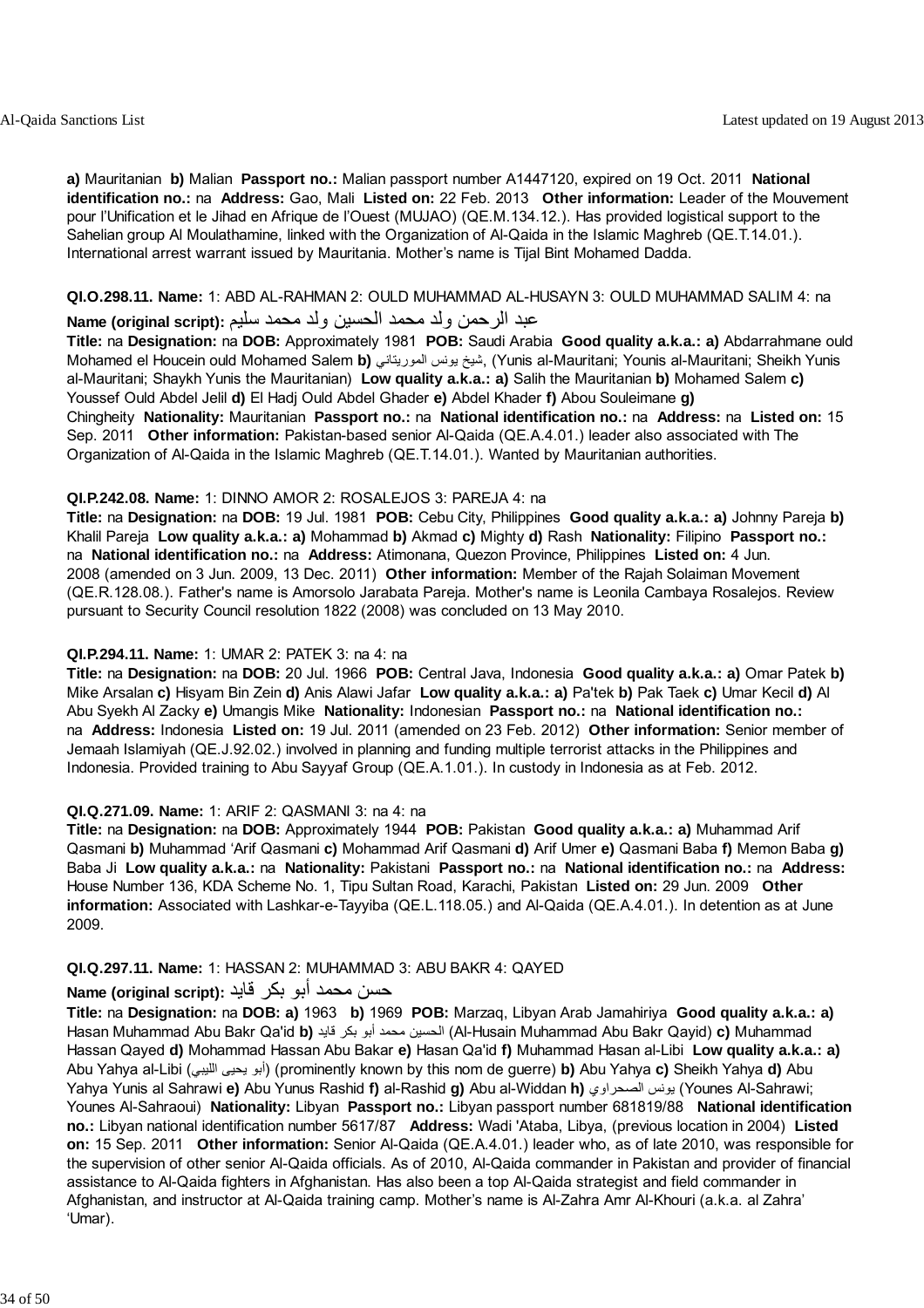### **QI.R.303.12. Name:** 1: FAZAL 2: RAHIM 3: na 4: na

## **Name (original script):** رحيم فضل

**Title:** na **Designation:** na **DOB: a)** 5 Jan. 1974 **b)** 1977 **c)** 1975 **d)** 24 Jan. 1973 **POB:** Kabul, Afghanistan **Good quality a.k.a.: a)** Fazel Rahim; Fazil Rahim **b)** Fazil Rahman **Low quality a.k.a.:** na **Nationality:** Afghan **Passport no.:** Afghan passport number R512768 **National identification no.:** na **Address: a)** Afghanistan/Pakistan border region (previous address) **b)** A2, City Computer Plaza, Shar-e-Now, Kabul, Afghanistan (previous address) **c)** Microrayan 3rd, Apt. 45, block 21, Kabul, Afghanistan (previous address) **Listed on:** 6 Mar. 2012 **Other information:** Was a financial facilitator for the Islamic Movement of Uzbekistan (QE.I.10.01.) and Al-Qaida (QE.A.4.01.). Was associated with Tohir Abdulkhalilovich Yuldashev. As of late 2010, in custody of Pakistani authorities. Father's name is Fazal Ahmad.

## **QI.R.103.03. Name:** 1: AHMED 2: HOSNI 3: RARRBO 4: na

### احمد حسني راربو **:(script original (Name**

**Title:** na **Designation:** na **DOB:** 12 Sep. 1974 **POB:** Bologhine, Algeria **Good quality a.k.a.: a)** Rarrbo Abdallah **b)** Rarrbo Abdullah **c)** Rarrbo Ahmed Hosni, born 12 Sep. 1974 in France **Low quality a.k.a.:** na **Nationality:** Algerian **Passport no.:** na **National identification no.:** na **Address:** Algeria **Listed on:** 25 Jun. 2003 (amended on 17 Oct. 2007, 7 Apr. 2008, 21 Oct. 2010) **Other information:** Review pursuant to Security Council resolution 1822 (2008) was concluded on 15 Jun. 2010.

### **QI.A.199.05. Name:** 1: ATA 2: ABDOULAZIZ 3: RASHID 4: na

## عطا عبد العزيز رشيد **:(script original (Name**

**Title:** na **Designation:** na **DOB:** 1 Dec. 1973 **POB:** Sulaimaniya, Iraq **Good quality a.k.a.: a)** Abdoulaziz Ata Rashid, born 1 Dec. 1973 **b)** Ata Abdoul Aziz Barzingy **Low quality a.k.a.:** na **Nationality:** Iraqi **Passport no.:** None **National identification no.:** na **Address:** In prison in Germany **Listed on:** 6 Dec. 2005 (amended on 21 Oct. 2008, 13 Dec. 2011, 6 Aug. 2013) **Other information:** Member of Ansar Al-Islam (QE.A.98.03.). Sentenced on 15 Jul. 2008 to 10 years imprisonment in Germany. Review pursuant to Security Council resolution 1822 (2008) was concluded on 30 Jul. 2009.

#### **QI.R.75.02. Name:** 1: ABDELHALIM 2: HAFED 3: ABDELFATTAH 4: REMADNA

## عبدالحليم حافظ عبدالفتاح رمادنا **:(script original (Name**

**Title:** na **Designation:** na **DOB:** 2 Apr. 1966 **POB:** Biskra, Algeria **Good quality a.k.a.:** Abdelhalim Remadna **Low quality a.k.a.:** Jalloul **Nationality:** Algerian **Passport no.:** na **National identification no.:** na **Address:** Algeria **Listed on:** 3 Sep. 2002 (amended on 12 Apr. 2006, 7 Apr. 2008, 3 Jun. 2009, 25 Jan. 2010, 23 Dec. 2010) **Other information:** Deported from Italy to Algeria on 12 Aug. 2006. Review pursuant to Security Council resolution 1822 (2008) was concluded on 8 Dec. 2009.

#### **QI.R.219.06. Name:** 1: TAUFIK 2: RIFKI 3: na 4: na

**Title:** na **Designation:** na **DOB:** 19 Aug. 1974 **POB:** Dacusuman Surakarta, Central Java, Indonesia **Good quality a.k.a.: a)** Refke, Taufek **b)** Rifqi, Taufik **c)** Rifqi, Tawfiq **d)** Ami Iraq **e)** Ami Irza **f)** Amy Erja **g)** Ammy Erza **h)** Ammy Izza **i)** Ami Kusoman **j)** Abu Obaida **k)** Abu Obaidah **l)** Abu Obeida **m)** Abu Ubaidah **n)** Obaidah **o)** Abu Obayda **p)** Izza Kusoman **q)** Yacub, Eric **Low quality a.k.a.:** na **Nationality:** Indonesian **Passport no.:** na **National identification no.:** na **Address:** Philippines **Listed on:** 21 Apr. 2006 (amended on 13 Dec. 2011) **Other information:** In detention in the Philippines as at May 2011. Review pursuant to Security Council resolution 1822 (2008) was concluded on 8 Jun. 2010.

### **QI.R.150.03. Name:** 1: AL-AZHAR 2: BEN KHALIFA 3: BEN AHMED 4: ROUINE

## الأزهر بن خليفة بن احمد روين **:(script original (Name**

**Title:** na **Designation:** na **DOB:** 20 Nov. 1975 **POB:** Sfax, Tunisia **Good quality a.k.a.:** na **Low quality a.k.a.: a)** Salmane **b)** Lazhar **Nationality:** Tunisian **Passport no.:** Tunisian passport number P182583, issued on 13 Sep. 2003 , expired on 12 Sep. 2007 **National identification no.:** na **Address:** Tunisia **Listed on:** 12 Nov. 2003 (amended on 20 Dec. 2005, 21 Dec. 2007, 30 Jan. 2009, 16 May 2011) **Other information:** Sentenced to six years and ten months of imprisonment for membership of a terrorist association by the Appeal Court of Milan, Italy, on 7 Feb. 2008. Considered a fugitive from justice by the Italian authorities as at Jul. 2008. Under administrative control measure in Tunisia as at 2010. Review pursuant to Security Council resolution 1822 (2008) was concluded on 21 Jun. 2010.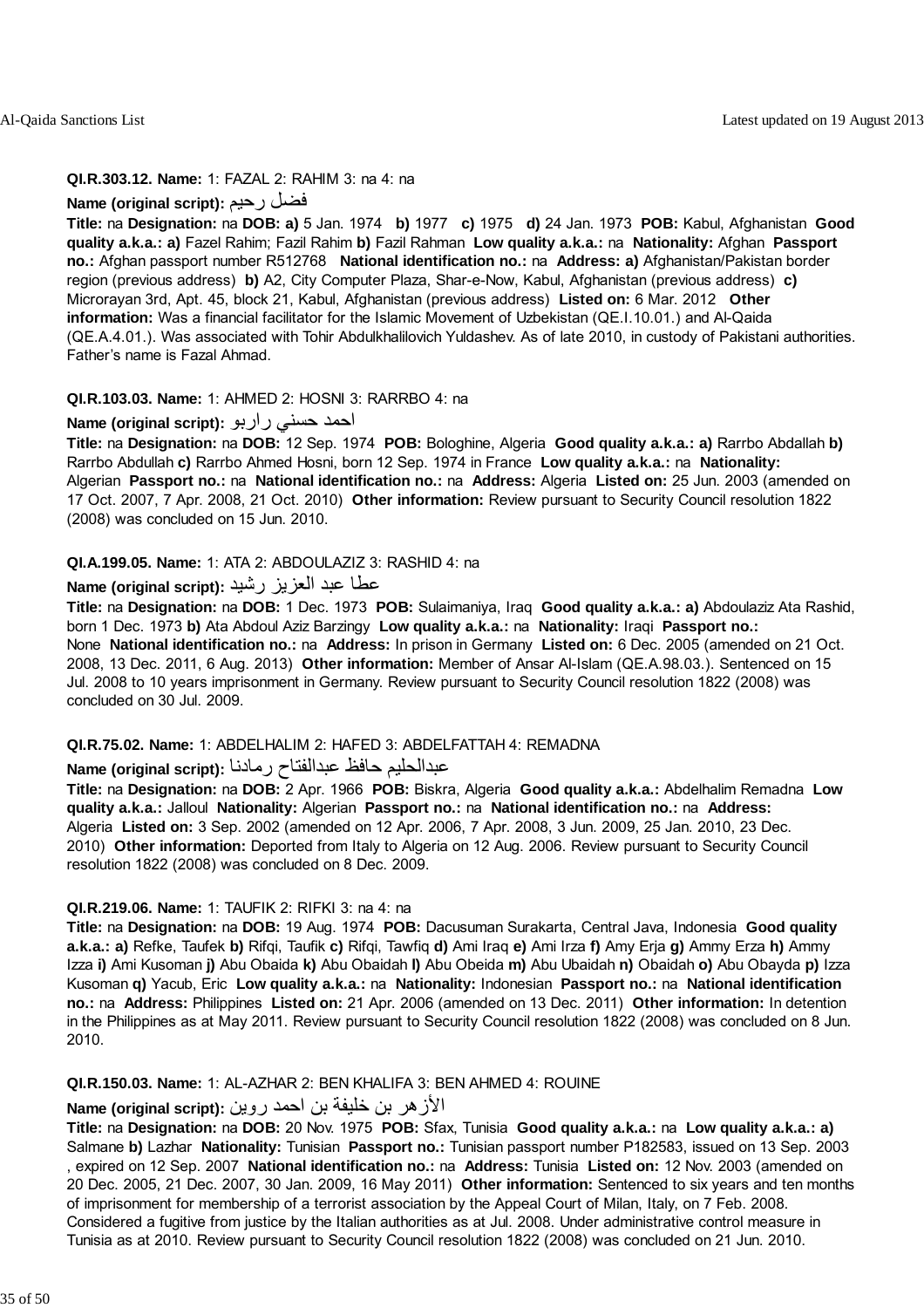#### **QI.R.186.05. Name:** 1: ABU 2: RUSDAN 3: na 4: na

**Title:** na **Designation:** na **DOB:** 16 Aug. 1960 **POB:** Kudus, Central Java, Indonesia **Good quality a.k.a.: a)** Abu Thoriq **b)** Rusdjan **c)** Rusjan **d)** Rusydan **e)** Thoriquddin **f)** Thoriquiddin **g)** Thoriquidin **h)** Toriquddin **Low quality a.k.a.:** na **Nationality:** na **Passport no.:** na **National identification no.:** na **Address:** na **Listed on:** 16 May 2005 **Other information:** Review pursuant to Security Council resolution 1822 (2008) was concluded on 8 Jun. 2010.

#### **QI.A.2.01. Name:** 1: AMIN 2: MUHAMMAD 3: UL HAQ 4: SAAM KHAN

**Title:** na **Designation:** na **DOB:** 1960 **POB:** Nangarhar Province, Afghanistan **Good quality a.k.a.: a)** Al-Haq, Amin **b)** Amin, Muhammad **Low quality a.k.a.: a)** Dr. Amin **b)** Ul-Haq, Dr. Amin **Nationality:** Afghan **Passport no.:** na **National identification no.:** na **Address:** na **Listed on:** 25 Jan. 2001 (amended on 18 Jul. 2007, 16 Dec. 2010) **Other information:** Security coordinator for Usama bin Laden (QI.B.8.01). Repatriated to Afghanistan in February 2006. Review pursuant to Security Council resolution 1822 (2008) was concluded on 15 Jun. 2010.

#### **QI.A.20.01. Name:** 1: MOHAMMAD 2: HAMDI 3: MOHAMMAD 4: SADIQ AL-AHDAL

## محمد حمدي محمد صبادق الأهدل **:Name (original script**)

**Title:** na **Designation:** na **DOB:** 19 Nov. 1971 **POB:** Medina, Saudi Arabia **Good quality a.k.a.: a)** Al-Hamati, Muhammad **b)** Muhammad Muhammad Abdullah Al-Ahdal **c)** Mohamed Mohamed Abdullah Al-Ahdal **Low quality a.k.a.: a)** Abu Asim Al-Makki **b)** Ahmed **Nationality:** Yemeni **Passport no.:** Yemeni passport number 541939 issued in Al-Hudaydah, Yemen, issued on 31 Jul. 2000 in the name of Muhammad Muhammad Abdullah Al-Ahdal **National identification no.:** Yemeni identity card number 216040 **Address:** Jamal street, Al-Dahima alley, Al-Hudaydah, Yemen **Listed on:** 17 Oct. 2001 (amended on 30 Jan. 2009, 25 Jan. 2010) **Other information:** Responsible for the finances of Al-Qa'ida (QE.A.4.01) in Yemen. Accused of involvement in the attack on the USS Cole in 2000. Arrested in Yemen in Nov. 2003. Sentenced to three years and one month of imprisonment by the specialized criminal court of first instance in Yemen. Released on 25 Dec. 2006 after the completion of his sentence. Review pursuant to Security Council resolution 1822 (2008) was concluded on 8 Jul. 2010.

#### **QI.S.263.08. Name:** 1: HAFIZ 2: MUHAMMAD 3: SAEED 4: na

**Title:** na **Designation:** na **DOB:** 5 Jun. 1950 **POB:** Sargodha, Punjab, Pakistan **Good quality a.k.a.: a)** Hafiz Mohammad Sahib **b)** Hafiz Mohammad Sayid **c)** Hafiz Muhammad **d)** Hafiz Saeed **e)** Hafez Mohammad Saeed **f)** Hafiz Mohammad Sayeed **g)** Tata Mohammad Syeed **h)** Mohammad Sayed **i)** Muhammad Saeed **Low quality a.k.a.:** Hafiz Ji **Nationality:** Pakistani **Passport no.:** na **National identification no.:** Pakistani national identification number 3520025509842-7 **Address:** House No. 116E, Mohalla Johar, Lahore, Tehsil, Lahore City, Lahore District, Pakistan, (location as at May 2008) **Listed on:** 10 Dec. 2008 (amended on 17 Jul. 2009) **Other information:** Muhammad Saeed is the leader of Lashkar-e-Tayyiba (QE.L.118.05.).

#### **QI.S.208.05. Name:** 1: RADULAN 2: SAHIRON 3: na 4: na

**Title:** na **Designation:** na **DOB: a)** 1955 **b)** Approximately 1952 **POB:** Kaunayan, Patikul, Jolo Island, the Philippines **Good quality a.k.a.: a)** Radullan Sahiron **b)** Radulan Sahirun **c)** Radulan Sajirun **d)** Commander Putol **Low quality a.k.a.:** na **Nationality:** Filipino **Passport no.:** na **National identification no.:** na **Address:** na **Listed on:** 6 Dec. 2005 **Other information:** Review pursuant to Security Council resolution 1822 (2008) was concluded on 8 Jun. 2010.

#### **QI.S.222.06. Name:** 1: NESSIM 2: BEN ROMDHANE 3: SAHRAOUI 4: na

## نسيم بن رمضان صحراوي **:(script original (Name**

**Title:** na **Designation:** na **DOB:** 3 Aug. 1973 **POB:** Bizerta, Tunisia **Good quality a.k.a.: a)** Dass **b)** Nasim al-Sahrawi **Low quality a.k.a.:** na **Nationality:** Tunisian **Passport no.:** na **National identification no.:** na **Address:** Tunisia **Listed on:** 2 Aug. 2006 (amended on 1 Sep. 2009, 25 Jan. 2010, 13 Dec. 2011) **Other information:** Considered a fugitive from justice by the Italian authorities and sentenced in absentia to 6 years detention on 20 Nov. 2008. Sentenced in Tunisia to 4 years imprisonment for terrorist activity and in detention in Tunisia as at Jun. 2009. Review pursuant to Security Council resolution 1822 (2008) was concluded on 20 Jul. 2009.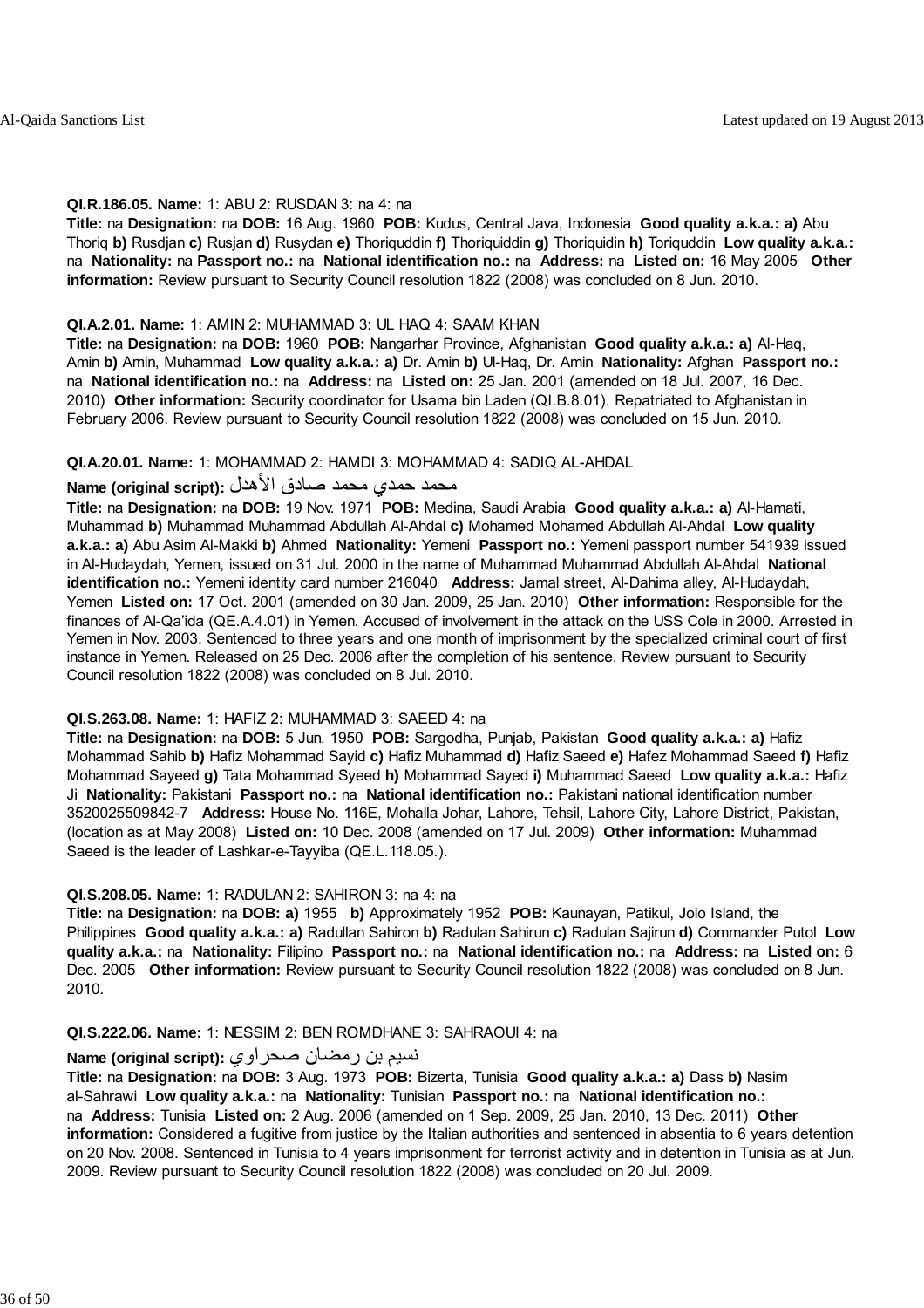#### **QI.S.148.03. Name:** 1: NESSIM 2: BEN MOHAMED 3: AL-CHERIF BEN MOHAMED 4: SALEH AL-SAADI

## نسيم بن محمد الشريف بن محمد صالح السعدي **:(script original (Name**

**Title:** na **Designation:** na **DOB:** 30 Nov. 1974 **POB:** Haidra Al-Qasreen, Tunisia **Good quality a.k.a.: a)** Nassim Saadi **b)** Dia el Haak George, born 20 Nov. 1974 in Lebanon **c)** Diael Haak George, born 30 Nov. 1974 in Lebanon **d)** El Dia Haak George, born 30 Nov. 1974 in Algeria **Low quality a.k.a.: a)** Abou Anis **b)** Abu Anis **Nationality:** Tunisian **Passport no.:** Tunisian passport number M788331, issued on 28 Sep. 2001 , expired 27 Sep. 2006 **National identification no.:** na **Address: a)** Via Monte Grappa 15, Arluno (Milan), Italy **b)** Via Cefalonia 11, Milan, Italy (Domicile, last known address) **Listed on:** 12 Nov. 2003 (amended on 20 Dec. 2005, 31 Jul. 2006, 21 Dec. 2007, 3 Jun. 2009, 16 May 2011) **Other information:** Arrested on 9 Oct. 2002. In detention in Italy until 27 Apr. 2012. Sentenced in absentia to 20 years of imprisonment by the Tunis Military Court on 11 May 2005 for membership of a terrorist organization. Father's name is Mohamed Sharif. Mother's name is Fatima. Review pursuant to Security Council resolution 1822 (2008) was concluded on 21 Jun. 2010.

#### **QI.S.209.05. Name:** 1: JAINAL 2: ANTEL 3: SALI JR. 4: na

**Title:** na **Designation:** na **DOB:** 1 Jun. 1965 **POB:** Barangay Lanote, Bliss, Isabela, Basilan, the Philippines **Good quality a.k.a.: a)** Abu Solaiman **b)** Abu Solayman **c)** Apong Solaiman **d)** Apung **Low quality a.k.a.:** na **Nationality:** Filipino **Passport no.:** na **National identification no.:** na **Address:** na **Listed on:** 6 Dec. 2005 (amended on 23 Feb. 2009) **Other information:** Reportedly deceased in 2007. Review pursuant to Security Council resolution 1822 (2008) was concluded on 29 Jul. 2010.

## **QI.S.244.08. Name:** 1: HILARION 2: DEL ROSARIO 3: SANTOS III 4: na

**Title:** Amir **Designation:** na **DOB:** 12 Mar. 1966 **POB:** 686 A. Mabini Street, Sangandaan, Caloocan City, Philippines **Good quality a.k.a.: a)** Akmad Santos **b)** Ahmed Islam **c)** Ahmad Islam Santos **d)** Abu Hamsa **e)** Hilarion Santos III **f)** Abu Abdullah Santos **g)** Faisal Santos **Low quality a.k.a.: a)** Lakay **b)** Aki **c)** Aqi **Nationality:** Filipino **Passport no.:** Filipino passport number AA780554 **National identification no.:** na **Address:** 50, Purdue Street, Cubao, Quezon City, Philippines **Listed on:** 4 Jun. 2008 (amended on 13 Dec. 2011) **Other information:** Founder and leader of the Rajah Solaiman Movement (QE.R.128.08.) and linked to the Abu Sayyaf Group (QE.A.1.01.). In detention in the Philippines as of May 2011. Review pursuant to Security Council resolution 1822 (2008) was concluded on 13 May 2010.

**QI.S.1.01. Name:** 1: SAYF-AL ADL 2: na 3: na 4: na

## **Name (original script):** العدل سيف

**Title:** na **Designation:** na **DOB: a)** 1963 **b)** 11 Apr. 1963 **c)** 11 Apr. 1960 **POB:** Egypt **Good quality a.k.a.: a)** Saif Al-'Adil **b)** Seif al Adel **c)** Muhamad Ibrahim Makkawi **Low quality a.k.a.:** Ibrahim al-Madani **Nationality:** Egyptian **Passport no.:** na **National identification no.:** na **Address:** na **Listed on:** 25 Jan. 2001 (amended on 16 Dec. 2010, 24 Jul. 2013) **Other information:** Responsible for Usama bin Laden's (QI.B.8.01) security. Review pursuant to Security Council resolution 1822 (2008) was concluded on 15 Jun. 2010.

#### **QI.S.260.08. Name:** 1: DANIEL 2: MARTIN 3: SCHNEIDER 4: na

**Title:** na **Designation:** na **DOB:** 9 Sep. 1985 **POB:** Neunkirchen (Saar), Germany **Good quality a.k.a.:** na **Low quality a.k.a.:** Abdullah **Nationality:** German **Passport no.:** German passport number 2318047793 issued in Friedrichsthal, Germany, issued on 17 May 2006 , expired on 16 May 2011. **National identification no.:** German Federal Identity Card number 2318229333 issued in Friedrichsthal, Germany, issued on 17 May 2006 , expired on 16 May 2011 (reported lost). **Address: a)** In prison in Germany (since Sep. 2007). **b)** Petrusstrasse 32, 66125 Herrensohr, Dudweiler, Saarbrücken, Germany (previous address) **Listed on:** 27 Oct. 2008 (amended on 13 Dec. 2011) **Other information:** Associated with the Islamic Jihad Union (IJU), also known as the Islamic Jihad Group (QE.I.119.05.). Associated with Fritz Martin Gelowicz (QI.G.259.08.) and Adem Yilmaz (QI.Y.261.08.). In detention in Germany as of Jun. 2010.

#### **QI.S.270.09. Name:** 1: ATILLA 2: SELEK 3: na 4: na

**Title:** na **Designation:** na **DOB:** 28 Feb. 1985 **POB:** Ulm, Germany **Good quality a.k.a.:** na **Low quality a.k.a.:** Muaz **Nationality:** na **Passport no.:** none **National identification no.:** Identity paper no. L1562682, issued by the Foreigners' Authority in Freiburg, Germany **Address:** Kurwaldweg 1, 75365 Calw, Germany **Listed on:** 18 Jun. 2009 (amended on 25 Jan. 2010, 13 Dec. 2011, 6 Aug. 2013) **Other information:** Member of the Islamic Jihad Union (IJU), also known as the Islamic Jihad Group (QE.I.119.05.). Released from detention in Germany on 7 July 2011.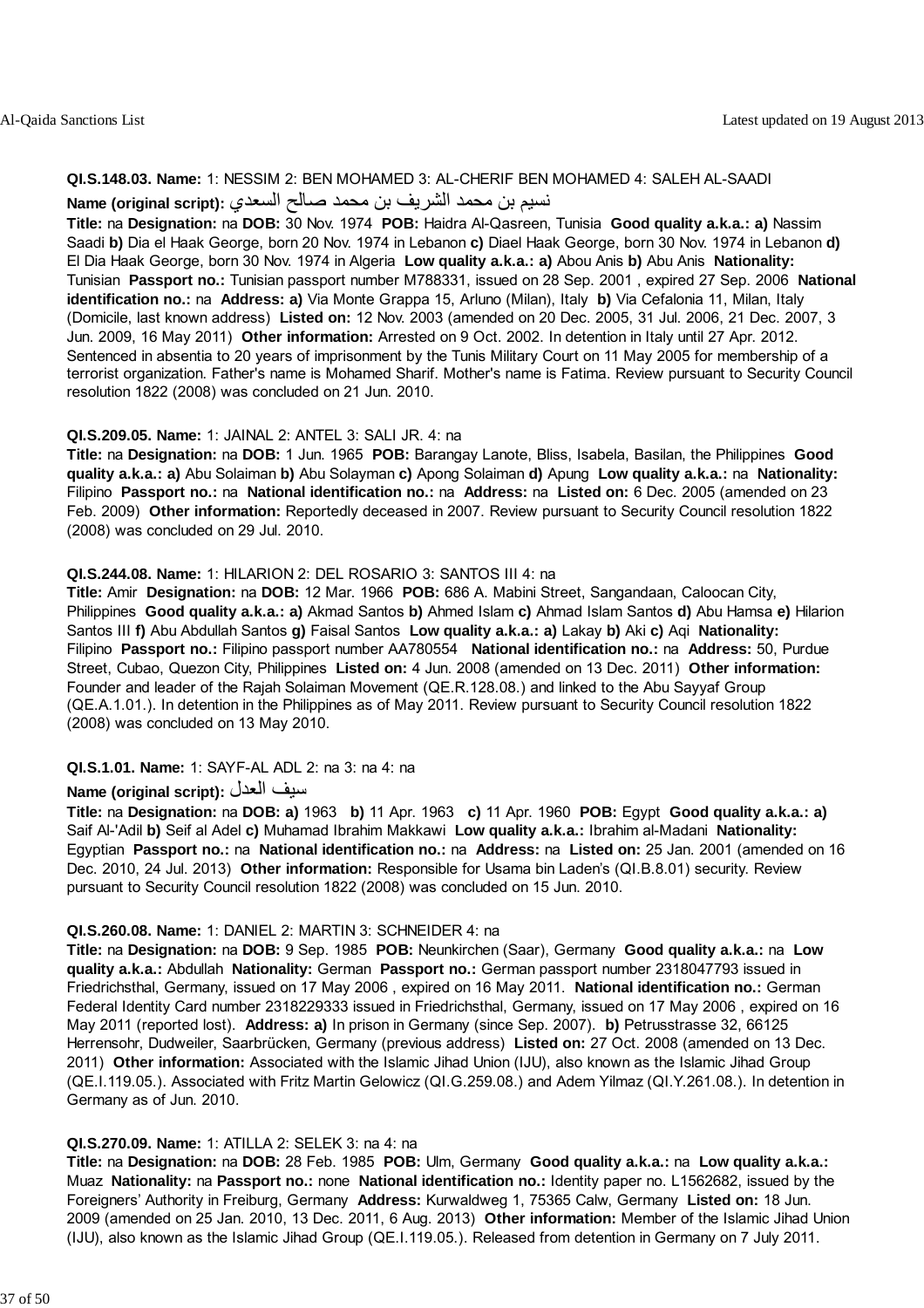#### **QI.S.128.03. Name:** 1: ISMAIL 2: ABDALLAH 3: SBAITAN 4: SHALABI

## اسماعيل عبد االله سبيدان شلبي **:(script original (Name**

**Title:** na **Designation:** na **DOB:** 30 Apr. 1973 **POB:** Beckum, Germany **Good quality a.k.a.: a)** Ismain Shalabe, born 30 Apr. 1973 in Beckum **b)** Ismail Abdallah Sbaitan Shalabi, born 30 Apr. 1973 in Beckum **Low quality a.k.a.:** na **Nationality:** Jordanian of Palestinian origin **Passport no.: a)** Passport of the Hashemite Kingdom of Jordan no. E778675, issued in Rusaifah on 23 Jun. 1996, valid until 23 Jun. 2001 **b)** Passport of the Hashemite Kingdom of Jordan no. H401056, JOR 9731050433, issued on 11 Apr. 2001, valid until 10 Apr. 2006 **National identification no.:** na **Address:** Germany **Listed on:** 23 Sep. 2003 (amended on 10 Jun. 2011) **Other information:** Father's name is Abdullah Shalabi. Mother's name is Ammnih Shalabi. Associated with Djamel Moustfa (QI.M.129.03.), Mohamed Abu Dhess (QI.A.130.03.) and Aschraf al-Dagma (QI.A.132.03.). Review pursuant to Security Council resolution 1822 (2008) was concluded on 21 Jun. 2010.

#### **QI.A.17.01. Name:** 1: THARWAT 2: SALAH 3: SHIHATA 4: na

## ثروت صالح شحاتة **:(script original (Name**

**Title:** na **Designation:** na **DOB:** 29 Jun. 1960 **POB:** Egypt **Good quality a.k.a.: a)** Tarwat Salah Abdallah **b)** Salah Shihata Thirwat **c)** Shahata Thirwat **d)** Tharwat Salah Shihata Ali (previously listed as) **Low quality a.k.a.:** na **Nationality:** Egyptian **Passport no.:** na **National identification no.:** na **Address:** na **Listed on:** 6 Oct. 2001 (amended on 26 Nov. 2004, 16 Dec. 2010) **Other information:** Review pursuant to Security Council resolution 1822 (2008) was concluded on 15 Jun. 2010.

#### **QI.S.122.03. Name:** 1: PARLINDUNGAN 2: SIREGAR 3: na 4: na

**Title:** na **Designation:** na **DOB: a)** 25 Apr. 1957 **b)** 25 Apr. 1967 **POB:** Indonesia **Good quality a.k.a.: a)** Siregar, Parlin **b)** Siregar, Saleh Parlindungan **Low quality a.k.a.:** na **Nationality:** Indonesian **Passport no.:** na **National identification no.:** na **Address:** na **Listed on:** 9 Sep. 2003 **Other information:** Review pursuant to Security Council resolution 1822 (2008) was concluded on 25 May 2010.

#### **QI.S.124.03. Name:** 1: YAZID 2: SUFAAT 3: na 4: na

**Title:** na **Designation:** na **DOB:** 20 Jan. 1964 **POB:** Johor, Malaysia **Good quality a.k.a.:** na **Low quality a.k.a.: a)** Joe **b)** Abu Zufar **Nationality:** Malaysian **Passport no.:** A 10472263 **National identification no.:** 640120-01-5529 **Address:** Taman Bukit Ampang, State of Selangor, Malaysia (as at Apr. 2009) **Listed on:** 9 Sep. 2003 (amended on 3 May 2004, 1 Feb. 2008, 10 Aug. 2009, 25 Jan. 2010, 16 May 2011) **Other information:** Review pursuant to Security Council resolution 1822 (2008) was concluded on 19 Jun. 2009.

#### **QI.S.123.03. Name:** 1: YASSIN 2: SYWAL 3: na 4: na

**Title:** na **Designation:** na **DOB:** Approximately 1972 **POB:** na **Good quality a.k.a.: a)** Salim Yasin **b)** Mochtar Yasin Mahmud **c)** Abdul Hadi Yasin **d)** Muhamad Mubarok **e)** Muhammad Syawal **Low quality a.k.a.: a)** Abu Seta **b)** Mahmud **c)** Abu Muamar **Nationality:** Indonesian **Passport no.:** na **National identification no.:** na **Address:** na **Listed on:** 9 Sep. 2003 **Other information:** Review pursuant to Security Council resolution 1822 (2008) was concluded on 25 May 2010.

#### **QI.T.57.02. Name:** 1: IBRAHIM 2: ALI 3: ABU BAKR 4: TANTOUSH

## ابراهيم علي أبو بكر تنتوش **:(script original (Name**

**Title:** na **Designation:** na **DOB:** 1966 **POB:** al Aziziyya, Libyan Arab Jamahiriya **Good quality a.k.a.: a)** Abd al-Muhsin **b)** Ibrahim Ali Muhammad Abu Bakr **c)** Abdul Rahman **d)** Abu Anas **e)** Ibrahim Abubaker Tantouche **f)** Ibrahim Abubaker Tantoush **g)** 'Abd al-Muhsi **h)** 'Abd al-Rahman **Low quality a.k.a.:** Al-Libi **Nationality:** Libyan **Passport no.:** Libyan passport number 203037 issued in Tripoli **National identification no.:** na **Address:** Johannesburg, South Africa **Listed on:** 11 Jan. 2002 (amended on 31 Jul. 2006, 4 Oct. 2006, 16 May 2011) **Other information:** Associated with Afghan Support Committee (ASC) (QE.A.69.02.), Revival of Islamic Heritage Society (RIHS) (QE.R.70.02.) and the Libyan Islamic Fighting Group (LIFG) (QE.L.11.01.). Review pursuant to Security Council resolution 1822 (2008) was concluded on 8 Jun. 2010.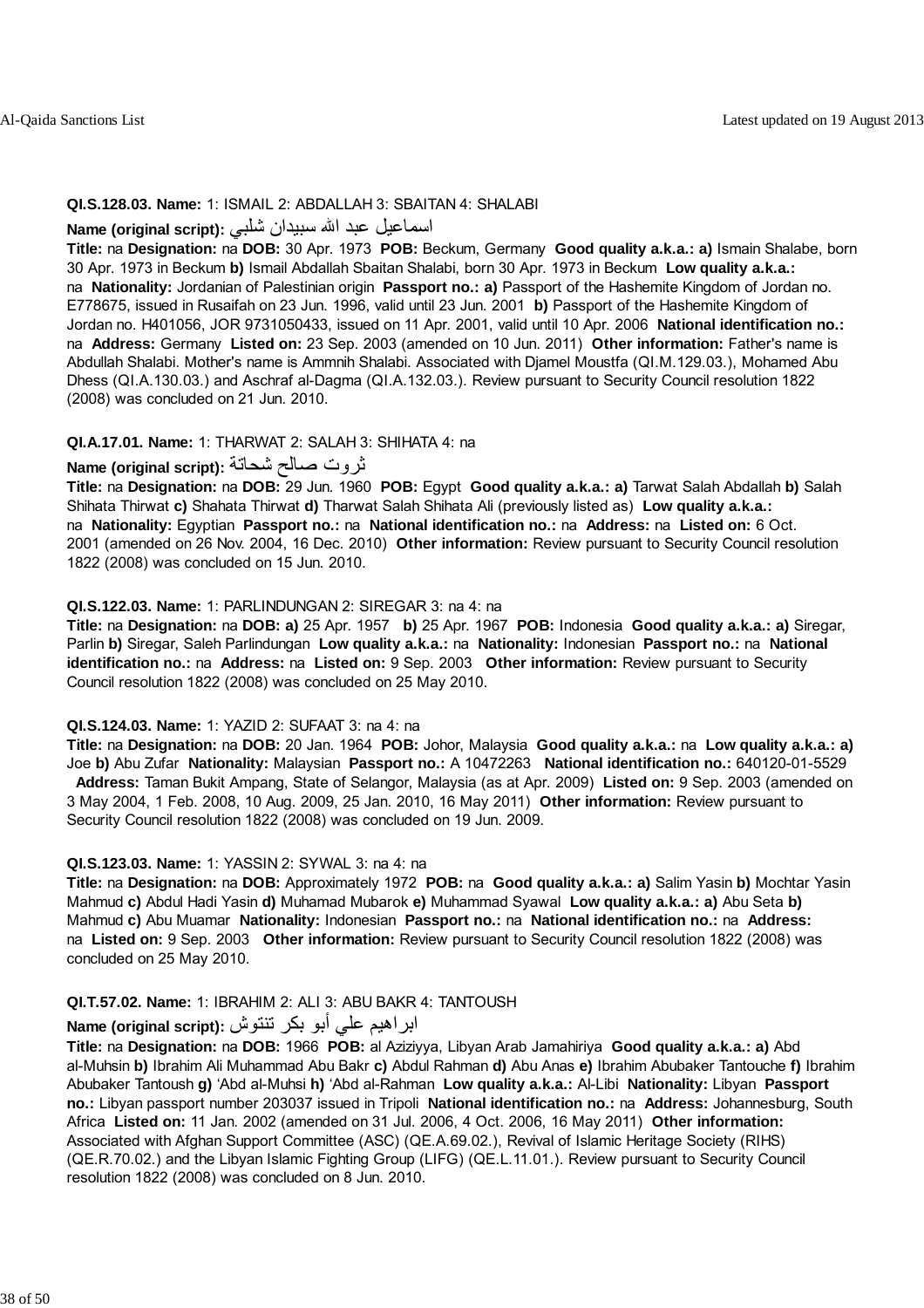#### **QI.T.241.08. Name:** 1: ANGELO 2: RAMIREZ 3: TRINIDAD 4: na

**Title:** na **Designation:** na **DOB:** 20 Mar. 1978 **POB:** Gattaran, Cagayan Province, Philippines **Good quality a.k.a.: a)** Calib Trinidad **b)** Kalib Trinidad **Low quality a.k.a.: a)** Abdul Khalil **b)** Abdukahlil **c)** Abu Khalil **d)** Anis **Nationality:** Filipino **Passport no.:** na **National identification no.:** na **Address:** 3111 Ma. Bautista, Punta, Santa Ana, Manila, Philippines **Listed on:** 4 Jun. 2008 (amended on 13 Dec. 2011) **Other information:** Distinguishing marks include scars on both legs. Member of the Rajah Solaiman Movement (QE.R.128.08.), and associated with the Abu Sayyaf Group (QE.A.1.01.) and the Jemaah Islamiyah (QE.J.92.02.). In detention in the Philippines as of May 2011. Review pursuant to Security Council resolution 1822 (2008) was concluded on 13 May 2010.

### **QI.T.56.01. Name:** 1: MOHAMMED 2: TUFAIL 3: na 4: na

**Title:** na **Designation:** na **DOB:** 5 May 1930 **POB:** na **Good quality a.k.a.: a)** Tufail, S.M. **b)** Tuffail, Sheik Mohammed **Low quality a.k.a.:** na **Nationality:** Pakistani **Passport no.:** na **National identification no.:** na **Address:** na **Listed on:** 24 Dec. 2001 (amended on 19 Jan. 2011) **Other information:** Served as a director of Ummah Tameer e-Nau (UTN) (QE.U.68.01). Review pursuant to Security Council resolution 1822 (2008) was concluded on 1 Jun. 2010.

## **QI.U.290.11. Name:** 1: DOKU 2: KHAMATOVICH 3: UMAROV 4: na

## **Name (original script):** Умаров Доку Хаматович

**Title:** na **Designation:** na **DOB:** 12 May 1964 **POB:** Kharsenoy Village, Shatoyskiy (Sovetskiy) District, Chechenskaya Respublika, Russian Federation **Good quality a.k.a.:** na **Low quality a.k.a.:** na **Nationality: a)** Russian **b)** USSR (until 1991) **Passport no.:** na **National identification no.:** na **Address:** na **Listed on:** 10 Mar. 2011 **Other information:** Resides in the Russian Federation as at Nov. 2010. International arrest warrant issued in the year 2000.

### **QI.U.287.10. Name:** 1: WALI 2: UR REHMAN 3: na 4: na

## **Name (original script):** الرحمن ولی

**Title:** na **Designation:** na **DOB:** Approximately 1970 **POB:** Pakistan **Good quality a.k.a.:** na **Low quality a.k.a.:** na **Nationality:** Pakistani **Passport no.:** na **National identification no.:** na **Address:** na **Listed on:** 21 Oct. 2010 (amended on 29 Jul. 2011) **Other information:** Reportedly born in South Waziristan, Pakistan, and believed to be residing in Pakistan. Emir of Tehrik-e Taliban Pakistan (TTP) (QE.T.132.11.) for South Waziristan Agency, Federally Administered Tribal Areas, Pakistan.

#### **QI.M.31.01. Name:** 1: OMAR 2: MAHMOUD 3: UTHMAN 4: na

## عمر محمود عثمان **:(script original (Name**

**Title:** na **Designation:** na **DOB: a)** 30 Dec. 1960 **b)** 13 Dec. 1960 **POB:** Bethlehem, West Bank, Palestinian Territories **Good quality a.k.a.: a)** Al-Samman Uthman **b)** Umar Uthman **c)** Omar Mohammed Othman **Low quality a.k.a.: a)** Abu Qatada Al-Filistini **b)** Abu Umr Takfiri **c)** Abu Omar Abu Umar **d)** Abu Umar Umar **e)** Abu Ismail **Nationality:** Jordanian **Passport no.:** na **National identification no.:** na **Address:** Jordan (since July 2013) **Listed on:** 17 Oct. 2001 (amended on 14 Mar. 2008, 24 Mar. 2009, 25 Jan. 2010, 22 Jul. 2013) **Other information:** Associated with Al-Qaida-related groups in the United Kingdom and other countries. Convicted in absentia in Jordan for involvement in terrorist acts in 1998. Arrested in Feb. 2001 in the United Kingdom, was further detained between Oct. 2002 and Mar. 2005 and between Aug. 2005 and Jun. 2008. In custody since Dec. 2008. Deported to Jordan from the United Kingdom on 7 July 2013 to face terrorism charges. Review pursuant to Security Council resolution 1822 (2008) was concluded on 19 Oct. 2009.

## **QI.Y.37.01. Name:** 1: ABDUL RAHMAN 2: YASIN 3: na 4: na

## عبد الرحمن ياسين **:(script original (Name**

**Title:** na **Designation:** na **DOB:** 10 Apr. 1960 **POB:** Bloomington, Indiana, United States of America **Good quality a.k.a.: a)** Taha, Abdul Rahman S. **b)** Taher, Abdul Rahman S. **c)** Yasin, Abdul Rahman Said **d)** Yasin, Aboud **Low quality a.k.a.:** na **Nationality:** United States of America **Passport no.:** 27082171 (United States of America, issued on 21 Jun. 1992 in Amman, Jordan) **National identification no.:** SSN 156-92-9858 (United States of America) **Address:** na **Listed on:** 17 Oct. 2001 (amended on 10 Apr. 2003) **Other information:** Abdul Rahman Yasin is in Iraq. Review pursuant to Security Council resolution 1822 (2008) was concluded on 21 Jun. 2010.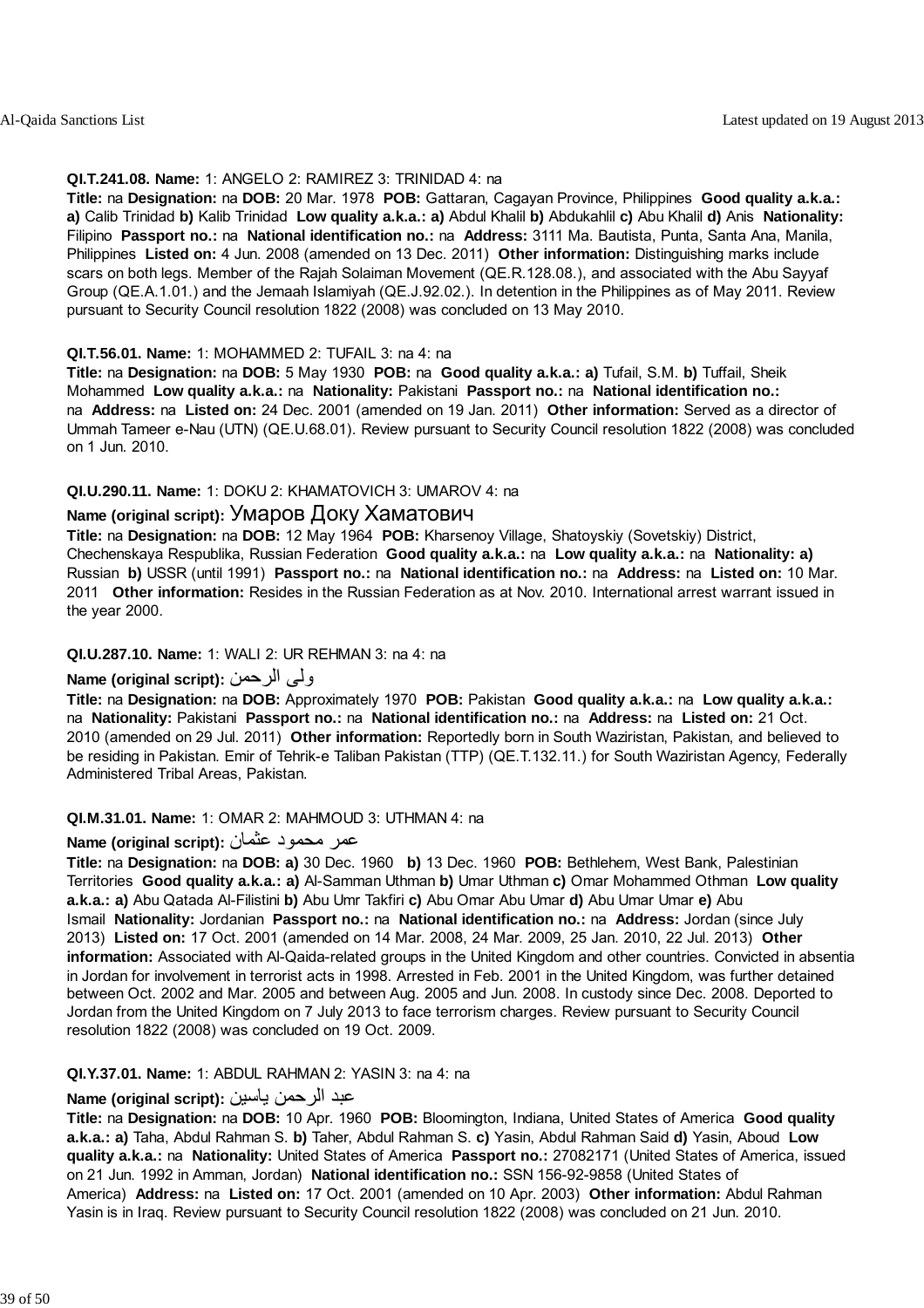## **QI.Y.261.08. Name:** 1: ADEM 2: YILMAZ 3: na 4: na

**Title:** na **Designation:** na **DOB:** 4 Nov. 1978 **POB:** Bayburt, Turkey **Good quality a.k.a.:** na **Low quality a.k.a.:** Talha **Nationality:** Turkish **Passport no.:** Turkish passport number TR-P 614 166 , issued by the Turkish Consulate General in Frankfurt/M. on 22 Mar. 2006, expired on 15 Sep. 2009. **National identification no.:** na **Address: a)** In prison in Germany (since Sep. 2007). **b)** Südliche Ringstrasse 133, 63225 Langen, Germany (previous address) **Listed on:** 27 Oct. 2008 (amended on 13 Dec. 2011) **Other information:** Associated with the Islamic Jihad Union (IJU), also known as the Islamic Jihad Group (QE.I.119.05.). Associated with Fritz Martin Gelowicz (QI.G.259.08.) and Daniel Martin Schneider (QI.S.260.08.). In detention in Germany as of Jun. 2010.

## **QI.M.205.05. Name:** 1: RAFIK 2: MOHAMAD 3: YOUSEF 4: na

## رفيق محمد يوسف **:(script original (Name**

**Title:** na **Designation:** na **DOB:** 27 Aug. 1974 **POB:** Baghdad, Iraq **Good quality a.k.a.:** Mohamad Raific Kairadin **Low quality a.k.a.:** na **Nationality:** Iraqi **Passport no.:** German travel document ("Reiseausweis") A 0092301 **National identification no.:** na **Address:** In prison in Germany **Listed on:** 6 Dec. 2005 (amended on 21 Oct. 2008, 13 Dec. 2011) **Other information:** Member of Ansar Al-Islam (QE.A.98.03). Sentenced on 15 Jul. 2008 to 8 years imprisonment in Germany. Review pursuant to Security Council resolution 1822 (2008) was concluded on 30 Jul. 2009.

## **QI.A.198.05. Name:** 1: HANI 2: AL-SAYYID 3: AL-SEBAI 4: YUSIF

## هاني السيد السباعي يوسف **:(script original (Name**

**Title:** na **Designation:** na **DOB: a)** 1 Mar. 1961 **b)** 16 Jun. 1960 **POB:** Qaylubiyah, Egypt **Good quality a.k.a.: a)** Hani Yousef Al-Sebai **b)** Hani Youssef **c)** Hany Youseff **d)** Hani Yusef **e)** Hani al-Sayyid Al-Sabai **f)** Hani al-Sayyid El Sebai **g)** Hani al-Sayyid Al Siba'i **h)** Hani al-Sayyid El Sabaay **i)** El-Sababt **j)** Abu Tusnin **k)** Abu Akram **l)** Hani El Sayyed Elsebai Yusef **m)** Abu Karim **n)** Hany Elsayed Youssef **Low quality a.k.a.:** na **Nationality:** Egyptian **Passport no.:** na **National identification no.:** na **Address:** London, United Kingdom **Listed on:** 29 Sep. 2005 (amended on 6 Oct. 2005, 18 Aug. 2006, 25 Jan. 2012) **Other information:** Father's name is Mohamed Elsayed Elsebai. Review pursuant to Security Council resolution 1822 (2008) was concluded on 29 Jul. 2010.

## **QI.A.139.03. Name:** 1: IMED 2: BEN MEKKI 3: ZARKAOUI 4: na

## عماد بن مكي زرقاوي **:(script original (Name**

**Title:** na **Designation:** na **DOB:** 15 Jan. 1973 **POB:** Tunis, Tunisia **Good quality a.k.a.: a)** Dour Nadre, born 15 Jan. 1974 in Morocco **b)** Dour Nadre, born 15 Jan. 1973 in Morocco **c)** Daour Nadre, born 31 Mar. 1975 in Algeria **d)** Imad ben al-Mekki ben al-Akhdar al-Zarkaoui (previously listed as) **Low quality a.k.a.: a)** Zarga **b)** Nadra **Nationality:** Tunisian **Passport no.:** Tunisian passport number M174950, issued on 27 Apr. 1999, expired on 26 Apr. 2004 **National identification no.:** na **Address:** 41-45, Rue Estienne d'Orves, Pré Saint Gervais, France **Listed on:** 12 Nov. 2003 (amended on 20 Dec. 2005, 31 Jul. 2006, 10 Aug. 2009, 16 May 2011) **Other information:** Mother's name is Zina al-Zarkaoui. Imprisoned in France since 1 Feb. 2010 on charges of criminal conspiracy in relation to a terrorist organization. Review pursuant to Security Council resolution 1822 (2008) was concluded on 6 May 2010.

## **QI.Z.168.04. Name:** 1: AHMAD 2: ZERFAOUI 3: na 4: na

## **Name (original script):** زرفاوي احمد

**Title:** na **Designation:** na **DOB:** 15 Jul. 1963 **POB:** Chréa, Algeria **Good quality a.k.a.: a)** Abdullah **b)** Abdalla **c)** Smail **d)** Abu Khaoula **e)** Abu Cholder **f)** Nuhr **Low quality a.k.a.:** na **Nationality:** Algerian **Passport no.:** na **National identification no.:** na **Address:** na **Listed on:** 3 May 2004 (amended on 12 Apr. 2006, 7 Apr. 2008, 13 Dec. 2011) **Other information:** Former member of The Organization of Al-Qaida in the Islamic Maghreb (QE.T.14.01.). Confirmed to have died in northern Mali on 19 Sep. 2006. Review pursuant to Security Council resolution 1822 (2008) was concluded on 27 Jul. 2010.

## **QI.Z.223.06. Name:** 1: MERAI 2: ZOGHBAI 3: na 4: na

## **Name (original script):** زغبي مرعي

**Title:** na **Designation:** na **DOB: a)** 4 Apr. 1969 **b)** 4 Apr. 1960 **c)** 4 Jun. 1960 **POB:** Bengasi, Libyan Arab Jamahiriya **Good quality a.k.a.: a)** Mohamed Lebachir, born 14 Jan. 1968 in Morocco **b)** Meri Albdelfattah Zgbye, born 4 Jun. 1960 in Bendasi, Libyan Arab Jamahiriya **c)** Zoghbai Merai Abdul Fattah **d)** Lazrag Faraj, born 13 Nov. 1960 in Libyan Arab Jamahiriya **e)** Larzg Ben Ila, born 11 Aug. 1960 in Libyan Arab Jamahiriya **f)** Muhammed El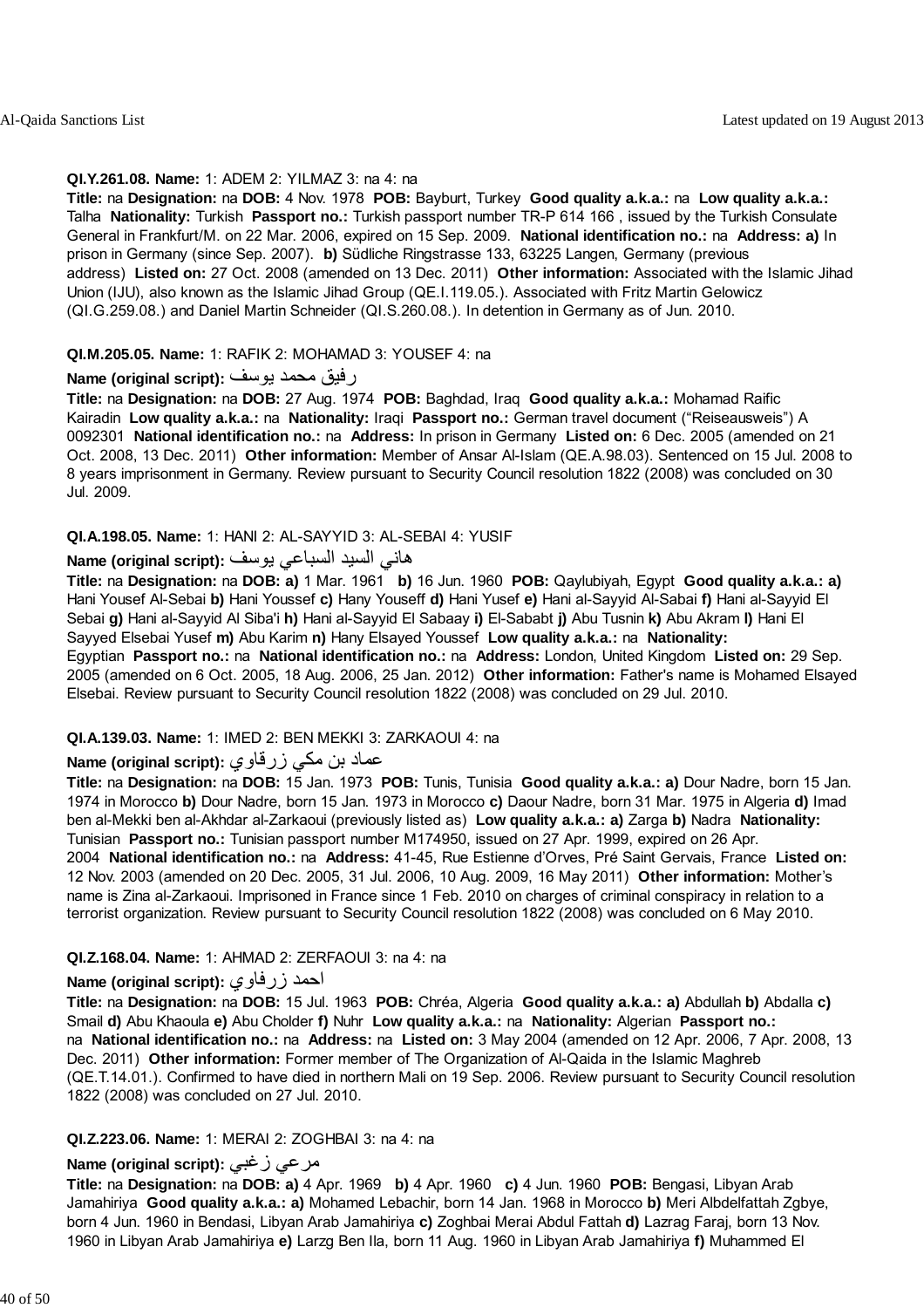Besir **Low quality a.k.a.: a)** F'raji di Singapore **b)** F'raji il Libico **c)** Farag **d)** Fredj, born 13 Nov. 1960 in Libyan Arab Jamahiriya **Nationality:** na **Passport no.:** na **National identification no.:** na **Address:** na **Listed on:** 2 Aug. 2006 (amended on 3 Jun. 2009, 1 Sep. 2009, 13 Dec. 2011) **Other information:** Considered a fugitive from justice by the Italian authorities and sentenced in absentia to 6 years imprisonment on 20 Nov. 2008. Member of Libyan Islamic Fighting Group (QE.L.11.01). Review pursuant to Security Council resolution 1822 (2008) was concluded on 20 Jul. 2009.

#### **QI.Z.187.05. Name:** 1: ZULKARNAEN 2: na 3: na 4: na

**Title:** na **Designation:** na **DOB:** 1963 **POB:** Gebang village, Masaran, Sragen, Central Java, Indonesia **Good quality a.k.a.: a)** Zulkarnan **b)** Zulkarnain **c)** Zulkarnin **d)** Arif Sunarso **e)** Aris Sumarsono **f)** Aris Sunarso **g)** Ustad Daud Zulkarnaen **h)** Murshid **Low quality a.k.a.:** na **Nationality:** Indonesian **Passport no.:** na **National identification no.:** na **Address:** na **Listed on:** 16 May 2005 **Other information:** Review pursuant to Security Council resolution 1822 (2008) was concluded on 8 Jun. 2010.

#### **B. Entities and other groups and undertakings associated with Al-Qaida**

#### **QE.A.1.01. Name:** ABU SAYYAF GROUP

**A.k.a.:** Al Harakat Al Islamiyya **F.k.a.:** na **Address:** Philippines **Listed on:** 6 Oct. 2001 (amended on 13 Dec. 2011) **Other information:** Associated with Jemaah Islamiyah (JI) (QE.J.92.02). Current leader is Radulan Sahiron (QI.S.208.05). Review pursuant to Security Council resolution 1822 (2008) was concluded on 21 Jun. 2010.

#### **QE.A.69.02. Name:** AFGHAN SUPPORT COMMITTEE (ASC)

**A.k.a.: a)** Lajnat ul Masa Eidatul Afghania **b)** Jamiat Ayat-ur-Rhas al Islamiac **c)** Jamiat Ihya ul Turath al Islamia **d)** Ahya ul Turas **F.k.a.:** na **Address:** a) Headquarters – G.T. Road (probably Grand Trunk Road), near Pushtoon Garhi Pabbi, Peshawar, Pakistan b) Cheprahar Hadda, Mia Omar Sabaqah School, Jalabad, Afghanistan **Listed on:** 11 Jan. 2002 (amended on 13 Dec. 2011) **Other information:** Associated with the Revival of Islamic Heritage Society (QE.R.70.02). Abu Bakr al-Jaziri (QI.A.58.02) served as finance chief of ASC. Review pursuant to Security Council resolution 1822 (2008) was concluded on 8 Jun. 2010.

#### **QE.A.121.05. Name:** AL-AKHTAR TRUST INTERNATIONAL

**A.k.a.: a)** Al Akhtar Trust **b)** Al-Akhtar Medical Centre **c)** Akhtarabad Medical Camp **d)** Pakistan Relief Foundation **e)** Pakistani Relief Foundation **f)** Azmat-e-Pakistan Trust **g)** Azmat Pakistan Trust **F.k.a.:** na **Address:** a) ST-1/A, Gulsahn-e-Iqbal, Block 2, Karachi, 25300, Pakistan b) Gulistan-e-Jauhar, Block 12, Karachi, Pakistan **Listed on:** 17 Aug. 2005 (amended on 10 Dec. 2008, 13 Dec. 2011) **Other information:** Regional offices in Pakistan: Bahawalpur, Bawalnagar, Gilgit, Islamabad, Mirpur Khas, Tando-Jan-Muhammad. Akhtarabad Medical Camp is in Spin Boldak, Afghanistan. Registered by members of Jaish-i-Mohammed (QE.J.19.01). Associated with Harakat ul-Mujahidin/ HUM (QE.H.8.01), Lashkar I Jhanghvi (LJ) (QE.L.96.03) and Lashkar-e-Tayyiba (QE.L.118.05). Banned in Pakistan. Review pursuant to Security Council resolution 1822 (2008) was concluded on 14 Sep. 2009.

#### **QE.A.107.04. Name:** AL FURQAN

**A.k.a.: a)** Dzemilijati Furkan **b)** Dzem'ijjetul Furqan **c)** Association for Citizens Rights and Resistance to Lies **d)** Dzemijetul Furkan **e)** Association of Citizens for the Support of Truth and Supression of Lies **f)** Sirat **g)** Association for Education, Culture and Building Society-Sirat **h)** Association for Education, Cultural, and to Create Society -Sirat **i)** Istikamet **j)** In Siratel **k)** Citizens' Association for Support and Prevention of lies – Furqan **F.k.a.:** na **Address: a)** 30a Put Mladih Muslimana (ex Pavla Lukaca Street), 71 000 Sarajevo, Bosnia and Herzegovina **b)** 72 ul. Strossmajerova, Zenica, Bosnia and Herzegovina **c)** 42 Muhameda Hadzijahica, Sarajevo, Bosnia and Herzegovina **d)** 70 and 53 Strosmajerova Street, Zenica, Bosnia and Herzegovina **e)** Zlatnih Ljiljana Street, Zavidovici, Bosnia and Herzegovina **Listed on:** 11 May 2004 (amended on 26 Nov. 2004, 24 Mar. 2009) **Other information:** Registered in Bosnia and Herzegovina as a citizens' association under the name of "Citizens' Association for Support and Prevention of lies – Furqan" on 26 Sep. 1997. Al Furqan ceased its work by decision of the Ministry of Justice of the Bosnia and Herzegovina Federation (decision number 03-054-286/97 dated 8 Nov. 2002). Al Furqan was no longer in existence as at Dec. 2008. Review pursuant to Security Council resolution 1822 (2008) was concluded on 15 Jun. 2010.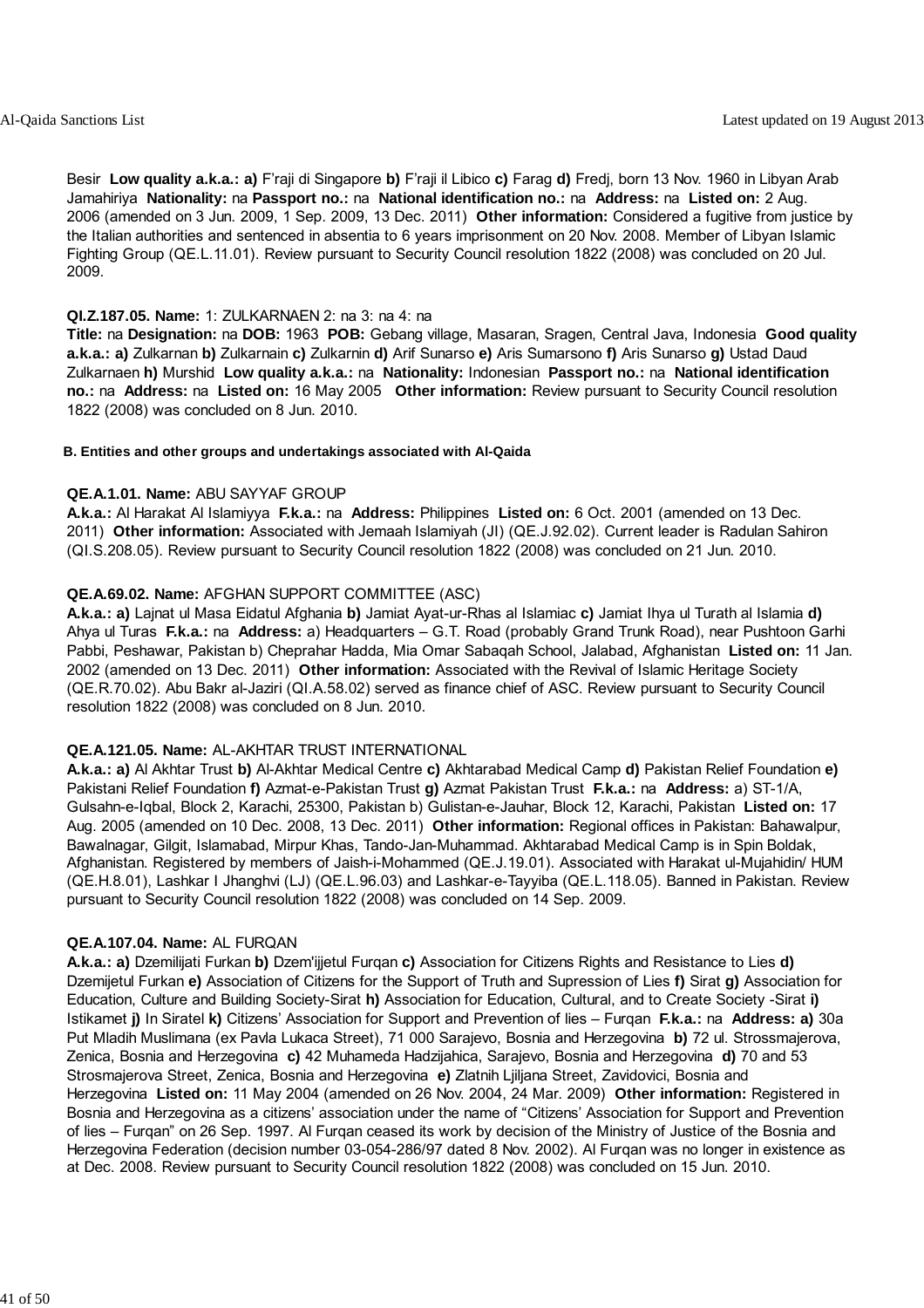#### **QE.A.110.04. Name:** AL-HARAMAIN: AFGHANISTAN BRANCH

**A.k.a.:** na **F.k.a.:** na **Address:** Afghanistan, (at time of listing) **Listed on:** 6 Jul. 2004 (amended on 21 Mar. 2012) **Other information:** Review pursuant to Security Council resolution 1822 (2008) was concluded on 22 Jun. 2010.

#### **QE.A.111.04. Name:** AL-HARAMAIN: ALBANIA BRANCH

**A.k.a.:** na **F.k.a.:** na **Address:** Irfan Tomini Street, #58, Tirana, Albania (at time of listing) **Listed on:** 6 Jul. 2004 (amended on 21 Mar. 2012) **Other information:** Review pursuant to Security Council resolution 1822 (2008) was concluded on 22 Jun. 2010.

### **QE.A.109.04. Name:** AL-HARAMAIN & AL MASJED AL-AQSA CHARITY FOUNDATION

**A.k.a.: a)** Al Haramain Al Masjed Al Aqsa **b)** Al Haramayn Al Masjid Al Aqsa **c)** Al-Haramayn and Al Masjid Al Aqsa Charitable Foundation **d)** Al Harammein Al Masjed Al-Aqsa Charity Foundation **F.k.a.:** na **Address: a)** Branch Address: 2A Hasiba Brankovica, Sarajevo, Bosnia and Herzegovina **b)** 14 Bihacka Street, Sarajevo, Bosnia and Herzegovina **c)** 64 Potur mahala Street, Travnik, Bosnia and Herzegovina **d)** Zenica, Bosnia and Herzegovina **Listed on:** 28 Jun. 2004 (amended on 26 Nov. 2004, 16 Sep. 2008, 24 Mar. 2009) **Other information:** Used to be officially registered in Bosnia and Herzegovina under registry number 24. Al-Haramain & Al Masjed Al-Aqsa Charity Foundation ceased its work by decision of the Ministry of Justice of the Bosnia and Herzegovina Federation (decision on cessation of operation number 03-05-2-203/04). It was no longer in existence as at Dec. 2008. Its premises and humanitarian activities were transferred under Government supervision to a new entity called Sretna Buducnost. Review pursuant to Security Council resolution 1822 (2008) was concluded on 22 Jun. 2010.

### **QE.A.112.04. Name:** AL-HARAMAIN: BANGLADESH BRANCH

**A.k.a.:** na **F.k.a.:** na **Address:** House 1, Road 1, S-6, Uttara, Dhaka, Bangladesh (at time of listing) **Listed on:** 6 Jul. 2004 (amended on 21 Mar. 2012) **Other information:** Review pursuant to Security Council resolution 1822 (2008) was concluded on 22 Jun. 2010.

#### **QE.A.113.04. Name:** AL-HARAMAIN: ETHIOPIA BRANCH

**A.k.a.:** na **F.k.a.:** na **Address:** Woreda District 24 Kebele Section 13, Addis Ababa, Ethiopia (at time of listing) **Listed on:** 6 Jul. 2004 (amended on 21 Mar. 2012) **Other information:** Review pursuant to Security Council resolution 1822 (2008) was concluded on 22 Jun. 2010.

#### **QE.A.103.04. Name:** AL-HARAMAIN FOUNDATION (INDONESIA)

**A.k.a.:** Yayasan Al-Manahil-Indonesia **F.k.a.:** na **Address:** Jalan Laut Sulawesi Blok DII/4, Kavling Angkatan Laut Duren Sawit, Jakarta Timur 13440 Indonesia (at time of listing); Tel.: 021-86611265 and 021-86611266; Fax.: 021-8620174 **Listed on:** 26 Jan. 2004 (amended on 21 Mar. 2012) **Other information:** Review pursuant to Security Council resolution 1822 (2008) was concluded on 22 Jun. 2010.

#### **QE.A.104.04. Name:** AL-HARAMAIN FOUNDATION (PAKISTAN)

**A.k.a.:** na **F.k.a.:** na **Address:** House #279, Nazimuddin Road, F-10/1, Islamabad, Pakistan (at time of listing) **Listed on:** 26 Jan. 2004 (amended on 21 Mar. 2012) **Other information:** Review pursuant to Security Council resolution 1822 (2008) was concluded on 19 Oct. 2009.

#### **QE.A.116.04. Name:** AL-HARAMAIN FOUNDATION (UNION OF THE COMOROS)

**A.k.a.:** na **F.k.a.:** na **Address:** B/P: 1652 Moroni, Union of the Comoros (at time of listing) **Listed on:** 28 Sep. 2004 (amended on 21 Mar. 2012) **Other information:** Review pursuant to Security Council resolution 1822 (2008) was concluded on 22 Jun. 2010.

#### **QE.A.117.04. Name:** AL-HARAMAIN FOUNDATION (UNITED STATES OF AMERICA)

**A.k.a.:** na **F.k.a.:** na **Address:** a) 1257 Siskiyou Blvd., Ashland, OR 97520, United States of America b) 3800 Highway 99 S, Ashland, OR 97520, United States of America c) 2151 E Division St., Springfield, MO 65803, United States of America **Listed on:** 28 Sep. 2004 (amended on 25 Jan. 2010) **Other information:** The United States-based branch of Al-Haramain Foundation was formally established by Suliman Hamd Suleiman al-Buthe (QI.A.179.04.) and another associate in 1997. Review pursuant to Security Council resolution 1822 (2008) was concluded on 19 Oct. 2009.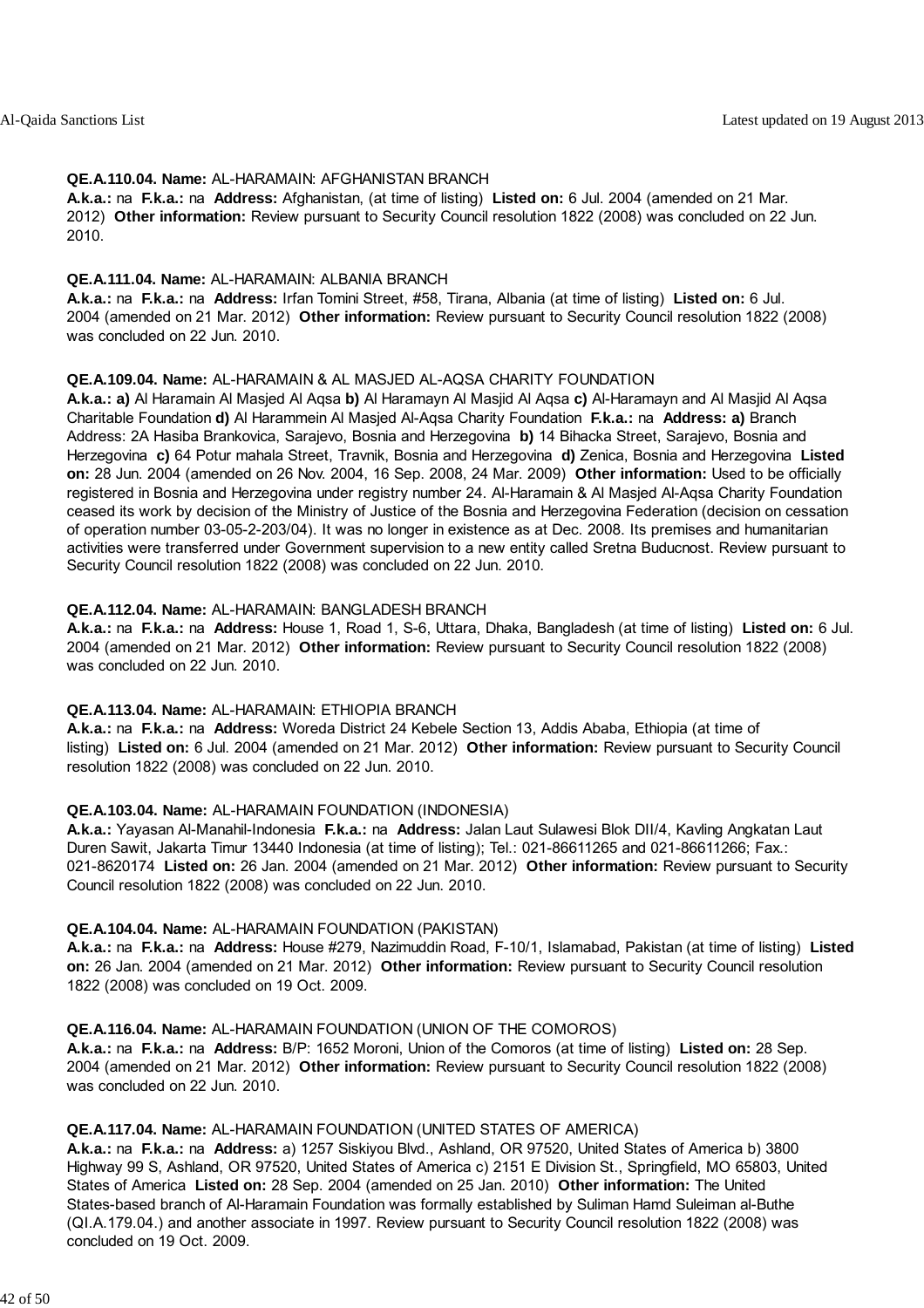### **QE.A.71.02. Name:** AL-HARAMAIN ISLAMIC FOUNDATION

**A.k.a.: a)** Vazir **b)** Vezir **F.k.a.:** na **Address: a)** 64 Poturmahala, Travnik, Bosnia and Herzegovina **b)** Sarajevo, Bosnia and Herzegovina **Listed on:** 13 Mar. 2002 (amended on 26 Dec. 2003, 16 Sep. 2008, 16 Jun. 2011) **Other information:** Under criminal investigation by the authorities of Bosnia and Herzegovina as of Nov. 2007. Employees and associates include Najib Ben Mohamed Ben Salem Al-Waz (listed under permanent reference number QI.A.104.03.). Review pursuant to Security Council resolution 1822 (2008) was concluded on 22 Jun. 2010.

### **QE.A.72.02. Name:** AL-HARAMAIN ISLAMIC FOUNDATION (SOMALIA)

**A.k.a.:** na **F.k.a.:** na **Address:** Somalia **Listed on:** 13 Mar. 2002 (amended on 13 Dec. 2011) **Other information:** The founder and former leader is Aqeel Abdulaziz Aqeel al-Aqeel (QI.A.171.04). Review pursuant to Security Council resolution 1822 (2008) was concluded on 22 Jun. 2010.

### **QE.A.114.04. Name:** AL-HARAMAIN: THE NETHERLANDS BRANCH

**A.k.a.:** Stichting Al Haramain Humanitarian Aid **F.k.a.:** na **Address:** Jan Hanzenstraat 114, 1053SV, Amsterdam, The Netherlands (at time of listing) **Listed on:** 6 Jul. 2004 (amended on 13 Apr. 2012) **Other information:** The founder and former leader is Aqeel Abdulaziz Aqeel al-Aqeel (QI.A.171.04) who was also chairman of its board of directors. Review pursuant to Security Council resolution 1822 (2008) was concluded on 28 Jun. 2010.

### **QE.A.105.04. Name:** AL-HARAMAYN FOUNDATION (KENYA)

**A.k.a.:** na **F.k.a.:** na **Address: a)** Nairobi, Kenya, (at time of listing) **b)** Garissa, Kenya, (at time of listing) **c)** Dadaab, Kenya, (at time of listing) **Listed on:** 26 Jan. 2004 (amended on 21 Mar. 2012) **Other information:** Review pursuant to Security Council resolution 1822 (2008) was concluded on 22 Jun. 2010.

### **QE.A.106.04. Name:** AL-HARAMAYN FOUNDATION (TANZANIA)

**A.k.a.:** na **F.k.a.:** na **Address:** a) P.O. Box 3616, Dar es Salaam, Tanzania (at time of listing) b) Tanga (at time of listing) c) Singida (at time of listing) **Listed on:** 26 Jan. 2004 (amended on 21 Mar. 2012) **Other information:** Review pursuant to Security Council resolution 1822 (2008) was concluded on 22 Jun. 2010.

## **QE.A.2.01. Name:** AL-ITIHAAD AL-ISLAMIYA / AIAI

## **Name (original script):** الاسلامي الاتحاد

**A.k.a.:** na **F.k.a.:** na **Address:** na **Listed on:** 6 Oct. 2001 (amended on 21 Dec. 2007, 13 Dec. 2011, 18 Mar. 2013) **Other information:** Reported to have operated in Somalia and Ethiopia and to have merged with Harakat Al-Shabaab Al-Mujaahidiin (Al-Shabaab), which was accepted as an affiliate of Al-Qaida (QE.A.4.01) by Aiman Muhammed Rabi al-Zawahiri (QI.A.6.01) in Feb. 2012, and is also subject to the sanctions measures set out in Security Council resolution 1844 (2008) concerning Somalia and Eritrea (see www.un.org/sc/committees/751/index.shtml). Leadership included Hassan Abdullah Hersi Al-Turki (QI.A.172.04.) and Hassan Dahir Aweys (QI.D.42.01.). AIAI has received funds through the Al-Haramain Islamic Foundation (Somalia) (QE.A.72.02). Review pursuant to Security Council resolution 1822 (2008) was concluded on 21 Jun. 2010.

#### **QE.A.4.01. Name:** AL-QAIDA

## **Name (original script):** القاعدة

**A.k.a.: a)** "The Base" **b)** Al Qaeda **c)** Islamic Salvation Foundation **d)** The Group for the Preservation of the Holy Sites **e)** The Islamic Army for the Liberation of Holy Places **f)** The World Islamic Front for Jihad Against Jews and Crusaders **g)** Usama Bin Laden Network **h)** Usama Bin Laden Organization **i)** Al Qa'ida **j)** Al Qa'ida/Islamic Army (formerly listed as) **F.k.a.:** na **Address:** na **Listed on:** 6 Oct. 2001 (amended on 5 Mar. 2009, 21 Mar. 2012) **Other information:** Review pursuant to Security Council resolution 1822 (2008) was concluded on 21 Jun. 2010.

#### **QE.J.115.04. Name:** AL-QAIDA IN IRAQ

## القاعده في العراق **:(script original (Name**

**A.k.a.: a)** AQI **b)** al-Tawhid **c)** the Monotheism and Jihad Group **d)** Qaida of the Jihad in the Land of the Two Rivers **e)** Al-Qaida of Jihad in the Land of the Two Rivers **f)** The Organization of Jihad's Base in the Country of the Two Rivers **g)** The Organization Base of Jihad/Country of the Two Rivers **h)** The Organization Base of Jihad/Mesopotamia **i)** Tanzim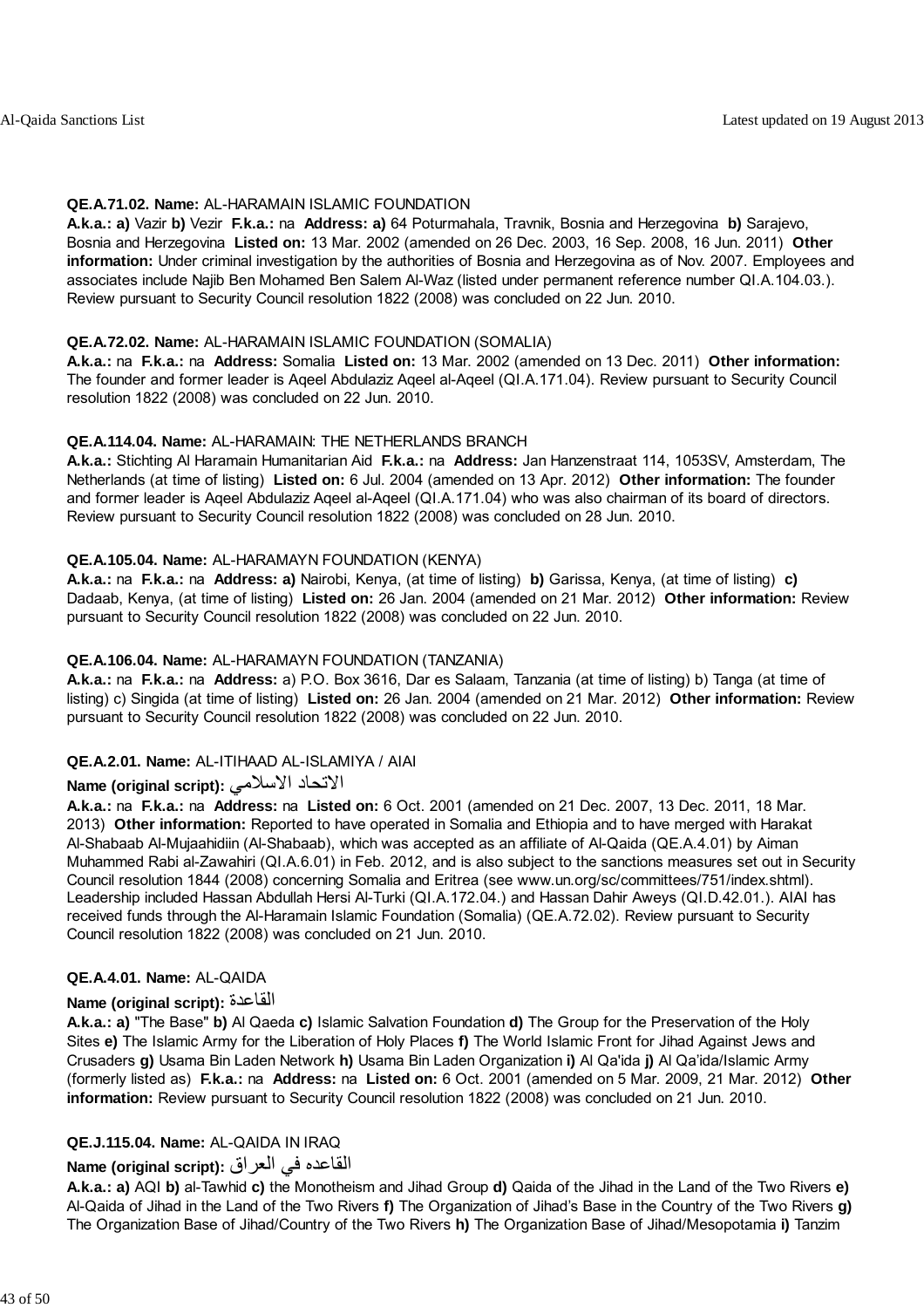Qa'idat Al-Jihad fi Bilad al-Rafidayn **j)** Tanzeem Qa'idat al Jihad/Bilad al Raafidaini **k)** Jama'at Al-Tawhid Wa'al-Jihad **l)** JTJ **m)** Islamic State of Iraq **n)** ISI **o)** al-Zarqawi network **p)** Jabhat al Nusrah **q)** Jabhet al-Nusra **r)** Al-Nusrah Front **s)** The Victory Front **t)** Al-Nusrah Front for the People of the Levant ( الشام لأهل النصرة جبهة (**u)** Islamic State in Iraq and the Levant **F.k.a.:** na **Address:** na **Listed on:** 18 Oct. 2004 (amended on 2 Dec. 2004, 5 Mar. 2009, 13 Dec. 2011, 30 May 2013) **Other information:** Review pursuant to Security Council resolution 1822 (2008) was concluded on 25 May 2010.

### **QE.A.129.10. Name:** AL-QAIDA IN THE ARABIAN PENINSULA (AQAP)

## القاعدة في جزيرة العرب **:(script original (Name**

**A.k.a.: a)** Al-Qaida of Jihad Organization in the Arabian Peninsula **b)** Tanzim Qa'idat al-Jihad fi Jazirat al-Arab **c)** Al-Qaida Organization in the Arabian Peninsula (AQAP) **d)** Al-Qaida in the South Arabian Peninsula **e)** Ansar al-Shari'a (AAS) **F.k.a.:** Al-Qaida in Yemen (AQY) **Address:** na **Listed on:** 19 Jan. 2010 (amended on 4 Oct. 2012) **Other information:** AQAP is a regional affiliate of Al-Qaida (QE.A.4.01) and an armed group operating primarily in Arabian Peninsula. Location: Yemen. Alternative location: Saudi Arabia (2004 – 2006). Formed in Jan. 2009 when Al-Qaida in Yemen combined with Saudi Arabian Al-Qaida operatives. Leader of AQAP is Nasir 'abd-al-Karim 'Abdullah Al-Wahishi (QI.A.274.10.) and his deputy is Said Ali Al-Shihri (QI.A.275.10.). Ansar al-Shari'a was formed in early 2011 by AQAP and has taken responsibility for multiple attacks in Yemen against both government and civilian targets.

### **QE.A.5.01. Name:** AL RASHID TRUST

**A.k.a.: a)** Al-Rasheed Trust **b)** Al Rasheed Trust **c)** Al-Rashid Trust **d)** Aid Organization of the Ulema, Pakistan **e)** Al Amin Welfare Trust **f)** Al Amin Trust **g)** Al Ameen Trust **h)** Al-Ameen Trust **i)** Al Madina Trust **j)** Al-Madina Trust **F.k.a.:** na **Address: a)** Kitas Ghar, Nazimabad 4, Dahgel-Iftah, Karachi, Pakistan, Kitas Ghar, Nazimabad 4, Dahgel-Iftah, Karachi, Pakistan **b)** Jamia Maajid, Sulalman Park, Melgium Pura, Lahore, Pakistan, Jamia Maajid, Sulalman Park, Melgium Pura, Lahore, Pakistan **c)** Office Dha'rbi-M'unin, Opposite Khyber Bank, Abbottabad Road, Mansehra, Pakistan **d)** Office Dha'rbi-M'unin ZR Brothers, Katcherry Road, Chowk Yadgaar, Peshawar, Pakistan **e)** Office Dha'rbi-M'unin, Rm No. 3, Moti Plaza, Near Liaquat Bagh, Muree Road, Rawalpindi, Pakistan **f)** Office Dha'rbi-M'unin, Top Floor, Dr. Dawa Khan Dental Clinic Surgeon, Main Baxae, Mingora, Swat, Pakistan **g)** Kitab Ghar, Darul Ifta Wal Irshad, Nazimabad No. 4, Karachi, Pakistan, Phone 6683301; Phone 0300-8209199; Fax 6623814 **h)** 302b-40, Good Earth Court, Opposite Pia Planitarium, Block 13a, Gulshan -l Igbal, Karachi, Pakistan; Phone 4979263 **i)** 617 Clifton Center, Block 5, 6th Floor, Clifton, Karachi, Pakistan; Phone 587-2545 **j)** j) 605 Landmark Plaza, 11 Chundrigar Road, Opposite Jang Building, Karachi, Pakistan; Phone 2623818-19 **k)** Jamia Masjid, Sulaiman Park, Begum Pura, Lahore, Pakistan; Phone 042-6812081 **Listed on:** 6 Oct. 2001 (amended on 21 Oct. 2008, 10 Dec. 2008, 13 Dec. 2011) **Other information:** Headquarters are in Pakistan. Operations in Afghanistan: Herat Jalalabad, Kabul, Kandahar, Mazar Sherif. Also operations in Kosovo, Chechnya. Involved in the financing of Al-Qaida and the Taliban. Until 21 Oct. 2008, this entity appeared also as "Aid Organization of the Ulema, Pakistan" (QE.A.73.02.), listed on 24 Apr. 2002 and amended on 25 Jul. 2006. The two entries Al Rashid Trust (QE.A.5.01.) and Aid Organization of the Ulema, Pakistan (QE.A.73.02.) were consolidated into this entity on 21 Oct. 2008. Founded by Mufti Rashid Ahmad Ledahyanoy (QI.L.30.01). Associated with Jaish-i-Mohammed (QE.J.19.01). Banned in Pakistan since Oct. 2001. Despite the closure of its offices in Pakistan in February 2007 it has continued its activities. Review pursuant to Security Council resolution 1822 (2008) was concluded on 6 May 2010.

#### **QE.A.98.03. Name:** ANSAR AL-ISLAM

## **Name (original script):** الاسلام أنصار

**A.k.a.: a)** Devotees of Islam **b)** Jund al-Islam **c)** Soldiers of Islam **d)** Kurdistan Supporters of Islam **e)** Supporters of Islam in Kurdistan **f)** Followers of Islam in Kurdistan **g)** Kurdish Taliban **h)** Soldiers of God **i)** Ansar al-Sunna Army **j)** Jaish Ansar al-Sunna **k)** Ansar al-Sunna **F.k.a.:** na **Address:** na **Listed on:** 24 Feb. 2003 (amended on 31 Mar. 2004, 5 Mar. 2009, 18 Mar. 2009, 21 Oct. 2010, 13 Dec. 2011) **Other information:** The founder is Najmuddin Faraj Ahmad (QI.A.226.06). Associated with Al-Qaida in Iraq (QE.J.115.04). Located and primarily active in northern Iraq but maintains a presence in western and central Iraq. Review pursuant to Security Council resolution 1822 (2008) was concluded on 21 Jun. 2010.

## **QE.A.135.13 Name:** ANSAR EDDINE

## **Name (original script):** الدين انصار

**A.k.a.:** Ansar Dine **F.k.a.:** na **Address:** Mali **Listed on:** 20 Mar. 2013 **Other information:** Was founded in December 2011 by Iyad ag Ghali (QI.A.316.13.). Linked to the Organization of Al-Qaida in the Islamic Maghreb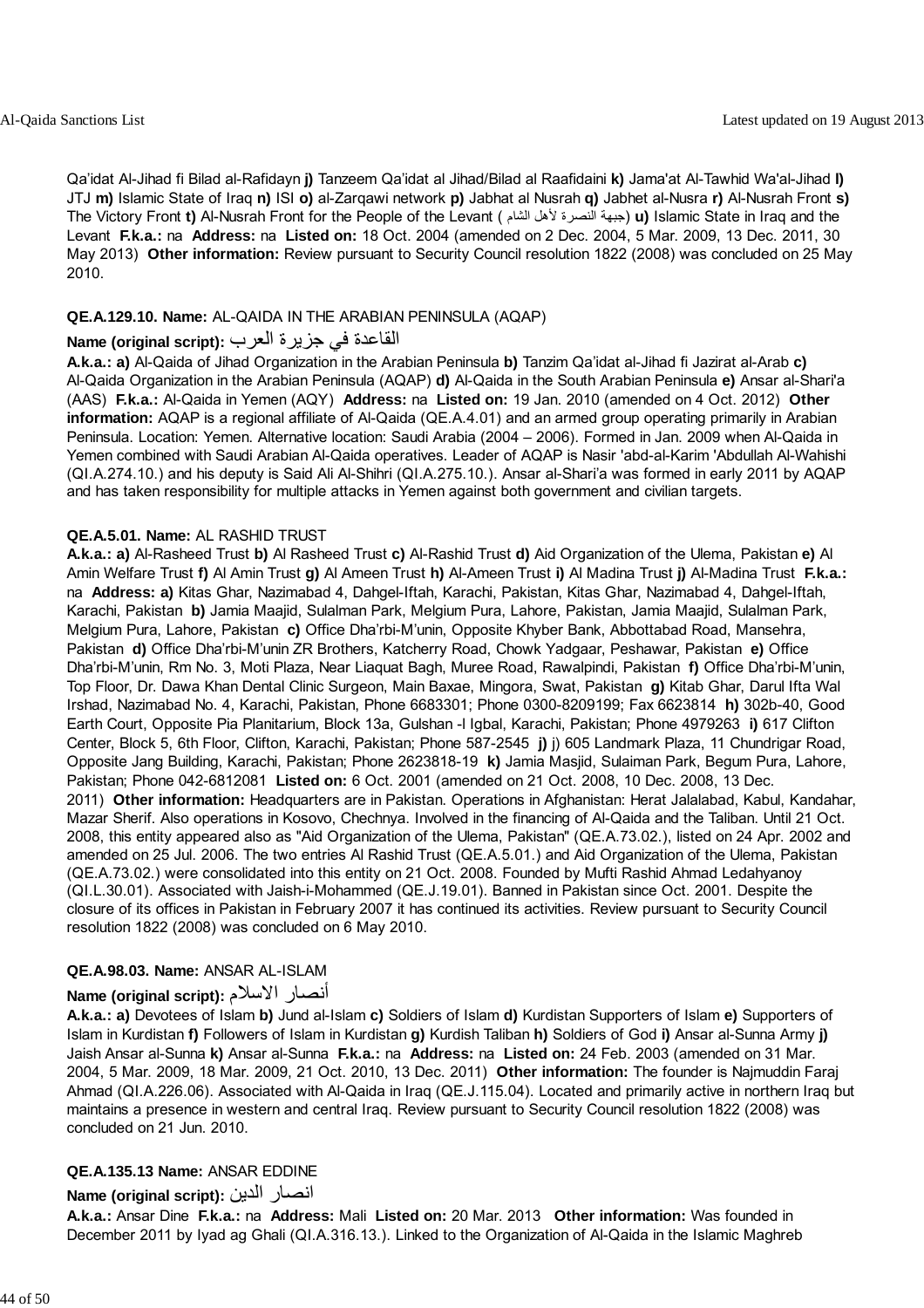(QE.T.14.01) and Mouvement pour l'Unification et le Jihad en Afrique de l'Ouest (MUJAO) (QE.M.134.12). Associated with Abdelmalek Droukdel (QI.D.232.07.).

## **QE.A.6.01. Name:** ARMED ISLAMIC GROUP

الجماعة الاسلامية المسلحة **:(script original (Name**

**A.k.a.: a)** Al Jamm'ah Al-Islamiah Al- Musallah **b)** GIA **c)** Groupe Islamique Armé **F.k.a.:** na **Address:** Algeria **Listed on:** 6 Oct. 2001 (amended on 7 Apr. 2008, 13 Dec. 2011) **Other information:** Review pursuant to Security Council resolution 1822 (2008) was concluded on 21 Jun. 2010.

## **QE.A.7.01. Name:** ASBAT AL-ANSAR

### **Name (original script):** الأنصار عصبة

**A.k.a.:** na **F.k.a.:** na **Address:** Ein el-Hilweh camp, Lebanon **Listed on:** 6 Oct. 2001 (amended on 30 Jan. 2009, 13 Dec. 2011) **Other information:** Active in northern Iraq. Associated with Al-Qaida in Iraq (QE.J.115.04). Review pursuant to Security Council resolution 1822 (2008) was concluded on 21 Jun. 2010.

### **QE.B.93.02. Name:** BENEVOLENCE INTERNATIONAL FOUNDATION

**A.k.a.: a)** Al Bir Al Dawalia **b)** BIF **c)** BIF-USA **d)** Mezhdunarodnyj Blagotvoritel'nyl Fond **F.k.a.:** na **Address: a)** 8820 Mobile Avenue, IA, Oak Lawn, Illinois, 60453, United States of America **b)** P.O. Box 548, Worth, Illinois, 60482, United States of America **c)** (Formerly located at) 9838 S. Roberts Road, Suite 1W, Palos Hills, Illinois, 60465, United States of America **d)** (Formerly located at) 20-24 Branford Place, Suite 705, Newark, New Jersey, 07102, United States of America **e)** P.O. Box 1937, Khartoum, Sudan **f)** Bangladesh **g)** Gaza Strip **h)** Yemen **Listed on:** 21 Nov. 2002 (amended on 24 Jan. 2003, 28 Apr. 2011, 18 May 2012) **Other information:** Employer Identification Number (United States of America): 36-3823186. Associated with Benevolence International Fund (QE.B.94.02). Review pursuant to Security Council resolution 1822 (2008) was concluded on 22 Jun. 2010.

## **QE.D.102.03. Name:** DJAMAT HOUMAT DAAWA SALAFIA (DHDS)

## جماعة حماة الدعوة السلفية **:(script original (Name**

**A.k.a.:** Djamaat Houmah Al-Dawah Al-Salafiat **F.k.a.:** Katibat el Ahouel **Address:** Algeria **Listed on:** 11 Nov. 2003 (amended on 26 Nov. 2004, 7 Apr. 2008, 25 Jan. 2010, 13 Dec. 2011) **Other information:** Associated with the Armed Islamic Group (GIA) (QE.A.6.01) and the Organization of Al-Qaida in the Islamic Maghreb (QE.T.14.01). Review pursuant to Security Council resolution 1822 (2008) was concluded on 30 Jul. 2009.

#### **QE.E.88.02. Name:** EASTERN TURKISTAN ISLAMIC MOVEMENT (ETIM)

**A.k.a.: a)** The Eastern Turkistan Islamic Party **b)** The Eastern Turkistan Islamic Party of Allah **c)** Islamic Party of Turkestan **d)** Djamaat Turkistan **F.k.a.:** na **Address:** na **Listed on:** 11 Sep. 2002 (amended on 3 Oct. 2008, 13 Dec. 2011) **Other information:** Active in China, South Asia and Central Asia. Review pursuant to Security Council resolution 1822 (2008) was concluded on 20 May 2010.

## **QE.A.3.01. Name:** EGYPTIAN ISLAMIC JIHAD

## الجهاد الاسلامي المصري **:(script original (Name**

**A.k.a.: a)** Egyptian Al-Jihad **b)** Jihad Group **c)** New Jihad **d)** Al-Jihad **e)** Egyptian Islamic Movement **F.k.a.:** na **Address:** na **Listed on:** 6 Oct. 2001 (amended on 5 Mar. 2009, 13 Dec. 2011) **Other information:** Co-founded by Aiman Muhammed Rabi al-Zawahiri (QI.A.6.01), who was also its military leader. Review pursuant to Security Council resolution 1822 (2008) was concluded on 21 Jun. 2010.

### **QE.E.131.11. Name:** EMARAT KAVKAZ

## **Name (original script):** Эмират Кавказ

**A.k.a.:** na **F.k.a.:** na **Address:** na **Listed on:** 29 Jul. 2011 **Other information:** Mainly active in the Russian Federation, Afghanistan and Pakistan. Led by Doku Khamatovich Umarov (QI.U.290.11.)

#### **QE.G.91.02. Name:** GLOBAL RELIEF FOUNDATION (GRF)

**A.k.a.:** na **F.k.a.:** na **Address: a)** 9935 South 76th Avenue, Unit 1, Bridgeview, Illinois, 60455, United States of America **b)** P.O. Box 1406, Bridgeview, Illinois, 60455, United States of America **Listed on:** 22 Oct. 2002 (amended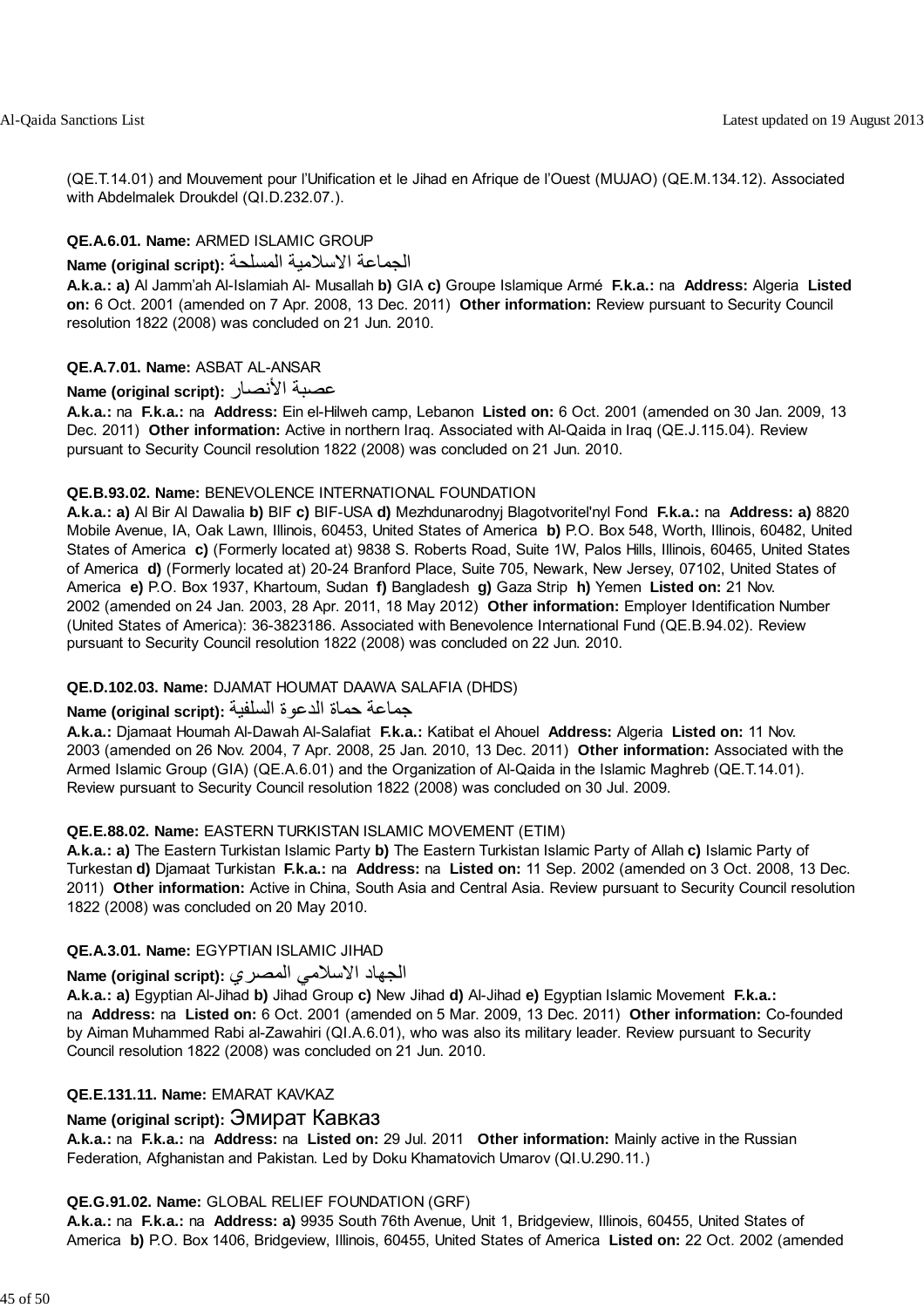on 26 Nov. 2004, 20 Dec. 2005, 25 Jul. 2006, 24 Mar. 2009, 11 Mar. 2010, 25 Mar. 2010, 28 Apr. 2011, 21 Feb. 2012) **Other information:** Other Foreign Locations: Afghanistan, Bangladesh, Eritrea, Ethiopia, India, Iraq, West Bank and Gaza, Somalia and Syria. Federal Employer Identification Number (United States of America): 36-3804626. V.A.T. Number: BE 454,419,759. Review pursuant to Security Council resolution 1822 (2008) was concluded on 21 Jun. 2010.

### **QE.H.130.10. Name:** HARAKAT-UL JIHAD ISLAMI

## حرکت الجہاد الاسلامی **:(script original (Name**

**A.k.a.: a)** HUJI **b)** Movement of Islamic Holy War **c)** Harkat-ul-Jihad-al Islami **d)** Harkat-al-Jihad-ul Islami **e)** Harkatul-Jehad-al-Islami **f)** Harakat ul Jihad-e-Islami **F.k.a.: a)** Harakat-ul-Ansar **b)** HUA **Address:** na **Listed on:** 6 Aug. 2010 (amended on 13 Dec. 2011) **Other information:** Was established in Afghanistan in 1980. In 1993, Harakat-ul Jihad Islami merged with Harakat ul-Mujahidin (QE.H.8.01) to form Harakat ul-Ansar. In 1997, Harakat-ul Jihad Islami split from Harakat ul-Ansar and resumed using its former name. Operations are in India, Pakistan and Afghanistan. Banned in Pakistan.

## **QE.H.8.01. Name:** HARAKAT UL-MUJAHIDIN / HUM

**A.k.a.: a)** Al-Faran **b)** Al-Hadid **c)** Al-Hadith **d)** Harakat Ul-Ansar **e)** HUA **f)** Harakat Ul- Mujahideen **F.k.a.:** na **Address:** Pakistan **Listed on:** 6 Oct. 2001 (amended on 13 Dec. 2011) **Other information:** Associated with Jaish-i-Mohammed (QE.J.19.01), Lashkar i Jhangvi (LJ) (QE.L.96.03) and Lashkar-e-Tayyiba (QE.L.118.05). Active in Pakistan and Afghanistan. Banned in Pakistan. Review pursuant to Security Council resolution 1822 (2008) was concluded on 21 Jun. 2010.

## **QE.I.127.06. Name:** INTERNATIONAL ISLAMIC RELIEF ORGANIZATION, INDONESIA, BRANCH OFFICE

**A.k.a.: a)** International Islamic Relief Agency **b)** International Relief Organization **c)** Islamic Relief Organization **d)** Islamic World Relief **e)** International Islamic Aid Organization **f)** Islamic Salvation Committee **g)** The Human Relief Committee of the Muslim World League **h)** World Islamic Relief Organization **i)** Al Igatha Al-Islamiya **j)** Hayat al-Aghatha al-Islamia al-Alamiya **k)** Hayat al-Igatha **l)** Hayat Al-'Igatha **m)** Ighatha **n)** Igatha **o)** Igassa **p)** Igasa **q)** Igase **r)** Egassa **s)** IIRO **F.k.a.:** na **Address: a)** International Islamic Relief Organization, Indonesia Office; Jalan Raya Cipinang Jaya No. 90; East Jakarta, 13410, Indonesia **b)** P.O. Box 3654; Jakarta, 54021, Indonesia **c)** 8 Jalan Tarnan Simanjuntak Barat, Cipinang Cempedak Jakarta Timur 13340 Indonesia **Listed on:** 9 Nov. 2006 (amended on 13 Dec. 2011) **Other information:** Associated with Jemaah Islamiyah (QE.J.92.02) and the International Islamic Relief Organization, Philippines, Branch Offices (QE.I.126.06). Review pursuant to Security Council resolution 1822 (2008) was concluded on 28 Jun. 2010.

**QE.I.126.06. Name:** INTERNATIONAL ISLAMIC RELIEF ORGANIZATION, PHILIPPINES, BRANCH OFFICES **A.k.a.: a)** International Islamic Relief Agency **b)** International Relief Organization **c)** Islamic Relief Organization **d)** Islamic World Relief **e)** International Islamic Aid Organization **f)** Islamic Salvation Committee **g)** The Human Relief Committee of the Muslim World League **h)** World Islamic Relief Organization **i)** Al Igatha Al-Islamiya **j)** Hayat al-Aghatha al-Islamia al-Alamiya **k)** Hayat al-Igatha **l)** Hayat Al-'Igatha **m)** Ighatha **n)** Igatha **o)** Igassa **p)** Igasa **q)** Igase **r)** Egassa **s)** IIRO **F.k.a.:** na **Address:** a) International Islamic Relief Organization, Philippines Office; 201 Heart Tower Building; 108 Valero Street; Salcedo Village, Makati City; Manila, Philippines b) Zamboanga City, Philippines c) Tawi Tawi, Philippines d) Marawi City, Philippines e) Basilan, Philippines f) Cotabato City, Philippines **Listed on:** 4 Aug. 2006 (amended on 13 Dec. 2011) **Other information:** Associated with the Abu Sayyaf Group (QE.A.1.01) and Jemaah Islamiyah (QE.J.92.02). All offices closed in 2006 but as of early 2009, the IIRO office in Manila, the Philippines had reopened. Review pursuant to Security Council resolution 1822 (2008) was concluded on 28 Jun. 2010.

#### **QE.I.9.01. Name:** ISLAMIC ARMY OF ADEN

**A.k.a.:** na **F.k.a.:** na **Address:** na **Listed on:** 6 Oct. 2001 **Other information:** Review pursuant to Security Council resolution 1822 (2008) was concluded on 9 Jul. 2010.

## **QE.I.99.03. Name:** ISLAMIC INTERNATIONAL BRIGADE (IIB)

**A.k.a.: a)** The Islamic Peacekeeping Brigade **b)** The Islamic Peacekeeping Army **c)** The International Brigade **d)** Islamic Peacekeeping Battalion **e)** International Battalion **f)** Islamic Peacekeeping International Brigade **F.k.a.:** na **Address:** na **Listed on:** 4 Mar. 2003 (amended on 13 Dec. 2011) **Other information:** Linked to the Riyadus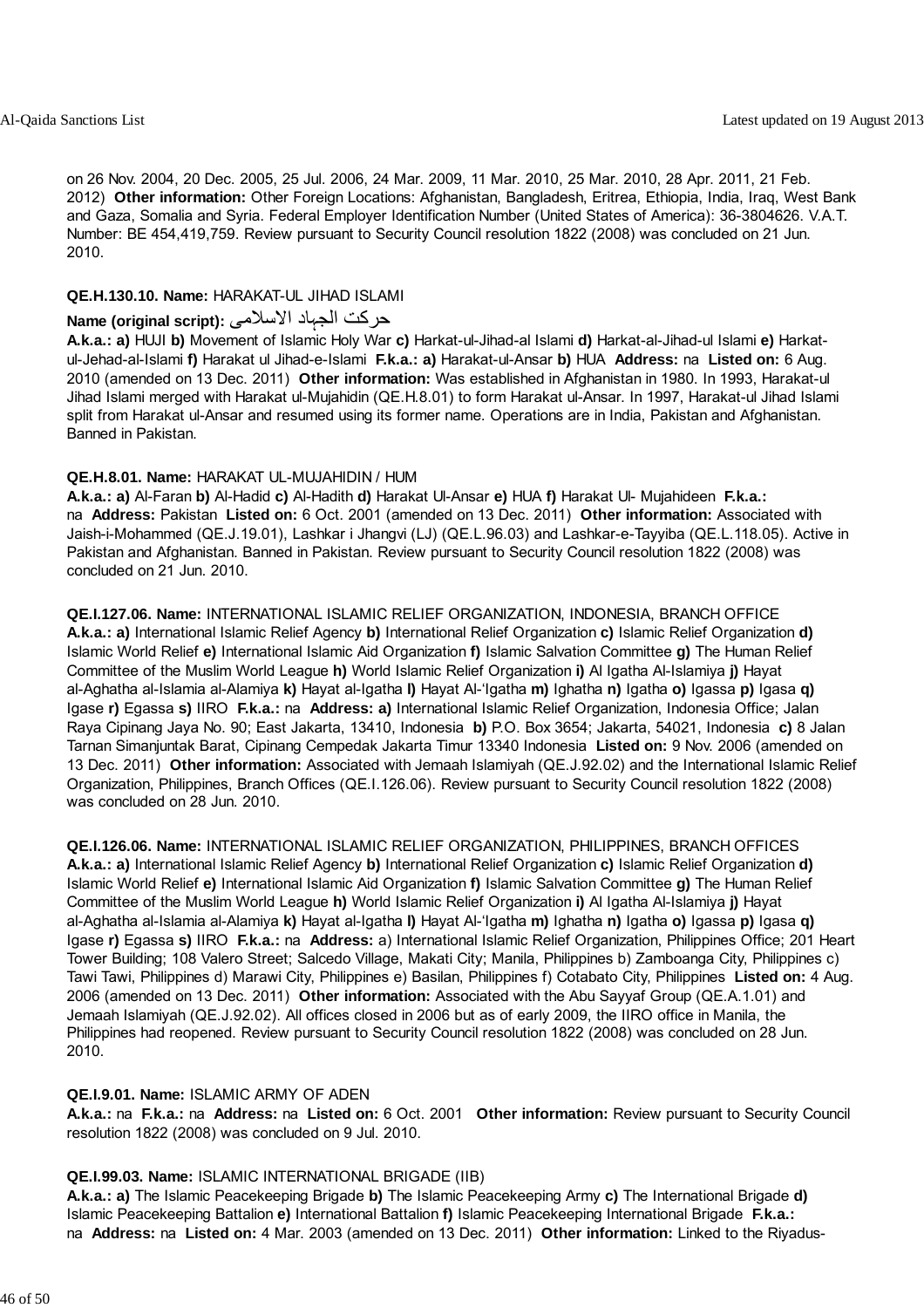Salikhin Reconnaissance and Sabotage Battalion of Chechen Martyrs (RSRSBCM) (QE.R.100.03) and the Special Purpose Islamic Regiment (SPIR) (QE.S.101.03). Review pursuant to Security Council resolution 1822 (2008) was concluded on 17 May 2010.

#### **QE.I.119.05. Name:** ISLAMIC JIHAD GROUP

**A.k.a.: a)** Jama'at al-Jihad **b)** Libyan Society **c)** Kazakh Jama'at **d)** Jamaat Mojahedin **e)** Jamiyat **f)** Jamiat al-Jihad al-Islami **g)** Dzhamaat Modzhakhedov **h)** Islamic Jihad Group of Uzbekistan **i)** al-Djihad al-Islami **j)** Zamaat Modzhakhedov Tsentralnoy Asii **k)** Islamic Jihad Union **F.k.a.:** na **Address:** na **Listed on:** 1 Jun. 2005 (amended on 19 Apr. 2006, 20 Feb. 2008, 13 Dec. 2011) **Other information:** Founded and led by Najmiddin Kamolitdinovich Jalolov (QI.J.240.08) and Suhayl Fatilloevich Buranov (QI.B.239.08). Associated with the Islamic Movement of Uzbekistan (QE.I.10.01) and Emarat Kavkaz (QE.E.131.11). Active in the Afghanistan/Pakistan border area, Central Asia, South Asia region and some European States. Review pursuant to Security Council resolution 1822 (2008) was concluded on 20 May 2010.

## **QE.I.10.01. Name:** ISLAMIC MOVEMENT OF UZBEKISTAN

**A.k.a.:** IMU **F.k.a.:** na **Address:** na **Listed on:** 6 Oct. 2001 (amended on 13 Dec. 2011) **Other information:** Associated with the Eastern Turkistan Islamic Movement (QE.E.88.02), Islamic Jihad Group (QE.I.119.05) and Emarat Kavkaz (QE.E.131.11). Active in the Afghanistan/Pakistan border area, northern Afghanistan and Central Asia. Review pursuant to Security Council resolution 1822 (2008) was concluded on 21 Jun. 2010.

### **QE.J.19.01. Name:** JAISH-I-MOHAMMED

**A.k.a.:** Army of Mohammed **F.k.a.:** na **Address:** Pakistan **Listed on:** 17 Oct. 2001 (amended on 13 Dec. 2011) **Other information:** Based in Peshawar and Muzaffarabad, Pakistan Associated with Harakat ul-Mujahidin / HUM (QE.H.8.01), Lashkar-e-Tayyiba (QE.L.118.05), Al-Akhtar Trust International (QE.A.121.05), and Harakat-ul Jihad Islami (QE.H.130.10). Banned in Pakistan. Review pursuant to Security Council resolution 1822 (2008) was concluded on 21 Jun. 2010.

#### **QE.J.20.01. Name:** JAM'YAH TA'AWUN AL-ISLAMIA

**A.k.a.: a)** Society of Islamic Cooperation **b)** Jam'iyat Al Ta'awun Al Islamiyya **c)** Jit **F.k.a.:** na **Address:** Kandahar City, Afghanistan **Listed on:** 17 Oct. 2001 (amended on 13 Dec. 2011) **Other information:** Founded by Usama Mohammad Awad bin Laden (QI.B.8.01) in 2001. Review pursuant to Security Council resolution 1822 (2008) was concluded on 21 Jun. 2010.

## **QE.J.92.02. Name:** JEMAAH ISLAMIYAH

**A.k.a.: a)** Jema'ah Islamiyah **b)** Jemaah Islamiya **c)** Jemaah Islamiah **d)** Jamaah Islamiyah **e)** Jama'ah Islamiyah **F.k.a.:** na **Address:** na **Listed on:** 25 Oct. 2002 (amended on 13 Dec. 2011) **Other information:** Operates in Southeast Asia, including Indonesia, Malaysia and the Philippines. Associated with the Abu Sayyaf Group (QE.A.1.01). Review pursuant to Security Council resolution 1822 (2008) was concluded on 25 May 2010.

#### **QE.J.133.12. Name:** JEMMAH ANSHORUT TAUHID (JAT)

**A.k.a.: a)** Jemaah Anshorut Tauhid **b)** Jemmah Ansharut Tauhid **c)** Jem'mah Ansharut Tauhid **d)** Jamaah Ansharut Tauhid **e)** Jama'ah Ansharut Tauhid **f)** Laskar 99 **F.k.a.:** na **Address:** Jl. Semenromo number 58, 04/XV Ngruki, Cemani, Grogol, Sukoharjo, Jawa Tengah, Indonesia, Telephone: 0271-2167285, Email:

info@ansharuttauhid.com **Listed on:** 12 Mar. 2012 **Other information:** Founded and led by Abu Bakar Ba'asyir (QI.B.217.06.). Established on 27 Jul. 2008 in Solo, Indonesia. Associated with Jemmah Islamiya (JI) (QE.J.92.02.). Website: http:/ansharuttauhid.com/

## **QE.L.97.03. Name:** LAJNAT AL DAAWA AL ISLAMIYA

## لجنة الدعوة الاسلامية **:(script original (Name**

**A.k.a.: a)** LDI **b)** Lajnat Al Dawa **c)** Islamic Missionary Commission **F.k.a.:** na **Address: a)** Afghanistan **b)** Pakistan **Listed on:** 20 Feb. 2003 (amended on 5 Mar. 2009, 13 Dec. 2011) **Other information:** Associated with the Libyan Islamic Fighting Group (QE.L.11.01). Review pursuant to Security Council resolution 1822 (2008) was concluded on 19 Jul. 2010.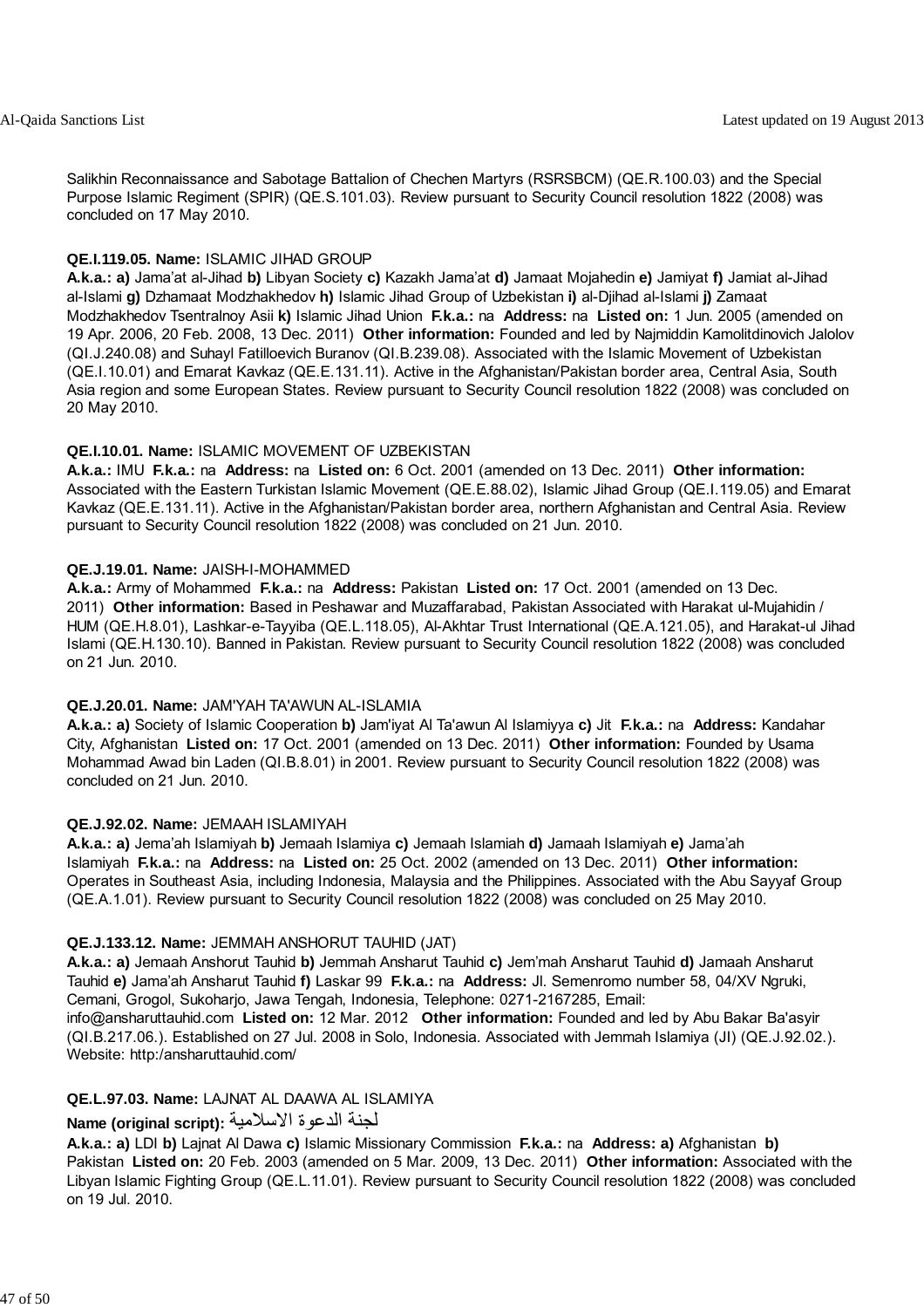### **QE.L.118.05. Name:** LASHKAR-E-TAYYIBA

**A.k.a.: a)** Lashkar-e-Toiba **b)** Lashkar-i-Taiba **c)** al Mansoorian **d)** al Mansooreen **e)** Army of the Pure **f)** Army of the Righteous **g)** Army of the Pure and Righteous **h)** Paasban-e-Kashmir **i)** Paasban-i-Ahle-Hadith **j)** Pasban-e-Kashmir **k)** Pasban-e-Ahle-Hadith **l)** Paasban-e-Ahle-Hadis **m)** Pashan-e-ahle Hadis **n)** Lashkar e Tayyaba **o)** LET **p)** Jamaatud-Dawa **q)** JUD **r)** Jama'at al-Dawa **s)** Jamaat ud-Daawa **t)** Jamaat ul-Dawah **u)** Jamaat-ul-Dawa **v)** Jama'ati-Dawat **w)** Jamaiat-ud-Dawa **x)** Jama'at-ud-Da'awah **y)** Jama'at-ud-Da'awa **z)** Jamaati-ud-Dawa **aa)** Falah-i-Insaniat Foundation (FIF) **F.k.a.:** na **Address:** na **Listed on:** 2 May 2005 (amended on 3 Nov. 2005, 10 Dec. 2008, 14 Mar. 2012) **Other information:** Associated with Hafiz Muhammad Saeed (QI.S.263.08) who is the leader of Lashkare-Tayyiba. Review pursuant to Security Council resolution 1822 (2008) was concluded on 8 Jun. 2010.

### **QE.L.96.03. Name:** LASHKAR I JHANGVI (LJ)

**A.k.a.:** na **F.k.a.:** na **Address:** na **Listed on:** 3 Feb. 2003 (amended on 13 Dec. 2011) **Other information:** Based primarily in Pakistan's Punjab region and in the city of Karachi. Active in Pakistan although banned as at 2010. Review pursuant to Security Council resolution 1822 (2008) was concluded on 21 Jun. 2010.

### **QE.L.11.01. Name:** LIBYAN ISLAMIC FIGHTING GROUP

# الجماعة الاسلامية المقاتلة الليبية **:(script original (Name**

**A.k.a.:** LIFG **F.k.a.:** na **Address:** Libyan Arab Jamahiriya **Listed on:** 6 Oct. 2001 (amended on 5 Mar. 2009, 13 Dec. 2011) **Other information:** Members in Afghanistan merged with Al-Qaida (QE.A.4.01) in Nov. 2007. Review pursuant to Security Council resolution 1822 (2008) was concluded on 21 Jun. 2010.

### **QE.M.12.01. Name:** MAKHTAB AL-KHIDAMAT

## **Name (original script):** الخدمات مكتب

**A.k.a.: a)** MAK **b)** Al Kifah **F.k.a.:** na **Address:** na **Listed on:** 6 Oct. 2001 (amended on 5 Mar. 2009, 13 Dec. 2011) **Other information:** Absorbed into Al-Qaida (QE.A.4.01.). Review pursuant to Security Council resolution 1822 (2008) was concluded on 21 Jun. 2010.

#### **QE.M.89.02. Name:** MOROCCAN ISLAMIC COMBATANT GROUP

## الجماعة الاسلامية المغربية المقاتلة **:(script original (Name**

**A.k.a.: a)** Groupe Islamique Combattant Marocain **b)** GICM **F.k.a.:** na **Address:** Morocco **Listed on:** 10 Oct. 2002 (amended on 5 Mar. 2009) **Other information:** Associated with the Organization of Al-Qaida in the Islamic Maghreb (QE.T.14.01). Review pursuant to Security Council resolution 1822 (2008) was concluded on 20 May 2010.

**QE.M.134.12. Name:** Mouvement pour l'Unification et le Jihad en Afrique de l'Ouest (MUJAO)

## حرآة التوحيد والجهاد في غرب إفريقيا **:(script original (Name**

**A.k.a.:** na **F.k.a.:** na **Address: a)** Mali **b)** Algeria **Listed on:** 5 Dec. 2012 **Other information:** Associated with The Organization of Al-Qaida in the Islamic Maghreb (QE.T.14.01.) and Mokhtar Belmokhtar (QI.B.136.03.). Active in the Sahel/Sahara region.

#### **QE.R.21.01. Name:** RABITA TRUST

**A.k.a.:** na **F.k.a.:** na **Address:** a) Room 9a, 2nd Floor, Wahdat Road, Education Town, Lahore, Pakistan b) Wares Colony, Lahore, Pakistan (at time of listing) **Listed on:** 17 Oct. 2001 (amended on 21 Mar. 2012) **Other information:** Wa'el Hamza Abd al-Fatah Julaidan (QI.J.79.02) served as its Director General. Banned in Pakistan. Review pursuant to Security Council resolution 1822 (2008) was concluded on 21 Jun. 2010.

#### **QE.R.128.08. Name:** RAJAH SOLAIMAN MOVEMENT

**A.k.a.: a)** Rajah Solaiman Islamic Movement **b)** Rajah Solaiman Revolutionary Movement **F.k.a.:** na **Address: a)** Barangay Mal-Ong, Anda, Pangasinan Province, Philippines **b)** Sitio Dueg, Barangay Maasin, San Clemente, Tarlac Province, Philippines **c)** Number 50, Purdue Street, Cubao, Quezon City, Philippines **Listed on:** 4 Jun. 2008 (amended on 13 Dec. 2011) **Other information:** Founded and headed by Hilarion Del Rosario Santos III (QI.S.244.08). Associated with the Abu Sayyaf Group (QE.A.1.01.) and Jemaah Islamiyah (QE.J.92.02.) the International Islamic Relief Organization, Philippines, branch offices (QE.I.126.06.) and Khadafi Abubakar Janjalani (QI.J.180.04.). Review pursuant to Security Council resolution 1822 (2008) was concluded on 13 May 2010.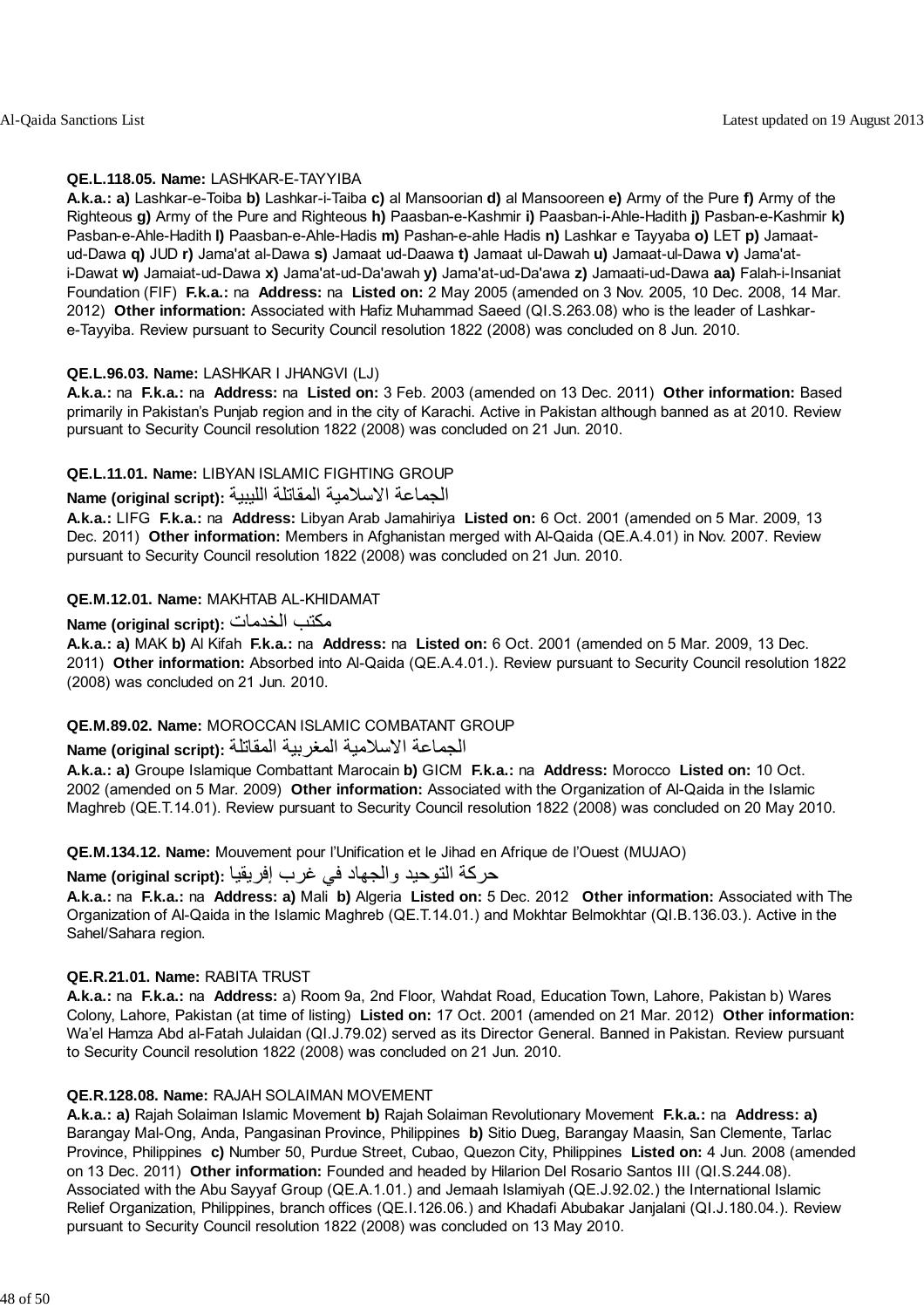### **QE.R.70.02. Name:** REVIVAL OF ISLAMIC HERITAGE SOCIETY

## جمعية احياء التراث الاسلامي **:(script original (Name**

**A.k.a.: a)** Revival of Islamic Society Heritage on the African Continent **b)** Jamia Ihya ul Turath **c)** RIHS **d)** Jamiat Ihia Al-Turath Al-Islamiya **F.k.a.:** na **Address: a)** Pakistan **b)** Afghanistan **Listed on:** 11 Jan. 2002 (amended on 25 Jul. 2006, 5 Mar. 2009, 13 Dec. 2011) **Other information:** NOTE: Only the Pakistan and Afghanistan offices of this entity are designated. Associated with Abu Bakr al-Jaziri (QI.A.58.02) and Afghan Support Committee (ASC) (QE.A.69.02). Review pursuant to Security Council resolution 1822 (2008) was concluded on 8 Jun. 2010.

### **QE.R.100.03. Name:** RIYADUS-SALIKHIN RECONNAISSANCE AND SABOTAGE BATTALION OF CHECHEN MARTYRS (RSRSBCM)

**A.k.a.: a)** Riyadus-Salikhin Reconnaissance and Sabotage Battalion **b)** Riyadh-as-Saliheen **c)** The Sabotage and Military Surveillance Group of the Riyadh al-Salihin Martyrs **d)** Firqat al-Takhrib wa al-Istitla al-Askariyah li Shuhada Riyadh al-Salihin **e)** Riyadus-Salikhin Reconnaissance and Sabotage battalion of Shahids (martyrs) **F.k.a.:** na **Address:** na **Listed on:** 4 Mar. 2003 (amended on 25 Jul. 2006, 13 Dec. 2011) **Other information:** Associated with the Islamic International Brigade (IIB) (QE.I.99.03), the Special Purpose Islamic Regiment (SPIR) (QE.S.101.03) and Emarat Kavkaz (QE.E.131.11). Review pursuant to Security Council resolution 1822 (2008) was concluded on 17 May 2010.

## **QE.S.124.06. Name:** SANABEL RELIEF AGENCY LIMITED

**A.k.a.: a)** Sanabel Relief Agency **b)** Sanabel L'il-Igatha **c)** SRA **d)** Sara **e)** Al-Rahama Relief Foundation Limited **F.k.a.:** na **Address:** a) 63 South Rd, Sparkbrook, Birmingham B 111 EX, United Kingdom b) 1011 Stockport Rd, Levenshulme, Manchester M9 2TB, United Kingdom c) P.O. Box 50, Manchester M19 25P, United Kingdom d) 98 Gresham Road, Middlesbrough, United Kingdom e) 54 Anson Road, London, NW2 6AD, United Kingdom **Listed on:** 7 Feb. 2006 (amended on 25 Jan. 2010, 18 May 2012) **Other information:** Charity number: 1083469. Registration number: 03713110. Associated with the Libyan Islamic Fighting Group (LIFG) (QE.L.11.01). Review pursuant to Security Council resolution 1822 (2008) was concluded on 28 Sep. 2009.

#### **QE.S.101.03. Name:** SPECIAL PURPOSE ISLAMIC REGIMENT (SPIR)

**A.k.a.: a)** The Islamic Special Purpose Regiment **b)** The al-Jihad-Fisi-Sabililah Special Islamic Regiment **c)** Islamic Regiment of Special Meaning **F.k.a.:** na **Address:** na **Listed on:** 4 Mar. 2003 (amended on 25 Jul. 2006, 13 Dec. 2011) **Other information:** Linked to the Islamic International Brigade (IIB) (QE.I.99.03) and the Riyadus-Salikhin Reconnaissance and Sabotage Battalion of Chechen Martyrs (RSRSBCM) (QE.R.100.03). Review pursuant to Security Council resolution 1822 (2008) was concluded on 17 May 2010.

#### **QE.T.108.04. Name:** TAIBAH INTERNATIONAL-BOSNIA OFFICES

**A.k.a.: a)** Taibah International Aid Agency **b)** Taibah International Aid Association **c)** Al Taibah, Intl. **d)** Taibah International Aide Association **F.k.a.:** na **Address: a)** 6 Avde Smajlovica Street, Novo Sarajevo, Bosnia and Herzegovina **b)** 26 Tabhanska Street, Visoko, Bosnia and Herzegovina **c)** 3 Velika Cilna Ulica, Visoko, Bosnia and Herzegovina **d)** 26 Tabhanska Street, Visoko, Bosnia and Herzegovina **Listed on:** 11 May 2004 (amended on 24 Mar. 2009) **Other information:** In 2002-2004, Taibah International – Bosnia offices used premises of the Culture Home in Hadzici, Sarajevo, Bosnia and Herzegovina. The organization was officially registered in Bosnia and Herzegovina as a branch of Taibah International Aid Association under registry number 7. Taibah International – Bosnia offices ceased its work by decision of the Ministry of Justice of the Bosnia and Herzegovina Federation (decision on cessation of operation number 03-05-2-70/03). Review pursuant to Security Council resolution 1822 (2008) was concluded on 21 Jun. 2010.

## **QE.T.132.11. Name:** TEHRIK-E TALIBAN PAKISTAN (TTP)

## تحريک طالبان پاکستان **:(script original (Name**

**A.k.a.: a)** Tehrik-I-Taliban Pakistan **b)** Tehrik-e-Taliban **c)** Pakistani Taliban **d)** Tehreek-e-Taliban **F.k.a.:** na **Address:** na **Listed on:** 29 Jul. 2011 **Other information:** Tehrik-e Taliban is based in the tribal areas along the Afghanistan/Pakistan border. Formed in 2007, its leader is Hakimullah Mehsud (QI.M.286.10.). Wali Ur Rehman (QI.U.287.10.) is the Emir of TTP for South Waziristan.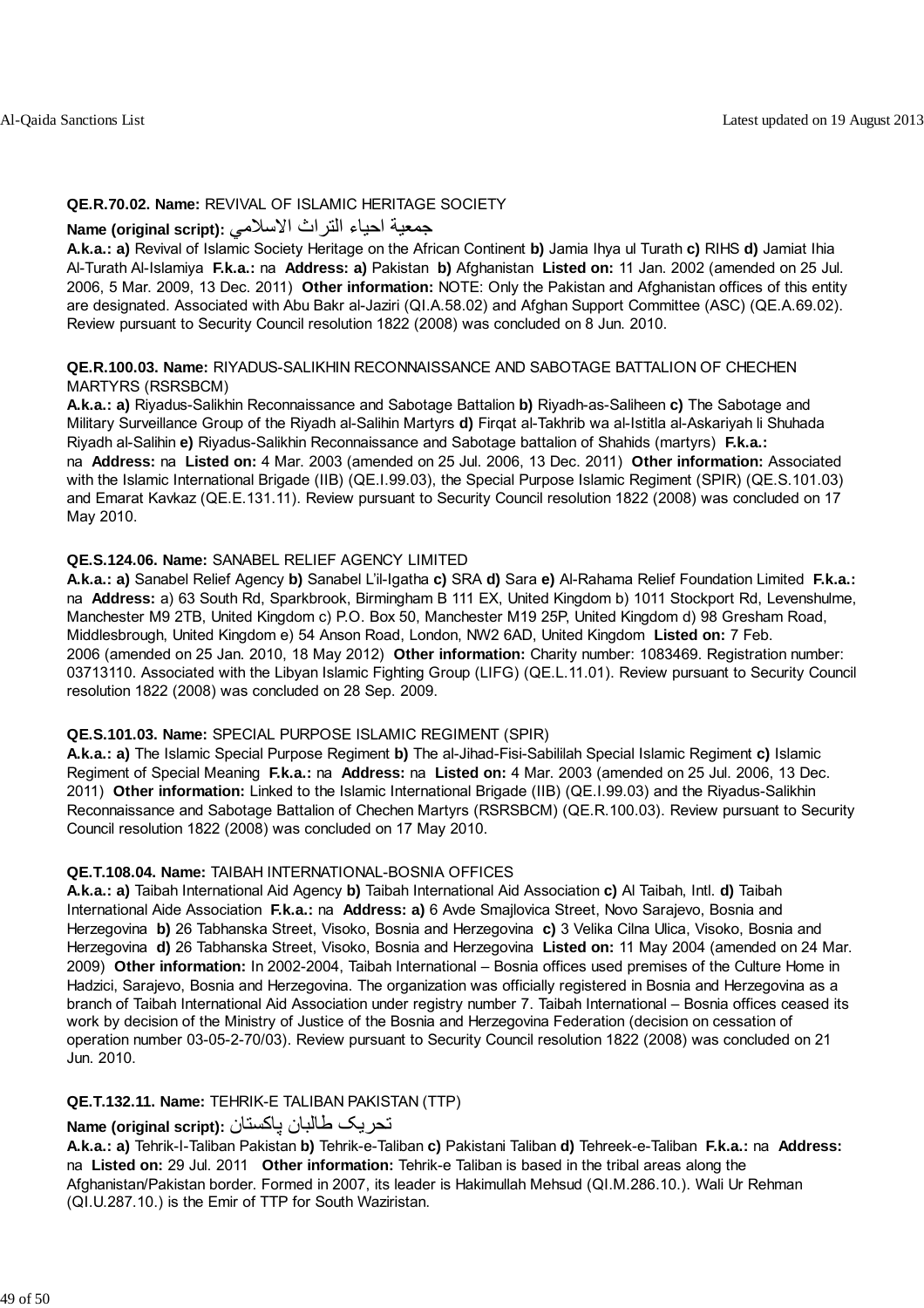#### **QE.T.14.01. Name:** THE ORGANIZATION OF AL-QAIDA IN THE ISLAMIC MAGHREB

## تنظيم القا عدة ببلاد المغرب الاسلامي **:Name (original script**)

**A.k.a.: a)** AQIM **b)** Al Qaïda au Maghreb islamique (AQMI) **F.k.a.: a)** Le Groupe Salafiste pour La Prédication et le Combat (GSPC) **b)** Salafist Group For Call and Combat **Address: a)** Algeria **b)** Mali **c)** Mauritania **d)** Morocco **e)** Niger **f)** Tunisia **Listed on:** 6 Oct. 2001 (amended on 26 Apr. 2007, 7 Apr. 2008, 17 Jul. 2009, 13 Dec. 2011) **Other information:** Headed by Abdelmalek Droukdel (QI.D.232.07.). Zone of operation includes Algeria and parts of Mali, Mauritania, Niger, Tunisia and Morocco. Review pursuant to Security Council resolution 1822 (2008) was concluded on 21 Jun. 2010.

#### **QE.T.90.02. Name:** TUNISIAN COMBATANT GROUP

# الجماعة التونسية المقاتلة **:(script original (Name**

**A.k.a.: a)** Groupe Combattant Tunisien **b)** Groupe Islamiste Combattant Tunisien **c)** GICT **F.k.a.:** na **Address:** Tunisia **Listed on:** 10 Oct. 2002 (amended on 26 Nov. 2004, 5 Mar. 2009, 13 Dec. 2011) **Other information:** Associated with the Organization of Al-Qaida in the Islamic Maghreb (QE.T.14.01). Review pursuant to Security Council resolution 1822 (2008) was concluded on 6 May 2010.

#### **QE.U.68.01. Name:** UMMAH TAMEER E-NAU (UTN)

**A.k.a.:** na **F.k.a.:** na **Address:** a) Street 13, Wazir Akbar Khan, Kabul, Afghanistan b) Pakistan **Listed on:** 24 Dec. 2001 (amended on 13 Dec. 2011) **Other information:** Its directors included Mahmood Sultan Bashir-Ud-Din (QI.B.55.01), Majeed Abdul Chaudhry (QI.A.54.01) and Mohammed Tufail (QI.T.56.01). Banned in Pakistan. Review pursuant to Security Council resolution 1822 (2008) was concluded on 21 Jun. 2010.

#### **QE.W.15.01. Name:** WAFA HUMANITARIAN ORGANIZATION

**A.k.a.: a)** Al Wafa **b)** Al Wafa Organization **c)** Wafa Al-Igatha Al-Islamia **F.k.a.:** na **Address:** a) Jordan House No. 125, Street 54, Phase II Hayatabad, Peshawar, Pakistan (at time of listing) b) Saudi Arabia (at time of listing) c) Kuwait (at time of listing) d) United Arab Emirates (at time of listing) e) Afghanistan (at time of listing) **Listed on:** 6 Oct. 2001 (amended on 21 Mar. 2012) **Other information:** Headquarters was in Kandahar, Afghanistan as at 2001. Wafa was a component of Al-Qaida (QE.A.4.01) in 2001. Review pursuant to Security Council resolution 1822 (2008) was concluded on 21 Jun. 2010.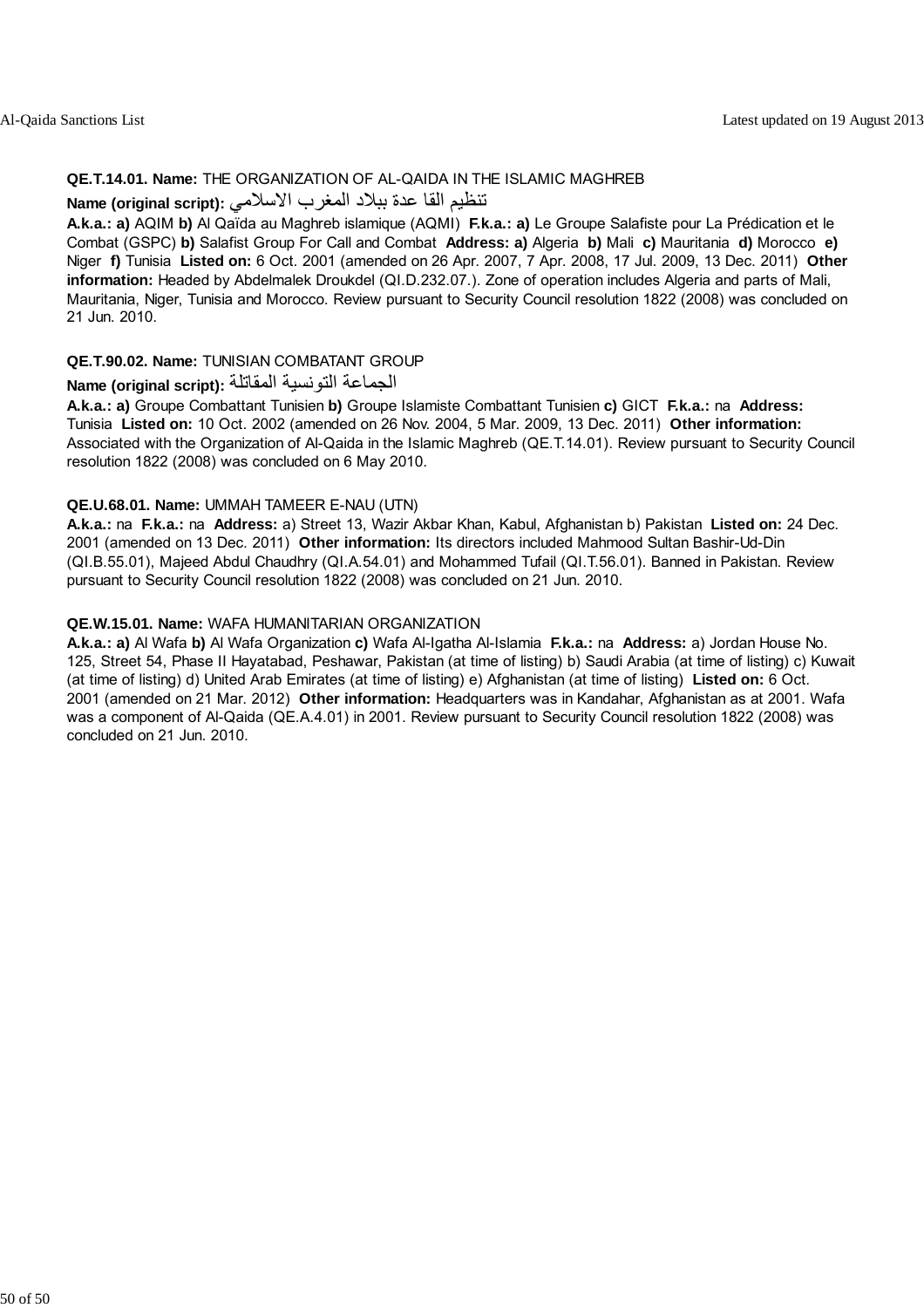

## **The List of individuals and entities established pursuant to Security Council Resolution 1988 (2011)**

**Last updated on: 27 June 2013**

#### **Composition of the List**

The list consists of the two sections specified below:

**A. Individuals** associated with the **Taliban**

**B. Entities** and other groups and undertakings associated with the **Taliban**

#### **A. Individuals associated with the Taliban**

#### **TI.A.155.11. Name:** 1: ABDUL AZIZ 2: ABBASIN 3: na 4: na

## عبد العزيز عباسين **:(script original (Name**

**Title:** na **Designation:** na **DOB:** 1969 **POB:** Sheykhan Village, Pirkowti Area, Orgun District, Paktika Province, Afghanistan **Good quality a.k.a.:** Abdul Aziz Mahsud **Low quality a.k.a.:** na **Nationality:** na **Passport no.:** na **National identification no.:** na **Address:** na **Listed on:** 4 Oct. 2011 (amended on 22 Apr. 2013) **Other information:** Key commander in the Haqqani Network (TE.H.12.12.) under Sirajuddin Jallaloudine Haqqani (TI.H.144.07.). Taliban Shadow Governor for Orgun District, Paktika Province as of early 2010. Operated a training camp for non-Afghan fighters in Paktika Province. Has been involved in the transport of weapons to Afghanistan.

#### **TI.A.121.01. Name:** 1: AZIZIRAHMAN 2: ABDUL AHAD 3: na 4: na

## عزيز الرحمان عبد الاحد **:(script original (Name**

**Title:** Mr **Designation:** Third Secretary, Taliban Embassy, Abu Dhabi, United Arab Emirates **DOB:** 1972 **POB:** Shega District, Kandahar Province, Afghanistan **Good quality a.k.a.:** na **Low quality a.k.a.:** na **Nationality:** Afghan **Passport no.:** na **National identification no.:** Afghan national identification card (tazkira) number 44323

 **Address:** na **Listed on:** 25 Jan. 2001 (amended on 3 Sep. 2003, 21 Sep. 2007, 29 Nov. 2011) **Other information:** Belongs to Hotak tribe. Review pursuant to Security Council resolution 1822 (2008) was concluded on 29 Jul. 2010.

#### **TI.B.24.01. Name:** 1: ABDUL GHANI 2: BARADAR 3: ABDUL AHMAD TURK 4: na

## عبدالغنی برادر عبد الاحمد ترک **:(script original (Name**

**Title:** Mullah **Designation:** Deputy Minister of Defence under the Taliban regime **DOB:** Approximately 1968 **POB:** Yatimak village, Dehrawood District, Uruzgan Province, Afghanistan **Good quality a.k.a.: a)** Mullah Baradar Akhund **b)** Abdul Ghani Baradar, (previously listed as) **Low quality a.k.a.:** na **Nationality:** Afghan **Passport no.:** na **National identification no.:** na **Address:** na **Listed on:** 23 Feb. 2001 (amended on 3 Sep. 2003, 18 Jul. 2007, 21 Sep. 2007, 13 Feb. 2012) **Other information:** Arrested in Feb. 2010 and in custody in Pakistan. Extradition request to Afghanistan pending in Lahore High Court, Pakistan as of June 2011. Belongs to Popalzai tribe. Senior Taliban military commander and member of Taliban Quetta Council as of May 2007. Review pursuant to Security Council resolution 1822 (2008) was concluded on 1 Jun. 2010.

## **TI.A.128.01. Name:** 1: ABDUL QADEER 2: BASIR 3: ABDUL BASEER 4: na

## عبدالقدير بصير عبد البصير **:(script original (Name**

**Title: a)** General **b)** Maulavi **Designation:** Military Attache, Taliban Embassy, Islamabad, Pakistan **DOB:** 1964 **POB: a)** Surkh Rod District, Nangarhar Province, Afghanistan **b)** Hisarak District, Nangarhar Province, Afghanistan **Good quality a.k.a.: a)** Abdul Qadir **b)** Ahmad Haji **c)** Abdul Qadir Haqqani **d)** Abdul Qadir Basir **Low quality a.k.a.:** na **Nationality:** Afghan **Passport no.:** Afghan passport number D 000974 **National identification no.:** na **Address:** na **Listed on:** 25 Jan. 2001 (amended on 3 Sep. 2003, 25 Jul. 2006, 23 Apr. 2007, 18 Jul. 2007, 21 Sep. 2007, 29 Nov. 2011, 13 Aug. 2012) **Other information:** Financial advisor to Taliban Peshawar Military Council and Head of Taliban Peshawar Financial Commission. Believed to be in Afghanistan/Pakistan border area. Review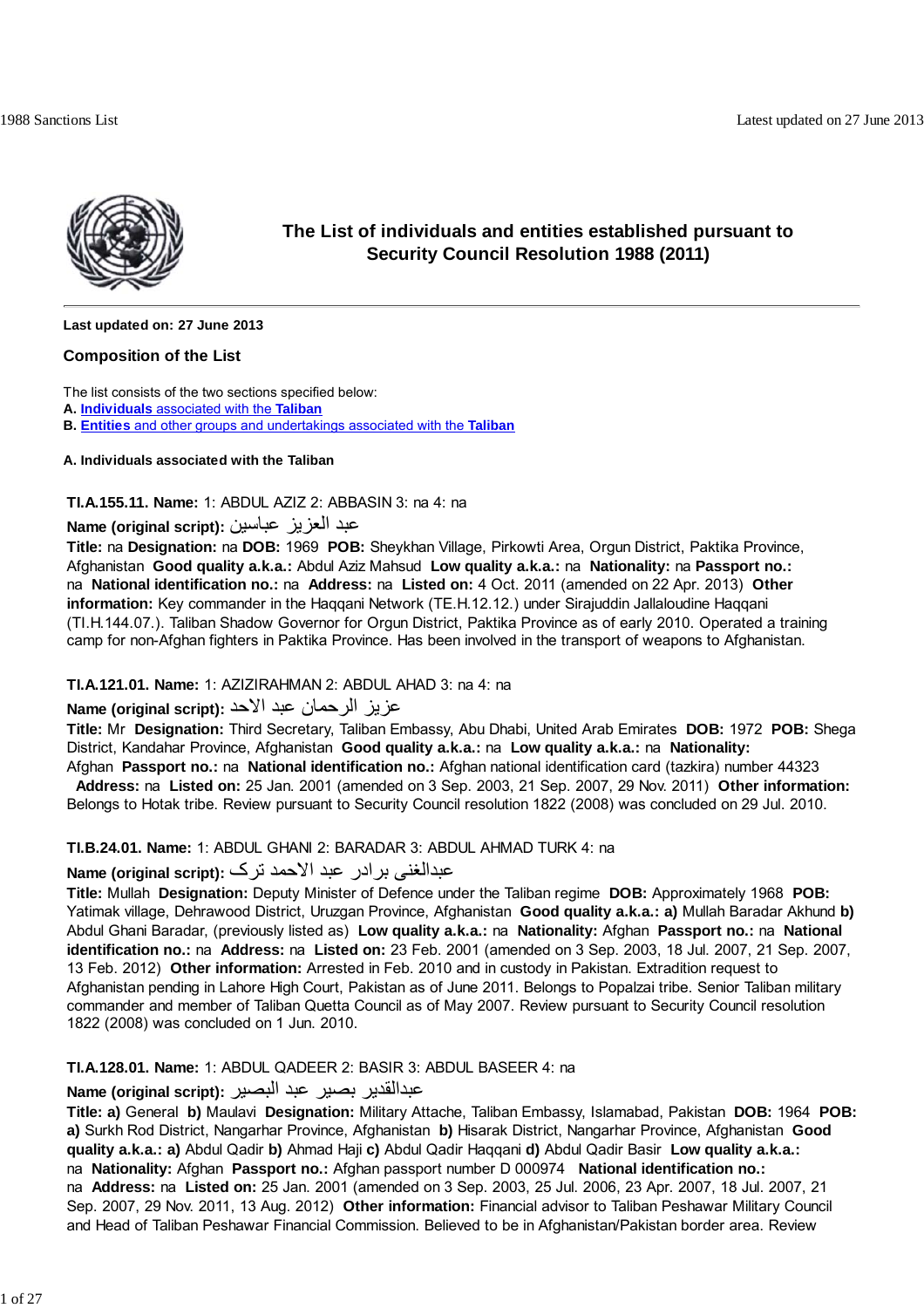pursuant to Security Council resolution 1822 (2008) was concluded on 21 Jul. 2010.

#### **TI.M.100.01. Name:** 1: NAZIR MOHAMMAD 2: ABDUL BASIR 3: na 4: na

### نظر محمدعبد البصير **:(script original (Name**

**Title:** Maulavi **Designation: a)** Mayor of Kunduz City **b)** Acting, Governor of Kunduz Province under the Taliban regime **DOB:** 1954 **POB:** Malaghi Village, Kunduz District, Kunduz Province, Afghanistan **Good quality a.k.a.:** Nazar Mohammad (previously listed as) **Low quality a.k.a.:** na **Nationality:** Afghan **Passport no.:** na **National identification no.:** na **Address:** na **Listed on:** 23 Feb. 2001 (amended on 3 Sep. 2003, 21 Sep. 2007, 18 May 2012) **Other information:** Alternative title: Sar Muallim. Reportedly deceased on 9 November 2008. Review pursuant to Security Council resolution 1822 (2008) was concluded on 27 Jul. 2010.

#### **TI.Q.130.01. Name:** 1: ABDUL GHAFAR 2: QURISHI 3: ABDUL GHANI 4: na

## عبدالغفار قريشی عبد الغنی **:(script original (Name**

**Title:** Maulavi **Designation:** Repatriation Attache, Taliban Embassy, Islamabad, Pakistan **DOB: a)** 1970 **b)** 1967 **POB:** Turshut village, Warduj District, Takhar Province, Afghanistan **Good quality a.k.a.:** Abdul Ghaffar Qureshi **Low quality a.k.a.:** na **Nationality:** Afghan **Passport no.:** Afghan passport number D 000933 issued in Kabul on 13 Sep. 1998 **National identification no.:** Afghan national identification card (tazkira) number 55130

 **Address:** Khairkhana Section Number 3, Kabul, Afghanistan **Listed on:** 25 Jan. 2001 (amended on 3 Sep. 2003, 18 Jul. 2007, 21 Sep. 2007, 29 Nov. 2011) **Other information:** Involved in drug trafficking. Belongs to Tajik ethnic group. Review pursuant to Security Council resolution 1822 (2008) was concluded on 29 Jul. 2010.

#### **TI.A.145.10. Name:** 1: AMIR 2: ABDULLAH 3: na 4: na

### امير عبد االله **:(script original (Name**

**Title:** na **Designation:** Former Kandahar Province Deputy Taliban Governor **DOB:** Approximately 1972 **POB:** Paktika Province, Afghanistan **Good quality a.k.a.:** na **Low quality a.k.a.:** Amir Abdullah Sahib **Nationality:** Afghan **Passport no.:** na **National identification no.:** na **Address:** Karachi, Pakistan **Listed on:** 20 Jul. 2010 (amended on 29 Nov. 2011) **Other information:** Has travelled to Kuwait, Saudi Arabia, the Libyan Arab Jamahiriya and the United Arab Emirates to raise funds for the Taliban. Treasurer to Abdul Ghani Baradar Abdul Ahmad Turk (TI.B.24.01). Believed to be in Afghanistan/Pakistan border area.

#### **TI.A.162.12. Name:** 1: ABDUL SATAR 2: ABDUL MANAN 3: na 4: na

## عبد الستار عبد المنان **:(script original (Name**

**Title:** Haji **Designation:** na **DOB:** 1964 **POB: a)** Mirmandaw village, Nahr-e Saraj District, Helmand Province, Afghanistan **b)** Mirmadaw village, Gereshk District, Helmand Province, Afghanistan **c)** Qilla Abdullah, Baluchistan Province, Pakistan **Good quality a.k.a.: a)** Haji Abdul Sattar Barakzai **b)** Haji Abdul Satar **c)** Haji Satar Barakzai **d)** Abdulasattar **Low quality a.k.a.:** na **Nationality:** na **Passport no.:** Pakistan passport number AM5421691 expires on 11 Aug. 2013 **National identification no.: a)** Pakistan National Identification number 5420250161699 **b)** Afghan National Identification number 585629 **Address: a)** Kachray Road, Pashtunabad, Quetta, Baluchistan Province, Pakistan **b)** Nasrullah Khan Chowk, Pashtunabad Area, Baluchistan Province, Pakistan **c)** Chaman, Baluchistan Province, Pakistan **d)** Abdul Satar Food Shop, Ayno Mina 0093, Kandahar Province, Afghanistan **Listed on:** 29 Jun. 2012 **Other information:** Co-owner of Haji Khairullah Haji Sattar Money Exchange (TE.H.1.12.) and associated also with Khairullah Barakzai (TI.K.163.12.). Belongs to Barakzai tribe. Father's name is Hajji 'Abd-al-Manaf.

### **TI.H.142.01. Name:** 1: ABDUL HAI 2: HAZEM 3: ABDUL QADER 4: na

## عبد الحی عظيم عبد القادر **:(script original (Name**

**Title: a)** Maulavi **b)** Mullah **Designation:** First Secretary, Taliban Consulate General, Quetta, Pakistan **DOB:** 1971 **POB:** Pashawal Yargatoo village, Andar District, Ghazni Province, Afghanistan **Good quality a.k.a.:** Abdul Hai Hazem (previously listed as) **Low quality a.k.a.:** na **Nationality:** Afghan **Passport no.:** Afghan passport number D 0001203 **National identification no.:** na **Address: a)** Iltifat village, Shakardara District, Kabul Province, Afghanistan **b)** Puli Charkhi Area, District Number 9, Kabul City, Kabul Province **Listed on:** 25 Jan. 2001 (amended on 3 Sep. 2003, 25 Jul. 2006, 21 Sep. 2007, 29 Nov. 2011, 18 May 2012) **Other information:** Review pursuant to Security Council resolution 1822 (2008) was concluded on 29 Jul. 2010.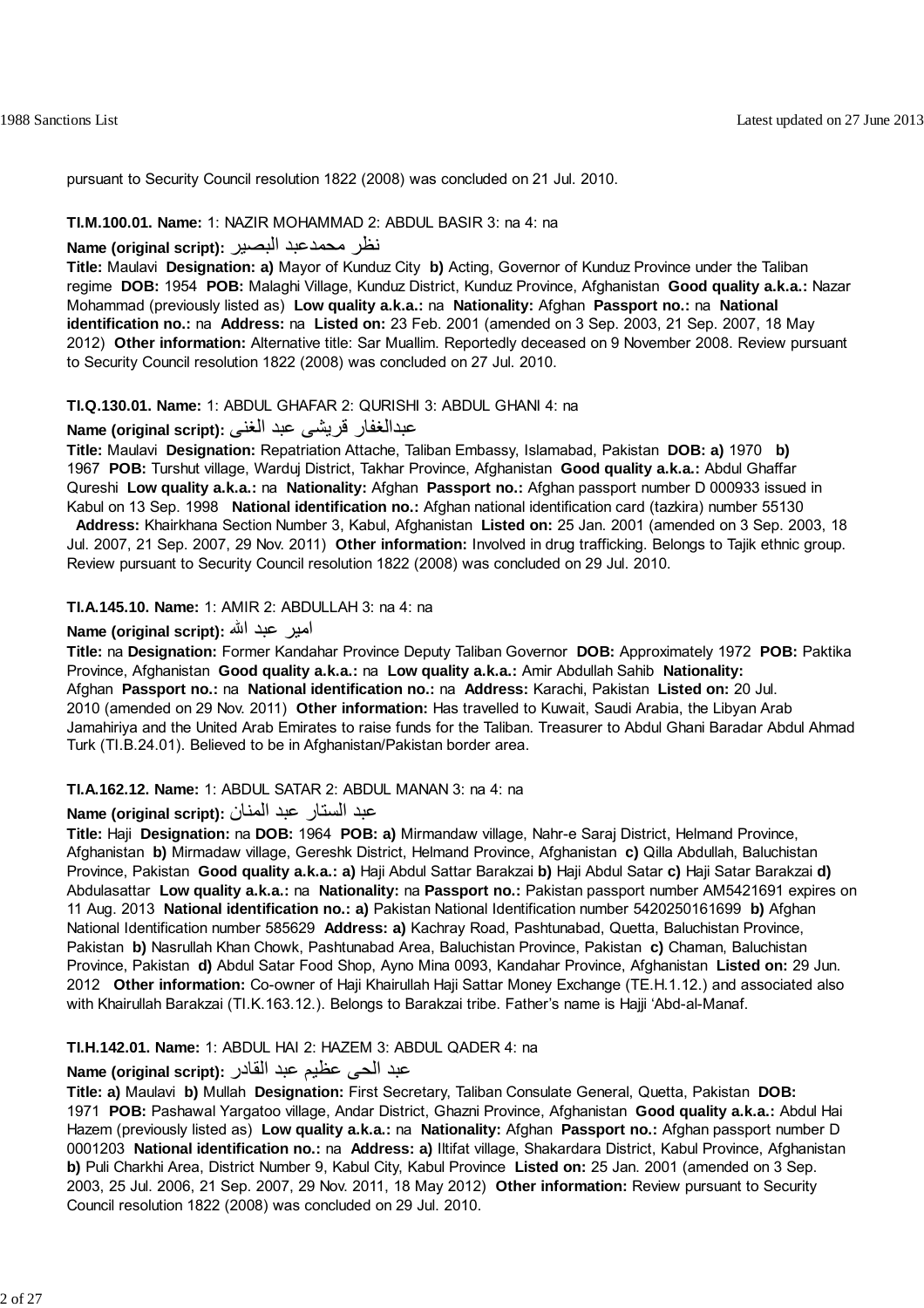## **TI.T.105.01. Name:** 1: AHMAD TAHA 2: KHALID 3: ABDUL QADIR 4: na

## احمد طه خالد عبد القادر **:(script original (Name**

**Title:** Maulavi **Designation:** Governor of Paktia Province under the Taliban regime **DOB:** Approximately 1963 **POB: a)** Nangarhar Province, Afghanistan **b)** Khost Province, Afghanistan **c)** Siddiq Khel village, Naka District, Paktia Province, Afghanistan **Good quality a.k.a.:** na **Low quality a.k.a.:** na **Nationality:** Afghan **Passport no.:** na **National identification no.:** na **Address:** na **Listed on:** 23 Feb. 2001 (amended on 3 Sep. 2003, 21 Sep. 2007, 3 Oct. 2008, 29 Nov. 2011, 13 Aug. 2012) **Other information:** Taliban member responsible for Nangarhar Province as at 2011. Believed to be in Afghanistan/Pakistan border area. Belongs to Zadran tribe. Close associate of Sirajuddin Jallaloudine Haqqani (TI.H.144.07). Review pursuant to Security Council resolution 1822 (2008) was concluded on 1 Jun. 2010.

## **TI.A.80.01. Name:** 1: SAYED ESMATULLAH 2: ASEM 3: ABDUL QUDDUS 4: na

## سيد عصمت االله عاصم عبد القدوس **:(script original (Name**

**Title:** Maulavi **Designation: a)** Deputy Minister of Preventing Vice and Propagating Virtue under the Taliban regime **b)** Secretary General of the Afghan Red Crescent Society (ARCS) under the Taliban regime **DOB:** Approximately 1967 **POB:** Qalayi Shaikh, Chaparhar District, Nangarhar Province, Afghanistan **Good quality a.k.a.: a)** Esmatullah Asem **b)** Asmatullah Asem **c)** Sayed Esmatullah Asem (previously listed as) **Low quality a.k.a.:** na **Nationality:** Afghan **Passport no.:** na **National identification no.:** na **Address:** na **Listed on:** 23 Feb. 2001 (amended on 3 Sep. 2003, 18 Jul. 2007, 21 Sep. 2007, 27 Sep. 2007, 29 Nov. 2011, 13 Aug. 2012) **Other information:** Member of the Taliban Supreme Council as of May 2007. Believed to be in Afghanistan/Pakistan border area. Member of the Taliban Peshawar Shura. Responsible for Afghan Taliban activity in Federally Administrated Tribal Areas, Pakistan as at 2008. A leading expert in IED and suicide attacks as of 2012. Review pursuant to Security Council resolution 1822 (2008) was concluded on 1 Jun. 2010.

#### **TI.U.8.01. Name:** 1: SHAMS 2: UR-RAHMAN 3: ABDUL ZAHIR 4: na

## شمس الرحمن عبد الظاهر **:(script original (Name**

**Title: a)** Mullah **b)** Maulavi **Designation:** Deputy Minister of Agriculture under the Taliban regime **DOB:** 1969 **POB:** Waka Uzbin village, Sarobi District, Kabul Province, Afghanistan **Good quality a.k.a.: a)** Shamsurrahman **b)** Shamsu-Rahman **c)** Shamsurrahman Abdurahman **Low quality a.k.a.:** Shams ur-Rahman Sher Alam **Nationality:** Afghan **Passport no.:** na **National identification no.: a)** Afghan national identification card (tazkira) number 2132370

 **b)** Afghan national identification card (tazkira) number 812673 **Address:** na **Listed on:** 23 Feb. 2001 (amended on 3 Sep. 2003, 21 Sep. 2007, 12 Apr. 2010, 29 Nov. 2011, 18 May 2012) **Other information:** Believed to be in Afghanistan/Pakistan border area. Involved in drug trafficking. Belongs to Ghilzai tribe. Review pursuant to Security Council resolution 1822 (2008) was concluded on 27 Jul. 2010.

## **TI.A.160.12. Name:** 1: ABDUL SAMAD 2: ACHEKZAI 3: na 4: na

## عبد الصمد اچکزی **:(script original (Name**

**Title:** na **Designation:** na **DOB:** 1970 **POB:** Afghanistan **Good quality a.k.a.:** Abdul Samad **Low quality a.k.a.:** na **Nationality:** Afghan **Passport no.:** na **National identification no.:** na **Address:** na **Listed on:** 2 Mar. 2012 **Other information:** Senior Taliban member responsible for the manufacturing of improvised explosive devices (IED). Involved in recruiting and deploying suicide bombers to conduct attacks in Afghanistan.

## **TI.A.167.13. Name:** 1: ADAM KHAN 2: ACHEKZAI 3: na 4: na

## آدم خان اچکزی **:(script original (Name**

**Title:** Maulavi **Designation:** na **DOB: a)** 1970 **b)** 1972 **c)** 1971 **d)** 1973 **e)** 1974 **f)** 1975 **POB:** Kandahar Province, Afghanistan **Good quality a.k.a.: a)** Maulavi Adam Khan **b)** Maulavi Adam **Low quality a.k.a.:** na **Nationality:** Pakistani **Passport no.:** na **National identification no.:** na **Address:** Chaman, Baluchistan Province, Pakistan **Listed on:** 16 Apr. 2013 **Other information:** Improvised explosive device manufacturer and facilitator for the Taliban. Taliban member responsible for Badghis Province, Afghanistan, as at mid – 2010. Former Taliban member responsible for Sar-e Pul and Samangan Provinces, Afghanistan. As Taliban military commander in Kandahar Province, Afghanistan, he was involved in organizing suicide attacks in neighboring provinces. Associated with Abdul Samad Achekzai (TI.A.160.12.).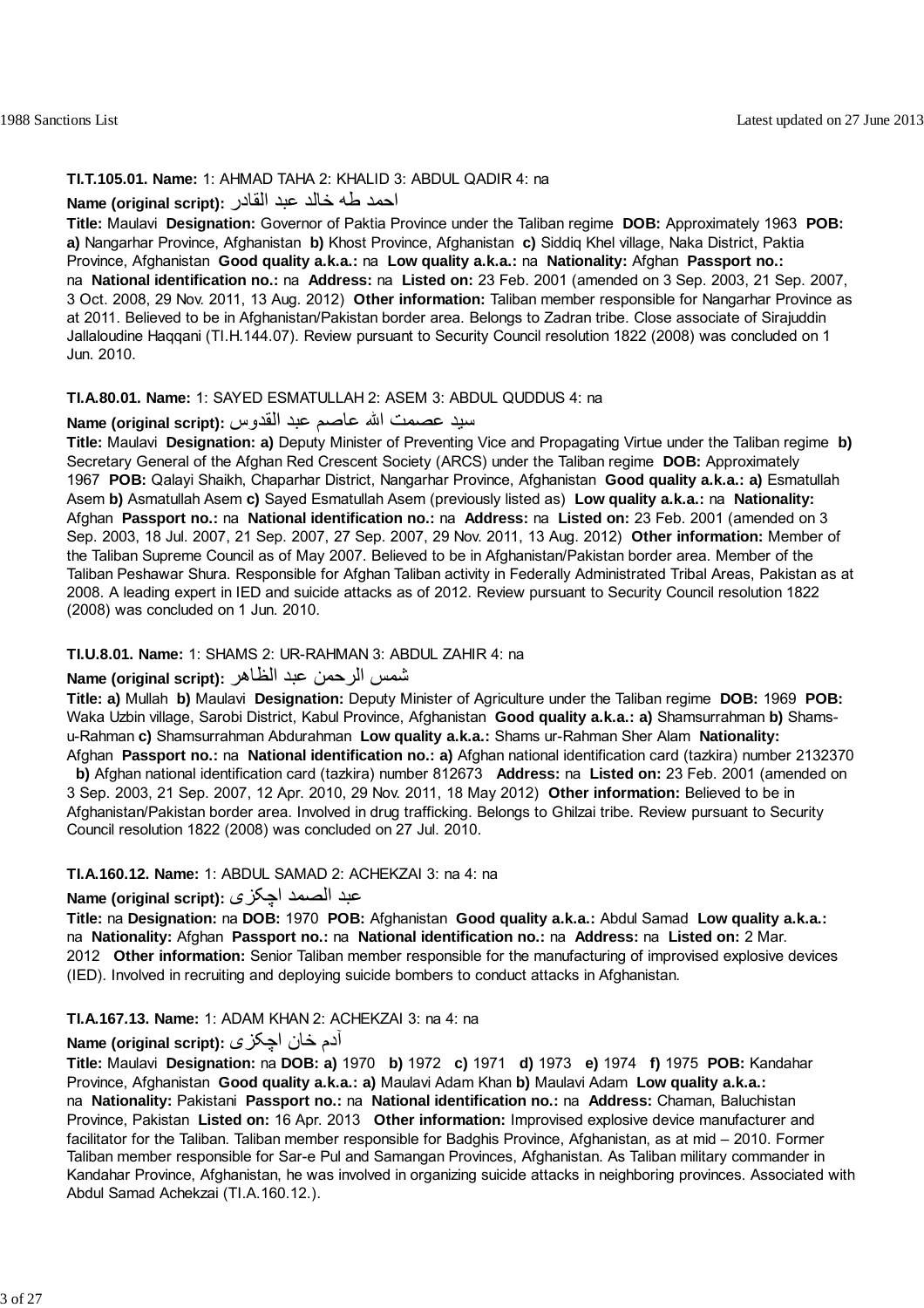## **TI.A.114.01. Name:** 1: ABDUL RAHMAN 2: AGHA 3: na 4: na

## **Name (original script):** آغا عبدالرحمان

**Title:** Maulavi **Designation:** Chief Justice of Military Court under the Taliban regime **DOB:** Approximately 1958 **POB:** Arghandab District, Kandahar Province, Afghanistan **Good quality a.k.a.:** na **Low quality a.k.a.:** na **Nationality: a)** Afghan **b)** Pakistani **Passport no.:** na **National identification no.:** na **Address:** na **Listed on:** 25 Jan. 2001 (amended on 3 Sep. 2003, 9 Jul. 2007, 21 Sep. 2007, 29 Nov. 2011) **Other information:** Believed to be in Afghanistan/Pakistan border area. Review pursuant to Security Council resolution 1822 (2008) was concluded on 29 Jul. 2010.

### **TI.A.156.12. Name:** 1: AHMAD 2: ZIA 3: AGHA 4: na

## احمد ضيا آغا **:(script original (Name**

**Title:** Haji **Designation:** na **DOB:** 1974 **POB:** Maiwand District, Kandahar Province, Afghanistan **Good quality a.k.a.: a)** Zia Agha **b)** Noor Ahmad **c)** Noor Ahmed **Low quality a.k.a.:** Sia Agha Sayeed **Nationality:** na **Passport no.:** na **National identification no.:** na **Address:** na **Listed on:** 6 Jan. 2012 **Other information:** Senior Taliban official with military and financial responsibilities as at 2011. Leader of the Taliban's Military Council as of 2010. In 2008 and 2009, served as a Taliban finance officer and distributed money to Taliban commanders in Afghanistan/Pakistan border area.

#### **TI.A.91.01. Name:** 1: JANAN 2: AGHA 3: na 4: na

### **Name (original script):** آغا جانان

**Title:** Mullah **Designation:** Governor of Faryab Province under the Taliban regime **DOB: a)** Approximately 1958 **b)** Approximately 1953 **POB:** Tirin Kot city, Uruzgan Province, Afghanistan **Good quality a.k.a.:** Abdullah Jan Agha **Low quality a.k.a.:** na **Nationality:** Afghan **Passport no.:** na **National identification no.:** na **Address:** na **Listed on:** 23 Feb. 2001 (amended on 3 Sep. 2003, 21 Sep. 2007, 29 Nov. 2011) **Other information:** Member of Taliban Supreme Council and advisor to Mullah Mohammed Omar (TI.O.4.01) as at June 2010. Believed to be in Afghanistan/Pakistan border area. Belongs to Sadat ethnic group. Review pursuant to Security Council resolution 1822 (2008) was concluded on 23 Jul. 2010.

### **TI.A.57.01. Name:** 1: SAYED 2: MOHAMMAD 3: AZIM 4: AGHA

## سيد محمد عظيم آغا **:(script original (Name**

**Title:** Maulavi **Designation:** Director of the Passport and Visa Department in the Ministry of Interior under the Taliban regime **DOB: a)** Approximately 1966 **b)** Approximately 1969 **POB:** Kandahar Province, Afghanistan **Good quality a.k.a.: a)** Sayed Mohammad Azim Agha **b)** Agha Saheb **Low quality a.k.a.:** na **Nationality:** Afghan **Passport no.:** na **National identification no.:** na **Address:** na **Listed on:** 23 Feb. 2001 (amended on 3 Sep. 2003, 9 Jul. 2007, 21 Sep. 2007, 29 Nov. 2011) **Other information:** Believed to be in Afghanistan/Pakistan border area. Review pursuant to Security Council resolution 1822 (2008) was concluded on 23 Jul. 2010.

### **TI.A.72.01. Name:** 1: SAYYED GHIASSOUDDINE 2: AGHA 3: na 4: na

## سيد غياث الدين آغا **:(script original (Name**

**Title:** Maulavi **Designation: a)** Minister of Haj and Religious Affairs under the Taliban regime **b)** Education Minister under the Taliban regime **DOB:** Approximately 1961 **POB:** Kohistan District, Faryab Province, Afghanistan **Good quality a.k.a.: a)** Sayed Ghias **b)** Sayed Ghiasuddin Sayed Ghousuddin **c)** Sayyed Ghayasudin **Low quality a.k.a.:** na **Nationality:** Afghan **Passport no.:** na **National identification no.:** na **Address:** na **Listed on:** 31 Jan. 2001 (amended on 3 Sep. 2003, 18 Jul. 2007, 21 Sep. 2007, 1 Feb. 2008, 29 Nov. 2011) **Other information:** Taliban member responsible for Faryab, Jawzjan, Sari Pul and Balkh Provinces, Afghanistan as at June 2010. Involved in drug trafficking. Member of Taliban Supreme Council and Taliban Military Council as at December 2009. Believed to be in Afghanistan/Pakistan border area. Belongs to Sadat ethnic group. Review pursuant to Security Council resolution 1822 (2008) was concluded on 27 Jul. 2010.

#### **TI.A.31.01. Name:** 1: MOHAMMAD 2: AHMADI 3: na 4: na

## **Name (original script):** احمدی محمد

**Title: a)** Mullah **b)** Haji **Designation: a)** President of Central Bank (Da Afghanistan Bank) under the Taliban regime **b)** Minister of Finance under the Taliban regime **DOB:** Approximately 1963 **POB: a)** Daman District, Kandahar Province,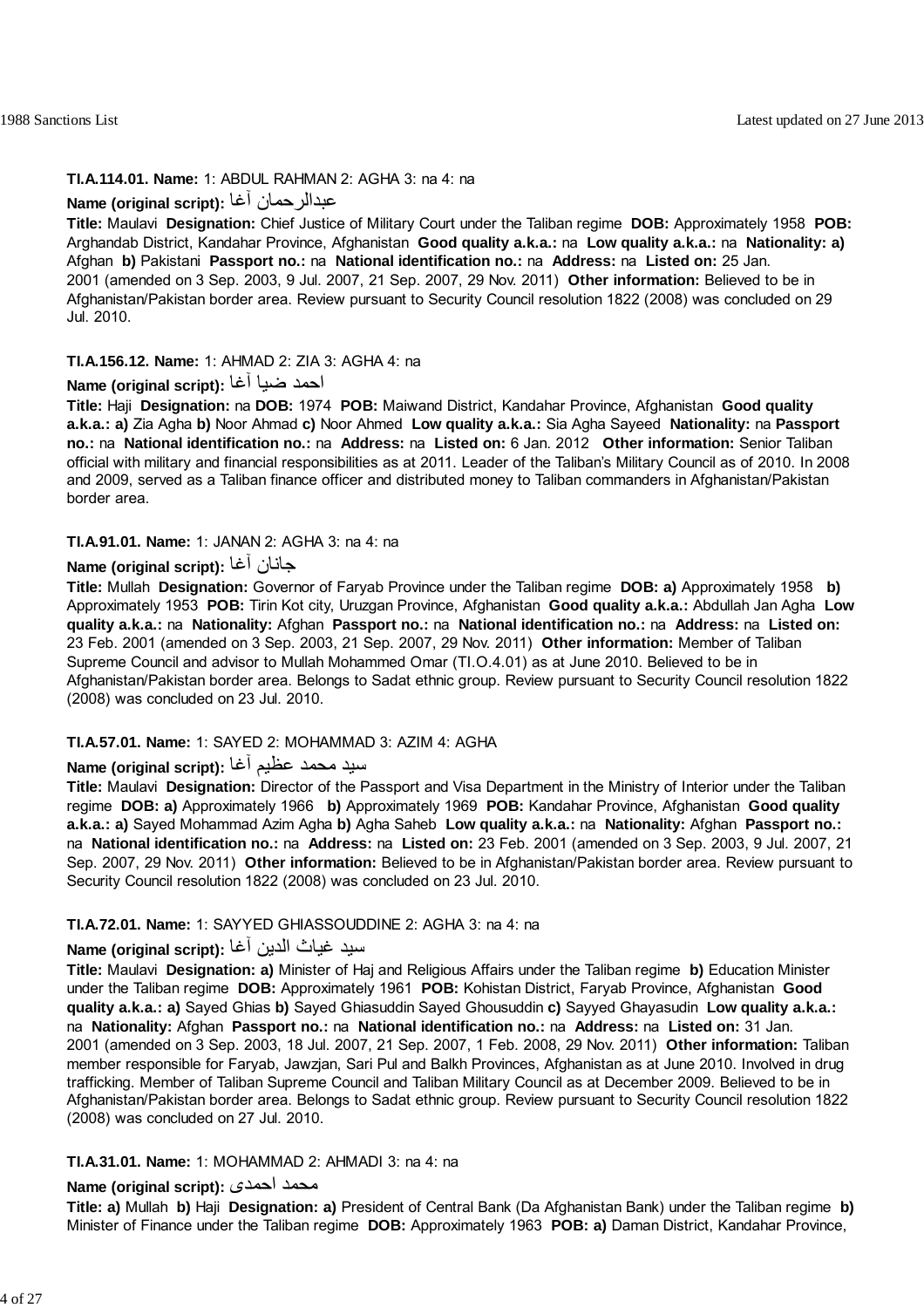Afghanistan **b)** Panjwai District, Kandahar Province, Afghanistan **Good quality a.k.a.:** na **Low quality a.k.a.:** na **Nationality:** Afghan **Passport no.:** na **National identification no.:** na **Address:** na **Listed on:** 23 Feb. 2001 (amended on 3 Sep. 2003, 21 Sep. 2007, 29 Nov. 2011) **Other information:** Believed to be in Afghanistan/Pakistan border area. Belongs to Kakar tribe. He is a member of the Taliban Supreme Council. Review pursuant to Security Council resolution 1822 (2008) was concluded on 23 Jul. 2010.

### **TI.A.81.01. Name:** 1: AHMADULLAH 2: na 3: na 4: na

### **Name (original script):** االله احمد

**Title:** Qari **Designation:** Minister of Security (Intelligence) under the Taliban regime **DOB: a)** Approximately 1975 **b)** Approximately 1965 **POB: a)** Khogyani area, Qarabagh District, Ghazni Province, Afghanistan **b)** Andar District, Ghazni Province, Afghanistan **Good quality a.k.a.: a)** Ahmadulla **b)** Mohammad Ahmadullah **Low quality a.k.a.:** na **Nationality:** Afghan **Passport no.:** na **National identification no.:** na **Address:** na **Listed on:** 25 Jan. 2001 (amended on 3 Sep. 2003, 18 Jul. 2007, 21 Sep. 2007, 12 Apr. 2010, 29 Nov. 2011) **Other information:** Reportedly deceased in Dec. 2001. Belonged to Khogyani tribe. Review pursuant to Security Council resolution 1822 (2008) was concluded on 20 Jul. 2010.

### **TI.K.149.10. Name:** 1: SALEH 2: MOHAMMAD 3: KAKAR 4: AKHTAR MUHAMMAD

## صالح محمد آاآر اختر محمد **:(script original (Name**

**Title:** na **Designation:** na **DOB: a)** Approximately 1962 **b)** 1961 **POB: a)** Nalgham village, Panjwai District, Kandahar Province, Afghanistan **b)** Sangesar village, Panjway District, Kandahar Province, Afghanistan **Good quality a.k.a.:** Saleh Mohammad **Low quality a.k.a.:** na **Nationality:** Afghan **Passport no.:** na **National identification no.:** na **Address:** na **Listed on:** 4 Nov. 2010 (amended on 29 Nov. 2011, 13 Aug. 2012) **Other information:** Has run an organized smuggling network in Kandahar and Helmand provinces, Afghanistan. Previously operated heroin processing laboratories in Band-e-Timor, Kandahar Province, Afghanistan. Has owned a car dealership in Mirwais Mena, Dand District in Kandahar Province, Afghanistan. Arrested in 2008-2009 and in custody in Afghanistan as at 2011. Linked by marriage to Mullah Ubaidullah Akhund Yar Mohammad Akhund(TI.A.22.01.). Belongs to Kakar tribe.

## **TI.A.94.01. Name:** 1: ABDUL BARI 2: AKHUND 3: na 4: na

## عبد الباری آخوند **:(script original (Name**

**Title: a)** Maulavi **b)** Mullah **Designation:** Governor of Helmand Province under the Taliban regime **DOB:** Approximately 1953 **POB: a)** Baghran District, Helmand Province, Afghanistan **b)** Now Zad District, Helmand Province, Afghanistan **Good quality a.k.a.:** Haji Mullah Sahib **Low quality a.k.a.:** Zakir **Nationality:** Afghan **Passport no.:** na **National identification no.:** na **Address:** na **Listed on:** 23 Feb. 2001 (amended on 3 Sep. 2003, 18 Jul. 2007, 21 Sep. 2007, 13 Feb. 2012) **Other information:** Member of the Taliban Supreme Council as of 2009. Believed to be in Afghanistan/Pakistan border area. Belongs to Alokozai tribe. Member of Taliban leadership in Helmand Province, Afghanistan. Review pursuant to Security Council resolution 1822 (2008) was concluded on 1 Jun. 2010.

## **TI.A.9.01. Name:** 1: ATTIQULLAH 2: AKHUND 3: na 4: na

## عتيق االله آخوند **:(script original (Name**

**Title:** Maulavi **Designation:** Deputy Minister of Agriculture under the Taliban regime **DOB:** Approximately 1953 **POB:** Shah Wali Kot District, Kandahar Province, Afghanistan **Good quality a.k.a.:** na **Low quality a.k.a.:** na **Nationality:** Afghan **Passport no.:** na **National identification no.:** na **Address:** na **Listed on:** 23 Feb. 2001 (amended on 3 Sep. 2003, 21 Sep. 2007, 29 Nov. 2011) **Other information:** Member of Taliban Supreme Military Council as well as Taliban Supreme Council as at June 2010. Belongs to Popalzai tribe. Review pursuant to Security Council resolution 1822 (2008) was concluded on 23 Jul. 2010.

#### **TI.A.158.12. Name:** 1: MOHAMMAD 2: AMAN 3: AKHUND 4: na

## محمد امان آخوند :**Name (original script**)

**Title:** na **Designation:** na **DOB:** 1970 **POB:** Bande Tumur Village, Maiwand District, Kandahar Province, Afghanistan **Good quality a.k.a.: a)** Mohammed Aman **b)** Mullah Mohammed Oman **c)** Mullah Mohammad Aman Ustad Noorzai **Low quality a.k.a.: a)** Mullah Mad Aman Ustad Noorzai **b)** Sanaullah **Nationality:** na **Passport no.:** na **National identification no.:** na **Address:** na **Listed on:** 6 Jan. 2012 (amended on 18 May 2012, 27 Jun. 2013) **Other information:** Senior Taliban member as at 2011 with financial duties, including raising funds on behalf of the leadership. Has provided logistical support for Taliban operations and channeled proceeds from drug trafficking to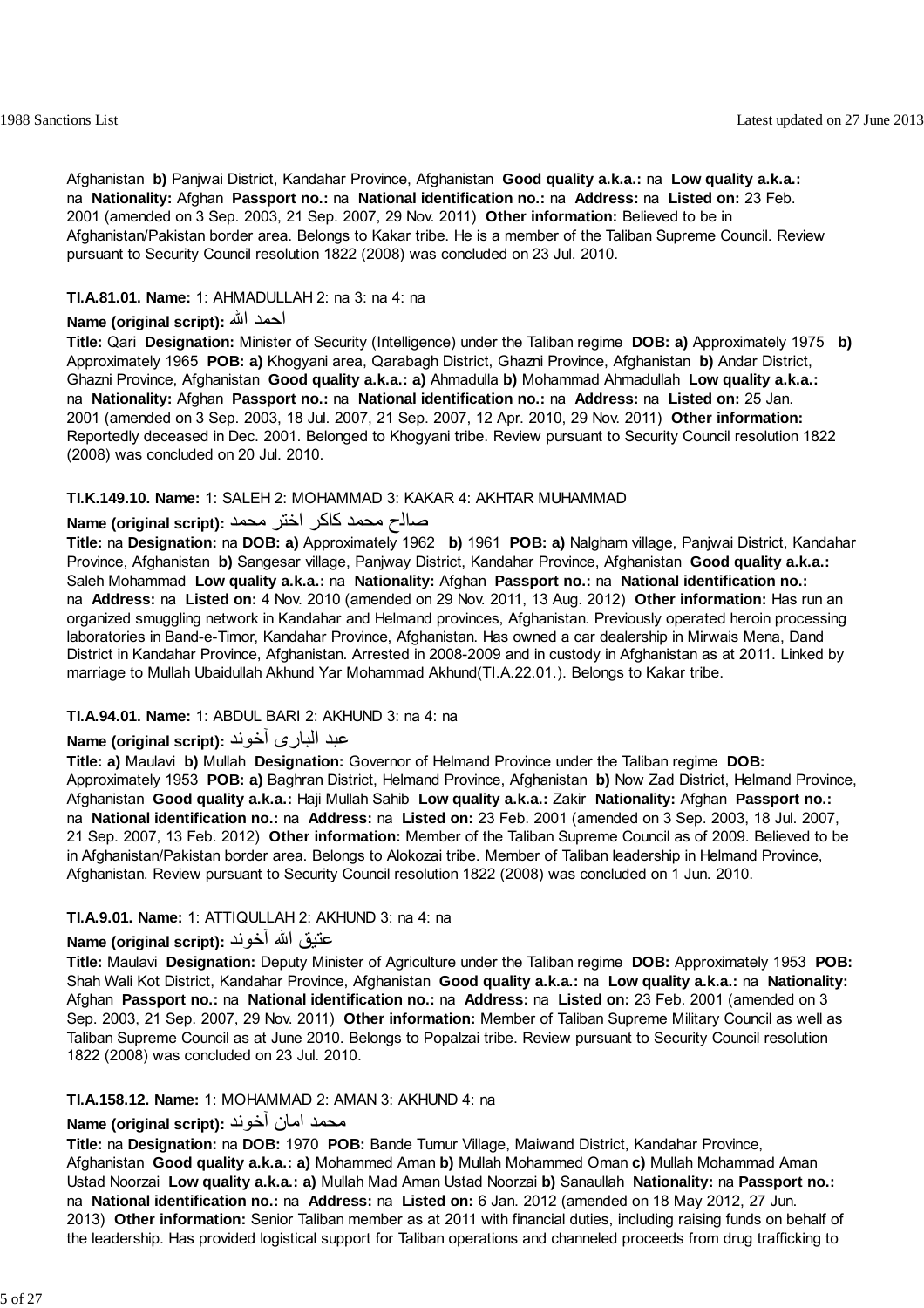arms purchases. Has acted as secretary to Taliban leader Mullah Mohammed Omar (TI.O.4.01.) and as his messenger at senior-level meetings of the Taliban. Also associated with Gul Agha Ishakzai (TI.I.147.10.). Member of Mullah Mohammed Omar's (TI.O.4.01.) inner circle during the Taliban regime.

## **TI.H.2.01. Name:** 1: MOHAMMAD 2: HASSAN 3: AKHUND 4: na

## محمد حسن آخوند **:**Name (original script)

**Title: a)** Mullah **b)** Haji **Designation: a)** First Deputy, Council of Ministers under the Taliban regime **b)** Foreign Minister under the Taliban regime **c)** Governor of Kandahar under the Taliban regime **d)** Political Advisor of Mullah Mohammed Omar **DOB: a)** Approximately 1955-1958 **b)** Approximately 1945-1950 **POB:** Pashmul village, Panjwai District, Kandahar Province, Afghanistan **Good quality a.k.a.:** na **Low quality a.k.a.:** na **Nationality:** Afghan **Passport no.:** na **National identification no.:** na **Address:** na **Listed on:** 25 Jan. 2001 (amended on 3 Sep. 2003, 20 Dec. 2005, 9 Jul. 2007, 21 Sep. 2007, 29 Nov. 2011) **Other information:** A close associate of Mullah Mohammed Omar (TI.O.4.01). Member of Taliban Supreme Council as at Dec. 2009. Belongs to Kakar tribe. Review pursuant to Security Council resolution 1822 (2008) was concluded on 21 Jul. 2010.

## **TI.A.66.01. Name:** 1: MOHAMMAD ABBAS 2: AKHUND 3: na 4: na

## محمد عباس آخوند **:(script original (Name**

**Title:** Mullah **Designation:** Minister of Public Health under the Taliban regime **DOB:** Approximately 1963 **POB:** Khas Uruzgan District, Uruzgan Province, Afghanistan **Good quality a.k.a.:** na **Low quality a.k.a.:** na **Nationality:** Afghan **Passport no.:** na **National identification no.:** na **Address:** na **Listed on:** 25 Jan. 2001 (amended on 3 Sep. 2003, 21 Sep. 2007, 29 Nov. 2011) **Other information:** Member of Taliban Supreme Council in charge of the Medical Committee as of Jan. 2011. Believed to be in Afghanistan/Pakistan border area. Belongs to Barakzai tribe. Review pursuant to Security Council resolution 1822 (2008) was concluded on 29 Jul. 2010.

## **TI.A.60.01. Name:** 1: MOHAMMAD ESSA 2: AKHUND 3: na 4: na

## محمد عيسی آخوند **:(script original (Name**

**Title: a)** Alhaj **b)** Mullah **Designation:** Minister of Water, Sanitation and Electricity under the Taliban regime **DOB:** Approximately 1958 **POB:** Mial area, Spin Boldak District, Kandahar Province, Afghanistan **Good quality a.k.a.:** na **Low quality a.k.a.:** na **Nationality:** Afghan **Passport no.:** na **National identification no.:** na **Address:** na **Listed on:** 25 Jan. 2001 (amended on 3 Sep. 2003, 21 Sep. 2007, 29 Nov. 2011) **Other information:** Belongs to Nurzai tribe. Review pursuant to Security Council resolution 1822 (2008) was concluded on 27 Jul. 2010.

## **TI.A.109.01. Name:** 1: AHMAD JAN 2: AKHUNDZADA 3: SHUKOOR 4: AKHUNDZADA

## احمد جان آخوند زاده شكور آخوند زاده **:(script original (Name**

**Title: a)** Maulavi **b)** Mullah **Designation:** Governor of Zabol and Uruzgan Provinces under the Taliban regime **DOB:** 1966-1967 **POB: a)** Lablan village, Dehrawood District, Uruzgan Province, Afghanistan **b)** Zurmat District, Paktia Province, Afghanistan **Good quality a.k.a.: a)** Ahmad Jan Akhunzada **b)** Ahmad Jan Akhund Zada **Low quality a.k.a.:** na **Nationality:** Afghan **Passport no.:** na **National identification no.:** na **Address:** na **Listed on:** 25 Jan. 2001 (amended on 3 Sep. 2003, 21 Sep. 2007, 12 Apr. 2010, 29 Nov. 2011, 1 Jun. 2012) **Other information:** Taliban member responsible for Uruzgan Province, Afghanistan, as at early 2007. Brother-in-law of Mullah Mohammed Omar (TI.O.4.01). Believed to be in Afghanistan/Pakistan border area. Review pursuant to Security Council resolution 1822 (2008) was concluded on 29 Jul. 2010.

## **TI.S.83.01. Name:** 1: EHSANULLAH 2: SARFIDA 3: HESAMUDDIN 4: AKHUNDZADA

## احسان االله سرفدا حسام الدين آخوندزاده **:(script original (Name**

**Title:** Maulavi **Designation:** Deputy Minister of Security (Intelligence) under the Taliban regime **DOB:** Approximately 1962-1963 **POB:** Gelan District, Ghazni Province, Afghanistan **Good quality a.k.a.: a)** Ehsanullah Sarfadi **b)** Ehsanullah Sarfida (previously listed as) **Low quality a.k.a.:** na **Nationality:** Afghan **Passport no.:** na **National identification no.:** na **Address:** Khatak village, Gelan District, Ghazni Province, Afghanistan **Listed on:** 23 Feb. 2001 (amended on 3 Sep. 2003, 21 Sep. 2007, 13 Feb. 2012, 18 May 2012) **Other information:** As of mid-2007, he provided support to the Taliban in the form of weapons and money. Belongs to Taraki tribe. Review pursuant to Security Council resolution 1822 (2008) was concluded on 23 Jul. 2010.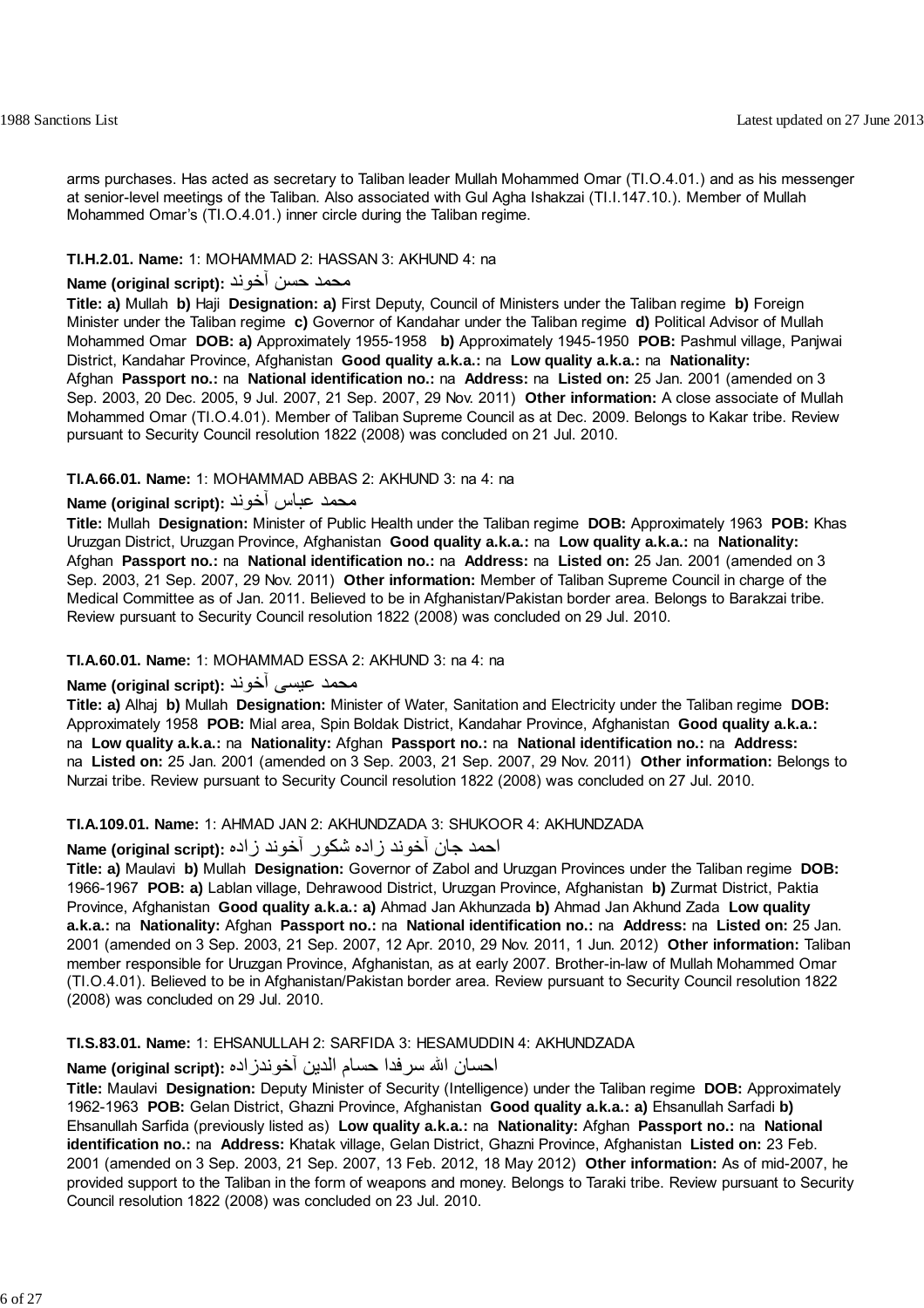#### **TI.A.101.01. Name:** 1: MOHAMMAD ESHAQ 2: AKHUNZADA 3: na 4: na

## محمد اسحاق آخوند زاده **:(script original (Name**

**Title:** Maulavi **Designation:** Governor of Laghman Province under the Taliban regime **DOB:** Between 1963 and 1968 **POB:** Andar District, Ghazni Province, Afghanistan **Good quality a.k.a.:** Mohammad Ishaq Akhund born in 1963 **Low quality a.k.a.:** na **Nationality:** Afghan **Passport no.:** na **National identification no.:** na **Address:** na **Listed on:** 23 Feb. 2001 (amended on 3 Sep. 2003, 21 Sep. 2007, 29 Nov. 2011) **Other information:** Taliban commander for Ghazni Province as at 2008. Belongs to Andar tribe. Review pursuant to Security Council resolution 1822 (2008) was concluded on 23 Jul. 2010.

#### **TI.A.148.10. Name:** 1: AGHA 2: JAN 3: ALIZAI 4: na

### اغا جان علىزى **:(script original (Name**

**Title:** Haji **Designation:** na **DOB: a)** 15 Oct. 1963 **b)** 14 Feb. 1973 **c)** 1967 **d)** Approximately 1957 **POB: a)** Hitemchai village, Helmand Province, Afghanistan **b)** Kandahar Province, Afghanistan **Good quality a.k.a.: a)** Haji Agha Jan Alizai **b)** Hajji Agha Jan **c)** Agha Jan Alazai **d)** Haji Loi Lala **e)** Loi Agha **f)** Abdul Habib **Low quality a.k.a.:** na **Nationality:** Afghan **Passport no.:** na **National identification no.:** na **Address:** na **Listed on:** 4 Nov. 2010 (amended on 13 Aug. 2012) **Other information:** Has managed a drug trafficking network in Helmand Province, Afghanistan. Has regularly traveled to Pakistan.

## **TI.H.143.01. Name:** 1: HAMDULLAH 2: ALLAH NOOR 3: na 4: na

### حمد االله االله نور **:(script original (Name**

**Title:** Maulavi **Designation:** Repatriation Attache, Taliban Consulate General, Quetta, Pakistan **DOB:** 1973 **POB:** District Number 6, Kandahar City, Kandahar Province, Afghanistan **Good quality a.k.a.:** na **Low quality a.k.a.:** na **Nationality:** Afghan **Passport no.:** na **National identification no.:** Afghan national identification card (tazkira) number 4414 **Address:** na **Listed on:** 25 Jan. 2001 (amended on 3 Sep. 2003, 21 Sep. 2007, 29 Nov. 2011) **Other information:** Believed to be in Afghanistan/Pakistan border area. Belongs to Baloch ethnic group. Review pursuant to Security Council resolution 1822 (2008) was concluded on 21 Jul. 2010. Additional title: Hafiz.

### **TI.A.136.01. Name:** 1: MOHAMMAD SADIQ 2: AMIR MOHAMMAD 3: na 4: na

## محمد صادق امير محمد **:(script original (Name**

**Title: a)** Alhaj **b)** Maulavi **Designation:** Head of Afghan Trade Agency, Peshawar, Pakistan **DOB:** 1934 **POB: a)** Ghazni Province, Afghanistan **b)** Logar Province, Afghanistan **Good quality a.k.a.:** na **Low quality a.k.a.:** na **Nationality:** Afghan **Passport no.:** Afghan passport number SE 011252 **National identification no.:** na **Address:** na **Listed on:** 25 Jan. 2001 (amended on 3 Sep. 2003, 25 Jul. 2006, 23 Apr. 2007, 21 Sep. 2007, 29 Nov. 2011, 13 Aug. 2012) **Other information:** Reportedly deceased. Review pursuant to Security Council resolution 1822 (2008) was concluded on 21 Jul. 2010.

### **TI.A.5.01. Name:** 1: MUHAMMAD 2: TAHER 3: ANWARI 4: na

## محمد طاهر انوری **:(script original (Name**

**Title:** Mullah **Designation:** a) Director of Administrative Affairs under the Taliban regime b) Minister of Finance under the Taliban regime **DOB:** Approximately 1961 **POB:** Zurmat District, Paktia Province, Afghanistan **Good quality a.k.a.: a)** Mohammad Taher Anwari **b)** Muhammad Tahir Anwari **c)** Mohammad Tahre Anwari **Low quality a.k.a.:** Haji Mudir **Nationality:** Afghan **Passport no.:** na **National identification no.:** na **Address:** na **Listed on:** 23 Feb. 2001 (amended on 3 Sep. 2003, 9 Jul. 2007, 21 Sep. 2007, 29 Nov. 2011) **Other information:** Belongs to Andar tribe. Review pursuant to Security Council resolution 1822 (2008) was concluded on 23 Jul. 2010.

#### **TI.A.30.01. Name:** 1: AREFULLAH 2: AREF 3: na 4: na

## عارف االله عارف **:(script original (Name**

**Title:** Maulavi **Designation: a)** Deputy Minister of Finance under the Taliban regime **b)** Governor of Ghazni Province under the Taliban regime **c)** Governor of Paktia Province under the Taliban regime **DOB:** Approximately 1958 **POB: a)** Zurmat District, Paktia Province, Afghanistan **b)** Andar District, Ghazni Province, Afghanistan **Good quality a.k.a.:** na **Low quality a.k.a.:** na **Nationality:** Afghan **Passport no.:** na **National identification no.:** na **Address:** na **Listed on:** 31 Jan. 2001 (amended on 3 Sep. 2003, 21 Sep. 2007, 29 Nov. 2011) **Other information:** Believed to be in Afghanistan/Pakistan border area. Belongs to Andar tribe. Review pursuant to Security Council resolution 1822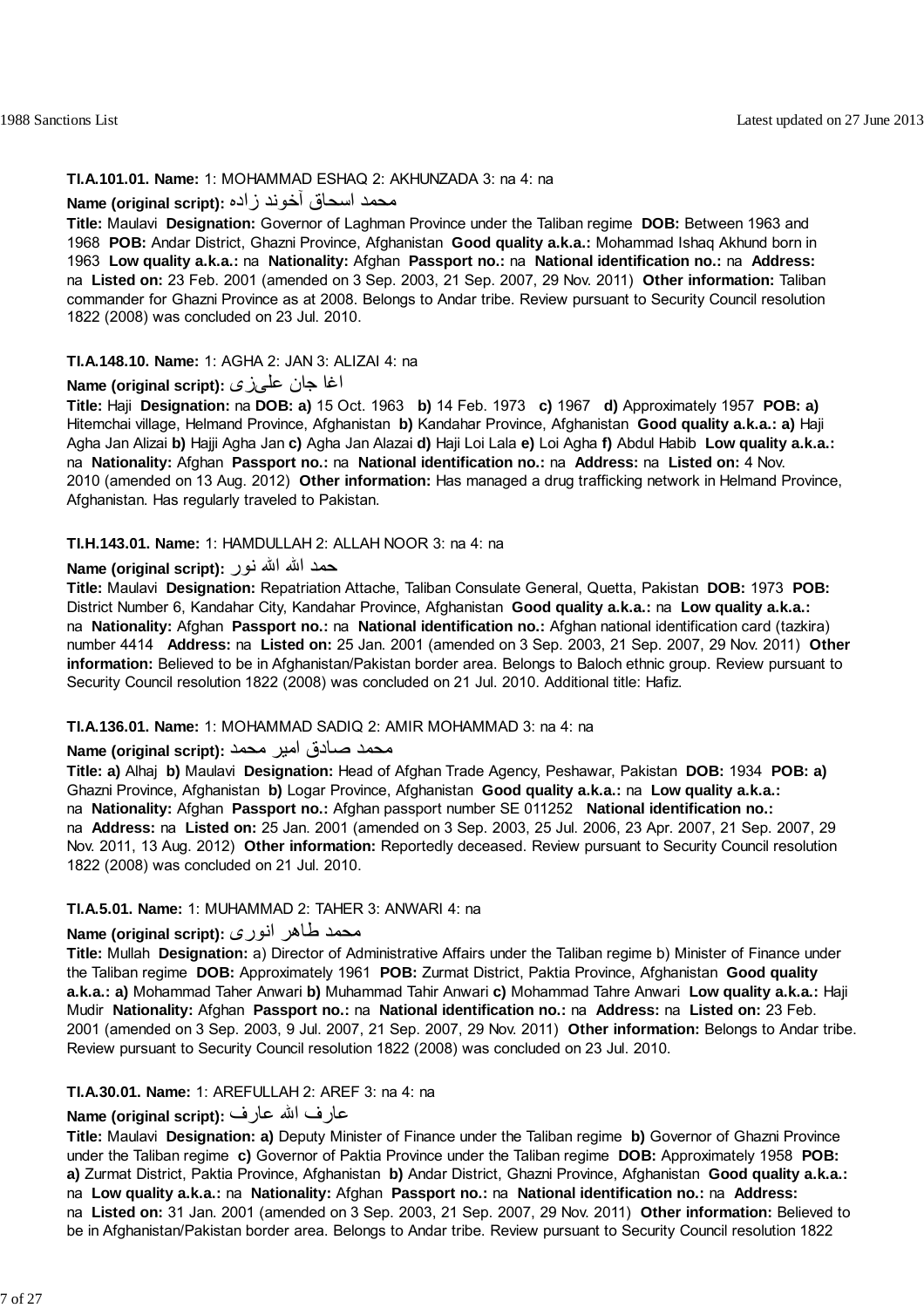(2008) was concluded on 27 Jul. 2010.

#### **TI.A.38.01. Name:** 1: ABDUL BAQI 2: BASIR 3: AWAL SHAH 4: na

### عبدالباقی بصيراول شاه **:(script original (Name**

**Title: a)** Maulavi **b)** Mullah **Designation: a)** Governor of Khost and Paktika provinces under the Taliban regime **b)** Vice-Minister of Information and Culture under the Taliban regime **c)** Consular Department, Ministry of Foreign Affairs under the Taliban regime **DOB:** Approximately 1960-1962 **POB: a)** Jalalabad City, Nangarhar Province, Afghanistan **b)** Shinwar District, Nangarhar Province, Afghanistan **Good quality a.k.a.:** Abdul Baqi (previously listed as) **Low quality a.k.a.:** na **Nationality:** Afghan **Passport no.:** na **National identification no.:** na **Address:** na **Listed on:** 23 Feb. 2001 (amended on 3 Sep. 2003, 7 Sep. 2007, 21 Sep. 2007, 29 Nov. 2011, 13 Aug. 2012) **Other information:** Believed to be in Afghanistan/Pakistan border area. Taliban member responsible for Nangarhar Province as at 2008. Until 7 Sep. 2007 he was also listed under number TI.A.48.01. Review pursuant to Security Council resolution 1822 (2008) was concluded on 1 Jun. 2010.

### **TI.M.104.01. Name:** 1: MOHAMMAD RASUL 2: AYYUB 3: na 4: na

## محمد رسول ايوب :**Name (original script**)

**Title:** Maulavi **Designation:** Governor of Nimroz Province under the Taliban regime **DOB:** Between 1958 and 1963 **POB:** Robat village, Spin Boldak District, Kandahar Province, Afghanistan **Good quality a.k.a.:** Gurg **Low quality a.k.a.:** na **Nationality:** Afghan **Passport no.:** na **National identification no.:** na **Address:** na **Listed on:** 23 Feb. 2001 (amended on 3 Sep. 2003, 21 Sep. 2007, 29 Nov. 2011) **Other information:** Member of the Taliban Quetta Shura. Believed to be in Afghanistan/Pakistan border area. Belongs to Nurzai tribe. Review pursuant to Security Council resolution 1822 (2008) was concluded on 27 Jul. 2010.

### **TI.D.113.01. Name:** 1: SHAHABUDDIN 2: DELAWAR 3: na 4: na

## شهاب الدين دلاور **:(script original (Name**

**Title:** Maulavi **Designation:** Deputy of High Court under the Taliban regime **DOB: a)** 1957 **b)** 1953 **POB:** Logar Province, Afghanistan **Good quality a.k.a.:** na **Low quality a.k.a.:** na **Nationality:** Afghan **Passport no.:** Afghan passport number OA296623 **National identification no.:** na **Address:** na **Listed on:** 23 Feb. 2001 (amended on 3 Sep. 2003, 18 Jul. 2007, 21 Sep. 2007, 29 Nov. 2011, 22 Apr. 2013) **Other information:** Deputy Head of Taliban Embassy in Riyadh, Saudi Arabia until 25 Sept. 1998. Believed to be in Afghanistan/Pakistan border area. Review pursuant to Security Council resolution 1822 (2008) was concluded on 27 Jul. 2010.

## **TI.D.92.01. Name:** 1: DOST MOHAMMAD 2: na 3: na 4: na

## **Name (original script):** محمد دوست

**Title: a)** Mullah **b)** Maulavi **Designation:** Governor of Ghazni Province under the Taliban regime **DOB:** Between 1968 and 1973 **POB:** Nawi Deh village, Daman District, Kandahar Province, Afghanistan **Good quality a.k.a.:** Doost Mohammad **Low quality a.k.a.:** na **Nationality:** Afghan **Passport no.:** na **National identification no.:** na **Address:** na **Listed on:** 25 Jan. 2001 (amended on 3 Sep. 2003, 18 Jul. 2007, 21 Sep. 2007, 13 Feb. 2012) **Other information:** Associated with Mullah Jalil Haqqani (TI.H.34.01). Believed to be in Afghanistan/Pakistan border area. Belongs to Popalzai tribe. Review pursuant to Security Council resolution 1822 (2008) was concluded on 27 Jul. 2010.

#### **TI.N.19.01. Name:** 1: NIK MOHAMMAD 2: DOST MOHAMMAD 3: na 4: na

## نيک محمد دوست محمد **:(script original (Name**

**Title:** Maulavi **Designation:** Deputy Minister of Commerce under the Taliban regime **DOB:** Approximately 1957 **POB:** Zangi Abad village, Panjwai District, Kandahar Province, Afghanistan **Good quality a.k.a.:** Nik Mohammad (previously listed as) **Low quality a.k.a.:** na **Nationality:** Afghan **Passport no.:** na **National identification no.:** na **Address:** na **Listed on:** 31 Jan. 2001 (amended on 3 Sep. 2003, 21 Sep. 2007, 29 Nov. 2011, 13 Aug. 2012, 19 Oct. 2012) **Other information:** Believed to be in Afghanistan/Pakistan border area. Belongs to Nurzai tribe. Review pursuant to Security Council resolution 1822 (2008) was concluded on 27 Jul. 2010.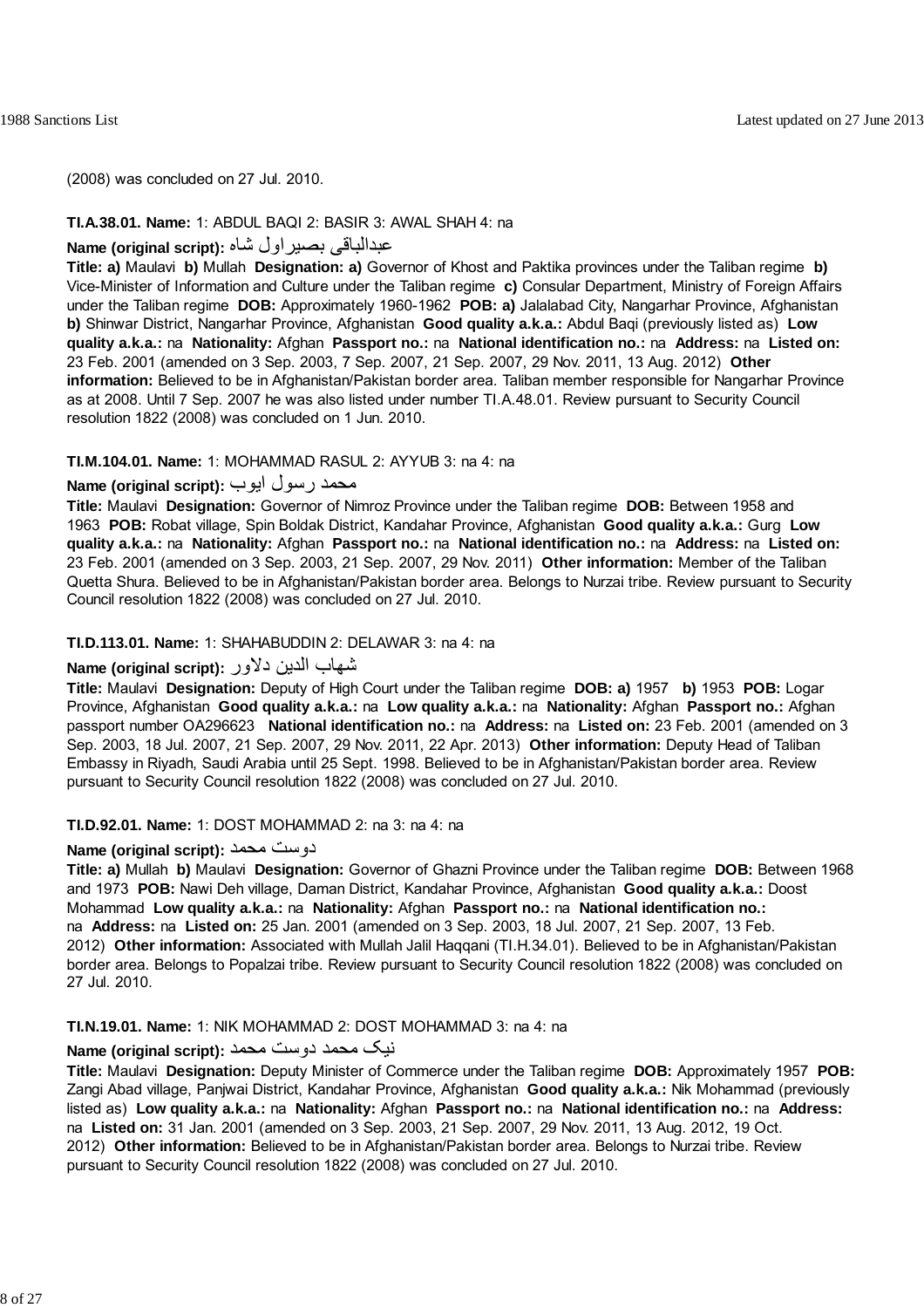#### **TI.E.63.01. Name:** 1: MOHAMMAD AZAM 2: ELMI 3: na 4: na

## محمد اعظم عل*می* : **(Name (original script**

**Title:** Maulavi **Designation:** Deputy Minister of Mines and Industries under the Taliban regime **DOB:** Approximately 1968 **POB:** Sayd Karam District, Paktia Province, Afghanistan **Good quality a.k.a.:** Muhammad Azami **Low quality a.k.a.:** na **Nationality:** Afghan **Passport no.:** na **National identification no.:** na **Address:** na **Listed on:** 23 Feb. 2001 (amended on 3 Sep. 2003, 18 Jul. 2007, 21 Sep. 2007, 29 Nov. 2011) **Other information:** Reportedly deceased in 2005. Review pursuant to Security Council resolution 1822 (2008) was concluded on 29 Jul. 2010.

#### **TI.F.36.01. Name:** 1: FAIZ 2: na 3: na 4: na

#### **Name (original script):** فيض

**Title:** Maulavi **Designation:** Head of the Information Department, Ministry of Foreign Affairs under the Taliban regime **DOB:** Approximately 1969 **POB:** Ghazni Province, Afghanistan **Good quality a.k.a.:** na **Low quality a.k.a.:** na **Nationality:** Afghan **Passport no.:** na **National identification no.:** na **Address:** na **Listed on:** 23 Feb. 2001 (amended on 3 Sep. 2003, 9 Jul. 2007, 21 Sep. 2007, 29 Nov. 2011) **Other information:** Review pursuant to Security Council resolution 1822 (2008) was concluded on 23 Jul. 2010.

#### **TI.A.106.01. Name:** 1: MOHAMMAD SHAFIQ 2: AHMADI 3: FATIH KHAN 4: na

## محمد شفيق احمدی فاتح خان **:(script original (Name**

**Title:** Mullah **Designation:** Governor of Samangan Province under the Taliban regime **DOB:** 1956-1957 **POB:** Charmistan village, Tirin Kot District, Uruzgan Province, Afghanistan **Good quality a.k.a.:** Mohammad Shafiq Ahmadi (previously listed as) **Low quality a.k.a.:** na **Nationality:** Afghan **Passport no.:** na **National identification no.:** na **Address:** na **Listed on:** 23 Feb. 2001 (amended on 3 Sep. 2003, 21 Sep. 2007, 1 Jun. 2012, 13 Aug. 2012, 22 Apr. 2013) **Other information:** Taliban Shadow Governor for Uruzgan Province as of late 2012. Belongs to Hotak tribe. Review pursuant to Security Council resolution 1822 (2008) was concluded on 27 Jul. 2010.

### **TI.G.161.12. Name:** 1: BAKHT 2: GUL 3: na 4: na

## **Name (original script):** گل بخت

**Title:** na **Designation:** na **DOB:** 1980 **POB:** Aki Village, Zadran District, Paktiya Province, Afghanistan **Good quality a.k.a.: a)** Bakhta Gul **b)** Bakht Gul Bahar **c)** Shuqib **Low quality a.k.a.:** na **Nationality:** Afghan **Passport no.:** na **National identification no.:** na **Address:** Miram Shah, North Waziristan, Federally Administered Tribal Areas, Pakistan **Listed on:** 27 Jun. 2012 **Other information:** Communications assistant to Badruddin Haqqani (TI.H.151.11). Also coordinates movement of Haqqani insurgents, foreign fighters and weapons in the Afghanistan/Pakistan border area. Belongs to Zadran tribe.

#### **TI.N.69.01. Name:** 1: RUSTUM 2: HANAFI 3: HABIBULLAH 4: na

### رستم حنفی حبيب االله **:(script original (Name**

**Title:** Maulavi **Designation:** Deputy Minister of Public Works under the Taliban regime **DOB:** Approximately 1963 **POB:** Dara Kolum, Do Aab District, Nuristan Province, Afghanistan **Good quality a.k.a.:** Rostam Nuristani **Low quality a.k.a.:** Hanafi Sahib **Nationality:** Afghan **Passport no.:** na **National identification no.:** na **Address:** na **Listed on:** 25 Jan. 2001 (amended on 3 Sep. 2003, 18 Jul. 2007, 21 Sep. 2007, 29 Nov. 2011, 18 May 2012, 13 Aug. 2012) **Other information:** Taliban member responsible for Nuristan Province, Afghanistan, as of May 2007. Belongs to Nuristani tribe. Reportedly deceased in early 2012. Review pursuant to Security Council resolution 1822 (2008) was concluded on 23 Jul. 2010.

#### **TI.H.140.01. Name:** 1: GUL AHMAD 2: HAKIMI 3: na 4: na

## $\mathsf{Name}\ \mathsf{(original}\ \mathsf{script}):$  گل احمد حکيمي

**Title:** Maulavi **Designation:** Commercial Attache, Taliban Consulate General, Karachi, Pakistan **DOB:** 1964 **POB: a)** Logar Province, Afghanistan **b)** Kabul Province, Afghanistan **Good quality a.k.a.:** na **Low quality a.k.a.:** na **Nationality:** Afghan **Passport no.:** na **National identification no.:** na **Address:** na **Listed on:** 25 Jan. 2001 (amended on 3 Sep. 2003, 21 Sep. 2007, 3 Oct. 2008, 29 Nov. 2011) **Other information:** Believed to be in Afghanistan/Pakistan border area. Review pursuant to Security Council resolution 1822 (2008) was concluded on 29 Jul. 2010.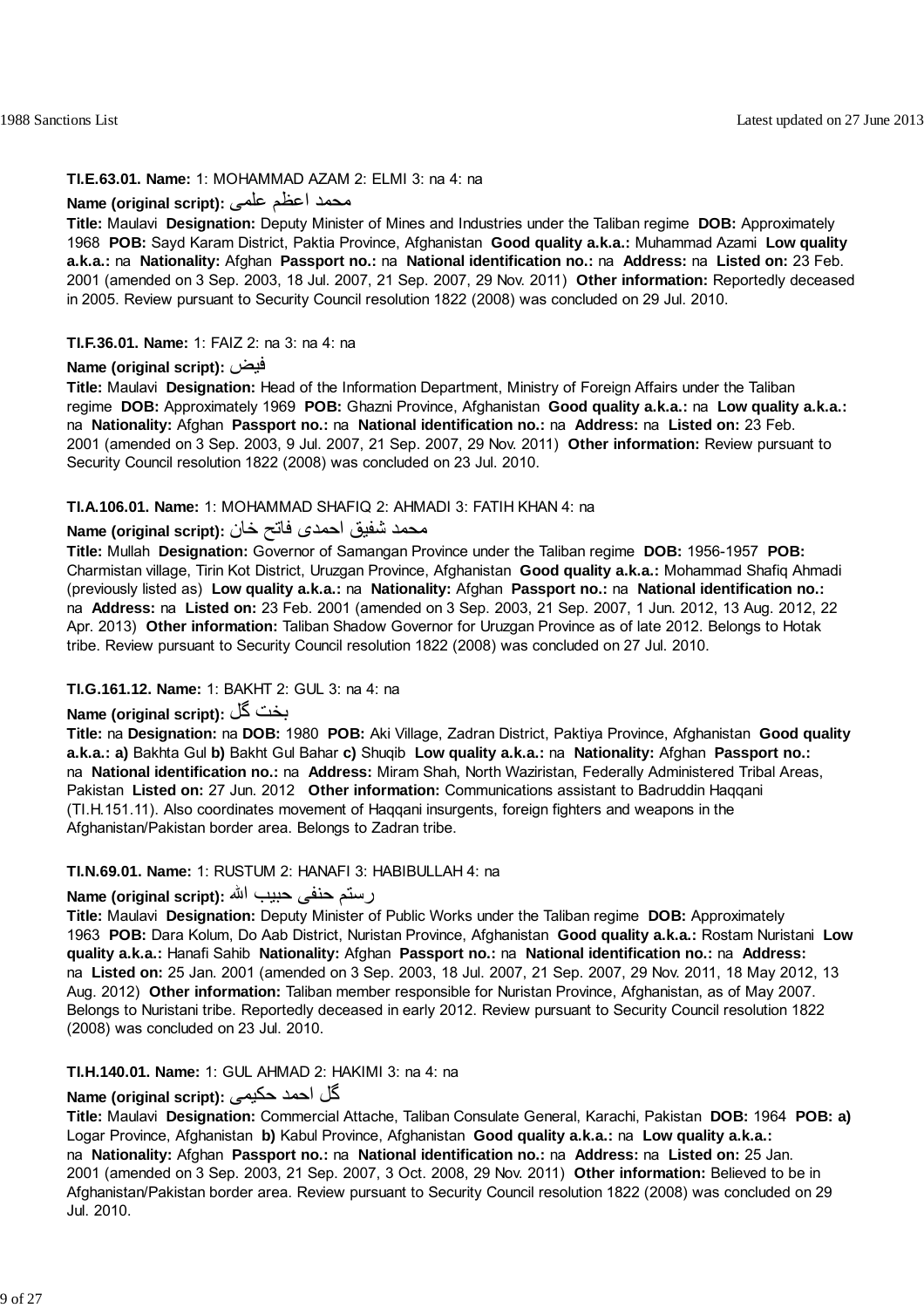#### **TI.H.43.01. Name:** 1: DIN MOHAMMAD 2: HANIF 3: na 4: na

### دين محمد حنيف **:(script original (Name**

**Title:** Qari **Designation:** a) Minister of Planning under the Taliban regime b) Minister of Higher Education under the Taliban regime **DOB:** Approximately 1955 **POB:** Shakarlab village, Yaftali Pain District, Badakhshan Province, Afghanistan **Good quality a.k.a.: a)** Qari Din Mohammad **b)** Iadena Mohammad, born 1 Jan. 1969 in Badakhshan, Nationality: Afghan Passport number OA 454044 **Low quality a.k.a.:** na **Nationality:** Afghan **Passport no.:** na **National identification no.:** na **Address:** na **Listed on:** 25 Jan. 2001 (amended on 3 Sep. 2003, 9 Jul. 2007, 21 Sep. 2007, 29 Nov. 2011, 25 Oct. 2012) **Other information:** Member of Taliban Supreme Council responsible for Takhar and Badakhshan provinces. Believed to be in Afghanistan/Pakistan border area. Review pursuant to Security Council resolution 1822 (2008) was concluded on 27 Jul. 2010.

### **TI.H.151.11. Name:** 1: BADRUDDIN 2: HAQQANI 3: na 4: na

## **Name (original script):** حقانى بدرالدين

**Title:** na **Designation:** na **DOB:** Approximately 1975-1979 **POB:** Miramshah, North Waziristan, Pakistan **Good quality a.k.a.:** na **Low quality a.k.a.:** Atiqullah **Nationality:** na **Passport no.:** na **National identification no.:** na **Address:** Miram Shah, Pakistan **Listed on:** 11 May 2011 (amended on 28 Dec. 2012) **Other information:** Operational commander of the Haqqani Network and member of the Taliban shura in Miram Shah. Has helped lead attacks against targets in southeastern Afghanistan. Son of Jalaluddin Haqqani (TI.H.40.01.). Brother of Sirajuddin Jallaloudine Haqqani (TI.H.144.07.) and Nasiruddin Haqqani (TI.H.146.10.). Nephew of Khalil Ahmed Haqqani (TI.H.150.11.). Reportedly deceased in late August 2012.

#### **TI.H.40.01. Name:** 1: JALALUDDIN 2: HAQQANI 3: na 4: na

## جلال الدين حقانى **:(script original (Name**

**Title:** Maulavi **Designation:** Minister of Frontier Affairs under the Taliban regime **DOB: a)** Approximately 1942 **b)** Approximately 1948 **POB: a)** Garda Saray area, Waza Zadran District, Paktia Province, Afghanistan **b)** Neka District, Paktika Province, Afghanistan **Good quality a.k.a.: a)** Jalaluddin Haqani **b)** Jallalouddin Haqqani **c)** Jallalouddine Haqani **Low quality a.k.a.:** na **Nationality:** Afghan **Passport no.:** na **National identification no.:** na **Address:** na **Listed on:** 31 Jan. 2001 (amended on 3 Sep. 2003, 18 Jul. 2007, 21 Sep. 2007, 27 Sep. 2007, 1 Feb. 2008, 31 Jul. 2008, 3 Oct. 2008, 29 Nov. 2011) **Other information:** Father of Sirajuddin Jallaloudine Haqqani (TI.H.144.07.), Nasiruddin Haqqani (TI.H.146.10) and Badruddin Haqqani (TI.H.151.11). Brother of Mohammad Ibrahim Omari (TI.O.42.01) and Khalil Ahmed Haqqani (TI.H.150.11). He is an active Taliban leader. Believed to be in Afghanistan/Pakistan border area. Head of the Taliban Miram Shah Shura as at 2008. Belongs to Zadran tribe. Review pursuant to Security Council resolution 1822 (2008) was concluded on 27 Jul. 2010.

## **TI.H.150.11. Name:** 1: KHALIL 2: AHMED 3: HAQQANI 4: na

## خليل احمد حقانی **:(script original (Name**

**Title:** Haji **Designation:** na **DOB: a)** 1 Jan. 1966 **b)** Between 1958 and 1964 **POB:** Sarana Village, Garda Saray area, Waza Zadran District, Paktia Province, Afghanistan **Good quality a.k.a.: a)** Khalil Al-Rahman Haqqani **b)** Khalil ur Rahman Haqqani **c)** Khaleel Haqqani **Low quality a.k.a.:** na **Nationality:** Afghan **Passport no.:** na **National identification no.:** na **Address: a)** Peshawar, Pakistan **b)** Near Dergey Manday Madrasa in Dergey Manday Village, near Miram Shah, North Waziristan Agency (NWA), Federally Administered Tribal Areas (FATA), Pakistan **c)** Kayla Village, near Miram Shah, North Waziristan Agency (NWA), Federally Administered Tribal Areas (FATA), Pakistan **d)** Sarana Zadran Village, Paktia Province, Afghanistan **Listed on:** 9 Feb. 2011 (amended on 1 Jun. 2012) **Other information:** Senior member of the Haqqani Network (TE.H.12.12.), which operates out of North Waziristan in the Federally Administered Tribal Areas of Pakistan. Has previously traveled to, and raised funds in, Dubai, United Arab Emirates. Brother of Jalaluddin Haqqani (TI.H.40.01.) and uncle of Sirajuddin Jallaloudine Haqqani (TI.H.144.07.).

## **TI.H.79.01. Name:** 1: MOHAMMAD SALIM 2: HAQQANI 3: na 4: na

## محمد سليم حقانی **:(script original (Name**

**Title:** Maulavi **Designation:** Deputy Minister of Preventing Vice and Propagating Virtue under the Taliban regime **DOB:** Approximately 1966-1967 **POB:** Alingar District, Laghman Province, Afghanistan **Good quality a.k.a.:** na **Low quality a.k.a.:** na **Nationality:** Afghan **Passport no.:** na **National identification no.:** na **Address:** na **Listed on:** 31 Jan. 2001 (amended on 3 Sep. 2003, 18 Jul. 2007, 21 Sep. 2007, 29 Nov. 2011) **Other information:** Deputy Commander of Ezatullah Haqqani Khan Sayyid (TI.H.64.01) as at Mar. 2010. Member of Taliban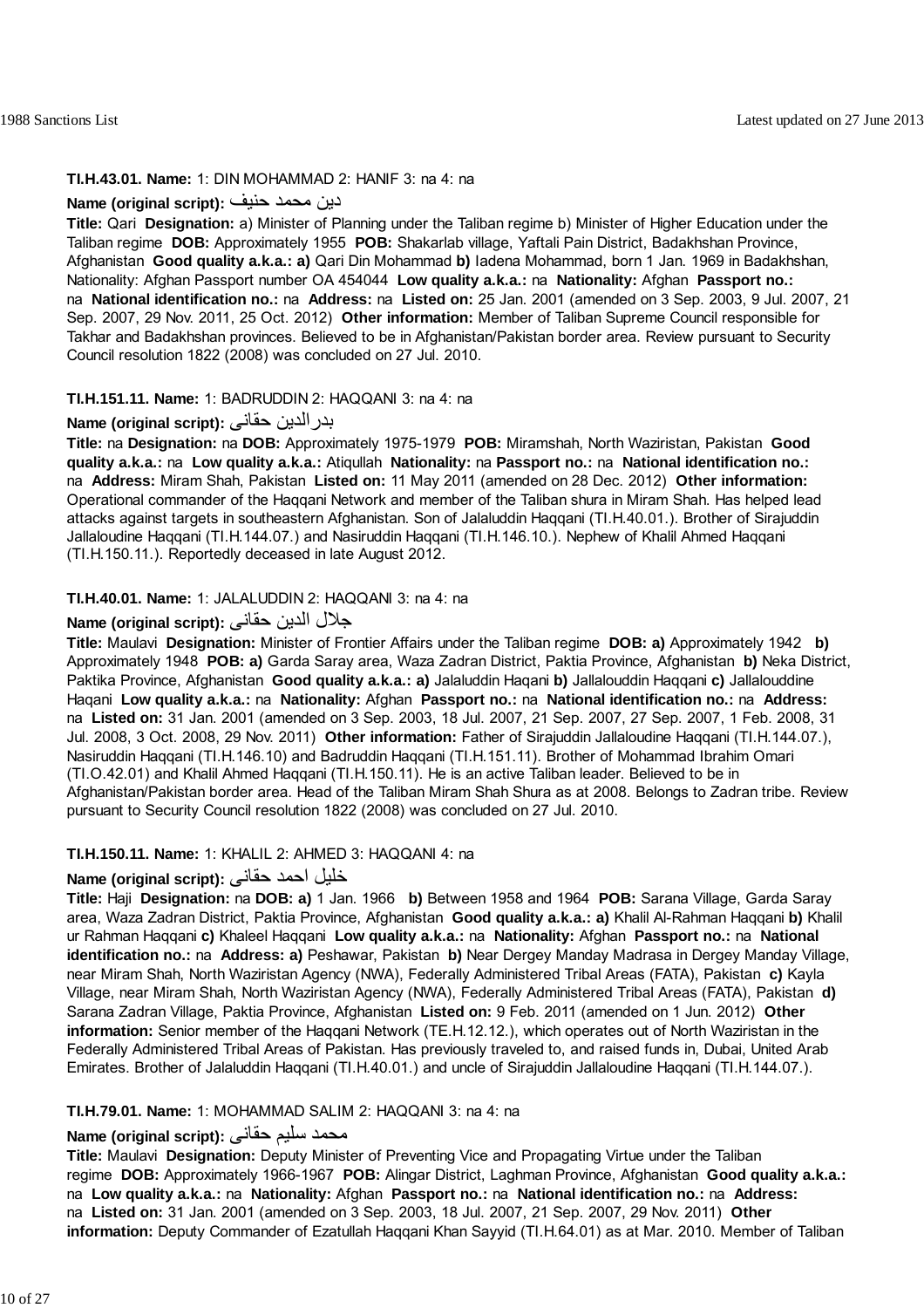Peshawar Military Council as at June 2010. Belongs to Pashai ethnic group. Review pursuant to Security Council resolution 1822 (2008) was concluded on 27 Jul. 2010.

## **TI.H.146.10. Name:** 1: NASIRUDDIN 2: HAQQANI 3: na 4: na

## نصير الدين حقانی **:(script original (Name**

**Title:** na **Designation:** na **DOB:** Approximately 1970-1973 **POB:** Neka District, Paktika Province, Afghanistan **Good quality a.k.a.: a)** Dr. Alim Ghair **b)** Naseer Haqqani **c)** Dr. Naseer Haqqani **d)** Nassir Haqqani **e)** Nashir Haqqani **Low quality a.k.a.:** Naseruddin **Nationality:** Afghan **Passport no.:** na **National identification no.:** na **Address:** Pakistan **Listed on:** 20 Jul. 2010 (amended on 29 Jul. 2011, 18 May 2012, 27 Jun. 2013) **Other information:** A leader of the Haqqani Network (TE.H.12.12.), which operates out of North Waziristan in the Federally Administered Tribal Areas of Pakistan. Son of Jalaluddin Haqqani (TI.H.40.01). Has travelled to Saudi Arabia and the United Arab Emirates to raise funds for the Taliban.

## **TI.H.6.01. Name:** 1: SAYYED MOHAMMED 2: HAQQANI 3: na 4: na

## سيد محمد حقانی **:(script original (Name**

**Title:** Mullah **Designation: a)** Director of Administrative Affairs under the Taliban regime **b)** Head of Information and Culture in Kandahar Province under the Taliban regime **DOB:** Approximately 1965 **POB:** Chaharbagh village, Arghandab District, Kandahar Province, Afghanistan **Good quality a.k.a.:** Sayyed Mohammad Haqqani **Low quality a.k.a.:** na **Nationality:** Afghan **Passport no.:** na **National identification no.:** na **Address:** na **Listed on:** 31 Jan. 2001 (amended on 3 Sep. 2003, 20 Dec. 2005, 18 Jul. 2007, 21 Sep. 2007, 29 Nov. 2011) **Other information:** Graduate of the Haqqaniya madrasa in Akora Khattak, Pakistan. Believed to have had close relations with Taliban Leader Mullah Mohammed Omar (TI.O.4.01). Believed to be in Afghanistan/Pakistan border area. Member of Taliban Supreme Council as at June 2010. Belongs to Barakzai tribe. Review pursuant to Security Council resolution 1822 (2008) was concluded on 27 Jul. 2010.

## **TI.H.144.07. Name:** 1: SIRAJUDDIN 2: JALLALOUDINE 3: HAQQANI 4: na

## سراج الدين جلال الدين حقانى **:(script original (Name**

**Title:** na **Designation:** Na'ib Amir (Deputy Commander) **DOB:** Approximately 1977/1978 **POB: a)** Danda, Miramshah, North Waziristan, Pakistan **b)** Srana village, Garda Saray district, Paktia province, Afghanistan **c)** Neka district, Paktika province, Afghanistan **d)** Khost province, Afghanistan **Good quality a.k.a.: a)** Siraj Haqqani **b)** Serajuddin Haqani **c)** Siraj Haqani **d)** Saraj Haqani **Low quality a.k.a.:** Khalifa **Nationality:** Afghan **Passport no.:** na **National identification no.:** na **Address: a)** Kela neighborhood/Danda neighborhood, Miramshah, North Waziristan, Pakistan **b)** Manba'ul uloom Madrasa, Miramshah, North Waziristan, Pakistan **c)** Dergey Manday Madrasa, Miramshah, North Waziristan, Pakistan **Listed on:** 13 Sep. 2007 (amended on 22 Apr. 2013) **Other information:** Heading the Haqqani Network (TE.H.12.12.) as of late 2012. Son of Jalaluddin Haqqani (TI.H.40.01.). Belongs to Sultan Khel section, Zadran tribe of Garda Saray of Paktia province, Afghanistan. Believed to be in the Afghanistan/Pakistan border area. Review pursuant to Security Council resolution 1822 (2008) was concluded on 27 Jul. 2010.

## **TI.H.14.01. Name:** 1: HIDAYATULLAH 2: na 3: na 4: na

## **Name (original script):** االله هدايت

**Title:** na **Designation:** Deputy Minister of Civil Aviation and Tourism under the Taliban regime **DOB:** Approximately 1968 **POB:** Arghandab District, Kandahar Province, Afghanistan **Good quality a.k.a.:** Abu Turab **Low quality a.k.a.:** na **Nationality:** Afghan **Passport no.:** na **National identification no.:** na **Address:** na **Listed on:** 8 Mar. 2001 (amended on 3 Sep. 2003, 21 Sep. 2007, 28 Feb. 2008, 3 Oct. 2008, 29 Nov. 2011) **Other information:** Believed to be in Afghanistan/Pakistan border area. Belongs to Ghilzai tribe. Review pursuant to Security Council resolution 1822 (2008) was concluded on 29 Jul. 2010.

## **TI.H.71.01. Name:** 1: NAJIBULLAH 2: HAQQANI 3: HIDAYATULLAH 4: na

## نجيب االله حقانی هدايت االله **:(script original (Name**

**Title:** Maulavi **Designation:** Deputy Minister of Finance under the Taliban regime **DOB: a)** Approximately 1964 **b)** 1969 **POB:** Moni village, Shigal District, Kunar Province **Good quality a.k.a.:** Najibullah Haqani **Low quality a.k.a.:** na **Nationality:** Afghan **Passport no.:** na **National identification no.:** na **Address:** na **Listed on:** 23 Feb. 2001 (amended on 3 Sep. 2003, 18 Jul. 2007, 21 Sep. 2007, 27 Sep. 2007, 29 Nov. 2011) **Other information:** Cousin of Moulavi Noor Jalal. Taliban member responsible for Laghman Province as of late 2010. Review pursuant to Security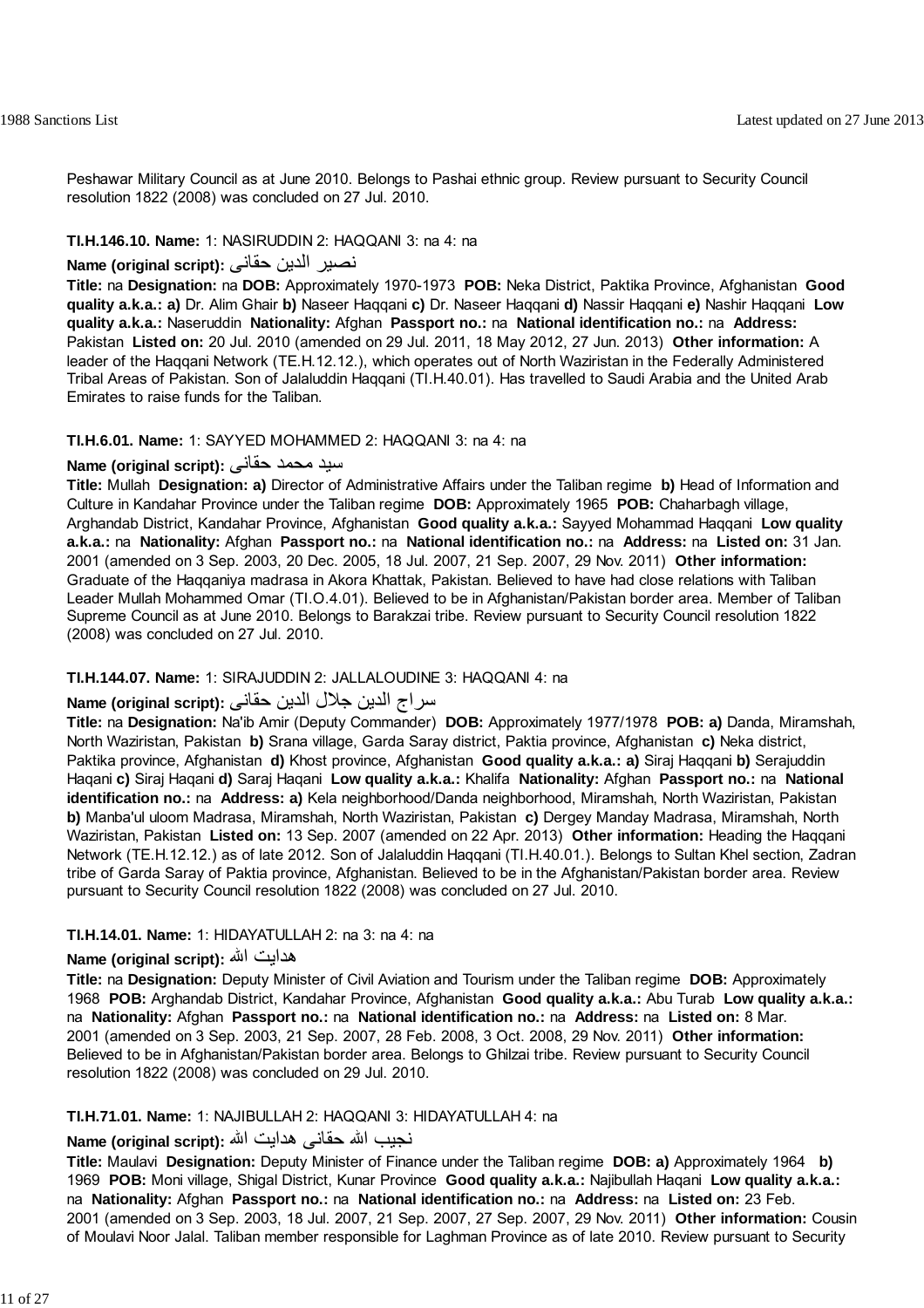Council resolution 1822 (2008) was concluded on 1 Jun. 2010.

### **TI.H.49.01. Name:** 1: ABDUL RAHMAN 2: AHMAD 3: HOTTAK 4: na

## عبدالرحمان احمد هوتک **:(script original (Name**

**Title:** Maulavi **Designation: a)** Deputy (Cultural) Minister of Information and Culture under the Taliban regime **b)** Head of Consular Department of Ministry of Foreign Affairs under the Taliban regime **DOB:** Approximately 1957 **POB:** Ghazni Province, Afghanistan **Good quality a.k.a.:** Hottak Sahib **Low quality a.k.a.:** na **Nationality:** Afghan **Passport no.:** na **National identification no.:** na **Address:** na **Listed on:** 25 Jan. 2001 (amended on 3 Sep. 2003, 9 Jul. 2007, 21 Sep. 2007, 29 Nov. 2011) **Other information:** Believed to be in Afghanistan/Pakistan border area. Belongs to Hotak tribe. Review pursuant to Security Council resolution 1822 (2008) was concluded on 29 Jul. 2010.

#### **TI.M.119.01. Name:** 1: JAN MOHAMMAD 2: MADANI 3: IKRAM 4: na

#### جان محمد مدنی اکرام **:(script original (Name**

**Title:** Maulavi **Designation:** Charge d'Affaires, Taliban Embassy, Abu Dhabi, United Arab Emirates **DOB:** 1954-1955 **POB:** Siyachoy village, Panjwai District, Kandahar Province, Afghanistan **Good quality a.k.a.:** na **Low quality a.k.a.:** na **Nationality:** Afghan **Passport no.:** na **National identification no.:** na **Address:** na **Listed on:** 25 Jan. 2001 (amended on 3 Sep. 2003, 21 Sep. 2007, 29 Nov. 2011, 15 Aug. 2012) **Other information:** Believed to be in Afghanistan/Pakistan border area. Belongs to Alizai tribe. Review pursuant to Security Council resolution 1822 (2008) was concluded on 29 Jul. 2010.

### **TI.I.147.10. Name:** 1: GUL 2: AGHA 3: ISHAKZAI 4: na

## آُل آغا اسحاقزی **:(script original (Name**

**Title:** na **Designation:** na **DOB:** Approximately 1972 **POB:** Band-e-Timor, Maiwand District, Kandahar Province, Afghanistan **Good quality a.k.a.: a)** Mullah Gul Agha **b)** Mullah Gul Agha Akhund **Low quality a.k.a.: a)** Hidayatullah **b)** Haji Hidayatullah **c)** Hayadatullah **Nationality:** na **Passport no.:** na **National identification no.:** na **Address:** Pakistan **Listed on:** 20 Jul. 2010 (amended on 29 Nov. 2011) **Other information:** Member of a Taliban Council that coordinates the collection of zakat (Islamic tax) from Baluchistan Province, Pakistan. Head of Taliban Financial Commission. Associated with Mullah Mohammed Omar (TI.O.4.01). Served as Omar's principal finance officer and one of his closest advisors. Belongs to Ishaqzai tribe.

#### **TI.J.47.01. Name:** 1: QUDRATULLAH 2: JAMAL 3: na 4: na

## قدرت االله جمال **:(script original (Name**

**Title:** Maulavi **Designation:** Minister of Information under the Taliban regime **DOB:** Approximately 1963 **POB:** Gardez, Paktia Province, Afghanistan **Good quality a.k.a.:** Haji Sahib **Low quality a.k.a.:** na **Nationality:** Afghan **Passport no.:** na **National identification no.:** na **Address:** na **Listed on:** 25 Jan. 2001 (amended on 3 Sep. 2003, 18 Jul. 2007, 21 Sep. 2007, 29 Nov. 2011) **Other information:** Member of Taliban Supreme Council and member of Taliban Cultural Commission as at 2010. Believed to be in Afghanistan/Pakistan border area. Review pursuant to Security Council resolution 1822 (2008) was concluded on 21 Jul. 2010.

#### **TI.K.137.01. Name:** 1: RAHMATULLAH 2: KAKAZADA 3: na 4: na

## رحمت االله کاکا زاده **:(script original (Name**

**Title: a)** Maulavi **b)** Mullah **Designation:** Consul General, Taliban Consulate General, Karachi, Pakistan **DOB:** 1968 **POB:** Zurmat District, Paktia Province, Afghanistan **Good quality a.k.a.: a)** Rehmatullah **b)** Kakazada **Low quality a.k.a.:** Mullah Nasir **Nationality:** Afghan **Passport no.:** Afghan passport number D 000952 issued on 7 Jan. 1999 **National identification no.:** na **Address:** na **Listed on:** 25 Jan. 2001 (amended on 3 Sep. 2003, 25 Jul. 2006, 18 Jul. 2007, 21 Sep. 2007, 29 Nov. 2011) **Other information:** Taliban member responsible for Ghazni Province, Afghanistan, as of May 2007. Head of an intelligence network. Believed to be in Afghanistan/Pakistan border area. Belongs to Suleimankheil tribe. Review pursuant to Security Council resolution 1822 (2008) was concluded on 21 Jul. 2010.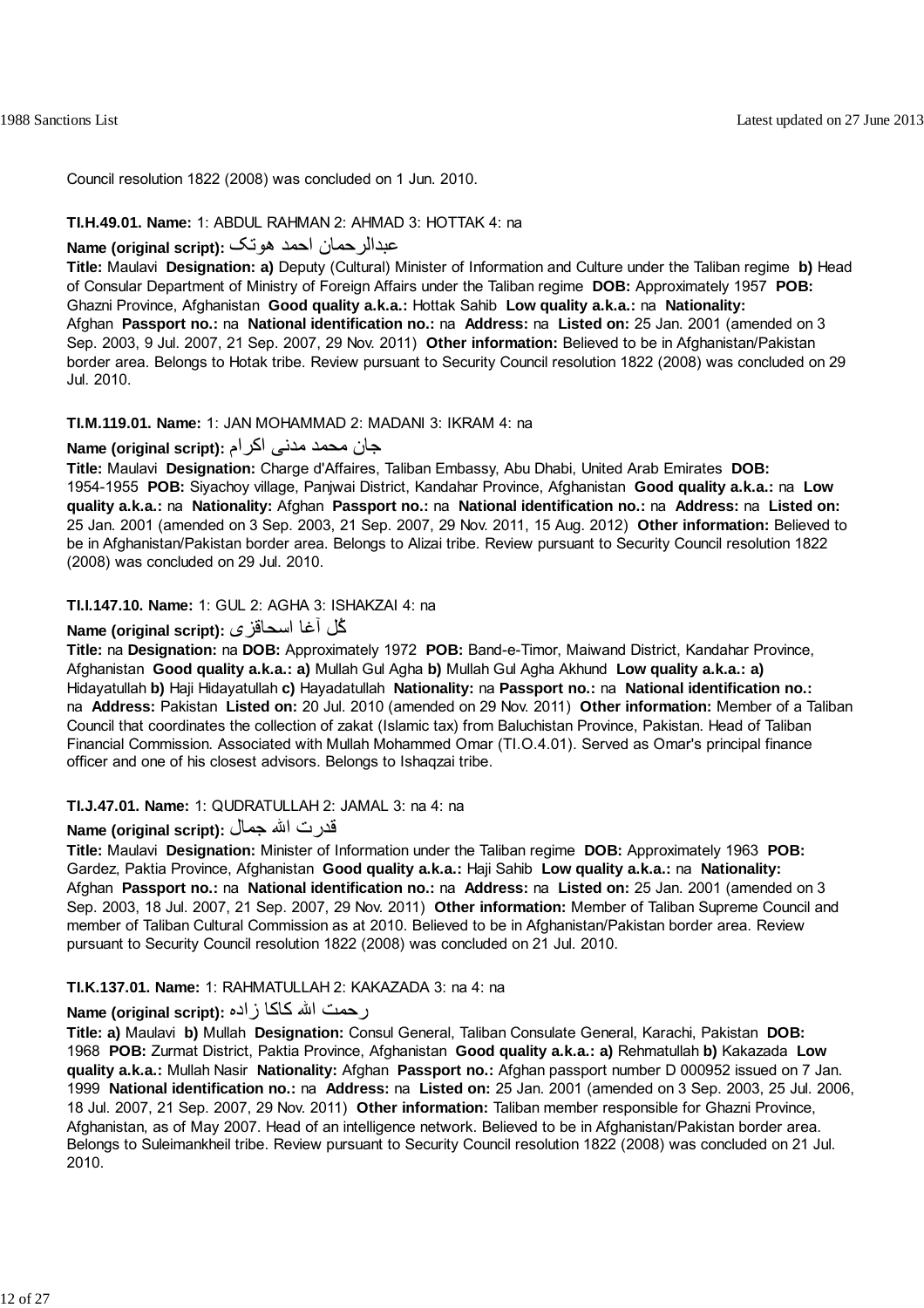#### **TI.K.25.01. Name:** 1: ABDUL RAUF 2: KHADEM 3: na 4: na

#### **Name (original script):** خادم عبدالروف

**Title:** Mullah **Designation:** Commander of Central Corps under the Taliban regime **DOB: a)** Between 1958 and 1963 **b)** Approximately 1970 **POB: a)** Azan village, Kajaki District, Helmand Province, Afghanistan **b)** Spin Boldak District, Kandahar Province, Afghanistan **Good quality a.k.a.:** Mullah Abdul Rauf Aliza **Low quality a.k.a.:** na **Nationality:** Afghan **Passport no.:** na **National identification no.:** na **Address:** na **Listed on:** 23 Feb. 2001 (amended on 3 Sep. 2003, 21 Sep. 2007, 13 Feb. 2012) **Other information:** Member of the Taliban Quetta Shura as at 2009. Taliban member responsible for Uruzgan Province, Afghanistan, as at 2011. Review pursuant to Security Council resolution 1822 (2008) was concluded on 1 Jun. 2010.

#### **TI.K.93.01. Name:** 1: KHAIRULLAH 2: KHAIRKHWAH 3: na 4: na

## **Name (original script):** خيرخواه خيراالله

**Title: a)** Maulavi **b)** Mullah **Designation: a)** Governor of Herat Province under the Taliban regime **b)** Spokesperson of the Taliban regime **c)** Governor of Kabul province under the Taliban regime **d)** Minister of Internal Affairs under the Taliban regime **DOB:** Approximately 1963 **POB:** Arghistan district, Kandahar province, Afghanistan **Good quality a.k.a.: a)** Mullah Khairullah Khairkhwah **b)** Khirullah Said Wali Khairkhwa, born in Kandahar on 01 Jan.1967 **Low quality a.k.a.:** na **Nationality:** Afghan **Passport no.:** na **National identification no.:** na **Address:** na **Listed on:** 25 Jan. 2001 (amended on 3 Sep. 2003, 21 Sep. 2007, 3 Oct. 2008, 12 Apr. 2010, 29 Nov. 2011) **Other information:** In custody of the United States of America as at 2010. Belongs to Popalzai tribe. Review pursuant to Security Council resolution 1822 (2008) was concluded on 23 Jul. 2010.

#### **TI.E.64.01. Name:** 1: EZATULLAH 2: HAQQANI 3: KHAN SAYYID 4: na

## عزت االله حقانی خان سيد **:(script original (Name**

**Title:** Maulavi **Designation:** Deputy Minister of Planning under the Taliban regime **DOB:** Approximately 1957 **POB:** Alingar District, Laghman Province, Afghanistan **Good quality a.k.a.:** Ezatullah Haqqani (previously listed as) **Low quality a.k.a.:** na **Nationality:** Afghan **Passport no.:** na **National identification no.:** na **Address:** na **Listed on:** 23 Feb. 2001 (amended on 3 Sep. 2003, 18 Jul. 2007, 21 Sep. 2007, 27 Sep. 2007, 29 Nov. 2011, 18 May 2012) **Other information:** Member of the Taliban Peshawar Shura as of 2008. Believed to be in Afghanistan/Pakistan border area. Review pursuant to Security Council resolution 1822 (2008) was concluded on 1 Jun. 2010.

#### **TI.N.13.01. Name:** 1: MOHAMMAD NAIM 2: BARICH 3: KHUDAIDAD 4: na

### محمد نعيم بريځ خدايداد **:(script original (Name**

**Title:** Mullah **Designation:** Deputy Minister of Civil Aviation under the Taliban regime **DOB:** Approximately 1975 **POB: a)** Lakhi village, Hazarjuft Area, Garmsir District, Helmand Province, Afghanistan **b)** Laki village, Garmsir District, Helmand Province, Afghanistan **c)** Lakari village, Garmsir District, Helmand Province, Afghanistan **d)** Darvishan, Garmsir District, Helmand Province, Afghanistan **e)** De Luy Wiyalah village, Garmsir District, Helmand Province, Afghanistan **Good quality a.k.a.: a)** Mullah Naeem Barech **b)** Mullah Naeem Baraich **c)** Mullah Naimullah **d)** Mullah Naim Bareh **e)** Mohammad Naim, (previously listed as) **f)** Mullah Naim Barich **g)** Mullah Naim Barech **h)** Mullah Naim Barech Akhund **i)** Mullah Naeem Baric **j)** Naim Berich **k)** Haji Gul Mohammed Naim Barich **l)** Gul Mohammad **m)** Haji Ghul Mohammad **n)** Gul Mohammad Kamran **o)** Mawlawi Gul Mohammad **Low quality a.k.a.:** Spen Zrae **Nationality:** Afghan **Passport no.:** na **National identification no.:** na **Address:** na **Listed on:** 23 Feb. 2001 (amended on 3 Sep. 2003, 9 Jul. 2007, 21 Sep. 2007, 13 Feb. 2012, 13 Aug. 2012, 22 Apr. 2013) **Other information:** Member of the Taliban Military Commission as of March 2010. Believed to be in Afghanistan/Pakistan border area. Belongs to Barich tribe. Review pursuant to Security Council resolution 1822 (2008) was concluded on 1 Jun. 2010.

## **TI.K.163.12. Name:** 1: KHAIRULLAH 2: BARAKZAI 3: KHUDAI NAZAR 4: na

## خيراالله بارکزی خدای نظر **:(script original (Name**

**Title:** Haji **Designation:** na **DOB:** 1965 **POB: a)** Zumbaleh village, Nahr-e Saraj District, Helmand Province, Afghanistan **b)** Mirmadaw village, Gereshk District, Helmand Province, Afghanistan **c)** Qilla Abdullah, Baluchistan Province, Pakistan **Good quality a.k.a.: a)** Haji Khairullah **b)** Haji Khair Ullah **c)** Haji Kheirullah **d)** Haji Karimullah **e)** Haji Khair Mohammad **Low quality a.k.a.:** na **Nationality:** na **Passport no.:** Pakistan passport number BP4199631 expires on 25 Jun. 2014 **National identification no.:** Pakistan National Identification number 5440005229635 **Address:** Abdul Manan Chowk, Pashtunabad, Quetta, Baluchistan Province, Pakistan **Listed on:** 29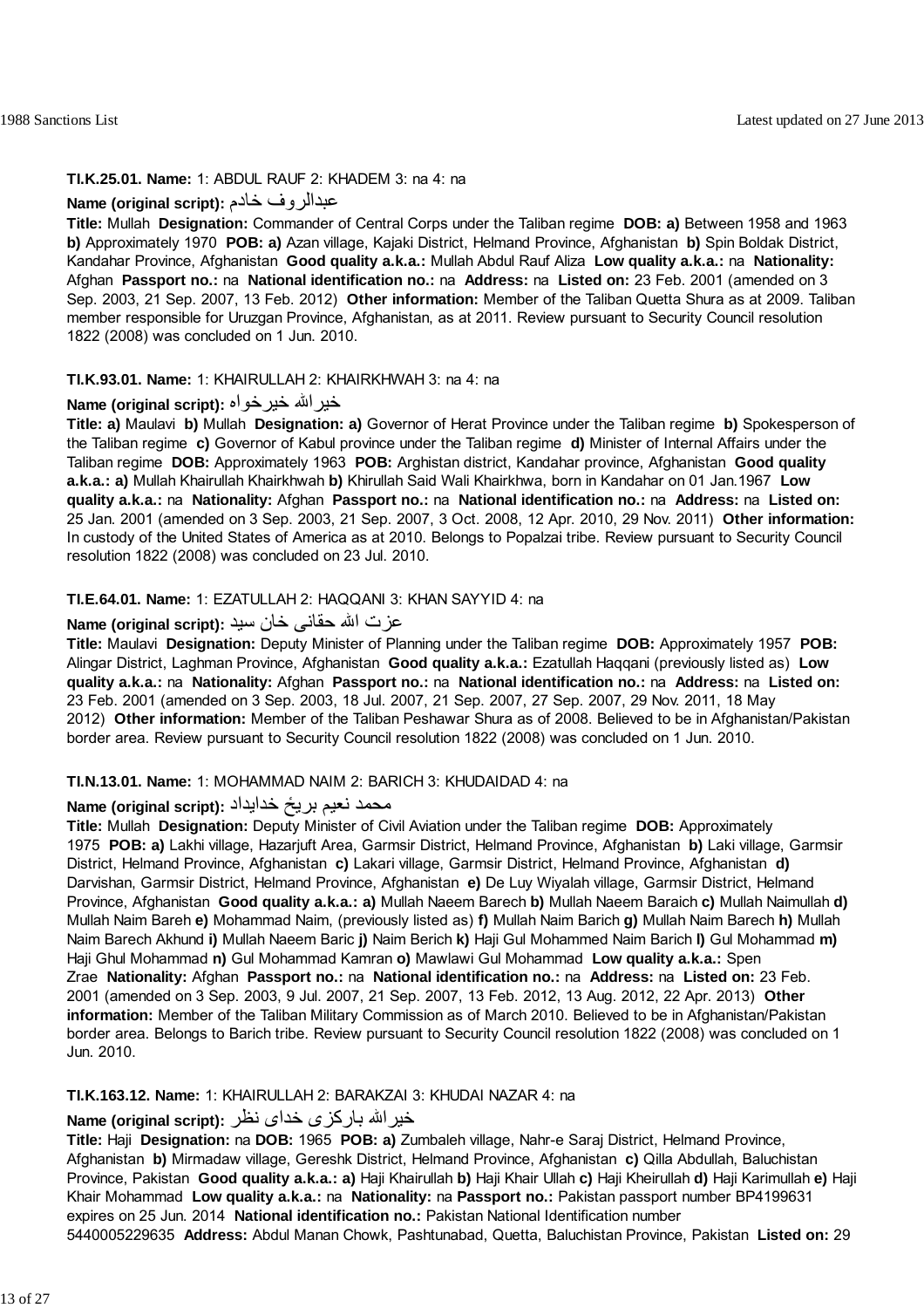Jun. 2012 **Other information:** Co-owner of Haji Khairullah Haji Sattar Money Exchange (TE.H.1.12.) and associated also with Abdul Satar Abdul Manan (TI.A.162.12.). Belongs to Barakzai tribe. Father's name is Haji Khudai Nazar. Alternative father's name is Nazar Mohammad.

### **TI.Q.165.12. Name:** 1: MOHAMMED QASIM 2: MIR WALI 3: KHUDAI RAHIM 4: na

# محمد قاسم مير ولي خدايرحيم **:(Name (original script**

**Title:** Haji **Designation:** na **DOB:** Between 1975 and 1976 **POB: a)** Minar village, Garmser District, Helmand Province, Afghanistan **b)** Darweshan Village, Garmser District, Helmand Province **Good quality a.k.a.: a)** Muhammad Qasim **b)** Abdul Salam **Low quality a.k.a.:** na **Nationality:** Afghan **Passport no.:** na **National identification no.: a)** Afghan national identification card (tazkira) number 57388 issued in Lashkar Gah District, Helmand Province, Afghanistan **b)** Residential card number 665, Ayno Maina, Kandahar Province, Afghanistan **Address: a)** Wesh, Spin Boldak District, Kandahar Province, Afghanistan **b)** Safaar Bazaar, Garmser District, Helmand Province, Afghanistan **c)** Room number 33, 5th Floor Sarafi Market, Kandahar City, Kandahar Province, Afghanistan **Listed on:** 21 Nov. 2012 (amended on 22 Apr. 2013) **Other information:** Owner of Rahat Ltd. (TE.R.13.12.). Involved in the supply of weapons for Taliban, including improvised explosive devices (IED). Arrested in 2012 and in custody in Afghanistan as of January 2013. Associated with Rahat Ltd. (TE.R.13.12.).

### **TI.A.53.01. Name:** 1: ABDUL RAZAQ 2: AKHUND 3: LALA AKHUND 4: na

## عبد الرزاق آخوند لا لا آخوند **:(script original (Name**

**Title:** Mullah **Designation: a)** Minister of Interior Affairs under the Taliban regime **b)** Chief of Kabul Police under the Taliban regime **DOB:** Approximately 1958 **POB:** Spin Boldak District, Kandahar Province, Afghanistan, in the area bordering Chaman District, Quetta, Pakistan **Good quality a.k.a.:** na **Low quality a.k.a.:** na **Nationality:** Afghan **Passport no.:** na **National identification no.:** na **Address:** na **Listed on:** 25 Jan. 2001 (amended on 3 Sep. 2003, 18 Jul. 2007, 21 Sep. 2007, 29 Nov. 2011) **Other information:** Member of Taliban Supreme Council as at June 2008. Deputy of Mullah Mohammed Omar (TI.O.4.01.) as at Mar. 2010. Involved in drug trafficking. Believed to be in Afghanistan/Pakistan border area. Review pursuant to Security Council resolution 1822 (2008) was concluded on 21 Jul. 2010.

#### **TI.M.102.01. Name:** 1: ZIA-UR-RAHMAN 2: MADANI 3: na 4: na

### ضيا الرحمان مدنی **:(script original (Name**

**Title:** Maulavi **Designation:** Governor of Logar Province under the Taliban regime **DOB:** Approximately 1960 **POB:** Taliqan, Takhar Province, Afghanistan **Good quality a.k.a.: a)** Ziaurrahman Madani **b)** Zaia u Rahman Madani **c)** Madani Saheb **d)** Diya' al-Rahman Madani **Low quality a.k.a.:** na **Nationality:** Afghan **Passport no.:** na **National identification no.:** na **Address:** na **Listed on:** 23 Feb. 2001 (amended on 3 Sep. 2003, 18 Jul. 2007, 21 Sep. 2007, 27 Sep. 2007, 1 Feb. 2008, 13 Feb. 2012) **Other information:** Involved in drug trafficking. Taliban member responsible for military affairs in Takhar province, Afghanistan, as of May 2007. Facilitated fund raising in the Gulf on behalf of the Taliban since 2003. Also facilitated meetings between Taliban officials and wealthy supporters and arranged for more than a dozen individuals to travel to Kabul, Afghanistan, for suicide attacks. Believed to be in Afghanistan/Pakistan border area. Review pursuant to Security Council resolution 1822 (2008) was concluded on 23 Jul. 2010.

## **TI.M.7.01. Name:** 1: ABDUL LATIF 2: MANSUR 3: na 4: na

## **Name (original script):** منصور عبداللطيف

**Title:** Maulavi **Designation:** Minister of Agriculture under the Taliban regime **DOB:** Approximately 1968 **POB: a)** Zurmat District, Paktia Province, Afghanistan **b)** Garda Saray District, Paktia Province, Afghanistan **Good quality a.k.a.: a)** Abdul Latif Mansoor **b)** Wali Mohammad **Low quality a.k.a.:** na **Nationality:** Afghan **Passport no.:** na **National identification no.:** na **Address:** na **Listed on:** 31 Jan. 2001 (amended on 3 Sep. 2003, 18 Jul. 2007, 21 Sep. 2007, 13 Feb. 2012, 18 May 2012, 22 Apr. 2013) **Other information:** Taliban Shadow Governor for Logar Province as of late 2012. Believed to be in Afghanistan/Pakistan border area. Belongs to Sahak tribe (Ghilzai). Review pursuant to Security Council resolution 1822 (2008) was concluded on 27 Jul. 2010.

## **TI.A.21.01. Name:** 1: ALLAH DAD 2: MATI 3: na 4: na

## الله داد مطيع **:Name (original script)**

**Title:** Mullah **Designation: a)** Minister of Urban Development under the Taliban regime **b)** President of Central Bank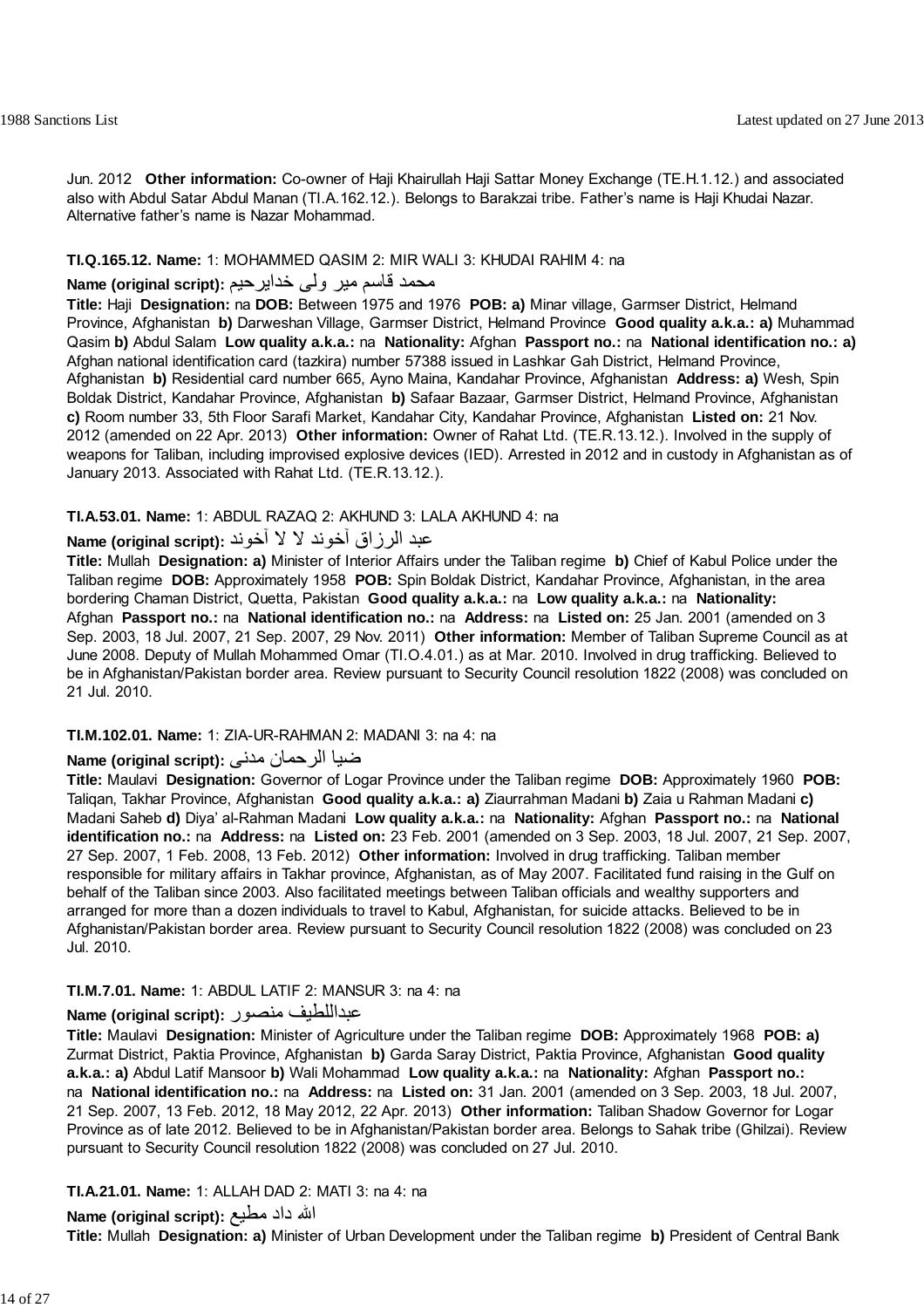(Da Afghanistan Bank) under the Taliban regime **c)** Head of Ariana Afghan Airlines under the Taliban regime **DOB: a)** Approximately 1953 **b)** Approximately 1960 **POB:** Spin Boldak District, Kandahar Province, Afghanistan **Good quality a.k.a.: a)** Allahdad (previously listed as) **b)** Shahidwror **Low quality a.k.a.:** Akhund **Nationality:** Afghan **Passport no.:** na **National identification no.:** na **Address:** na **Listed on:** 31 Jan. 2001 (amended on 3 Sep. 2003, 21 Sep. 2007, 29 Nov. 2011) **Other information:** One foot lost in landmine explosion. Believed to be in Afghanistan/Pakistan border area. Belongs to Nurzai tribe. Review pursuant to Security Council resolution 1822 (2008) was concluded on 27 Jul. 2010.

## **TI.M.68.01. Name:** 1: MOHAMMADULLAH 2: MATI 3: na 4: na

## محمد االله مطيع **:(script original (Name**

**Title:** Maulavi **Designation:** Minister of Public Works under the Taliban regime **DOB:** Approximately 1961 **POB:** Arghandab District, Kandahar Province, Afghanistan **Good quality a.k.a.:** Mawlawi Nanai **Low quality a.k.a.:** na **Nationality:** Afghan **Passport no.:** na **National identification no.:** na **Address:** na **Listed on:** 25 Jan. 2001 (amended on 3 Sep. 2003, 21 Sep. 2007, 3 Oct. 2008, 29 Nov. 2011) **Other information:** Lost one leg in 1980s. Interim leader of Taliban Supreme Council from February to April 2010. Believed to be in Afghanistan/Pakistan border area. Belongs to Isakzai tribe. Review pursuant to Security Council resolution 1822 (2008) was concluded on 29 Jul. 2010.

**TI.M.20.01. Name:** 1: MATIULLAH 2: na 3: na 4: na

## **Name (original script):** االله مطيع

**Title:** Mullah **Designation:** Director, Kabul Custom House under the Taliban regime **DOB:** Approximately 1973 **POB:** Daman District, Kandahar Province, Afghanistan **Good quality a.k.a.:** na **Low quality a.k.a.:** na **Nationality:** Afghan **Passport no.:** na **National identification no.:** na **Address:** na **Listed on:** 23 Feb. 2001 (amended on 3 Sep. 2003, 21 Sep. 2007, 3 Oct. 2008, 29 Nov. 2011) **Other information:** Believed to be in Afghanistan/Pakistan border area. Belongs to Popalzai tribe. Review pursuant to Security Council resolution 1822 (2008) was concluded on 23 Jul. 2010.

#### **TI.M.135.01. Name:** 1: ABDUL QUDDUS 2: MAZHARI 3: na 4: na

## عبد القدوس مظهری **:(script original (Name**

**Title:** Maulavi **Designation:** Education Attache, Taliban Consulate General, Peshawar, Pakistan **DOB:** 1970 **POB:** Kunduz Province, Afghanistan **Good quality a.k.a.:** Akhtar Mohammad Maz-hari (previously listed as) **Low quality a.k.a.:** na **Nationality:** Afghan **Passport no.:** Afghan passport number SE 012820, issued on 4 Nov. 2000 **National identification no.:** na **Address:** Kushal Khan Mena, District Number 5, Kabul, Afghanistan **Listed on:** 25 Jan. 2001 (amended on 3 Sep. 2003, 25 Jul. 2006, 18 Jul. 2007, 21 Sep. 2007, 23 Nov. 2011) **Other information:** Belongs to Popalzai tribe. Review pursuant to Security Council resolution 1822 (2008) was concluded on 27 Jul. 2010.

## **TI.M.23.01. Name:** 1: FAZL MOHAMMAD 2: MAZLOOM 3: na 4: na

### فضل محمد مظلوم **:(script original (Name**

**Title:** Mullah **Designation:** Deputy Chief of Army Staff of the Taliban regime **DOB:** Between 1963 and 1968 **POB:** Uruzgan, Afghanistan **Good quality a.k.a.: a)** Molah Fazl **b)** Fazel Mohammad Mazloom **Low quality a.k.a.:** na **Nationality:** Afghan **Passport no.:** na **National identification no.:** na **Address:** na **Listed on:** 23 Feb. 2001 (amended on 3 Sep. 2003, 21 Sep. 2007, 3 Oct. 2008) **Other information:** Review pursuant to Security Council resolution 1822 (2008) was concluded on 23 Jul. 2010.

#### **TI.M.78.01. Name:** 1: MOHAMMAD WALI 2: MOHAMMAD EWAZ 3: na 4: na

### محمد ولی محمد عوض **:Name (original script**)

**Title:** Maulavi **Designation:** Minister of Ministry of Preventing Vice and Propagating Virtue under the Taliban regime **DOB:** Approximately 1965 **POB: a)** Jelawur village, Arghandab District, Kandahar Province, Afghanistan **b)** Siyachoy village, Panjwai District, Kandahar Province, Afghanistan **Good quality a.k.a.:** Mohammad Wali (previously listed as) **Low quality a.k.a.:** na **Nationality:** Afghan **Passport no.:** na **National identification no.:** na **Address:** na **Listed on:** 31 Jan. 2001 (amended on 3 Sep. 2003, 21 Sep. 2007, 29 Nov. 2011, 13 Aug. 2012) **Other information:** Reportedly deceased in December 2006. Belonged to Ghilzai tribe. Review pursuant to Security Council resolution 1822 (2008) was concluded on 27 Jul. 2010.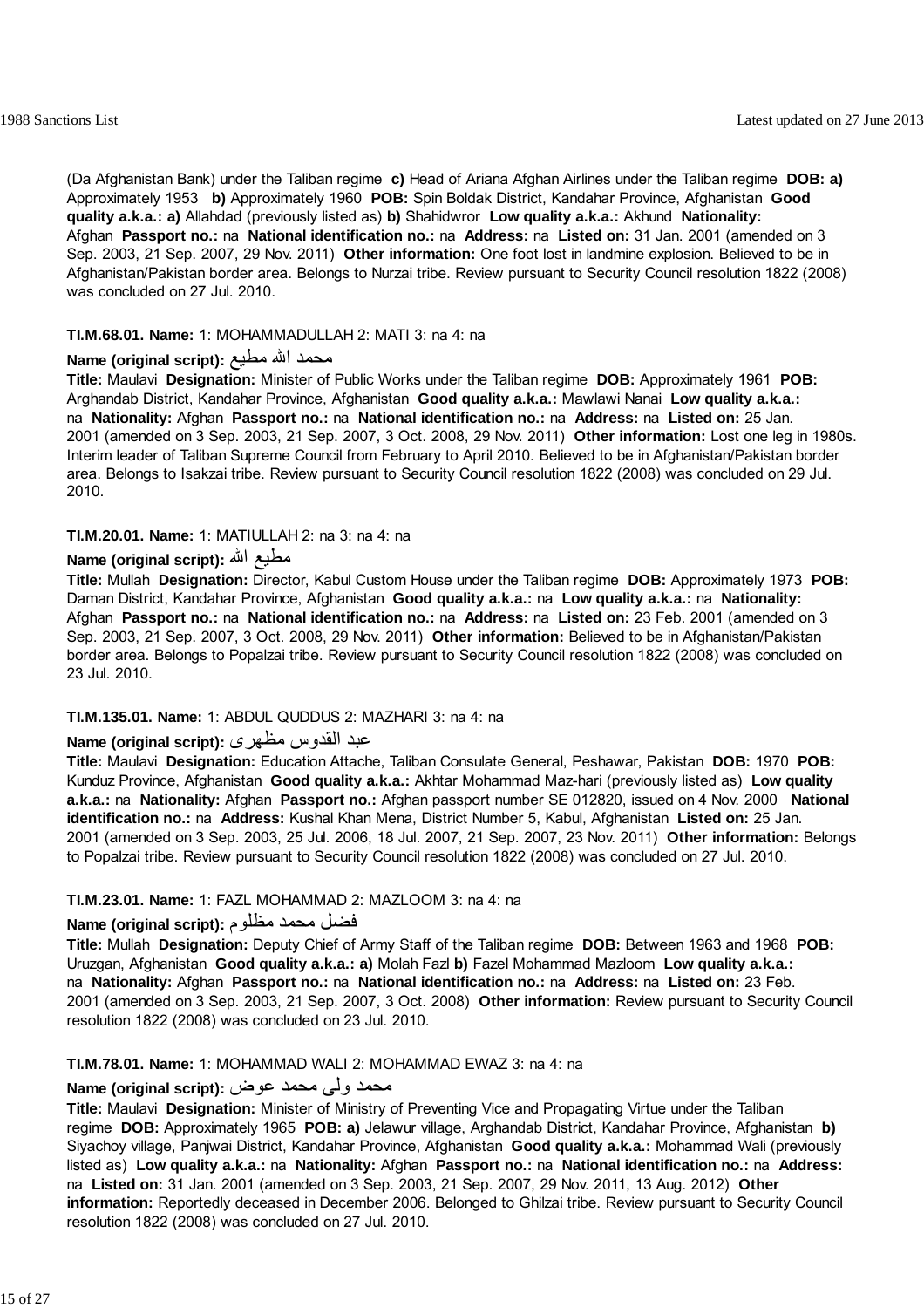## **TI.M.99.01. Name:** 1: MOHAMMAD SHAFIQ 2: MOHAMMADI 3: na 4: na

## محمد شفيق محمدی **:(script original (Name**

**Title:** Maulavi **Designation: a)** Governor of Khost Province under the Taliban regime **b)** Governor General of Paktia, Paktika, Khost and Ghazni Provinces under the Taliban regime **DOB:** Approximately 1948 **POB:** Tirin Kot District, Uruzgan Province, Afghanistan **Good quality a.k.a.:** na **Low quality a.k.a.:** na **Nationality:** Afghan **Passport no.:** na **National identification no.:** na **Address:** na **Listed on:** 25 Jan. 2001 (amended on 3 Sep. 2003, 21 Sep. 2007, 29 Nov. 2011) **Other information:** Believed to be in Afghanistan/Pakistan border area. Belongs to Hotak tribe. Review pursuant to Security Council resolution 1822 (2008) was concluded on 29 Jul. 2010.

## **TI.A.122.01. Name:** 1: ABDUL MANAN 2: MOHAMMAD ISHAK 3: na 4: na

## عبدالمنان محمد اسحاق **:(script original (Name**

**Title:** Maulavi **Designation: a)** First Secretary, Taliban Embassy, Riyadh, Saudi Arabia **b)** Commercial Attache, Taliban Embassy, Abu Dhabi, United Arab Emirates **DOB:** 1940-1941 **POB:** Siyachoy village, Panjwai District, Kandahar Province, Afghanistan **Good quality a.k.a.:** na **Low quality a.k.a.:** na **Nationality:** Afghan **Passport no.:** na **National identification no.:** na **Address:** na **Listed on:** 25 Jan. 2001 (amended on 3 Sep. 2003, 21 Sep. 2007, 29 Nov. 2011, 15 Aug. 2012) **Other information:** Review pursuant to Security Council resolution 1822 (2008) was concluded on 27 Jul. 2010.

### **TI.A.3.01. Name:** 1: ABDUL KABIR 2: MOHAMMAD JAN 3: na 4: na

## عبد الکبير محمد جان **:(script original (Name**

**Title:** Maulavi **Designation: a)** Second Deputy, Economic Affairs, Council of Ministers under the Taliban regime **b)** Governor of Nangarhar Province under the Taliban regime **c)** Head of Eastern Zone under the Taliban regime **DOB:** Approximately 1963 **POB: a)** Pul-e-Khumri or Baghlan Jadid District, Baghlan Province, Afghanistan **b)** Neka District, Paktia Province, Afghanistan **Good quality a.k.a.:** A. Kabir **Low quality a.k.a.:** na **Nationality:** Afghan **Passport no.:** na **National identification no.:** na **Address:** na **Listed on:** 25 Jan. 2001 (amended on 3 Sep. 2003, 20 Dec. 2005, 18 Jul. 2007, 21 Sep. 2007, 13 Feb. 2012, 13 Aug. 2012) **Other information:** Active in terrorist operations in Eastern Afghanistan. Collects money from drug traffickers. Believed to be in Afghanistan/Pakistan border area. Member of the Taliban Supreme Council as at 2009. Belongs to Zadran tribe. Review pursuant to Security Council resolution 1822 (2008) was concluded on 23 Jul. 2010.

## **TI.H.141.01. Name:** 1: ABDULLAH 2: HAMAD 3: MOHAMMAD KARIM 4: na

## عبد االله حماد محمد آريم **:(script original (Name**

**Title:** Maulavi **Designation:** Consul General, Taliban Consulate General, Quetta, Pakistan **DOB:** 1972 **POB:** Darweshan village, Hazar Juft area, Garmser District, Helmand Province, Afghanistan **Good quality a.k.a.:** al-Hammad **Low quality a.k.a.:** na **Nationality:** Afghan **Passport no.:** Afghan passport number D 000857, issued on 20 Nov. 1997 **National identification no.:** Afghan national identification card (tazkira) number 300786 **Address:** na **Listed on:** 25 Jan. 2001 (amended on 3 Sep. 2003, 25 Jul. 2006, 21 Sep. 2007, 3 Oct. 2008, 29 Nov. 2011) **Other information:** Believed to be in Afghanistan/Pakistan border area. Belongs to Baloch ethnic group. Review pursuant to Security Council resolution 1822 (2008) was concluded on 29 Jul. 2010.

#### **TI.S.126.01. Name:** 1: MOHAMMAD 2: SARWAR 3: SIDDIQMAL 4: MOHAMMAD MASOOD

## محمد سرور صديق مل محمد مسعود **:(script original (Name**

**Title:** na **Designation:** Third Secretary, Taliban Embassy, Islamabad, Pakistan **DOB:** 1963 **POB:** Jani Khel District, Paktia Province, Afghanistan **Good quality a.k.a.:** Mohammad Sarwar Siddiqmal (previously listed as) **Low quality a.k.a.:** na **Nationality:** Afghan **Passport no.:** na **National identification no.:** Afghan national identification card (tazkira) number 19657 **Address:** na **Listed on:** 25 Jan. 2001 (amended on 3 Sep. 2003, 21 Sep. 2007, 29 Nov. 2011) **Other information:** Belongs to Mangal tribe. Review pursuant to Security Council resolution 1822 (2008) was concluded on 29 Jul. 2010.

## **TI.M.52.01. Name:** 1: MOHAMMAD YAQOUB 2: na 3: na 4: na

## **Name (original script):** يعقوب محمد

**Title:** Maulavi **Designation:** Head of Bakhtar Information Agency (BIA) under the Taliban regime **DOB:** Approximately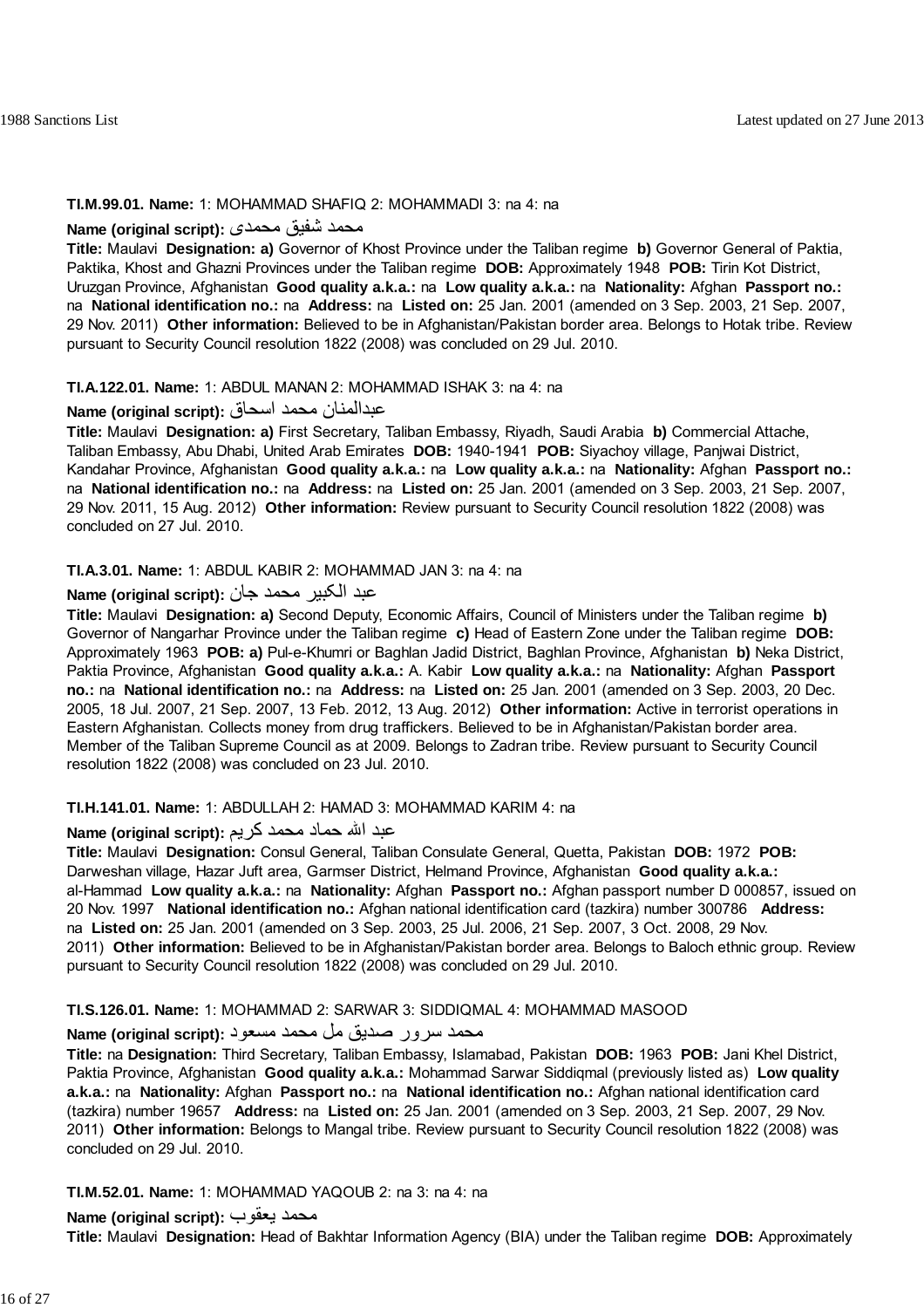1966 **POB: a)** Shahjoi District, Zabul Province, Afghanistan **b)** Janda District, Ghazni Province, Afghanistan **Good quality a.k.a.:** na **Low quality a.k.a.:** na **Nationality:** Afghan **Passport no.:** na **National identification no.:** na **Address:** na **Listed on:** 23 Feb. 2001 (amended on 3 Sep. 2003, 21 Sep. 2007, 29 Nov. 2011, 1 Jun. 2012) **Other information:** Member of Taliban Cultural Commission. Believed to be in Afghanistan/Pakistan border area. Belongs to Kharoti tribe. Review pursuant to Security Council resolution 1822 (2008) was concluded on 23 Jul. 2010.

**TI.M.26.01. Name:** 1: AMIR KHAN 2: MOTAQI 3: na 4: na

## امير خان متقی **:(script original (Name**

**Title:** Mullah **Designation:** a) Minister of Education under the Taliban regime b) Taliban representative in UN-led talks under the Taliban regime **DOB:** Approximately 1968 **POB: a)** Zurmat District, Paktia Province, Afghanistan **b)** Shin Kalai village, Nad-e-Ali District, Helmand Province, Afghanistan **Good quality a.k.a.:** Amir Khan Muttaqi **Low quality a.k.a.:** na **Nationality:** Afghan **Passport no.:** na **National identification no.:** na **Address:** na **Listed on:** 25 Jan. 2001 (amended on 3 Sep. 2003, 21 Sep. 2007, 29 Nov. 2011) **Other information:** Member of the Taliban Supreme Council as at June 2007. Believed to be in Afghanistan/Pakistan border area. Belongs to Sulaimankhel tribe. Review pursuant to Security Council resolution 1822 (2008) was concluded on 21 Jul. 2010.

## **TI.M.51.01. Name:** 1: ABDULHAI 2: MOTMAEN 3: na 4: na

## **Name (original script):** مطمئن عبدالحی

**Title:** Maulavi **Designation: a)** Director of the Information and Culture Department in Kandahar Province under the Taliban regime **b)** Spokesperson of the Taliban regime **DOB:** Approximately 1973 **POB: a)** Shinkalai village, Nad-e-Ali District, Helmand Province, Afghanistan **b)** Zabul Province, Afghanistan **Good quality a.k.a.:** na **Low quality a.k.a.:** na **Nationality:** Afghan **Passport no.:** na **National identification no.:** na **Address:** na **Listed on:** 23 Feb. 2001 (amended on 3 Sep. 2003, 21 Sep. 2007, 29 Nov. 2011) **Other information:** Member of the Taliban Supreme Council and spokesperson for Mullah Mohammed Omar (TI.O.4.01.) as of 2007. Believed to be in Afghanistan/Pakistan border area. Belongs to Kharoti tribe. Review pursuant to Security Council resolution 1822 (2008) was concluded on 23 Jul. 2010.

## **TI.T.16.01. Name:** 1: ALLAH DAD 2: TAYEB 3: WALI 4: MUHAMMAD

## االله داد طيب ولی محمد **:(script original (Name**

**Title: a)** Mullah **b)** Haji **Designation:** Deputy Minister of Communication under the Taliban regime **DOB:** Approximately 1963 **POB: a)** Ghorak District, Kandahar Province, Afghanistan **b)** Nesh District, Uruzgan Province, Afghanistan **Good quality a.k.a.: a)** Allah Dad Tayyab **b)** Allah Dad Tabeeb **Low quality a.k.a.:** na **Nationality:** Afghan **Passport no.:** na **National identification no.:** na **Address:** na **Listed on:** 25 Jan. 2001 (amended on 3 Sep. 2003, 18 Jul. 2007, 21 Sep. 2007, 29 Nov. 2011, 18 May 2012) **Other information:** Belongs to Popalzai tribe. Review pursuant to Security Council resolution 1822 (2008) was concluded on 29 Jul. 2010.

## **TI.H.73.01. Name:** 1: MOHAMMAD 2: MOSLIM 3: HAQQANI 4: MUHAMMADI GUL

## محمد مسلم حقانی محمدی گل **:Name (original script)**

**Title:** Maulavi **Designation: a)** Deputy Minister of Haj and Religious Affairs under the Taliban regime **b)** Deputy Minister of Higher Education under the Taliban regime **DOB:** 1965 **POB:** Gorgan village, Pul-e-Khumri District, Baghlan Province, Afghanistan **Good quality a.k.a.:** Moslim Haqqani **Low quality a.k.a.:** na **Nationality:** Afghan **Passport no.:** na **National identification no.:** Afghan national identification card (tazkira) number 1136 **Address:** na **Listed on:** 25 Jan. 2001 (amended on 3 Sep. 2003, 18 Jul. 2007, 21 Sep. 2007, 3 Oct. 2008, 29 Nov. 2011) **Other information:** Ethnic Pashtun from Baghlan Province. Believed to be in Afghanistan/Pakistan border area. Review pursuant to Security Council resolution 1822 (2008) was concluded on 29 Jul. 2010.

#### **TI.M.132.01. Name:** 1: NAJIBULLAH 2: MUHAMMAD JUMA 3: na 4: na

## نجيب االله محمد جمعه **:(script original (Name**

**Title:** Maulavi **Designation:** Consul General, Taliban Consulate General, Peshawar, Pakistan **DOB:** 1958 **POB:** Zere Kohi area, Shindand District, Farah Province, Afghanistan **Good quality a.k.a.:** na **Low quality a.k.a.:** Najib Ullah **Nationality:** Afghan **Passport no.:** Afghan passport number 000737, issued on 20 Oct. 1996 **National identification no.:** na **Address:** na **Listed on:** 25 Jan. 2001 (amended on 3 Sep. 2003, 25 Jul. 2006, 23 Apr. 2007, 21 Sep. 2007, 29 Nov. 2011) **Other information:** Member of Taliban Peshawar Military Council as at 2010. Believed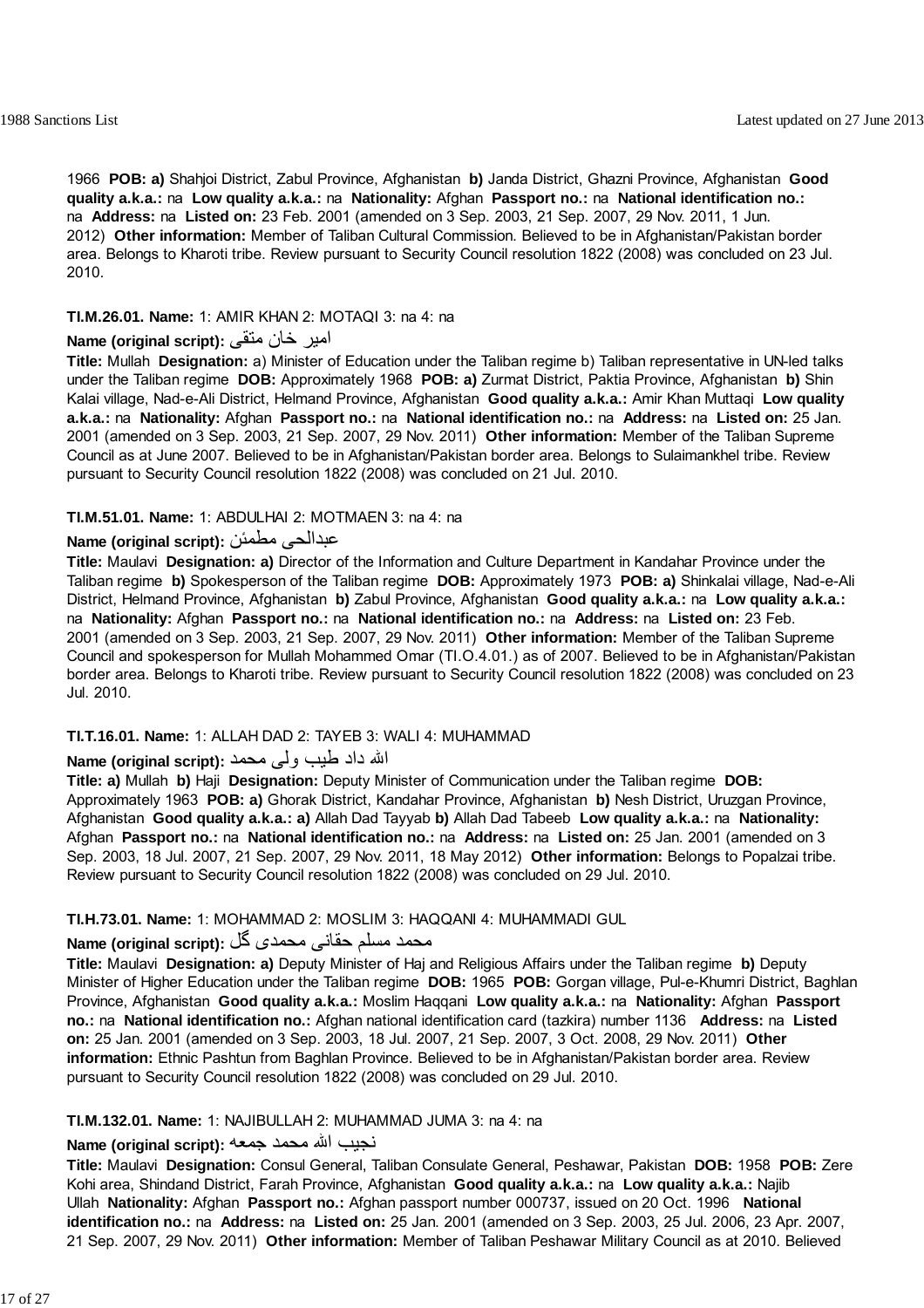to be in Afghanistan/Pakistan border area. Review pursuant to Security Council resolution 1822 (2008) was concluded on 21 Jul. 2010.

## **TI.N.44.01. Name:** 1: HAMDULLAH 2: NOMANI 3: na 4: na

### حمد االله نعمانى **:(script original (Name**

**Title:** Maulavi **Designation: a)** Minister of Higher Education under the Taliban regime **b)** Mayor of Kabul City under the Taliban regime **DOB:** Approximately 1968 **POB:** Sipayaw village, Andar District, Ghazni Province, Afghanistan **Good quality a.k.a.:** na **Low quality a.k.a.:** na **Nationality:** Afghan **Passport no.:** na **National identification no.:** na **Address:** na **Listed on:** 23 Feb. 2001 (amended on 3 Sep. 2003, 21 Sep. 2007, 3 Oct. 2008, 29 Nov. 2011) **Other information:** Member of the Taliban Supreme Council. Believed to be in Afghanistan/Pakistan border area. Review pursuant to Security Council resolution 1822 (2008) was concluded on 23 Jul. 2010.

#### **TI.N.138.01. Name:** 1: MOHAMMAD 2: ALEEM 3: NOORANI 4: na

## محمد عليم نوراني **:Name (original script)**

**Title:** Mufti **Designation:** First Secretary, Taliban Consulate General, Karachi, Pakistan **DOB:** Approximately 1963 **POB:** Ghazni Province, Afghanistan **Good quality a.k.a.:** na **Low quality a.k.a.:** na **Nationality:** Afghan **Passport no.:** na **National identification no.:** na **Address:** na **Listed on:** 25 Jan. 2001 (amended on 3 Sep. 2003, 21 Sep. 2007, 29 Nov. 2011) **Other information:** Review pursuant to Security Council resolution 1822 (2008) was concluded on 29 Jul. 2010.

## **TI.N.154.11. Name:** 1: MALIK 2: NOORZAI 3: na 4: na

## **Name (original script):** نورزى مالک

**Title:** Haji **Designation:** na **DOB: a)** 1957 **b)** 1960 **POB:** Chaman border town, Pakistan **Good quality a.k.a.:** حاجى نورزى مالك) Hajji Malik Noorzai; Hajji Malak Noorzai; Haji Malek Noorzai) **Low quality a.k.a.: a)** Haji Maluk **b)** Haji Aminullah **Nationality:** Afghan **Passport no.:** na **National identification no.:** na **Address: a)** Boghra Road, Miralzei Village, Chaman, Baluchistan Province, Pakistan **b)** Kalay Rangin, Spin Boldak District, Kandahar province, Afghanistan **Listed on:** 4 Oct. 2011 (amended on 29 Nov. 2011, 1 Jun. 2012) **Other information:** Taliban financier. Owns businesses in Japan and frequently travels to Dubai, United Arab Emirates, and Japan. As of 2009, facilitated Taliban activities, including through recruitment and the provision of logistical support. Believed to be in the Afghanistan/Pakistan border area. Belongs to Noorzai tribe. Brother of Faizullah Khan Noorzai (TI.M.153.11.).

#### **TI.N.89.01. Name:** 1: NURULLAH 2: NURI 3: na 4: na

#### نور االله نوری **:(script original (Name**

**Title:** Maulavi **Designation:** a) Governor of Balkh Province under the Taliban Regime b) Head of Northern Zone under the Taliban regime **DOB: a)** Approximately 1958 **b)** 1 Jan. 1967 **POB:** Shahjoe District, Zabul Province, Afghanistan **Good quality a.k.a.:** Norullah Noori **Low quality a.k.a.:** na **Nationality:** Afghan **Passport no.:** na **National identification no.:** na **Address:** na **Listed on:** 25 Jan. 2001 (amended on 3 Sep. 2003, 21 Sep. 2007, 29 Nov. 2011) **Other information:** In custody of the United States of America as at 2011. Belongs to Tokhi tribe. Review pursuant to Security Council resolution 1822 (2008) was concluded on 29 Jul. 2010.

#### **TI.N.97.01. Name:** 1: ABDUL MANAN 2: NYAZI 3: na 4: na

#### **Name (original script):** نيازی عبدالمنان

**Title:** Mullah **Designation: a)** Governor of Kabul Province under the Taliban regime **b)** Governor of Balk Province under the Taliban regime **DOB:** Approximately 1968 **POB: a)** Pashtoon Zarghoon District, Herat Province, Afghanistan **b)** Sardar village, Kohsan District, Herat Province, Afghanistan **Good quality a.k.a.: a)** Abdul Manan Nayazi **b)** Abdul Manan Niazi **Low quality a.k.a.: a)** Baryaly **b)** Baryalai **Nationality:** Afghan **Passport no.:** na **National identification no.:** na **Address:** na **Listed on:** 25 Jan. 2001 (amended on 3 Sep. 2003, 18 Jul. 2007, 21 Sep. 2007, 12 Apr. 2010, 29 Nov. 2011, 13 Feb. 2012) **Other information:** Taliban member responsible for Herat, Farah and Nimroz provinces as at mid-2009. Member of the Taliban Supreme Council and Quetta Shura. Believed to be in Afghanistan/Pakistan border area. Belongs to Niazi tribe. Involved in transporting suicide bombers to Afghanistan. Review pursuant to Security Council resolution 1822 (2008) was concluded on 23 Jul. 2010.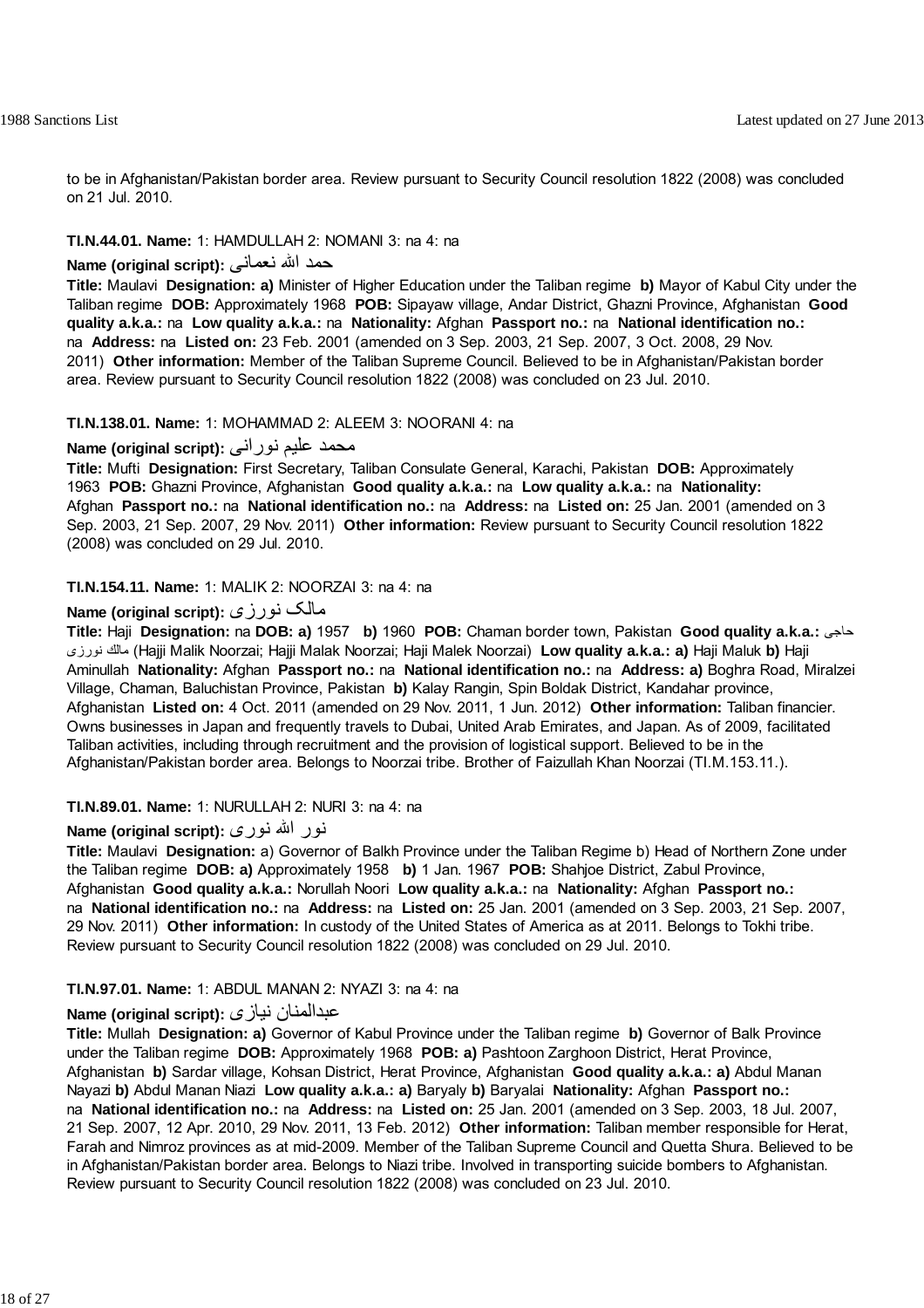# **TI.N.166.13. Name:** 1: AHMED SHAH 2: NOORZAI 3: OBAIDULLAH 4: na

# احمد شاه نورزی عبيداالله **:(script original (Name**

**Title:** Mullah **Designation:** na **DOB: a)** 1 Jan. 1985 **b)** 1981 **POB:** Quetta, Pakistan **Good quality a.k.a.: a)** Mullah Ahmed Shah Noorzai **b)** Haji Ahmad Shah **c)** Haji Mullah Ahmad Shah **d)** Maulawi Ahmed Shah **e)** Mullah Mohammed Shah **Low quality a.k.a.:** na **Nationality:** na **Passport no.:** Pakistani passport number NC5140251, issued on 23 Oct. 2009 expires on 22 October 2014 **National identification no.:** Pakistani national identity card number 54401-2288025-9 **Address:** Quetta, Pakistan **Listed on:** 26 Feb. 2013 **Other information:** Owns and operates the Roshan Money Exchange (TE.R.11.12.). Provided financial services to Ghul Agha Ishakzai (TI.I.147.10.) and other Taliban in Helmand Province. Alternative title is Maulavi.

# **TI.O.4.01. Name:** 1: MOHAMMED 2: OMAR 3: na 4: na

# **Name (original script):** عمر محمد

**Title:** Mullah **Designation:** Leader of the Faithful ('Amir ul-Mumineen'), Afghanistan **DOB: a)** Approximately 1966 **b)** 1960 **c)** 1953 **POB: a)** Naw Deh village, Deh Rawud District, Uruzgan Province, Afghanistan **b)** Noori village , Maiwand District, Kandahar Province, Afghanistan **Good quality a.k.a.:** na **Low quality a.k.a.:** na **Nationality:** Afghan **Passport no.:** na **National identification no.:** na **Address:** na **Listed on:** 31 Jan. 2001 (amended on 3 Sep. 2003, 21 Sep. 2007, 29 Nov. 2011) **Other information:** Left eye missing. Brother-in-law of Ahmad Jan Akhundzada Shukoor Akhundzada (TI.A.109.01.). Believed to be in Afghanistan/Pakistan border area. Belongs to Hotak tribe. Review pursuant to Security Council resolution 1822 (2008) was concluded on 27 Jul. 2010.

# **TI.O.88.01. Name:** 1: ABDUL JABBAR 2: OMARI 3: na 4: na

# **Name (original script):** عمری عبدالجبار

**Title:** Maulavi **Designation:** Governor of Baghlan Province under the Taliban regime **DOB:** Approximately 1958 **POB:** Zabul Province, Afghanistan **Good quality a.k.a.:** na **Low quality a.k.a.: a)** Mullah Jabbar **b)** Muawin Jabbar **Nationality:** Afghan **Passport no.:** na **National identification no.:** na **Address:** na **Listed on:** 23 Feb. 2001 (amended on 3 Sep. 2003, 21 Sep. 2007, 29 Nov. 2011, 22 Apr. 2013) **Other information:** Belongs to Hottak tribe. Review pursuant to Security Council resolution 1822 (2008) was concluded on 1 Jun. 2010.

# **TI.O.42.01. Name:** 1: MOHAMMAD IBRAHIM 2: OMARI 3: na 4: na

# محمد ابراهيم ع*مري* : Name (original script)

**Title:** Alhaj **Designation:** Deputy Minister of Frontier Affairs under the Taliban regime **DOB:** Approximately 1958 **POB:** Garda Saray, Waza Zadran District, Paktia Province, Afghanistan **Good quality a.k.a.:** Ibrahim Haqqani **Low quality a.k.a.:** na **Nationality:** Afghan **Passport no.:** na **National identification no.:** na **Address:** na **Listed on:** 23 Feb. 2001 (amended on 3 Sep. 2003, 21 Sep. 2007, 29 Jul. 2011, 29 Nov. 2011) **Other information:** Brother of Jalaluddin Haqqani (TI.A.40.01.) Believed to be in Afghanistan/Pakistan border area. Review pursuant to Security Council resolution 1822 (2008) was concluded on 29 Jul. 2010.

# **TI.S.67.01. Name:** 1: SHER MOHAMMAD ABBAS 2: STANEKZAI 3: PADSHAH KHAN 4: na

# شير محمد عباس استانکزی پادشاه خان **:(script original (Name**

**Title:** Maulavi **Designation: a)** Deputy Minister of Public Health under the Taliban regime **b)** Deputy Minister of Foreign Affairs under the Taliban regime **DOB:** Approximately 1963 **POB:** Qala-e-Abbas, Shah Mazar area, Baraki Barak District, Logar Province, Afghanistan **Good quality a.k.a.:** na **Low quality a.k.a.:** na **Nationality:** Afghan **Passport no.:** na **National identification no.:** na **Address:** na **Listed on:** 25 Jan. 2001 (amended on 3 Sep. 2003, 21 Sep. 2007, 29 Nov. 2011) **Other information:** Believed to be in Afghanistan/Pakistan border area. Review pursuant to Security Council resolution 1822 (2008) was concluded on 29 Jul. 2010.

# **TI.T.58.01. Name:** 1: NOORUDDIN 2: TURABI 3: MUHAMMAD 4: QASIM

# نورالدين ترابی محمد قاسم **:(script original (Name**

**Title: a)** Mullah **b)** Maulavi **Designation:** Minister of Justice under the Taliban regime **DOB: a)** Approximately 1963 **b)** Approximately 1955 **c)** 1956 **POB: a)** Spin Boldak District, Kandahar Province, Afghanistan **b)** Chora District, Uruzgan Province, Afghanistan **c)** Dehrawood District, Uruzgan Province, Afghanistan **Good quality a.k.a.:** Noor ud Din Turabi **Low quality a.k.a.:** Haji Karim **Nationality:** Afghan **Passport no.:** na **National identification no.:** na **Address:** na **Listed on:** 25 Jan. 2001 (amended on 3 Sep. 2003, 21 Sep. 2007, 12 Apr. 2010, 29 Nov.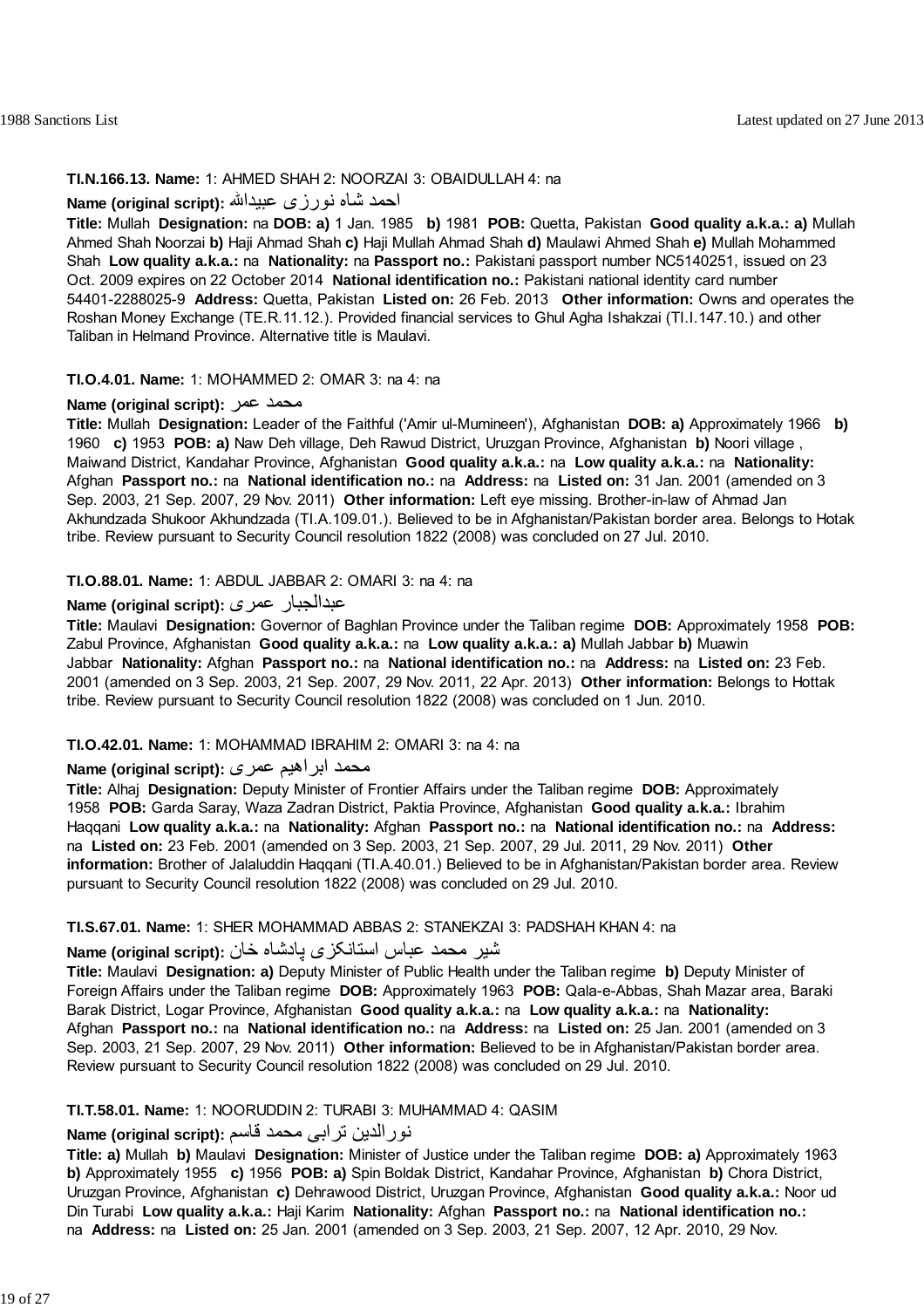2011) **Other information:** Deputy to Mullah Mohammed Omar (TI.O.4.01). Review pursuant to Security Council resolution 1822 (2008) was concluded on 21 Jul. 2010.

#### **TI.A.107.01. Name:** 1: AMINULLAH 2: AMIN 3: QUDDUS 4: na

# امين االله امين قدوس **:(script original (Name**

**Title:** Maulavi **Designation:** Governor of Saripul Province under the Taliban regime **DOB:** Approximately 1973 **POB:** Loy Karez village, Spin Boldak District, Kandahar Province, Afghanistan **Good quality a.k.a.: a)** Muhammad Yusuf **b)** Aminullah Amin (previously listed as) **Low quality a.k.a.:** na **Nationality:** Afghan **Passport no.:** na **National identification no.:** na **Address:** na **Listed on:** 23 Feb. 2001 (amended on 3 Sep. 2003, 21 Sep. 2007, 29 Nov. 2011) **Other information:** Member of Taliban Supreme Council as at 2011. Belongs to Nurzai tribe. Review pursuant to Security Council resolution 1822 (2008) was concluded on 27 Jul. 2010.

#### **TI.H.27.01. Name:** 1: ABDUL SALAM 2: HANAFI 3: ALI MARDAN 4: QUL

# عبدالسلام حنفی علی مردان قل **:(script original (Name**

**Title: a)** Mullah **b)** Maulavi **Designation:** Deputy Minister of Education under the Taliban regime **DOB:** Approximately 1968 **POB: a)** Darzab District, Faryab Province, Afghanistan **b)** Qush Tepa District, Jawzjan Province, Afghanistan **Good quality a.k.a.: a)** Abdussalam Hanifi **b)** Hanafi Saheb **Low quality a.k.a.:** na **Nationality:** Afghan **Passport no.:** na **National identification no.:** na **Address:** na **Listed on:** 23 Feb. 2001 (amended on 3 Sep. 2003, 18 Jul. 2007, 21 Sep. 2007, 27 Sep. 2007, 1 Feb. 2008, 29 Nov. 2011) **Other information:** Taliban member responsible for Jawzjan Province in Northern Afghanistan until 2008. Involved in drug trafficking. Believed to be in Afghanistan/Pakistan border area. Review pursuant to Security Council resolution 1822 (2008) was concluded on 1 Jun. 2010.

#### **TI.R.157.12. Name:** 1: FAZL 2: RABI 3: na 4: na

## **Name (original script):** ربيع فضل

**Title:** na **Designation:** Senior official in Konar Province during the Taliban regime **DOB: a)** 1972 **b)** 1975 **POB: a)** Kohe Safi District, Parwan Province, Afghanistan **b)** Kapisa Province, Afghanistan **c)** Nangarhar Province, Afghanistan **d)** Kabul Province, Afghanistan **Good quality a.k.a.: a)** Fazl Rabbi **b)** Fazal Rabi **c)** Faisal Rabbi **Low quality a.k.a.:** na **Nationality:** Afghan **Passport no.:** na **National identification no.:** na **Address:** na **Listed on:** 6 Jan. 2012 (amended on 31 May 2013) **Other information:** Represents and provides financial and logistical support to the Haqqani Network (TE.H.12.12.), which is based in Afghanistan/Pakistan border area. Member of the Taliban Financial Council. Has travelled abroad to raise funds on behalf of Sirajuddin Jallaloudine Haqqani (TI.H.144.07.), Jalaluddin Haqqani (TI.H.40.01.), the Haqqani network and the Taliban. Believed to be in Afghanistan/Pakistan border area.

#### **TI.R.15.01. Name:** 1: YAR MOHAMMAD 2: RAHIMI 3: na 4: na

## يار محمد رحيمی **:(script original (Name**

**Title:** Mullah **Designation:** Minister of Communication under the Taliban regime **DOB:** Approximately 1953 **POB:** Taluqan village, Panjwai District, Kandahar Province, Afghanistan **Good quality a.k.a.:** na **Low quality a.k.a.:** na **Nationality:** Afghan **Passport no.:** na **National identification no.:** na **Address:** na **Listed on:** 25 Jan. 2001 (amended on 3 Sep. 2003, 21 Sep. 2007, 29 Nov. 2011) **Other information:** Member of Taliban Supreme Council as at 2009. Believed to be in Afghanistan/Pakistan border area. Belongs to Nurzai tribe. Review pursuant to Security Council resolution 1822 (2008) was concluded on 23 Jul. 2010.

## **TI.R.96.01. Name:** 1: MOHAMMAD HASAN 2: RAHMANI 3: na 4: na

#### محمد حسن رحمانی **:Name (original script**)

**Title:** Mullah **Designation:** Governor of Kandahar Province under the Taliban regime **DOB:** Approximately 1963 **POB: a)** Deh Rawud District, Uruzgan Province, Afghanistan **b)** Chora District, Uruzgan Province, Afghanistan **Good quality a.k.a.:** Gud Mullah Mohammad Hassan **Low quality a.k.a.:** na **Nationality:** Afghan **Passport no.:** na **National identification no.:** na **Address:** na **Listed on:** 23 Feb. 2001 (amended on 3 Sep. 2003, 21 Sep. 2007, 29 Nov. 2011) **Other information:** Has a prosthetic right leg. Member of Taliban Supreme Council and a deputy of Mullah Mohammed Omar (TI.O.4.01.) as of Mar. 2010. Believed to be in Afghanistan/Pakistan border area. Belongs to Achakzai tribe. Review pursuant to Security Council resolution 1822 (2008) was concluded on 23 Jul. 2010.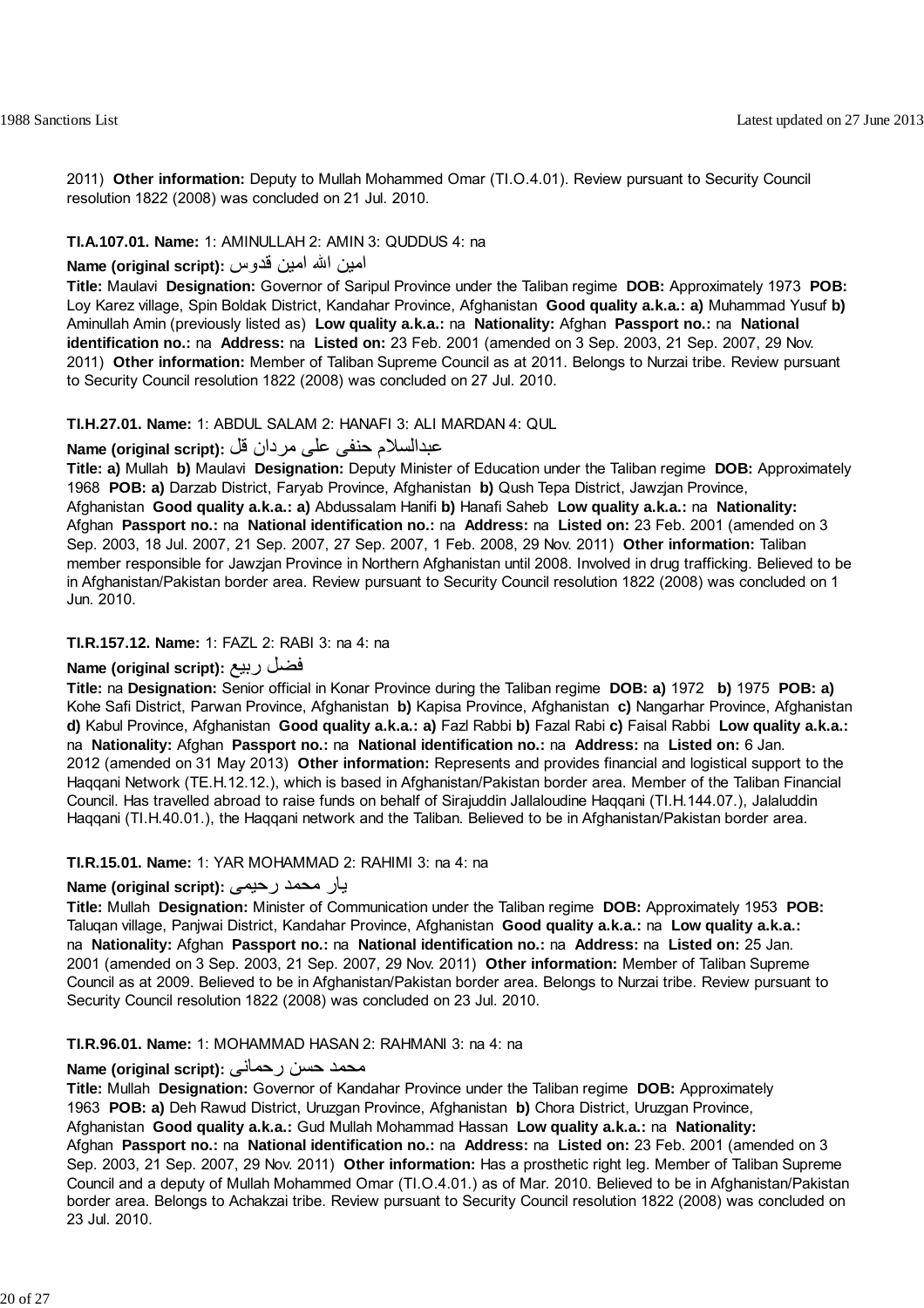#### **TI.R.84.01. Name:** 1: HABIBULLAH 2: RESHAD 3: na 4: na

# حبيب االله رشاد **:(script original (Name**

**Title:** Mullah **Designation:** Head of Investigation Department, Ministry of Security (Intelligence) under the Taliban regime **DOB:** Between 1968 and 1973 **POB:** Waghaz District, Ghazni Province, Afghanistan **Good quality a.k.a.:** na **Low quality a.k.a.:** na **Nationality:** Afghan **Passport no.:** na **National identification no.:** na **Address:** na **Listed on:** 23 Feb. 2001 (amended on 3 Sep. 2003, 21 Sep. 2007, 29 Nov. 2011) **Other information:** Deputy Head (Intelligence) of the Quetta Military Council as of 2009. Believed to be in Afghanistan/Pakistan border area. Review pursuant to Security Council resolution 1822 (2008) was concluded on 23 Jul. 2010.

#### **TI.S.108.01. Name:** 1: ABDULHAI 2: SALEK 3: na 4: na

# **Name (original script):** سالک عبدالحی

**Title:** Maulavi **Designation:** Governor of Uruzgan Province under the Taliban regime **DOB:** Approximately 1965 **POB:** Awlyatak Village, Gardan Masjid Area, Chaki Wardak District, Maidan Wardak Province, Afghanistan **Good quality a.k.a.:** na **Low quality a.k.a.:** na **Nationality:** Afghan **Passport no.:** na **National identification no.:** na **Address:** na **Listed on:** 23 Feb. 2001 (amended on 3 Sep. 2003, 21 Sep. 2007, 24 Mar. 2009, 29 Nov. 2011, 18 May 2012) **Other information:** Reportedly deceased in North Afghanistan in 1999. Belonged to Wardak tribe. Review pursuant to Security Council resolution 1822 (2008) was concluded on 27 Jul. 2010.

#### **TI.S.110.01. Name:** 1: NOOR MOHAMMAD 2: SAQIB 3: na 4: na

# نور محمد ثاقب **:(script original (Name**

**Title:** na **Designation:** Chief Justice of Supreme Court under the Taliban regime **DOB:** Approximately 1958 **POB: a)** Bagrami District, Kabul Province, Afghanistan **b)** Tarakhel area, Deh Sabz District, Kabul Province, Afghanistan **Good quality a.k.a.:** na **Low quality a.k.a.:** na **Nationality:** Afghan **Passport no.:** na **National identification no.:** na **Address:** na **Listed on:** 25 Jan. 2001 (amended on 3 Sep. 2003, 21 Sep. 2007, 29 Nov. 2011) **Other information:** Member of Taliban Supreme Council and Head of Taliban Religious Committee. Belongs to Ahmadzai tribe. Review pursuant to Security Council resolution 1822 (2008) was concluded on 23 Jul. 2010.

#### **TI.S.87.01. Name:** 1: SADUDDIN 2: SAYYED 3: na 4: na

# سعد الدين سيد **:(script original (Name**

**Title: a)** Maulavi **b)** Alhaj **c)** Mullah **Designation: a)** Vice-Minister of Work and Social Affairs under the Taliban regime **b)** Mayor of Kabul City under the Taliban regime **DOB:** Approximately 1968 **POB: a)** Chaman District, Pakistan **b)** Spin Boldak District, Kandahar Province, Afghanistan **Good quality a.k.a.: a)** Sadudin Sayed **b)** Sadruddin **Low quality a.k.a.:** na **Nationality:** Afghan **Passport no.:** na **National identification no.:** na **Address:** na **Listed on:** 25 Jan. 2001 (amended on 3 Sep. 2003, 21 Sep. 2007, 3 Oct. 2008, 29 Nov. 2011) **Other information:** Believed to be in Afghanistan/Pakistan border area. Belongs to Barakzai tribe. Review pursuant to Security Council resolution 1822 (2008) was concluded on 21 Jul. 2010.

#### **TI.S.133.01. Name:** 1: ABDUL WALI 2: SEDDIQI 3: na 4: na

# **Name (original script):** صديقی عبدالولی

**Title:** Qari **Designation:** Third Secretary, Taliban Consulate General, Peshawar, Pakistan **DOB:** 1974 **POB:** Zilzilay village, Andar District, Ghazni Province, Afghanistan **Good quality a.k.a.:** na **Low quality a.k.a.:** na **Nationality:** Afghan **Passport no.:** Afghan passport number D 000769 issued on 2 Feb. 1997 **National identification no.:** na **Address:** na **Listed on:** 25 Jan. 2001 (amended on 3 Sep. 2003, 25 Jul. 2006, 21 Sep. 2007, 29 Nov. 2011) **Other information:** Believed to be in Afghanistan/Pakistan border area. Review pursuant to Security Council resolution 1822 (2008) was concluded on 29 Jul. 2010.

## **TI.S.98.01. Name:** 1: ABDUL WAHED 2: SHAFIQ 3: na 4: na

# عبد الواحد شفيق **:(script original (Name**

**Title:** Maulavi **Designation:** Deputy Governor of Kabul Province under the Taliban regime **DOB:** Approximately 1968 **POB:** Nangarhar Province, Afghanistan **Good quality a.k.a.:** na **Low quality a.k.a.:** na **Nationality:** Afghan **Passport no.:** na **National identification no.:** na **Address:** na **Listed on:** 23 Feb. 2001 (amended on 3 Sep. 2003, 21 Sep. 2007, 3 Oct. 2008, 29 Nov. 2011) **Other information:** Review pursuant to Security Council resolution 1822 (2008) was concluded on 27 Jul. 2010.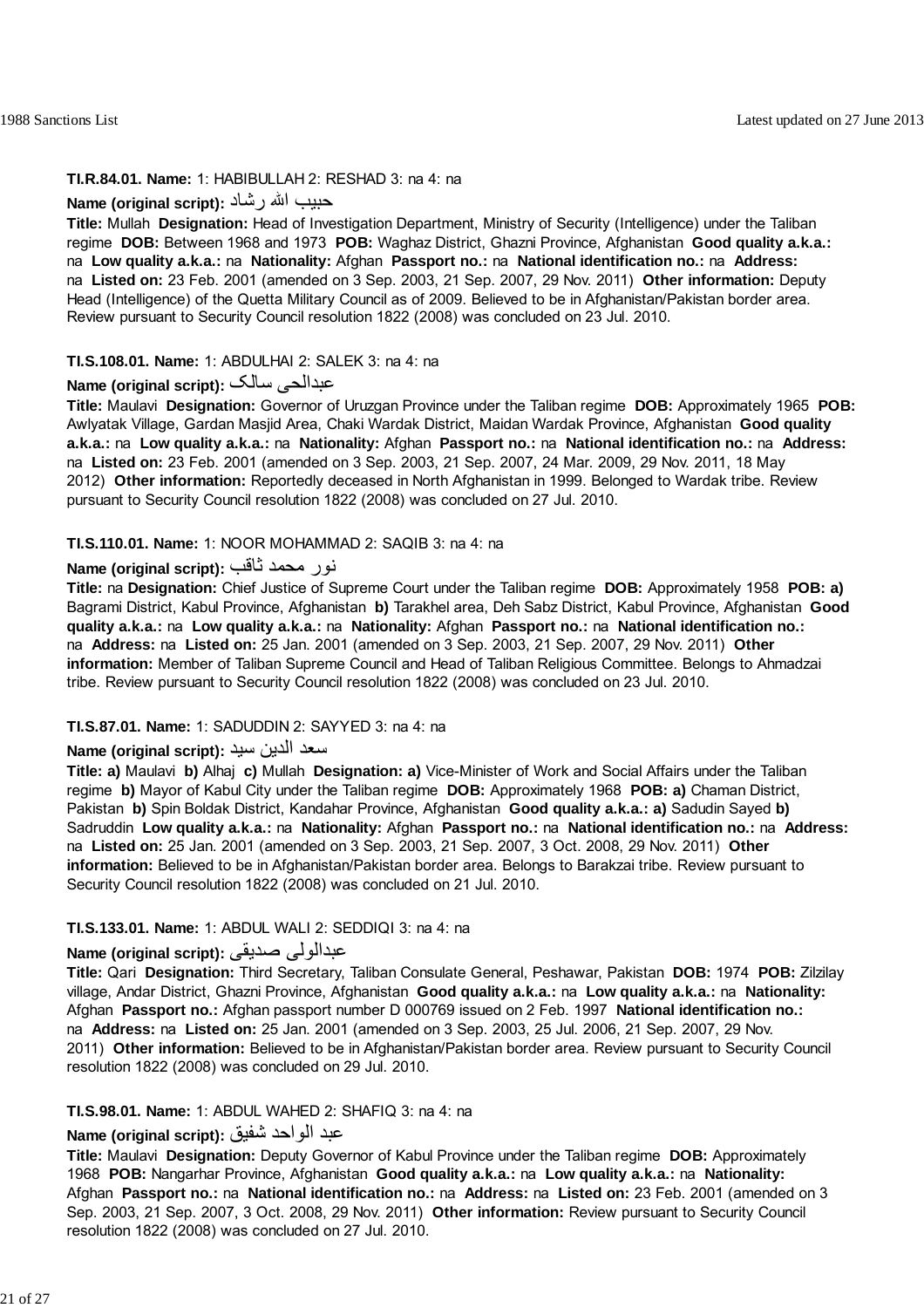#### **TI.S.28.01. Name:** 1: SAID AHMED 2: SHAHIDKHEL 3: na 4: na

# سيد احمد شهيد خيل **:(script original (Name**

**Title:** Maulavi **Designation:** Deputy Minister of Education under the Taliban regime **DOB:** Approximately 1975 **POB:** Andar District, Ghazni Province, Afghanistan **Good quality a.k.a.:** na **Low quality a.k.a.:** na **Nationality:** Afghan **Passport no.:** na **National identification no.:** na **Address:** na **Listed on:** 23 Feb. 2001 (amended on 3 Sep. 2003, 20 Dec. 2005, 21 Sep. 2007, 29 Nov. 2011) **Other information:** In July 2003 he was in custody in Kabul, Afghanistan. Released from custody in 2007. Believed to be in Afghanistan/Pakistan border area. Belongs to Andar tribe. Review pursuant to Security Council resolution 1822 (2008) was concluded on 23 Jul. 2010.

#### **TI.M.11.01. Name:** 1: AKHTAR 2: MOHAMMAD 3: MANSOUR 4: SHAH MOHAMMED

#### اختر محمد منصور شاه محمد **:(script original (Name**

**Title: a)** Maulavi **b)** Mullah **Designation:** Minister of Civil Aviation and Transportation under the Taliban regime **DOB: a)** Approximately 1960 **b)** 1966 **POB:** Band-e-Timur village, Maiwand District, Kandahar Province, Afghanistan **Good quality a.k.a.: a)** Akhtar Mohammad Mansour Khan Muhammad **b)** Akhtar Muhammad Mansoor **c)** Akhtar Mohammad Mansoor **Low quality a.k.a.:** Naib Imam **Nationality:** Afghan **Passport no.:** Afghan passport number SE-011697 issued on 25 Jan. 1988 in Kabul, expired on 23 Feb. 2000 **National identification no.:** na **Address:** na **Listed on:** 25 Jan. 2001 (amended on 3 Sep. 2003, 18 Jul. 2007, 21 Sep. 2007, 1 Feb. 2008, 29 Nov. 2011) **Other information:** Involved in drug trafficking as of 2011, primarily through Gerd-e-Jangal, Afghanistan. Active in the provinces of Khost, Paktia and Paktika, Afghanistan as of May 2007. Taliban "Governor" of Kandahar as of May 2007. Deputy to Mullah Abdul Ghani Baradar (TI.B.24.01.) in the Taliban Supreme Council as of 2009. Taliban official responsible for four southern provinces of Afghanistan. Following the arrest of Mullah Baradar in February 2010 he was temporarilyin-charge of the Taliban Supreme Council. Believed to be in Afghanistan/Pakistan border area. Belongs to Ishaqzai tribe. Review pursuant to Security Council resolution 1822 (2008) was concluded on 21 Jul. 2010.

#### **TI.S.103.01. Name:** 1: SHAMSUDDIN 2: na 3: na 4: na

# **Name (original script):** الدين شمس

**Title: a)** Maulavi **b)** Qari **Designation:** Governor of Wardak (Maidan) Province under the Taliban regime **DOB:** Approximately 1968 **POB:** Keshim District, Badakhshan Province, Afghanistan **Good quality a.k.a.:** Pahlawan Shamsuddin **Low quality a.k.a.:** na **Nationality:** Afghan **Passport no.:** na **National identification no.:** na **Address:** na **Listed on:** 23 Feb. 2001 (amended on 3 Sep. 2003, 21 Sep. 2007, 29 Nov. 2011) **Other information:** Believed to be in Afghanistan/Pakistan border area. Review pursuant to Security Council resolution 1822 (2008) was concluded on 23 Jul. 2010.

#### **TI.H.118.01. Name:** 1: HAMIDULLAH 2: AKHUND 3: SHER MOHAMMAD 4: na

# حميد االله آخوند شير محمد **:(script original (Name**

**Title:** Mullah **Designation:** Head of Ariana Afghan Airlines under the Taliban regime **DOB:** Between 1972 and 1973 **POB: a)** Sarpolad village, Washer District, Helmand Province, Afghanistan **b)** Arghandab District, Kandahar Province, Afghanistan **Good quality a.k.a.: a)** Janat Gul **b)** Hamidullah Akhund (previously listed as) **Low quality a.k.a.:** na **Nationality:** Afghan **Passport no.:** na **National identification no.:** na **Address:** Afghanistan **Listed on:** 25 Jan. 2001 (amended on 3 Sep. 2003, 9 Jul. 2007, 21 Sep. 2007, 29 Nov. 2011, 13 Aug. 2012) **Other information:** Belongs to Ghilzai tribe. Review pursuant to Security Council resolution 1822 (2008) was concluded on 21 Jul. 2010.

#### **TI.Z.152.11. Name:** 1: SANGEEN 2: ZADRAN 3: SHER MOHAMMAD 4: na

# سنگين ځدران شير محمد **:(script original (Name**

**Title: a)** Maulavi **b)** Mullah **Designation:** na **DOB: a)** Approximately 1976 **b)** Approximately 1979 **POB:** Tang Stor Khel, Ziruk District, Paktika Province, Afghanistan **Good quality a.k.a.:** na **Low quality a.k.a.: a)** Sangin **b)** Sangin Zadran **c)** Sangeen Khan Zadran **d)** Sangeen **e)** Fateh **f)** Noori **Nationality:** Afghan **Passport no.:** na **National identification no.:** na **Address:** na **Listed on:** 16 Aug. 2011 (amended on 13 Aug. 2012) **Other information:** Shadow Governor for Paktika Province, Afghanistan, and commander of the Haggani Network, a Taliban-affiliated group of militants that operates in the Afghanistan/Pakistan border area. Senior lieutenant to Sirajuddin Jallaloudine Haqqani (TI.H.144.07.). Alternative spelling of title (a): Maulvi. Belongs to Kharoti tribe.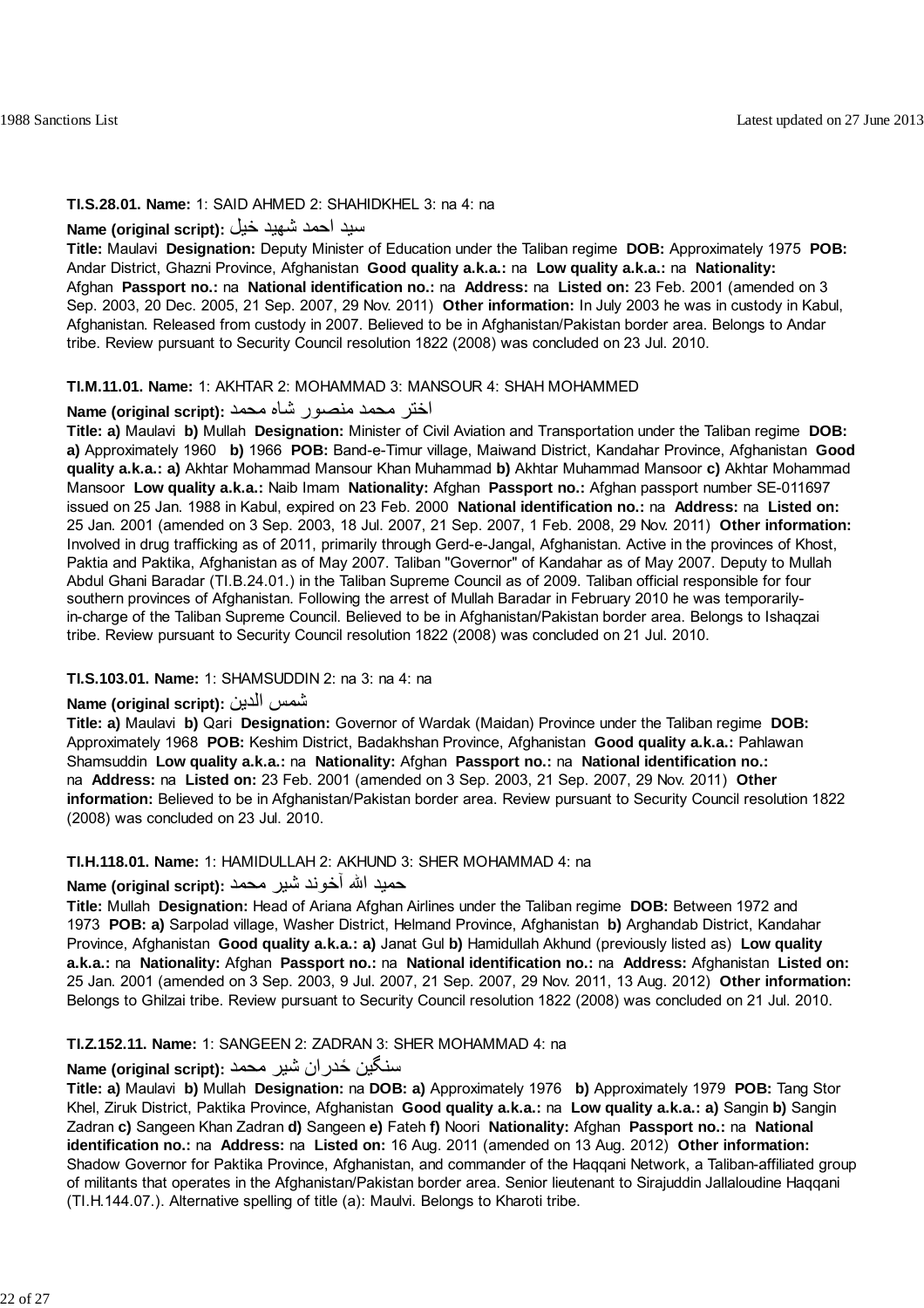#### **TI.S.139.01. Name:** 1: ABDUL GHAFAR 2: SHINWARI 3: na 4: na

# **Name (original script):** شينواری عبدالغفار

**Title:** Haji **Designation:** Third Secretary, Taliban Consulate General, Karachi, Pakistan **DOB:** 29 Mar. 1965 **POB:** Nangarhar Province, Afghanistan **Good quality a.k.a.:** na **Low quality a.k.a.:** na **Nationality:** Afghan **Passport no.:** Afghan passport number D 000763, issued on 9 Jan. 1997 **National identification no.:** na **Address:** na **Listed on:** 25 Jan. 2001 (amended on 3 Sep. 2003, 25 Jul. 2006, 21 Sep. 2007, 29 Nov. 2011) **Other information:** Believed to be in Afghanistan/Pakistan border area. Belongs to Safi tribe. Review pursuant to Security Council resolution 1822 (2008) was concluded on 29 Jul. 2010.

#### **TI.S.111.01. Name:** 1: HAMDULLAH 2: SUNANI 3: na 4: na

# حمد االله سنانی **:(script original (Name**

**Title:** Maulavi **Designation:** Head of Dar-ul-Efta (Fatwa Department) of Supreme Court under the Taliban regime **DOB:** Approximately 1923 **POB:** Dai Chopan District, Zabul Province, Afghanistan **Good quality a.k.a.:** Sanani (previously listed as) **Low quality a.k.a.:** na **Nationality:** Afghan **Passport no.:** na **National identification no.:** na **Address:** na **Listed on:** 23 Feb. 2001 (amended on 3 Sep. 2003, 21 Sep. 2007, 29 Nov. 2011) **Other information:** Reportedly deceased in 2001. Belonged to Kakar tribe. Review pursuant to Security Council resolution 1822 (2008) was concluded on 27 Jul. 2010.

# **TI.T.75.01. Name:** 1: ABDUL RAQIB 2: TAKHARI 3: na 4: na

# **Name (original script):** تخاری عبدالرقيب

**Title:** Maulavi **Designation:** Minister of Repatriation under the Taliban regime **DOB:** Between 1968 and 1973 **POB:** Takhar Province, Afghanistan **Good quality a.k.a.:** na **Low quality a.k.a.:** na **Nationality:** Afghan **Passport no.:** na **National identification no.:** na **Address:** na **Listed on:** 25 Jan. 2001 (amended on 3 Sep. 2003, 21 Sep. 2007, 29 Nov. 2011) **Other information:** Member of Taliban Supreme Council responsible for Takhar and Badakhshan provinces as at Dec. 2009. Believed to be in Afghanistan/Pakistan border area. Belongs to Tajik ethnic group. Review pursuant to Security Council resolution 1822 (2008) was concluded on 21 Jul. 2010.

## **TI.W.95.01. Name:** 1: WALIJAN 2: na 3: na 4: na

# **Name (original script):** جان ولی

**Title:** Maulavi **Designation:** Governor of Jawzjan Province under the Taliban regime **DOB:** Approximately 1968 **POB: a)** Quetta, Pakistan **b)** Nimroz Province, Afghanistan **Good quality a.k.a.:** na **Low quality a.k.a.:** na **Nationality:** Afghan **Passport no.:** na **National identification no.:** na **Address:** na **Listed on:** 23 Feb. 2001 (amended on 3 Sep. 2003, 21 Sep. 2007, 29 Nov. 2011) **Other information:** Member of the Taliban Gerd-e-Jangal Shura and Head of the Taliban Prisoners and Refugees Committee. Belongs to Ishaqzai tribe. Review pursuant to Security Council resolution 1822 (2008) was concluded on 23 Jul. 2010.

#### **TI.A.34.01. Name:** 1: ABDUL JALIL 2: HAQQANI 3: WALI MOHAMMAD 4: na

# عبد الجليل حقانی ولی محمد **:(script original (Name**

**Title: a)** Maulavi **b)** Mullah **Designation:** Deputy Minister of Foreign Affairs under the Taliban regime **DOB:** Approximately 1963 **POB: a)** Arghandab District, Kandahar Province, Afghanistan **b)** Kandahar City, Kandahar Province, Afghanistan **Good quality a.k.a.: a)** Abdul Jalil Akhund **b)** Mullah Akhtar, born in 1965 in Kandahar, Afghanistan passport number OR 1961825 issued on 4 Feb. 2003 by the Afghan Consulate in Quetta, Pakistan, expired 2 Feb. 2006 **c)** Abdul Jalil Haqqani (previously listed as) **Low quality a.k.a.:** Nazar Jan **Nationality:** Afghan **Passport no.:** na **National identification no.:** na **Address:** na **Listed on:** 25 Jan. 2001 (amended on 3 Sep. 2003, 18 Jul. 2007, 21 Sep. 2007, 27 Sep. 2007, 13 Feb. 2012, 11 Feb. 2013) **Other information:** Believed to be in Afghanistan/Pakistan border area. Member of the Taliban Supreme Council as of May 2007. Member of the Financial Commission of the Taliban Council. Brother of Atiqullah Wali Mohammad (TI.A.70.01). Review pursuant to Security Council resolution 1822 (2008) was concluded on 21 Jul. 2010.

## **TI.A.70.01. Name:** 1: ATIQULLAH 2: WALI MOHAMMAD 3: na 4: na

# عتيق االله ولی محمد **:(script original (Name**

**Title: a)** Haji **b)** Mullah **Designation:** Deputy Minister of Public Works under the Taliban regime **DOB:** Approximately 1962 **POB: a)** Tirin Kot District, Uruzgan Province, Afghanistan **b)** Khwaja Malik village, Arghandab District, Kandahar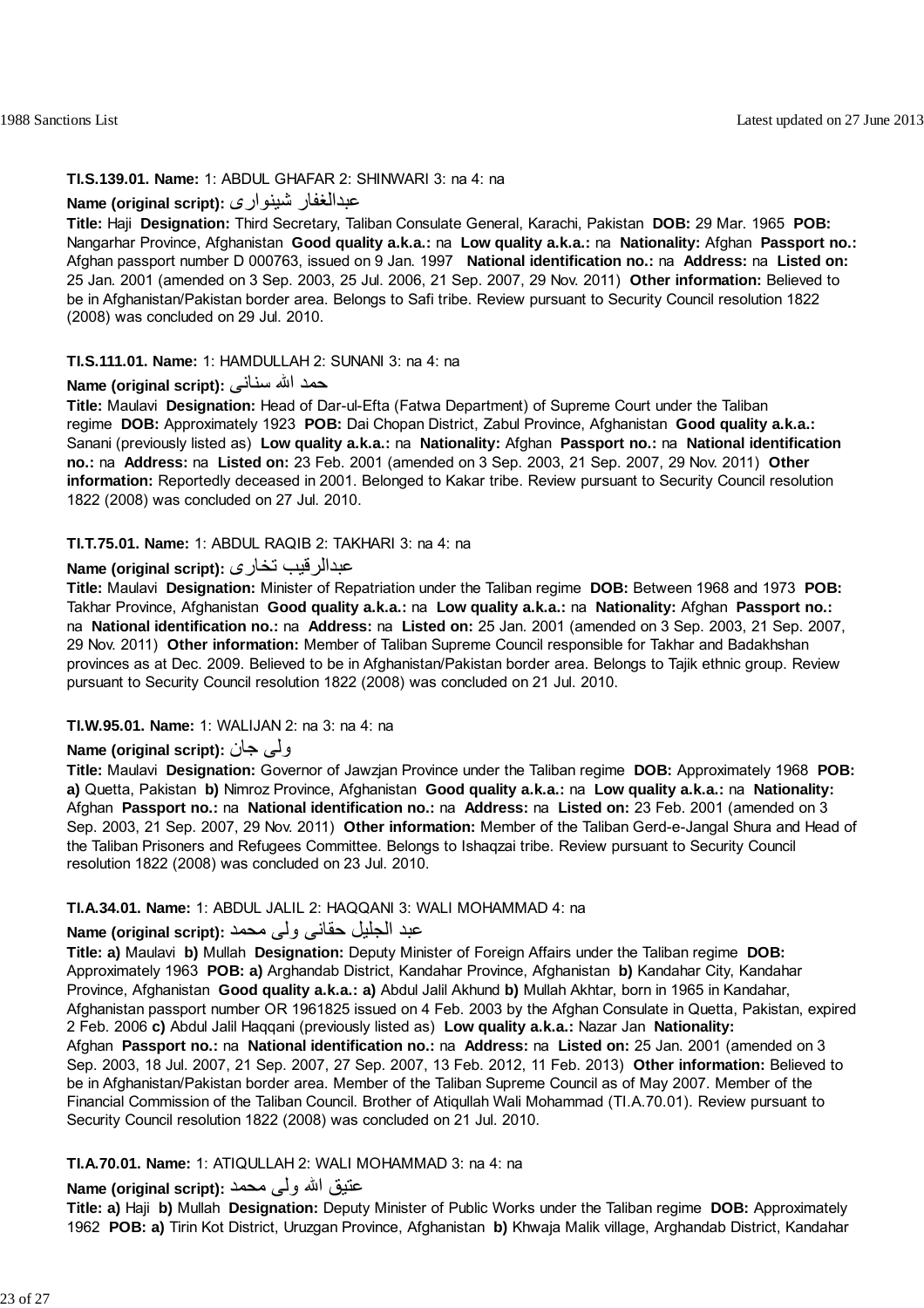Province, Afghanistan **Good quality a.k.a.:** Atiqullah (previously listed as) **Low quality a.k.a.:** na **Nationality:** Afghan **Passport no.:** na **National identification no.:** na **Address:** na **Listed on:** 31 Jan. 2001 (amended on 3 Sep. 2003, 21 Sep. 2007, 29 Nov. 2011, 19 Oct. 2012, 11 Feb. 2013) **Other information:** Member of Taliban Supreme Council Political Commission as at 2010. Believed to be in Afghanistan/Pakistan border area. Belongs to Alizai tribe. Brother of Abdul Jalil Haqqani Wali Mohammad (TI.A.34.01). Review pursuant to Security Council resolution 1822 (2008) was concluded on 27 Jul. 2010.

# **TI.A.129.01. Name:** 1: NAZIRULLAH 2: HANAFI 3: WALIULLAH 4: na

# نذير االله حنفى ولى االله **:(script original (Name**

**Title: a)** Maulavi **b)** Haji **Designation:** Commercial Attache, Taliban Embassy, Islamabad, Pakistan **DOB:** 1962 **POB:** Spin Boldak District, Kandahar Province, Afghanistan **Good quality a.k.a.:** Nazirullah Aanafi Waliullah **Low quality a.k.a.:** na **Nationality:** Afghan **Passport no.:** Afghan passport number D 000912, issued on 30 Jun. 1998 **National identification no.:** na **Address:** na **Listed on:** 25 Jan. 2001 (amended on 3 Sep. 2003, 25 Jul. 2006, 18 Jul. 2007, 21 Sep. 2007, 3 Oct. 2008, 29 Nov. 2011) **Other information:** Believed to be in Afghanistan/Pakistan border area. Review pursuant to Security Council resolution 1822 (2008) was concluded on 21 Jul. 2010.

## **TI.W.82.01. Name:** 1: ABDUL-HAQ 2: WASSIQ 3: na 4: na

# عبد الحق وثيق **:(script original (Name**

**Title:** Maulavi **Designation:** Deputy Minister of Security (Intelligence) under the Taliban regime **DOB: a)** Approximately 1975 **b)** 1971 **POB:** Ghazni Province, Afghanistan **Good quality a.k.a.:** Abdul-Haq Wasseq **Low quality a.k.a.:** na **Nationality:** Afghan **Passport no.:** na **National identification no.:** na **Address:** na **Listed on:** 31 Jan. 2001 (amended on 3 Sep. 2003, 21 Sep. 2007, 3 Oct. 2008, 29 Nov. 2011) **Other information:** In custody of the United States of America as at 2011. Review pursuant to Security Council resolution 1822 (2008) was concluded on 27 Jul. 2010.

## **TI.W.159.12. Name:** 1: AHMED JAN 2: WAZIR 3: na 4: na

# احمد جان وزير **:(script original (Name**

**Title:** na **Designation:** Official of the Ministry of Finance during the Taliban regime **DOB:** 1963 **POB:** Barlach Village, Qareh Bagh District, Ghazni Province, Afghanistan **Good quality a.k.a.: a)** Ahmed Jan Kuchi **b)** Ahmed Jan Zadran **Low quality a.k.a.:** na **Nationality:** na **Passport no.:** na **National identification no.:** na **Address:** na **Listed on:** 6 Jan. 2012 **Other information:** Key commander of the Haqqani Network (TE.H.12.12.), which is based in Afghanistan/Pakistan border area. Acts as deputy, spokesperson and advisor for Haqqani Network senior leader Sirajuddin Jallaloudine Haqqani (TI.H.144.07.). Liaises with the Taliban Supreme Council. Has travelled abroad. Liaises with and provides Taliban commanders in Ghazni Province, Afghanistan, with money, weapons, communications equipment and supplies.

## **TI.A.85.01. Name:** 1: AHMED JAN 2: AKHUNDZADA 3: WAZIR 4: na

# احمد جان آخوندزاده وزير **:(script original (Name**

**Title:** Maulavi **Designation:** Minister of Water and Electricity under the Taliban regime **DOB:** Between 1953 and 1958 **POB: a)** Kandahar Province, Afghanistan **b)** Tirin Kot District, Uruzgan Province, Afghanistan **Good quality a.k.a.: a)** Haji Ahmad Jan **b)** Ahmed Jan Akhund (previously listed as) **Low quality a.k.a.:** na **Nationality:** Afghan **Passport no.:** na **National identification no.:** na **Address:** na **Listed on:** 25 Jan. 2001 (amended on 3 Sep. 2003, 21 Sep. 2007, 29 Nov. 2011) **Other information:** Member of Taliban Supreme Military Council as at 2009. Believed to be in Afghanistan/Pakistan border area. Review pursuant to Security Council resolution 1822 (2008) was concluded on 21 Jul. 2010.

## **TI.W.39.01. Name:** 1: MOHAMMAD JAWAD 2: WAZIRI 3: na 4: na

## محمد جو<sup>اد</sup> وزيری :(Name (original script

**Title:** na **Designation:** UN Department, Ministry of Foreign Affairs under the Taliban regime **DOB:** Approximately 1960 **POB: a)** Jaghatu District, Maidan Wardak Province, Afghanistan **b)** Sharana District, Paktia Province, Afghanistan **Good quality a.k.a.:** na **Low quality a.k.a.:** na **Nationality:** Afghan **Passport no.:** na **National identification no.:** na **Address:** na **Listed on:** 23 Feb. 2001 (amended on 3 Sep. 2003, 21 Sep. 2007, 29 Nov. 2011, 18 May 2012) **Other information:** Believed to be in Afghanistan/Pakistan border area. Belongs to Wazir tribe. Review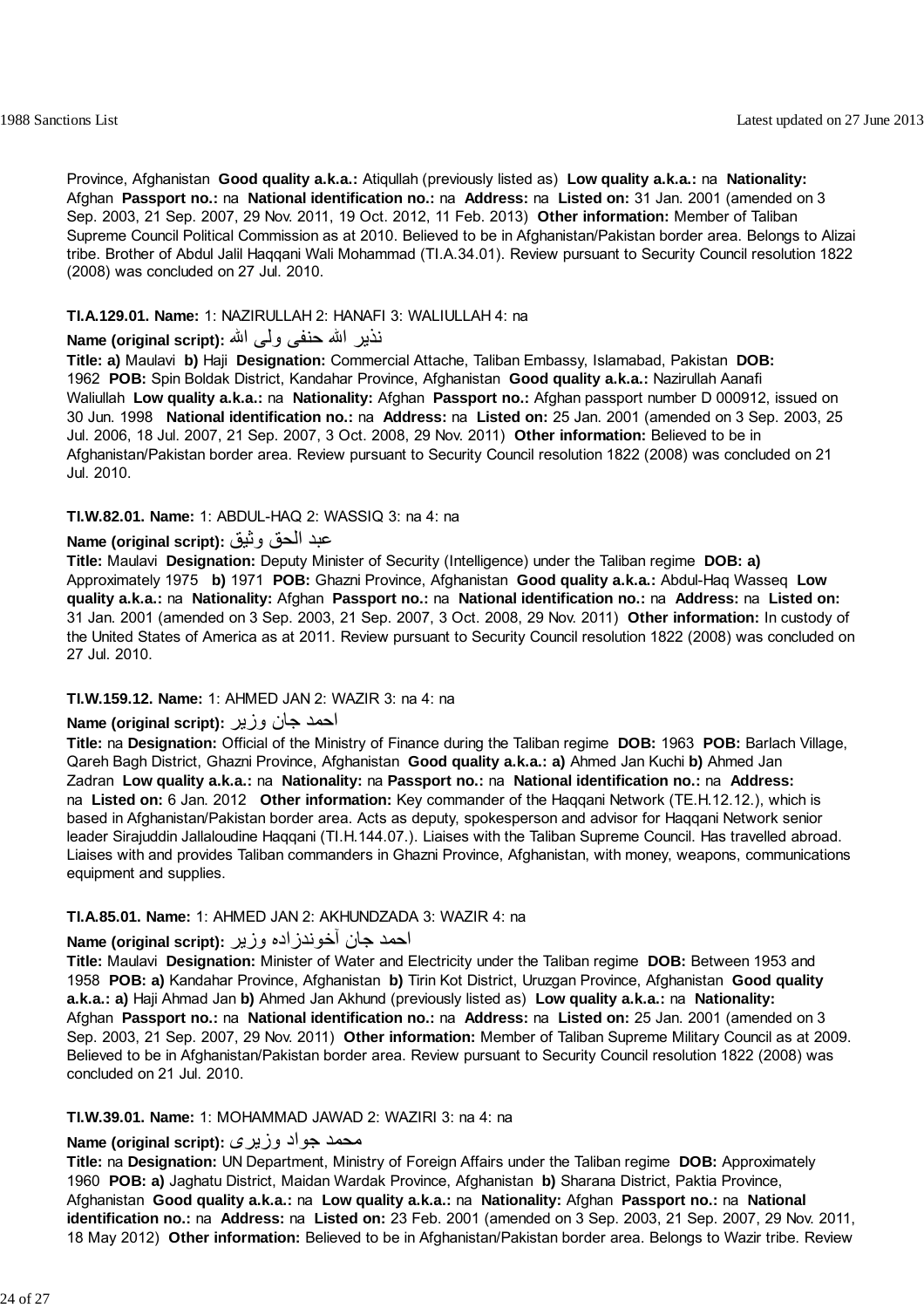pursuant to Security Council resolution 1822 (2008) was concluded on 23 Jul. 2010.

#### **TI.A.22.01. Name:** 1: UBAIDULLAH 2: AKHUND 3: YAR MOHAMMAD AKHUND 4: na

#### عبيداالله آخوند يار محمد آخوند **:(script original (Name**

**Title: a)** Mullah **b)** Hadji **c)** Maulavi **Designation:** Minister of Defence under the Taliban regime **DOB: a)** Approximately 1968 **b)** 1969 **POB: a)** Sangisar village, Panjwai District, Kandahar Province, Afghanistan **b)** Arghandab District, Kandahar Province, Afghanistan **c)** Nalgham area, Zheray District, Kandahar Province, Afghanistan **Good quality a.k.a.: a)** Obaidullah Akhund **b)** Obaid Ullah Akhund **Low quality a.k.a.:** na **Nationality:** Afghan **Passport no.:** na **National identification no.:** na **Address:** na **Listed on:** 25 Jan. 2001 (amended on 3 Sep. 2003, 18 Jul. 2007, 21 Sep. 2007, 29 Nov. 2011, 18 May 2012) **Other information:** He was one of the deputies of Mullah Mohammed Omar (TI.0.4.01.) and a member of the Taliban's Supreme Council, in charge of military operations. Arrested in 2007 and was in custody in Pakistan. Reportedly deceased in March 2010. Linked by marriage to Saleh Mohammad Kakar Akhtar Muhammad (TI.K.149.10). Belonged to Alokozai tribe. Review pursuant to Security Council resolution 1822 (2008) was concluded on 21 Jul. 2010.

#### **TI.Z.33.01. Name:** 1: ABDUL RAHMAN 2: ZAHED 3: na 4: na

# **Name (original script):** زاهد عبدالرحمان

**Title:** Mullah **Designation:** Deputy Minister of Foreign Affairs under the Taliban regime **DOB:** Approximately 1963 **POB:** Kharwar District, Logar Province, Afghanistan **Good quality a.k.a.:** Abdul Rehman Zahid **Low quality a.k.a.:** na **Nationality:** Afghan **Passport no.:** na **National identification no.:** na **Address:** na **Listed on:** 25 Jan. 2001 (amended on 3 Sep. 2003, 18 Jul. 2007, 21 Sep. 2007, 29 Nov. 2011) **Other information:** Believed to be in Afghanistan/Pakistan border area. Review pursuant to Security Council resolution 1822 (2008) was concluded on 21 Jul. 2010.

#### **TI.Z.127.01. Name:** 1: MOHAMMAD 2: ZAHID 3: na 4: na

#### **Name (original script):** زاهد محمد

**Title:** Mullah **Designation:** Third Secretary, Taliban Embassy, Islamabad, Pakistan **DOB:** 1971 **POB:** Logar Province, Afghanistan **Good quality a.k.a.:** na **Low quality a.k.a.:** na **Nationality:** Afghan **Passport no.:** Afghan passport number D 001206, issued on 17 Jul. 2000 **National identification no.:** na **Address:** na **Listed on:** 25 Jan. 2001 (amended on 3 Sep. 2003, 25 Jul. 2006, 21 Sep. 2007, 29 Nov. 2011) **Other information:** Believed to be in Afghanistan/Pakistan border area. Review pursuant to Security Council resolution 1822 (2008) was concluded on 29 Jul. 2010.

## **TI.Z.164.12 Name:** 1: ABDUL RAUF 2: ZAKIR 3: na 4: na

# عبد الروف ذاکر **:(script original (Name**

**Title:** Qari **Designation:** na **DOB:** Between 1969 and 1971 **POB:** Kabul Province, Afghanistan **Good quality a.k.a.:** Qari Zakir **Low quality a.k.a.:** na **Nationality:** Afghan **Passport no.:** na **National identification no.:** na **Address:** na **Listed on:** 5 Nov. 2012 (amended on 31 May 2013) **Other information:** Chief of suicide operations for the Haqqani Network (TE.H.12.12.) under Sirajuddin Jallaloudine Haqqani (TI.H.144.07.) and in charge of all operations in Kabul, Takhar, Kunduz and Baghlan provinces. Oversees training of suicide attackers and provides instructions on how to construct improvised explosives devices (IEDs).

#### **TI.M.153.11. Name:** 1: FAIZULLAH 2: KHAN 3: NOORZAI 4: na

# فيض االله خان نورزی **:(script original (Name**

**Title:** Haji **Designation:** na **DOB: a)** 1966 **b)** 1961 **c)** Between 1968 and 1970 **d)** 1962 **POB: a)** Lowy Kariz, Spin Boldak District, Kandahar Province, Afghanistan **b)** Kadanay, Spin Boldak District, Kandahar Province, Afghanistan **c)** Chaman, Baluchistan Province, Pakistan **Good quality a.k.a.: a)** Haji Faizullah Noor **b)** Faizullah Noorzai Akhtar Mohammed Mira Khan, (previously listed as) **c)** نورزى خان االله فيض حاجى,) Hajji Faizullah Khan Noorzai; Haji Faizuulah Khan Norezai; Haji Faizullah Khan; Haji Fiazullah) **d)** Haji Faizullah Noori **Low quality a.k.a.: a)** Haji Pazullah Noorzai **b)** Haji Mullah Faizullah **Nationality:** Afghan **Passport no.:** na **National identification no.:** na **Address: a)** Boghra Road, Miralzei Village, Chaman, Baluchistan Province, Pakistan **b)** Kalay Rangin, Spin Boldak District, Kandahar Province, Afghanistan **Listed on:** 4 Oct. 2011 (amended on 29 Nov. 2011, 1 Jun. 2012) **Other information:** Prominent Taliban financier. As of mid-2009, supplied weapons, ammunition, explosives and medical equipment to Taliban fighters; and raised funds for the Taliban, and provided training to them, in the Afghanistan/Pakistan border region. Has previously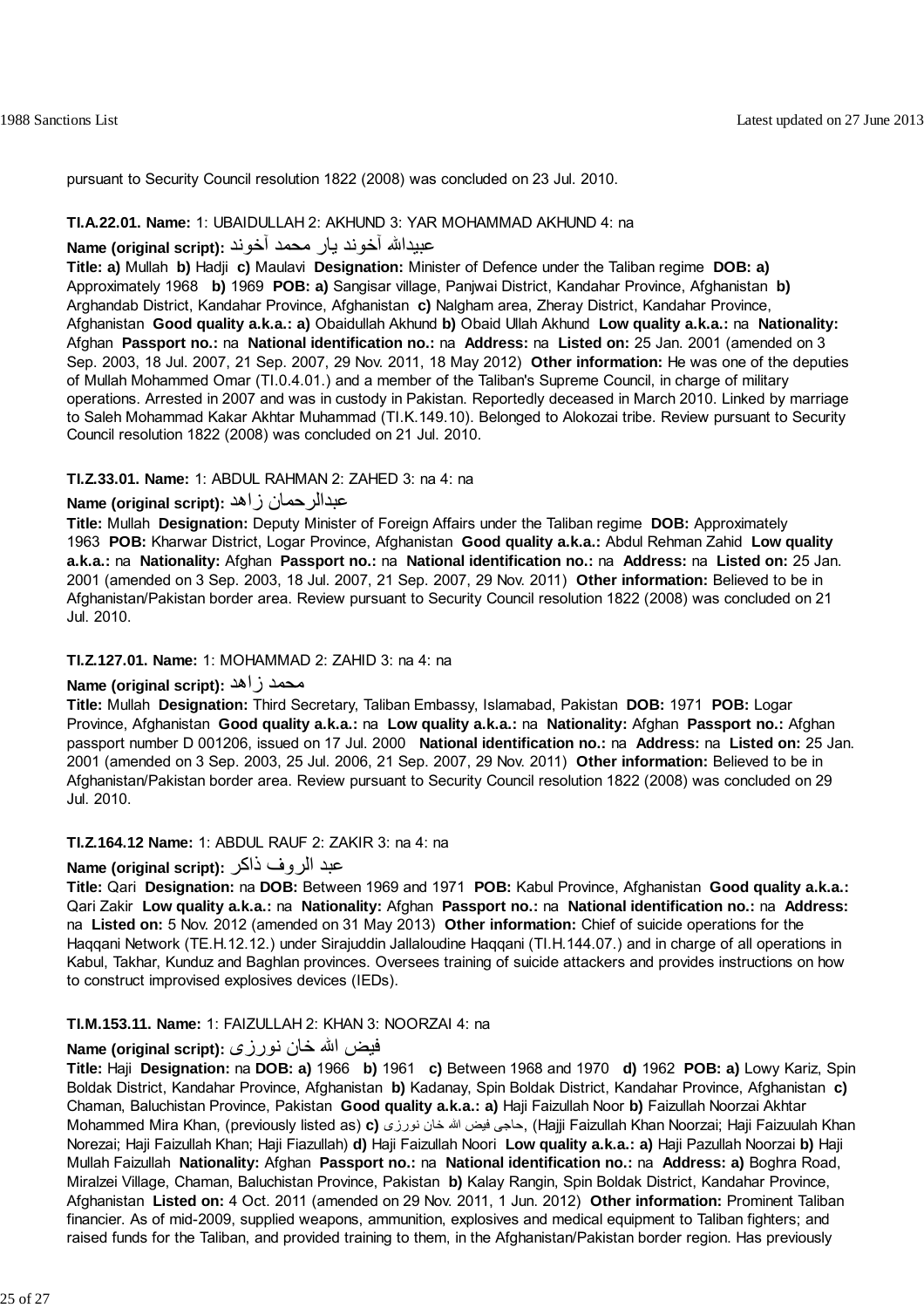organized and funded Taliban operations in Kandahar Province, Afghanistan. As of 2010, travelled to and owned businesses in Dubai, United Arab Emirates, and Japan. Belongs to Noorzai tribe, Miralzai sub-tribe. Brother of Malik Noorzai (TI.N.154.11.). Father's name is Akhtar Mohammed (a.k.a.: Haji Mira Khan).

#### **B. Entities and other groups and undertakings associated with the Taliban**

#### **TE.H.10.12. Name:** HAJI KHAIRULLAH HAJI SATTAR MONEY EXCHANGE

# حاجی خيراالله و حاجی ستار صرافی **:(script original (Name**

**A.k.a.: a)** Haji Khairullah-Haji Sattar Sarafi **b)** Haji Khairullah and Abdul Sattar and Company **c)** Haji Khairullah Money Exchange **d)** Haji Khair Ullah Money Service **e)** Haji Salam Hawala **f)** Haji Hakim Hawala **g)** Haji Alim Hawala **h)** Sarafi-yi Haji Khairullah Haji Satar Haji Esmatullah **F.k.a.:** na **Address: a)** Branch Office 1: i) Chohar Mir Road, Kandahari Bazaar, Quetta City, Baluchistan Province, Pakistan; ii) Room number 1, Abdul Sattar Plaza, Hafiz Saleem Street, Munsafi Road, Quetta, Baluchistan Province, Pakistan iii) Shop number 3, Dr. Bano Road, Quetta, Baluchistan Province, Pakistan iv) Office number 3, Near Fatima Jinnah Road, Dr. Bano Road, Quetta, Baluchistan Province, Pakistan v) Kachara Road, Nasrullah Khan Chowk, Quetta, Baluchistan Province, Pakistan vi) Wazir Mohammad Road, Quetta, Baluchistan Province, Pakistan; **b)** Branch Office 2: Peshawar, Khyber Paktunkhwa Province, Pakistan; **c)** Branch Office 3: Moishah Chowk Road, Lahore, Punjab Province, Pakistan; **d)** Branch Office 4: Karachi, Sindh Province, Pakistan; **e)** Branch Office 5: i) Larran Road number 2, Chaman, Baluchistan Province, Pakistan ii) Chaman Central Bazaar, Chaman, Baluchistan Province, Pakistan **f)** Branch Office 6: Shop number 237, Shah Zada Market (also known as Sarai Shahzada), Puli Khishti area, Police District 1, Kabul, Afghanistan, Telephone: +93-202-103386, +93-202-101714, 0202-104748, Mobile: +93-797-059059, +93-702-222222, e-mail: helmand\_exchange\_msp@yahoo.com **g)** Branch Office 7: i) Shops number 21 and 22, 2nd Floor, Kandahar City Sarafi Market, Kandahar City, Kandahar Province, Afghanistan ii) New Sarafi Market, 2nd Floor, Kandahar City, Kandahar Province, Afghanistan iii) Safi Market, Kandahar City, Kandahar Province, Afghanistan **h)** Branch Office 8: Gereshk City, Nahr-e Saraj District, Helmand Province, Afghanistan **i)** Branch Office 9: i) Lashkar Gah Bazaar, Lashkar Gah, Lashkar Gah District, Helmand Province, Afghanistan ii) Haji Ghulam Nabi Market, 2nd Floor, Lashkar Gah District, Helmand Province, Afghanistan **j)** Branch Office 10: i) Suite numbers 196-197, 3rd Floor, Khorasan Market, Herat City, Herat Province, Afghanistan ii) Khorasan Market, Shahre Naw, District 5, Herat City, Herat Province, Afghanistan **k)** Branch Office 11: i) Sarafi Market, Zaranj District, Nimroz Province, Afghanistan ii) Ansari Market, 2nd Floor, Nimroz Province, Afghanistan **l)** Branch Office 12: Sarafi Market, Wesh, Spin Boldak District, Afghanistan **m)** Branch Office 13: Sarafi Market, Farah, Afghanistan **n)** Branch Office 14: Dubai, United Arab Emirates **o)** Branch Office 15: Zahedan, Iran **p)** Branch Office 16: Zabul, Iran **Listed on:** 29 Jun. 2012 (amended on 13 Aug. 2012, 25 Oct.

2012) **Other information:** Pakistan National Tax Number: 1774308; Pakistan National Tax Number: 0980338; Pakistan National Tax Number: 3187777; Afghan Money Service Provider License Number: 044. Haji Khairullah Haji Sattar Money Exchange was used by Taliban leadership to transfer money to Taliban commanders to fund fighters and operations in Afghanistan as of 2011. Associated with Abdul Sattar Abdul Manan (TI.A.162.12.) and Khairullah Barakzai Khudai Nazar (TI.K.163.12.).

#### **TE.H.12.12. Name:** HAQQANI NETWORK (HQN)

# **Name (original script):** حقانی شبکه

**A.k.a.:** na **F.k.a.:** na **Address:** na **Listed on:** 5 Nov. 2012 **Other information:** Network of Taliban fighters centered around the border between Khost Province, Afghanistan and North Waziristan, Pakistan. Founded by Jalaluddin Haqqani (TI.H.40.01.) and currently headed by his son Sirajuddin Jallaloudine Haqqani (TI.H.144.07.). Other listed members include Nasiruddin Haqqani (TI.H.146.10.), Sangeen Zadran Sher Mohammad (TI.Z.152.11.), Abdul Aziz Abbasin (TI.A.155.11.), Fazl Rabi (TI.R.157.12.), Ahmed Jan Wazir (TI.W.159.12.), Bakht Gul (TI.G.161.12.), Abdul Rauf Zakir (TI.Z.164.12.). Responsible for suicide attacks and targeted assassination as well as kidnappings in Kabul and other provinces of Afghanistan. Linked to Al-Qaida (QE.A.4.01.), Islamic Movement of Uzbekistan (QE.I.10.01.), Tehrik-e Taliban Pakistan (QE.T.132.11.), Lashkar I Jhangvi (QE.L.96.03.), and Jaish-IMohammed (QE.J.19.01.).

# **TE.R.13.12. Name:** RAHAT LTD.

# **Name (original script):** لمتد راحت

**A.k.a.: a)** Rahat Trading Company **b)** Haji Muhammad Qasim Sarafi **c)** New Chagai Trading **d)** Musa Kalim Hawala **F.k.a.:** na **Address: a)** Branch Office 1: Room number 33, 5th Floor, Sarafi Market, Kandahar city, Kandahar Province, Afghanistan **b)** Branch Office 2: Shop number 4, Azizi Bank, Haji Muhammad Isa Market, Wesh, Spin Boldak, Kandahar Province, Afghanistan **c)** Branch Office 3: Safaar Bazaar, Garmser District, Helmand Province, Afghanistan